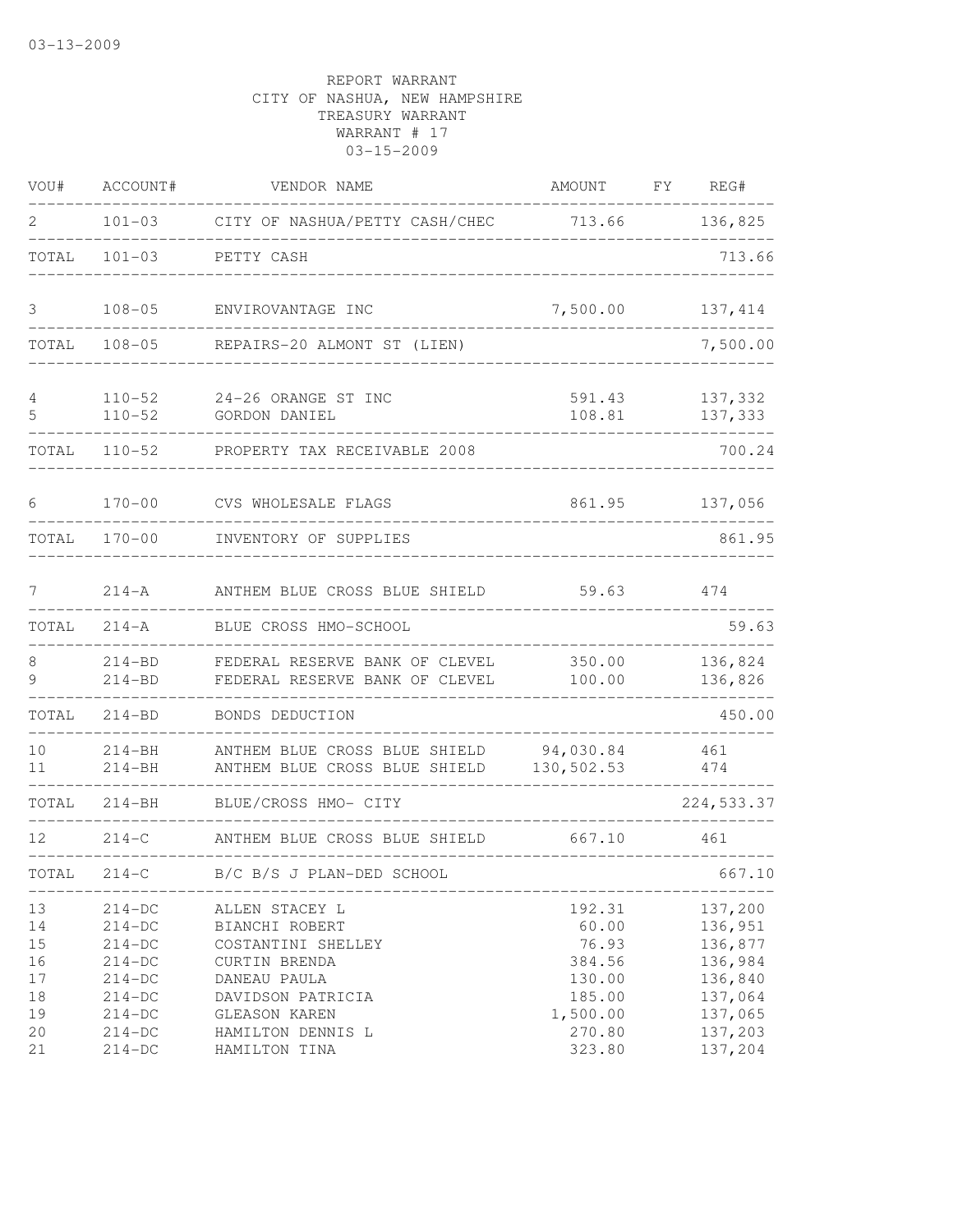| VOU#           | ACCOUNT#                         | VENDOR NAME                                                                        | AMOUNT                               | FΥ | REG#                           |
|----------------|----------------------------------|------------------------------------------------------------------------------------|--------------------------------------|----|--------------------------------|
| 22<br>23<br>24 | $214-DC$<br>$214-DC$<br>$214-DC$ | HODGDON CYNTHIA<br>MENARD PAUL<br>SULLIVAN DAVID                                   | 961.55<br>192.31<br>384.64           |    | 137,031<br>137,032<br>137, 155 |
| TOTAL          | $214-DC$                         | DEPENDENT CARE DEDUCTION                                                           |                                      |    | 4,661.90                       |
| 209,60         | $214-DI$                         | UNUM LIFE INSURANCE                                                                | 1,745.65                             |    | 137,499                        |
| TOTAL          | $214-DI$                         | SCHOOL DISABILITY                                                                  |                                      |    | 1,745.65                       |
| 25<br>26       | $214-FS$<br>$214-FS$             | BENEFIT STRATEGIES INC<br>BENEFIT STRATEGIES INC                                   | 95, 453.96<br>25, 346.53             |    | 467<br>478                     |
| TOTAL          | $214-FS$                         | FLEXIBLE SPENDING ACCOUNT -                                                        |                                      |    | 120,800.49                     |
| 27<br>28       | $214-HC$<br>$214-HC$             | HARVARD PILGRIM HEALTH CARE<br>HARVARD PILGRIM HEALTH CARE                         | 38,678.92<br>29,059.10               |    | 462<br>476                     |
| TOTAL          | $214-HC$                         | HARVARD COM HP                                                                     |                                      |    | 67,738.02                      |
| 29<br>30       | $214-HJ$<br>$214-HJ$             | ANTHEM BLUE CROSS BLUE SHIELD<br>ANTHEM BLUE CROSS BLUE SHIELD                     | 14,489.00<br>47,561.63               |    | 461<br>474                     |
| TOTAL          | $214 - HJ$                       | BC/BS J PLAN DED-CITY                                                              |                                      |    | 62,050.63                      |
| 31             | $214 - J$                        | ITT HARTFORD                                                                       | 17.55                                |    | 477                            |
| TOTAL          | $214 - J$                        | OPT LIFE SCHOOL                                                                    |                                      |    | 17.55                          |
| 32             | $214 - K$                        | PROTECTIVE LIFE INSURANCE COMP                                                     | 82.76                                |    | 482                            |
| TOTAL          | $214 - K$                        | KEMPER TERM LIFE INSURANCE                                                         |                                      |    | 82.76                          |
| 33<br>34       | $214-P$<br>$214-P$               | NORTHEAST DELTA<br>NORTHEAST DELTA                                                 | 17,752.00<br>14,330.07               |    | 464<br>475                     |
| TOTAL          | $214-P$                          | NORTHEAST DELTA DEDUCTION                                                          |                                      |    | 32,082.07                      |
| 35<br>36       | $214 - PO$<br>$214 - PO$         | ANTHEM BLUE CROSS BLUE SHIELD 31,899.39<br>ANTHEM BLUE CROSS BLUE SHIELD 44,702.75 |                                      |    | 461<br>474<br>$---$            |
| TOTAL          |                                  | 214-PO BC/BS POINT OF SERV- CITY                                                   |                                      |    | 76,602.14                      |
| 37             |                                  | 214-SL SUN LIFE ASSURANCE COMPANY OF 3,444.57 481                                  |                                      |    |                                |
| TOTAL          |                                  | 214-SL BPW GROUP INS-SUN LIFE                                                      | ------------------------------------ |    | 3,444.57                       |
| 38             | $214 - TD$                       | NORTHEAST DELTA                                                                    | 51,483.71                            |    | 475                            |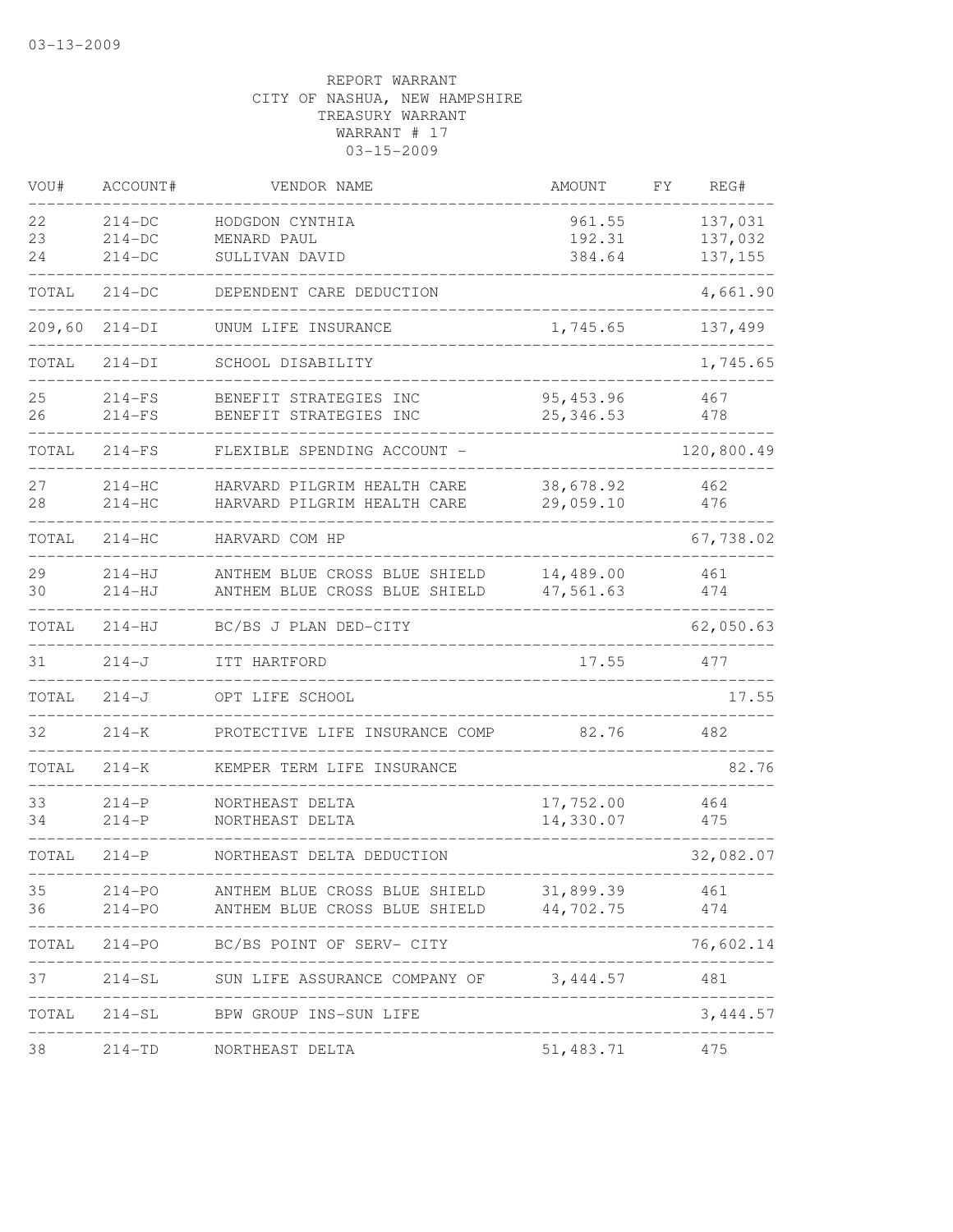|          | VOU# ACCOUNT#            | VENDOR NAME                                         | AMOUNT FY REG#         |               |
|----------|--------------------------|-----------------------------------------------------|------------------------|---------------|
|          |                          | TOTAL 214-TD TEACHER DENTAL                         |                        | 51,483.71     |
|          |                          |                                                     |                        |               |
|          |                          | TOTAL 214-V VISION CARE DEDUCTION                   |                        | 15.04         |
|          |                          | 39 214-W BOSTON MUTUAL LIFE INSURANCE 14,852.05 479 |                        |               |
|          |                          | TOTAL 214-W WHOLE LIFE DEDUCTION                    |                        | 14,852.05     |
| 40       | $255 - 00$               | STATE OF NH-MV                                      | 17,210.25              | 455           |
| 41<br>42 | $255 - 00$<br>$255 - 00$ | STATE OF NH-MV<br>STATE OF NH-MV                    | 16,023.20<br>15,450.05 | 458<br>465    |
| 43       | $255 - 00$               | STATE OF NH-MV                                      | 21,584.70              | 466           |
| 44       | $255 - 00$               | STATE OF NH-MV                                      | 11, 423.10             | 469           |
| 45       | $255 - 00$               | STATE OF NH-MV                                      | 17,768.65              | 471           |
| 46       | $255 - 00$               | STATE OF NH-MV                                      | 9,786.80               | 472           |
| 47       | $255 - 00$               | STATE OF NH-MV                                      | 14,607.95              | 480           |
| 48       | $255 - 00$               | STATE OF NH-MV                                      | 12,338.70              | 483           |
| 49       | $255 - 00$               | STATE OF NH-MV                                      | 9,288.90               | 487           |
| 50       | $255 - 00$               | STATE OF NH-MV                                      | 13,196.05              | 488           |
|          |                          | TOTAL 255-00 STATE MVR                              |                        | 158,678.35    |
|          |                          | 51  255-05  STATE OF NH                             |                        | 19.25 137,627 |
|          |                          | TOTAL 255-05 STATE OF NH-FBI FINGERPRNT FEE         |                        | 19.25         |
| 52       | $257 - 00$               | BRAGA THERESA M                                     | 103.70                 | 137,313       |
| 53       | $257 - 00$               | CROCKER JANET M                                     | 25.00                  | 137,295       |
| 54       | $257 - 00$               | GUILMETTE RANDY                                     | 18.50                  | 137,289       |
| 55       | $257 - 00$               | KELLEY HOLLY G                                      | 227.50                 | 137,290       |
| 56       | $257 - 00$               | NADEAU RICHARD D                                    | 9.00                   | 137,291       |
| 57       | $257 - 00$               | NASHUA SOUP KITCHEN                                 | 9.60                   | 137,302       |
| 58       | $257 - 00$               | PECHEWLYS MARY M                                    | 110.70                 | 137,301       |
|          |                          | TOTAL 257-00 MV REFUND PENDING                      |                        | 504.00        |
| 59       | $258 - 00$               | BENOIT TIMOTHY J                                    | 40.00                  | 137,314       |
| 60       | $258 - 00$               | DUHAMEL JOANN                                       | 20.00                  | 137,327       |
| 61       | $258 - 00$               | ENTERPRISE RENT A CAR                               | 35.00                  | 137,329       |
| 62       | $258 - 00$               | GRANGER ANDREA                                      | 10.00                  | 137,326       |
| 63       | $258 - 00$               | TREMBLAY ERICK                                      | 10.00                  | 137,328       |
| 64       | $258 - 00$               | WASON LINDSAY A                                     | 35.00                  | 137,315       |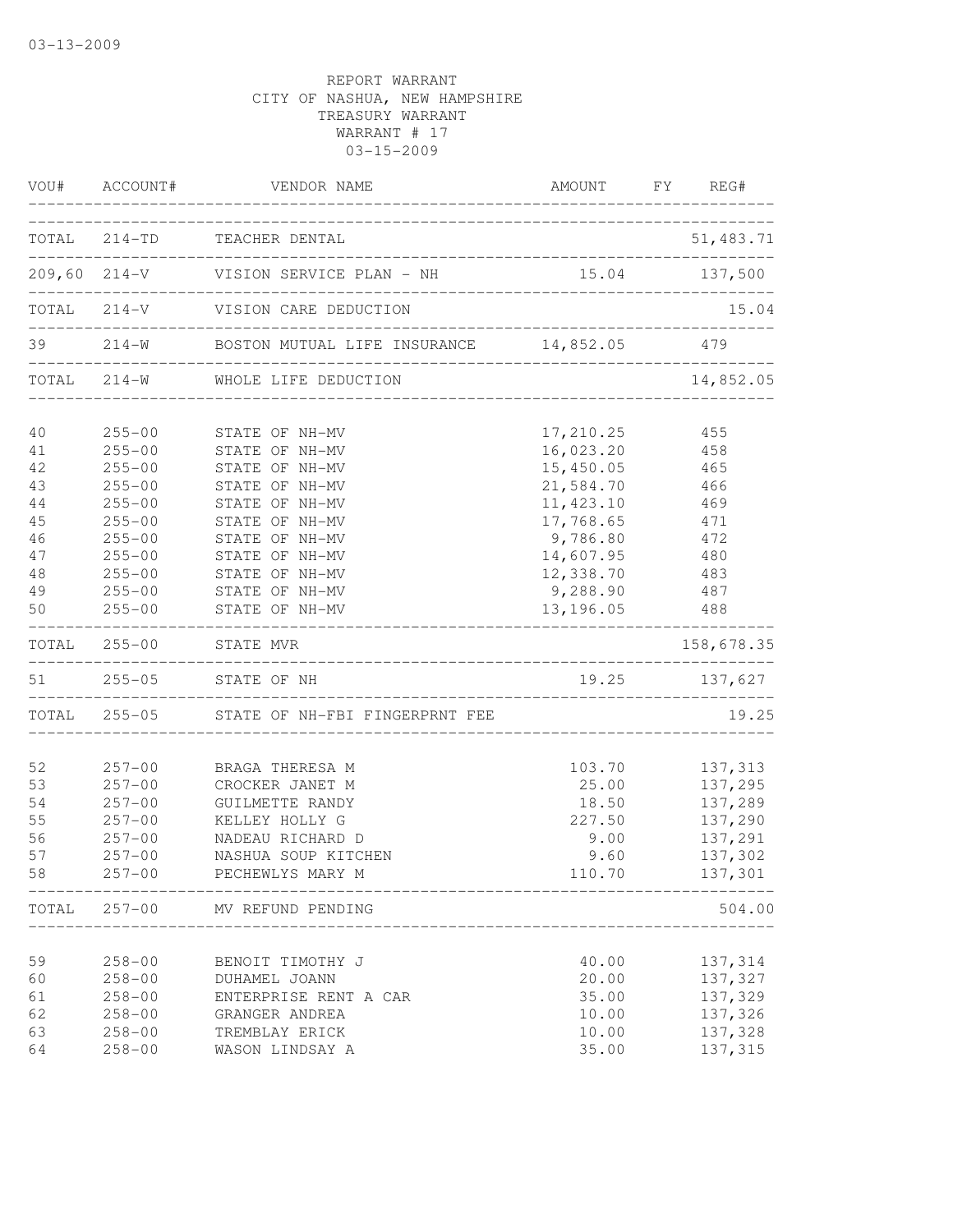| VOU#         | ACCOUNT# | VENDOR NAME        | AMOUNT | $\overline{F}Y$ | REG#   |
|--------------|----------|--------------------|--------|-----------------|--------|
|              |          |                    |        |                 |        |
| TOTAL 258-00 |          | TVB REFUND PENDING |        |                 | 150.00 |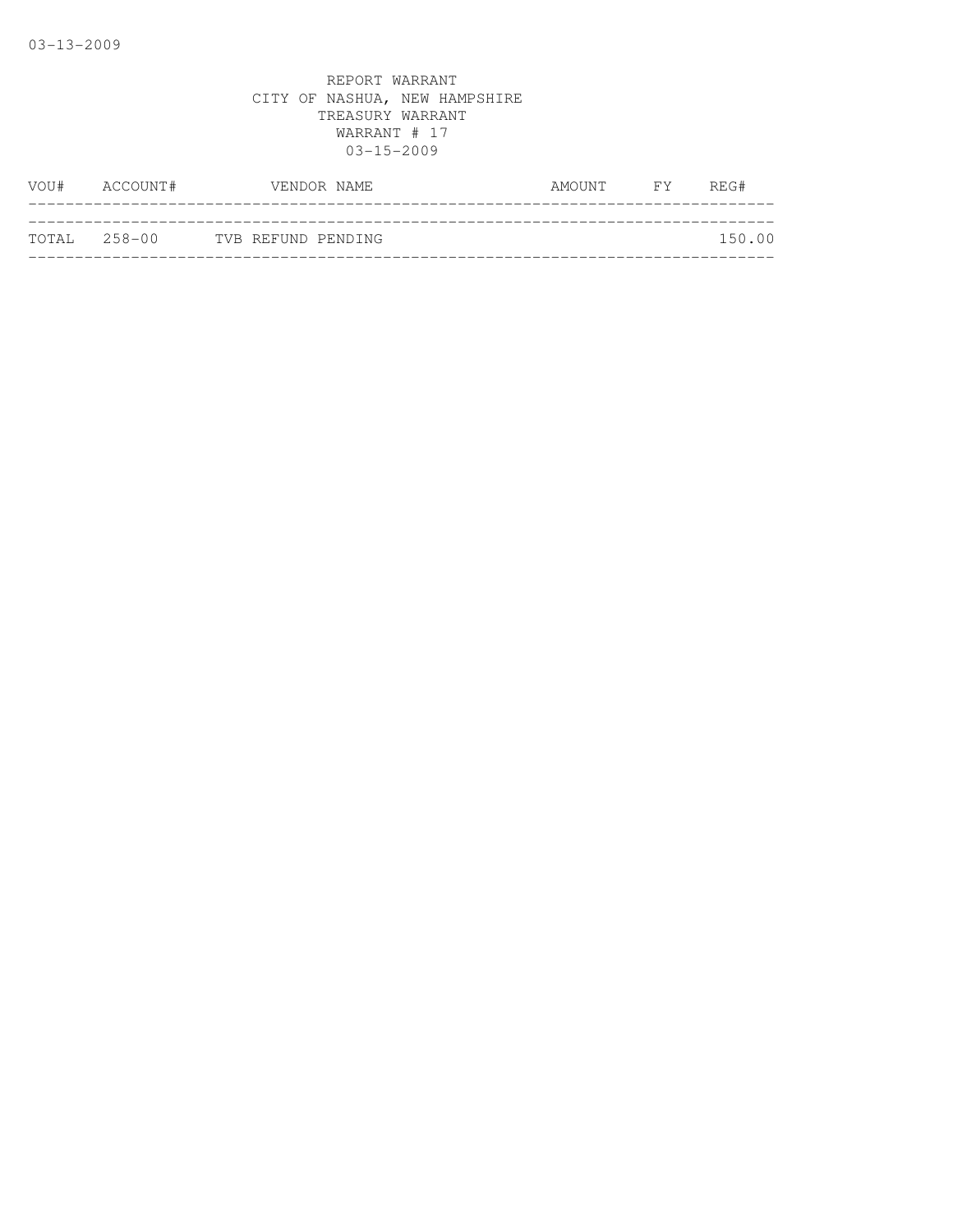| VOU#      | ACCOUNT#  | VENDOR NAME                      | AMOUNT      | FY | REG#           |
|-----------|-----------|----------------------------------|-------------|----|----------------|
| 65        | 305-31045 | NEXTEL COMMUNICATIONS            | 31.62       |    | 137,573        |
| 66        | 305-49075 | CITY OF NASHUA/PETTY CASH SLIP   | 39.88       |    | 136,828        |
| 67        | 305-59100 | COLLINS JOHN                     | 50.00       |    | 137,073        |
| 68        | 305-59100 | JEYNES MIKE                      | 200.00      |    | 137,214        |
| 69        | 305-59100 | KING TOM                         | 50.00       |    | 137,179        |
| 70        | 305-59100 | MCLEAN JIM                       | 50.00       |    | 137,040        |
| 71        | 305-59100 | O'NEIL TIM                       | 312.50      |    | 137,042        |
| 72        | 305-59100 | SANCHEZ ANTONIO                  | 100.00      |    | 137,501        |
| 73        | 305-59100 | WALLENT FRANK J                  | 200.00      |    | 136,908        |
| 74        | 305-59100 | WALLENT LOUISE                   | 50.00       |    | 137,205        |
| 75        | 305-64030 | HB COMMUNICATIONS INC            | 17,097.31   |    | 136,968        |
| 75        |           | 305-64192 HB COMMUNICATIONS INC  |             |    | 976.00 136,968 |
| TOTAL 305 |           | SRF - CIVIC & COMM ACTIVITIES    |             |    | 19, 157.31     |
|           |           | 3053-49050 CITIZENS BANK         | 30.51 460   |    |                |
| TOTAL     | 305       | NHS ACADEMY OF FINANCE           |             |    | 30.51          |
|           |           |                                  |             |    |                |
| 77        | 308-83013 | ANTHEM BLUE CROSS BLUE SHIELD    | 113,445.16  |    | 461            |
| 78        | 308-83013 | ANTHEM BLUE CROSS BLUE SHIELD    | 161, 319.61 |    | 474            |
| 79        | 308-83016 | HARVARD PILGRIM HEALTH CARE      | 6,748.59    |    | 462            |
| 79        | 308-83017 | HARVARD PILGRIM HEALTH CARE      | 42,682.17   |    | 462            |
| 80        | 308-83017 | HARVARD PILGRIM HEALTH CARE      | 26,009.48   |    | 476            |
| 81        | 308-83019 | ANTHEM BLUE CROSS BLUE SHIELD    | 27,684.99   |    | 461            |
| 82        | 308-83019 | ANTHEM BLUE CROSS BLUE SHIELD    | 63, 314.11  |    | 474            |
| 83        | 308-83021 | NORTHEAST DELTA                  | 2,522.49    |    | 464            |
| 84        | 308-83021 | NORTHEAST DELTA                  | 3,080.70    |    | 475            |
| 84        | 308-83022 | NORTHEAST DELTA                  | 105,618.83  |    | 475            |
| 85        | 308-83026 | NORTHERN NEW ENGLAND BENEFIT T   | 31,089.00   |    | 463            |
| 86        | 308-83030 | ITT HARTFORD                     | 13,556.37   |    | 477            |
| 86        | 308-83031 | ITT HARTFORD                     | 17,731.10   |    | 477            |
| 87        | 308-83041 | COLLIMORE CULLEN PLLC            | 17,078.02   |    | 137,157        |
| 88        | 308-83051 | BOROFSKY AMODEO-VICKERY & BAND   | 1,581.92    |    | 137,158        |
| 89        | 308-83051 | RAUTENBERG KEVIN                 | 6,327.69    |    | 136,827        |
| 90        | 308-83052 | MERRIMACK VALLEY PT LLC          | 136.00      |    | 136,921        |
|           |           |                                  |             |    |                |
| 91        | 308-83053 | APPLE SERVICES NASHUA            | 5,072.00    |    | 136,894        |
| 92        | 308-83053 | ASSOCIATED RADIOLOGISTS PA<br>W/ | 52.00       |    | 137,078        |
| 93        | 308-83053 | CONCORD HOSPITAL<br>W/C          | 39.00       |    | 137,098        |
| 94        | 308-83053 | CONCORD ORTHOPAEDICS PA          | 95.00       |    | 136,977        |
| 95        | 308-83053 | DARTMOUTH-HITCHCOCK CLINIC       | 378.00      |    | 137,127        |
| 96        | 308-83053 | DH FAMILY MEDICINE NASHUA INC    | 344.00      |    | 137,072        |
| 97        | 308-83053 | FOUR SEASONS ORTHOPAEDIC CTR     | 326.00      |    | 137,107        |
| 98        | 308-83053 | GRANITE STATE ANESTHESIOLOGIST   | 2,136.00    |    | 136,870        |
| 99        | 308-83053 | GREATER NASHUA EMERGENCY PHYS    | 138.00      |    | 137,095        |
| 100       | 308-83053 | NEWELL CYNTHIA L                 | 20.00       |    | 137,340        |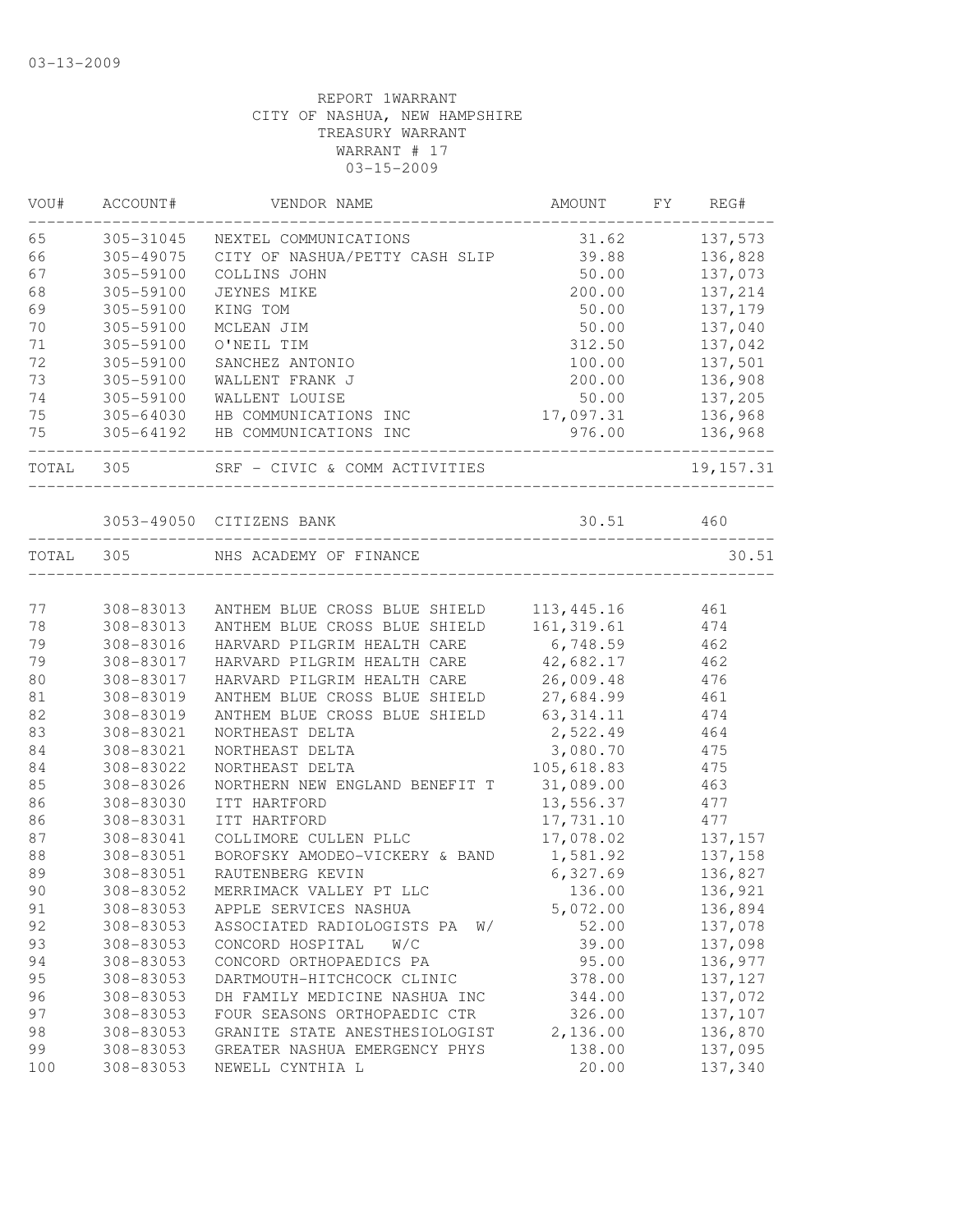| VOU#  | ACCOUNT#           | VENDOR NAME                                                     | AMOUNT    | FY | REG#       |
|-------|--------------------|-----------------------------------------------------------------|-----------|----|------------|
| 101   | 308-83053          | OCCUPATIONAL HEALTH CTRS SOUTH                                  | 2,231.33  |    | 136,973    |
| 102   | 308-83053          | PHARMACY MANAGEMENT SERVICES I                                  | 602.58    |    | 136,948    |
| 103   | 308-83053          | SO NH REGIONAL MEDICAL CENTER                                   | 3,372.07  |    | 137,079    |
| 104   | 308-83053          | ST JOSEPH'S HOSPITAL                                            | 3,297.30  |    | 136,888    |
| 105   | 308-83053          | THIRD PARTY SOLUTIONS INC                                       | 16.26     |    | 137,097    |
| 106   | 308-83053          | WALGREEN CO<br>W/C                                              | 199.18    |    | 137,087    |
| 107   | 308-83053          | WINGATES PHARMACY INC                                           | 2,149.54  |    | 137,029    |
| 108   | 308-83054          | APPLE SERVICES NASHUA                                           | 1,796.00  |    | 136,894    |
| 109   | 308-83054          | DH FAMILY MEDICINE NASHUA INC                                   | 135.00    |    | 137,072    |
| 110   | 308-83054          | ELLIOT HOSPITAL                                                 | 1,680.14  |    | 137,083    |
| 111   | 308-83054          | FOUNDATION MEDICAL PARTNERS                                     | 5.00      |    | 137,099    |
| 112   | 308-83054          | FOUR SEASONS ORTHOPAEDIC CTR                                    | 674.00    |    | 137,107    |
| 113   | 308-83054          | KOIS WILLIAM EDWARD MD                                          | 500.00    |    | 136,917    |
| 114   | 308-83054          | MERIDIAN RESOURCE COMPANY                                       | 4,013.30  |    | 137,011    |
| 115   | 308-83054          | MERRIMACK VALLEY PT LLC                                         | 272.00    |    | 136,921    |
| 116   | 308-83054          | OCCUPATIONAL HEALTH CTRS SOUTH                                  | 617.15    |    | 136,973    |
| 117   | 308-83054          | QUIMBY EYE CARE INC                                             | 197.00    |    | 137,212    |
| 118   | 308-83054          | ROCKINGHAM ORTHOPADIC ASSOCIAT                                  | 255.36    |    | 137,059    |
| 119   | 308-83054          | SJ PHYSICIAN SERVICES                                           | 300.00    |    | 136,835    |
| 120   | 308-83054          | SO NH REGIONAL MEDICAL CENTER                                   | 2,100.44  |    | 137,079    |
| 121   | 308-83054          | ST JOSEPH'S HOSPITAL                                            | 3,291.75  |    | 136,888    |
| 122   | 308-83054          | THIRD PARTY SOLUTIONS INC                                       | 1,236.36  |    | 137,097    |
| 123   | 308-83054          | WALDMAN LEONARD A DMD PA                                        | 2,997.00  |    | 136,996    |
| 124   | 308-83054          | WOLF RALPH R MD W/C                                             | 589.00    |    | 137,085    |
| 125   | 308-83055          | DEVINE MILLIMET & BRANCH PA                                     | 333.72    |    | 137,081    |
| 126   | 308-83055          | TREASURER STATE OF NH<br>W/C                                    | 57,348.52 |    | 137,644    |
| 127   | 308-83064          | DOWNTOWN COLLISION CENTERS OF                                   | 602.76    |    | 137,050    |
| 128   | 308-83064          | HERTZ LOCAL EDITION                                             | 354.68    |    | 137,339    |
| 129   | 308-83064          | MAC MULKIN CHEVROLET INC                                        | 252.10    |    | 137, 471   |
| 130   | 308-83064          | PROGRESSIVE NORTHERN INS CO IN                                  | 11,535.00 |    | 136,960    |
| 131   | 308-83064          | STATEWIDE COLLISION LLC                                         | 1,234.89  |    | 136,969    |
| 132   | 308-83070          | TREASURER STATE OF NH<br>W/C                                    | 50.00     |    | 137,644    |
| 133   | 308-83077          | AMERICAN STOP LOSS                                              | 60,704.00 |    | 468        |
| 134   | 308-83199          | STANLEY ELEVATOR CO INC                                         | 3,565.26  |    | 137,041    |
| TOTAL | 308                | SRF - INSURANCE                                                 |           |    | 817,034.92 |
|       |                    |                                                                 |           |    |            |
|       | 209,602 3086-53100 | MOON TONYA R                                                    | 1,250.00  |    | 137,388    |
|       | 209,603 3086-83004 | VISION SERVICE PLAN - NH                                        | 16.29     |    | 137,503    |
|       | 3086-83006         | ANTHEM BLUE CROSS BLUE SHIELD                                   | 1,471.68  |    | 474        |
|       |                    | 3086-83031 ITT HARTFORD                                         | 20.16     |    | 477        |
|       |                    | 209,604 3086-83102 UNUM LIFE INSURANCE<br>______________        | 27.76     |    | 137,502    |
|       |                    | TOTAL 308 JAVITS GRANT PROGRAM<br>_____________________________ |           |    | 2,785.89   |
|       |                    | 209,605 3097-44005 ACE PRINTING COMPANY                         | 2,924.33  |    | 137,100    |
|       |                    |                                                                 |           |    |            |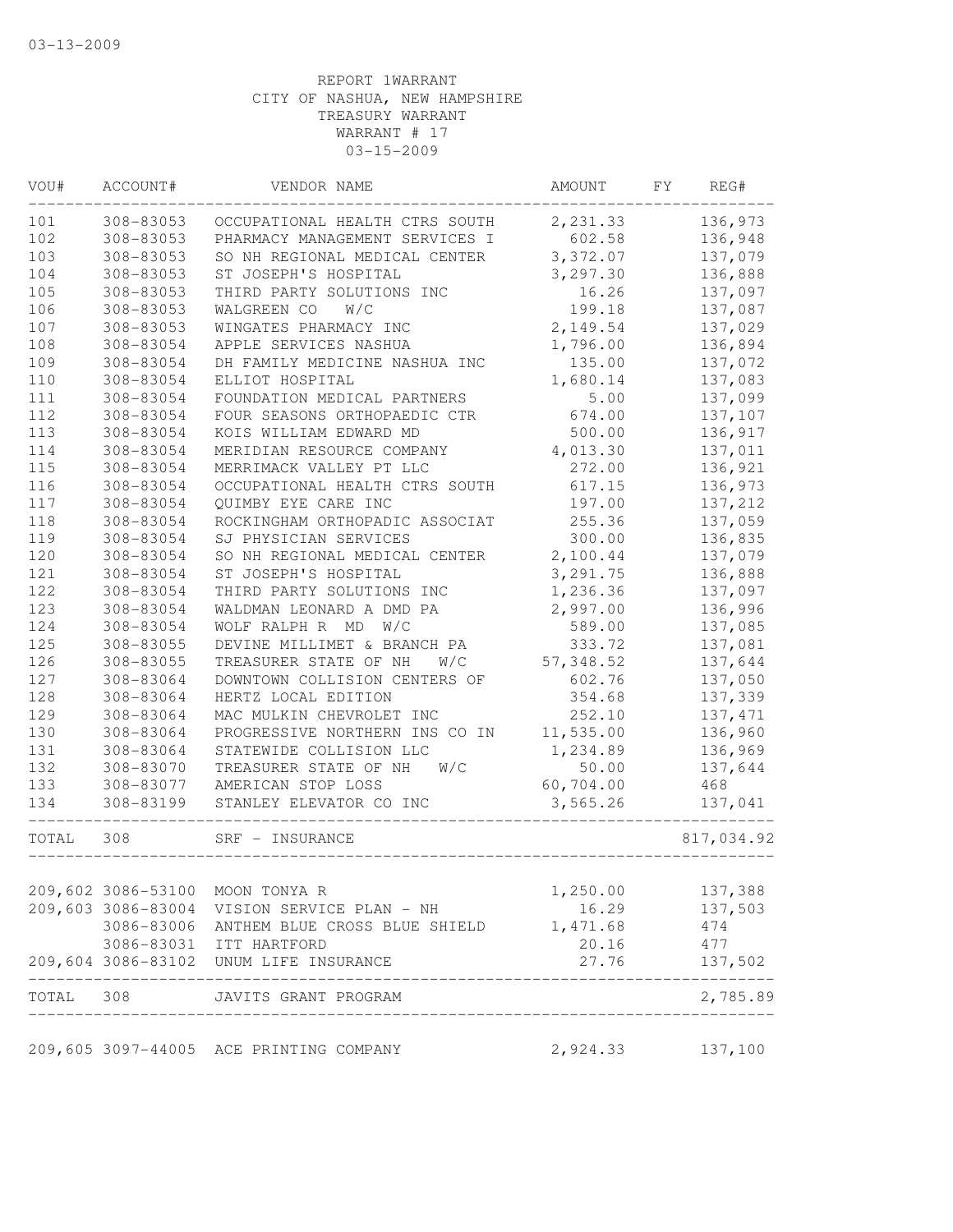| VOU#       | ACCOUNT#               | VENDOR NAME                                                                | AMOUNT             | FY REG#             |
|------------|------------------------|----------------------------------------------------------------------------|--------------------|---------------------|
|            |                        | 209,606 3097-49075 CENTRAL PAPER                                           | 3, 284.47          | 137,281             |
|            | 209,607 3097-49075     | CLEAN SOURCE                                                               | 514.50             | 137, 415            |
|            | 209,608 3097-49085     | ALL RIGHT PROVISIONS, INC.                                                 | 4,298.62           | 137,410             |
|            | 209,609 3097-49085     | COCA COLA                                                                  | 3,958.50           | 137,248             |
|            | 209,610 3097-49085     | COSTA FRUIT & PRODUCE CO INC                                               | 26,629.11          | 137,498             |
|            | 209,611 3097-49085     | FANTINI BAKING CO., INC.                                                   | 3,021.54           | 137,360             |
|            | 209,612 3097-49085     | GARELICK FARMS-LYNN                                                        | 11,640.19          | 137,063             |
|            | 209,613 3097-49085     | GILL'S PIZZA CO.                                                           | 5,466.00           | 137,322             |
|            | 209,614 3097-49085     | M SAUNDERS INC                                                             | 5,703.89           | 137,305             |
|            | 209,615 3097-49085     | MCKEE FOODS CORP                                                           | 250.40             | 136,979             |
|            | 209,616 3097-49085     | NEW ENGLAND ICE CREAM                                                      | 1,895.39           | 137,354             |
|            | 209,617 3097-49085     | OTIS SPUNKMEYER INC                                                        | 922.26             | 137,241             |
|            | 209,618 3097-707       | TEJEDA EVA                                                                 | 51.10              | 137,455             |
|            | 209,619 3097-74092     | CAPP INC                                                                   | 539.00             | 137,202             |
|            | 209,620 3097-74092     | GRANITE STATE SEWER AND                                                    | 150.00             | 137,223             |
|            | 209,621 3097-83004     | VISION SERVICE PLAN - NH                                                   | 130.32             | 137,505             |
|            | 3097-83006             | ANTHEM BLUE CROSS BLUE SHIELD                                              | 20,782.79          | 474                 |
|            | 3097-83006             | HARVARD PILGRIM HEALTH CARE                                                | 7,602.76           | 476                 |
|            | 3097-83031             | ITT HARTFORD                                                               | 156.80             | 477                 |
|            | 209,622 3097-83102     | UNUM LIFE INSURANCE                                                        | 160.26             | 137,504             |
|            | 209,623 3097-91005     | AXNE EVA                                                                   | 95.84              | 137,275             |
|            |                        | 209,624 3097-91005 GUSTIN KAREN                                            | 127.02             | 137,296             |
|            |                        | 209,625 3097-91005 KIMBELL JEANETTE<br>___________________________________ | 70.95              | 137,253             |
| TOTAL      | 309                    | SRF - FOOD SERVICES                                                        |                    | 100,376.04          |
|            |                        | 209,626 3098-49085 M SAUNDERS INC                                          | 3, 145.99 137, 305 |                     |
| TOTAL      | 309                    | FRESH FRUIT & VEGETABLE GRANT                                              |                    | 3, 145.99           |
|            |                        |                                                                            |                    |                     |
| 140        | 312-41010              | DELL MARKETING LP                                                          | 261.10             | 136,931<br>136,913  |
| 141        | 312-43005              | PRINTGRAPHICS OF MAINE                                                     | 296.60             |                     |
| 142        | 312-63010              | TREASURER STATE OF NH                                                      | 599.00             | 137,634             |
| 143<br>144 | 312-64045              | CARDINAL TRACKING INC<br>ALLAN CASEY                                       | 544.00             | 136,972             |
|            | $312 - 705$            |                                                                            | 200.00             | 137,286<br>136,972  |
| 145        | $312 - 705$            | CARDINAL TRACKING INC                                                      | 8.53               |                     |
| 146        | $312 - 705$            | D & R TOWING INC                                                           | 3,200.00           | 137,469             |
| 147        | $312 - 705$            | DECELLES AUTO CLINIC INC                                                   | 1,185.00           | 137,121             |
| 148        | $312 - 705$            | MAROTTE JO-ANN                                                             | 35.00              | 137,335             |
| 149        | $312 - 705$            | QUICK RESPONSE TOWING LLC<br>STAZZONI MARY                                 | 2,625.00           | 137,104             |
| 150        | $312 - 705$            |                                                                            | 110.00             | 137,334             |
| 151        | $312 - 705$            | TILDEN AUTOMOTIVE & TRUCK CTRS                                             | 3,435.00           | 137,052             |
| 152        | 312-78007              | ADAMSON INDUSTRIES CORP                                                    | 1,670.30           | 137,034             |
| 153        | 312-78007              | MAC MULKIN CHEVROLET INC                                                   | 34.49              | 137, 471            |
| 154<br>155 | 312-78007<br>312-98029 | TOWERS MOTOR PARTS CORP<br>CITY OF NASHUA/PETTY CASH SLIP                  | 6.89               | 137, 117<br>136,828 |
|            |                        |                                                                            | 45.00              |                     |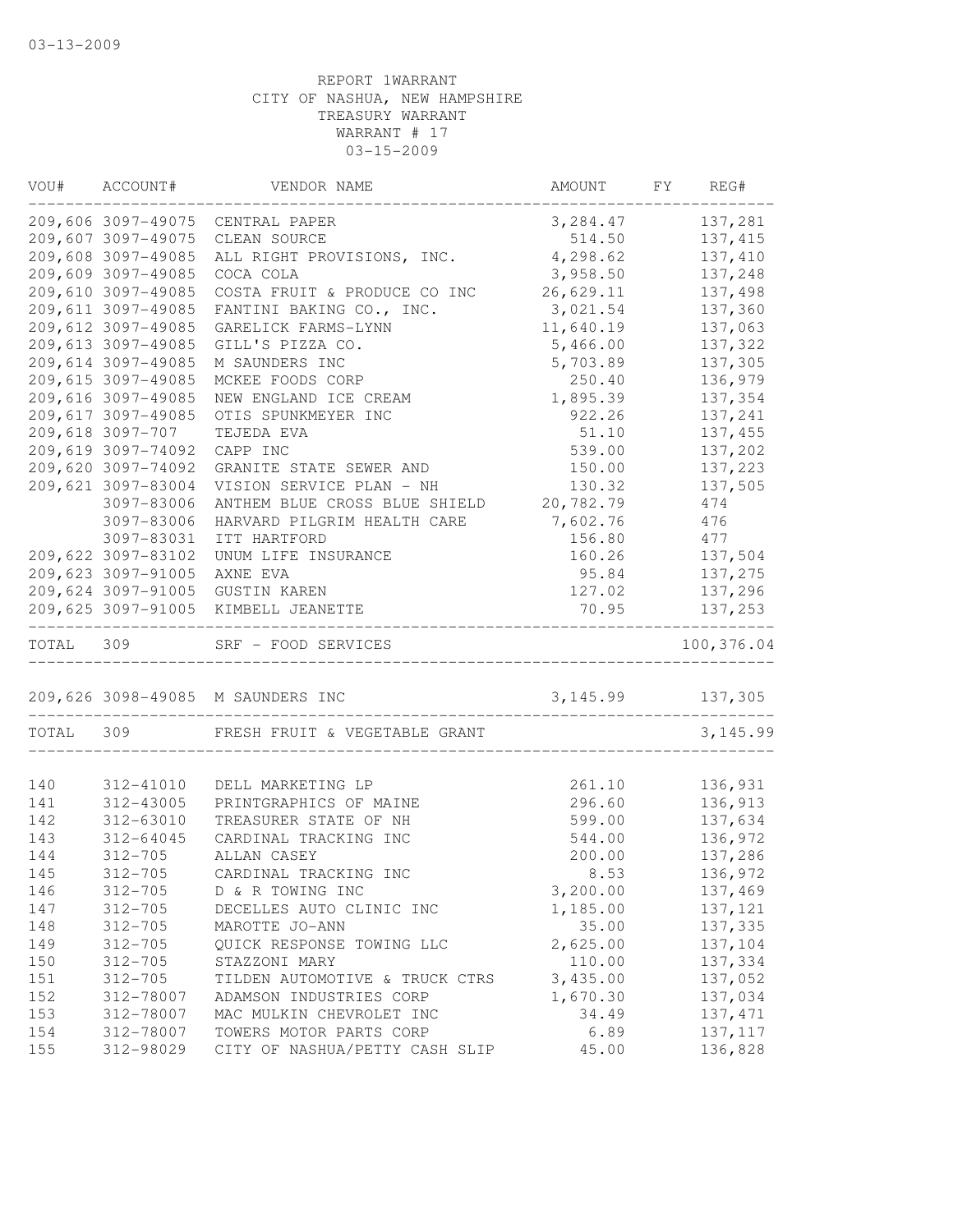|            |                          | VOU# ACCOUNT# VENDOR NAME                                | AMOUNT FY REG#<br>_________________________________ |                    |
|------------|--------------------------|----------------------------------------------------------|-----------------------------------------------------|--------------------|
|            |                          | TOTAL 312 SRF - FINANCIAL SERVICES                       | ___________________________                         | 14,255.91          |
|            |                          | 209,627 3122-49050 REINHARDT SARAH                       |                                                     | 355.70 137,407     |
|            |                          | 209,628 3122-705 MILANO LISA                             |                                                     | 190.00 137,454     |
|            |                          | TOTAL 312 ADULT ED/CONTINUING ED                         |                                                     | 545.70             |
|            |                          | 156 320-59100 KENNEBUNK RIVER PRODUCTIONS 425.00 136,985 |                                                     |                    |
|            |                          | TOTAL 320 SRF - HUNT BUILDING                            |                                                     | 425.00             |
|            |                          | 3245-83006 ANTHEM BLUE CROSS BLUE SHIELD 1,396.80 474    |                                                     |                    |
|            |                          | TOTAL 324 YOUTH SAFE HAVEN-PAL                           |                                                     | 1,396.80           |
|            |                          | 209,629 3259-64192 DAVIS KAREN                           |                                                     | 39.32 137,317      |
|            |                          | TOTAL 325 WALKER FUND NH CHARITABLE EMS                  |                                                     | 39.32              |
|            |                          | 209,630 3269-91040 COTE MARIE                            |                                                     | 363.23 137,274     |
|            |                          | TOTAL 326 NH ALTERNATE ASSESSMENT COACH                  |                                                     | 363.23             |
| 158        | 331-01430                | STAPLES BUSINESS ADVANTAGE                               | 99.99                                               | 137,185            |
| 159        | 331-01500                | LAW REALTY CO INC                                        | 416.67                                              | 137,641            |
| 160        | 331-01500                | RAPID REAL ESTATE LLC                                    | 1,500.00                                            | 137,600            |
| 161<br>162 | $331 - 309$<br>331-59100 | CITY OF NASHUA<br>COMCAST                                | 43.32<br>107.00                                     | 137,506<br>137,607 |
| 163        | 331-64030                | AMERICAN SECURITY & FIRE PROTE                           | 216.00                                              | 136,838            |
| 164        | 331-78007                | CARPARTS OF NASHUA                                       | 36.83                                               | 136,853            |
| 165        | 331-94005                | CITIZENS BANK                                            | 421.40                                              | 460                |
| TOTAL 331  |                          | SRF - POLICE DEPARTMENT                                  |                                                     | 2,841.21           |
| 166        | 332-64030                | ALL SAFE INDUSTRIES                                      | 993.11                                              | 137,244            |
| 167        | 332-64030                | W S DARLEY & CO                                          | 240.72                                              | 137, 116           |
| 168        | 332-64045                | ADVANCED PRESENTATIONS SYSTEMS                           | 4,644.00                                            | 137,308            |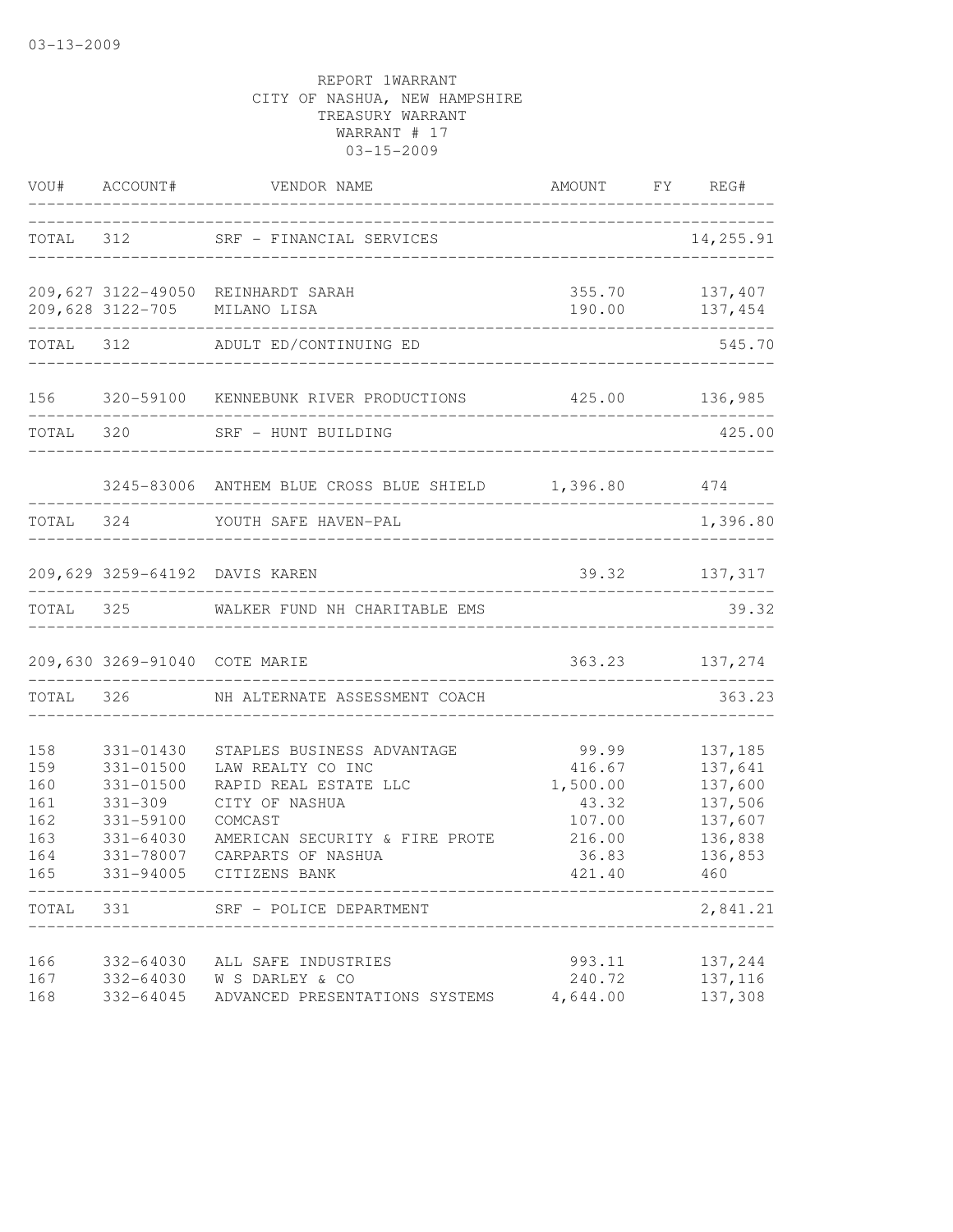| VOU#      | ACCOUNT#           | VENDOR NAME                               | AMOUNT            | FY | REG#               |
|-----------|--------------------|-------------------------------------------|-------------------|----|--------------------|
| TOTAL     | 332                | SRF - FIRE DEPARTMENT                     |                   |    | 5,877.83           |
|           | 209,631 3359-49075 | MOREHOUSE LINDA                           | 28.46             |    | 137,234            |
|           | 209,632 3359-83004 | VISION SERVICE PLAN - NH                  | 16.29             |    | 137,508            |
|           | 3359-83006         | ANTHEM BLUE CROSS BLUE SHIELD             | 523.25            |    | 474                |
|           | 3359-83031         | ITT HARTFORD                              | 17.36             |    | 477                |
|           | 209,633 3359-83102 | UNUM LIFE INSURANCE                       | 19.80             |    | 137,507            |
| TOTAL 335 |                    | TITLE IB READ 1ST MT PLEASANT             |                   |    | 605.16             |
|           |                    | 209,634 3389-53103 YOUTH COUNCIL (THE)    | 8,603.30          |    | 137,292            |
| TOTAL     | 338                | TITLE IV SDF YOUTH COUNCIL                |                   |    | 8,603.30           |
|           |                    |                                           |                   |    |                    |
| 171       | 341-31045          | NEXTEL COMMUNICATIONS                     | 172.18            |    | 137,573            |
| 172       | 341-53025          | DAVENPORT LOIS C                          | 195.00            |    | 137,026            |
| 173       | 341-54035          | TELEGRAPH PUBLISHING COMPANY              | 300.00            |    | 137,484            |
| 174       | 341-91025          | CONLEY ASHLEY                             | 790.54            |    | 137,198            |
| 175       | 341-94005          | ROUNDTABLE MEDIATION & CONFLIC            | 1,600.00          |    | 137,574            |
| 176       | 341-94014          | CROOKER PATRICIA                          | 106.99            |    | 137,168            |
| 177       | 341-94025          | MASCOMA VALLEY HEALTH INITIATI            | 350.00            |    | 137,193            |
| TOTAL     | 341                | SRF - COMMUNITY SERVICES                  |                   |    | 3,514.71           |
| 178       | 342-01940          | JACK'S PIZZA                              |                   |    | 137,128            |
| 179       | 342-01966          |                                           | 56.50<br>5,762.00 |    | 137,653            |
| 180       | 342-31045          | SOUTHERN NH AHEC<br>NEXTEL COMMUNICATIONS | 31.67             |    |                    |
| 181       | 342-47010          | VWR INTERNATIONAL INC                     | 101.53            |    | 137,573<br>137,187 |
| TOTAL     | 342                | SRF - PUBLIC HEALTH                       |                   |    | 5,951.70           |
|           |                    |                                           |                   |    |                    |
|           |                    | 209,635 3440-49075 AC MOORE INC           | 53.29             |    | 137,280            |
|           |                    | 209,636 3440-49075 AMESBURY SPORTS PARK   | 89.67             |    | 137,457            |
|           | 209,637 3440-49075 | BAKER ALEXIS                              | 35.95             |    | 137,365            |
|           | 209,638 3440-49075 | CITYSPAN                                  | 2,500.00          |    | 137,393            |
|           | 209,639 3440-49075 | COSTCO WHOLESALE #307                     | 94.40             |    | 137,662            |
|           | 209,640 3440-49075 | EVAN-MOOR                                 | 38.98             |    | 136,949            |
|           | 209,641 3440-49075 | GARELICK FARMS-LYNN                       | 364.88            |    | 137,063            |
|           | 209,642 3440-49075 | GIRL SCOUTS OF SWIFTWATER COUN            | 1,286.25          |    | 137,311            |
|           | 209,643 3440-49075 | HAMM LINDA                                | 50.91             |    | 137,278            |
|           | 209,644 3440-49075 | HUDSON SCHOOL DISTRICT                    | 1,846.88          |    | 137,670            |
|           | 209,645 3440-49075 | JACK'S PIZZA                              | 130.00            |    | 137,128            |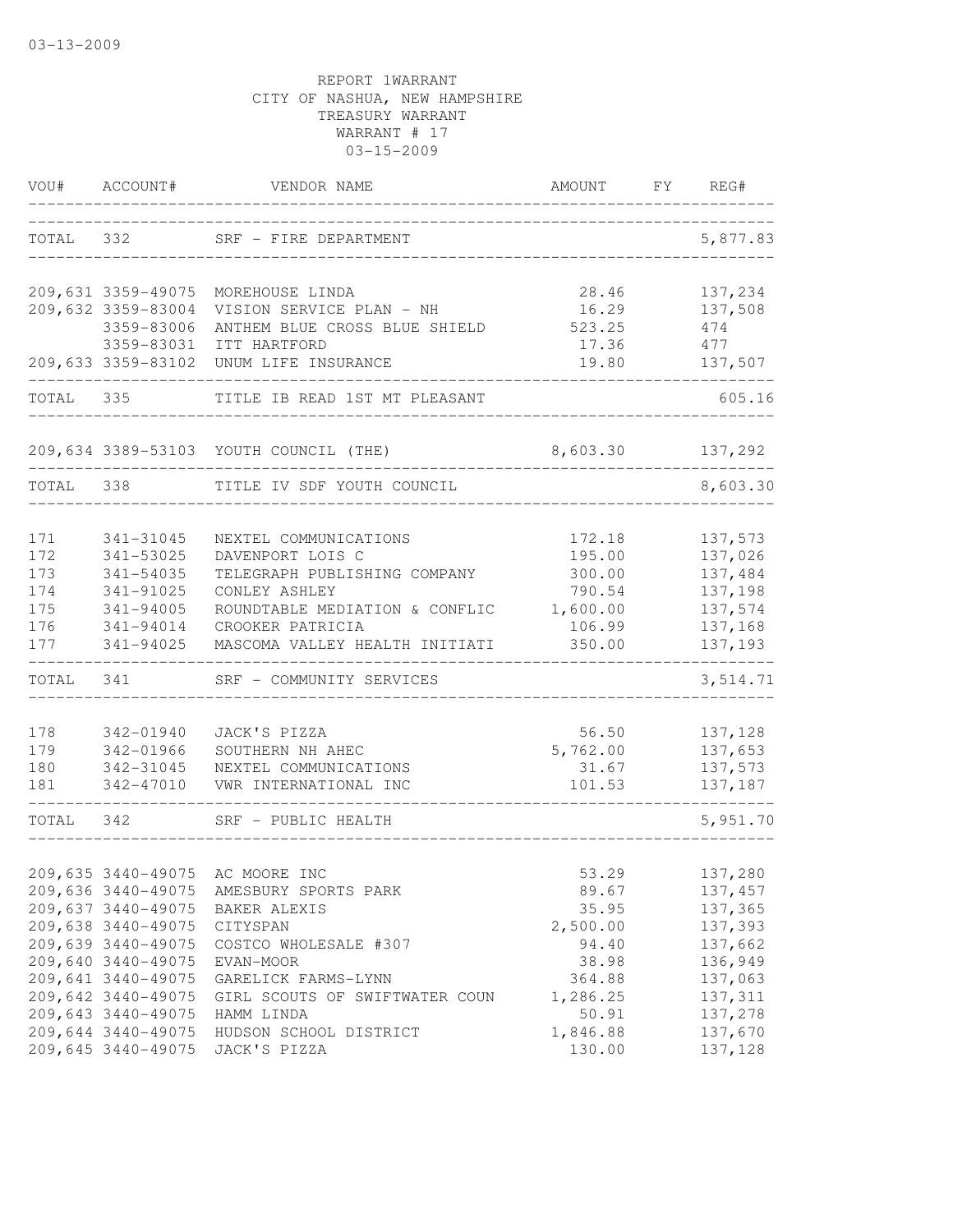| VOU#      | ACCOUNT#                                 | VENDOR NAME                              | AMOUNT           | FY REG#            |
|-----------|------------------------------------------|------------------------------------------|------------------|--------------------|
|           |                                          | 209,646 3440-49075 MARKET BASKET         | 82.11            | 137,005            |
|           | 209,647 3440-49075                       | SAM'S CLUB                               | 202.66           | 137,661            |
|           | 209,648 3440-49075                       | WALMART COMMUNITY                        | 248.06           | 137,199            |
| TOTAL     | 344                                      | AFTER SCHOOL PROGRAM                     |                  | 7,024.04           |
|           | 209,649 3449-83004                       | VISION SERVICE PLAN - NH                 | 16.29            | 137,510            |
|           | 3449-83006                               | ANTHEM BLUE CROSS BLUE SHIELD            | 3,828.60         | 474                |
|           | 3449-83031                               | ITT HARTFORD                             | 2.80             | 477                |
|           |                                          | 209,650 3449-83102 UNUM LIFE INSURANCE   | 23.88            | 137,509            |
| TOTAL 344 |                                          | TITLE IV SDF 21ST CENTURY                |                  | 3,871.57           |
|           | 209,651 3468-49075                       | REYNOLDS MARGARET                        | 80.00            | 137,237            |
|           | 3468-83006                               | ANTHEM BLUE CROSS BLUE SHIELD            | 1,035.00         | 474                |
|           | 3468-83031                               | ITT HARTFORD                             | 2.80             | 477                |
|           | 209,652 3468-91040                       | BARBOUR DIANE                            | 89.68            | 137,404            |
|           | 3468-91040                               | CITIZENS BANK                            | 7,885.36         | 460                |
|           | 209,653 3468-91040                       | KAYO GERALD                              | 405.71           | 137,461            |
|           | 209,654 3468-91040                       | MOTIKA CHRISTOPHER                       | 645.21           | 137,374            |
|           | 209,655 3468-91040                       | NATIONAL ASSOC OF SECONDARY              | 226.00           | 137,270            |
|           | 209,656 3468-91040                       |                                          |                  |                    |
|           | 209,657 3468-91040                       | O'NEIL DEBORAH<br>PAPANICOLAU MICHELLE   | 244.15<br>257.59 | 137,307<br>137,383 |
|           | 209,658 3468-91040                       | POLLARD TERESA                           | 57.51            | 137,312            |
|           | 209,659 3468-91040                       |                                          | 125.32           | 137,441            |
|           | 209,660 3468-91040                       | RAYMOND WILLIAM                          |                  | 137,237            |
|           | 209,661 3468-91040                       | REYNOLDS MARGARET                        | 5,745.56         |                    |
|           |                                          | RICHARD JOHN                             | 102.27           | 137,228            |
|           | 209,662 3468-91040                       | RICHARD KEITH                            | 105.32           | 137,277            |
|           | 209,663 3468-91040<br>209,664 3468-91040 | TALBOTT HELAYNE<br>UNH                   | 169.78<br>195.00 | 137,325<br>137,648 |
| TOTAL     | 346                                      | SMALLER LEARNING COMMUNITY               |                  | 17,372.26          |
|           | 209,665 3508-49035                       | ASCD                                     | 334.80           | 137,405            |
|           |                                          | 209,666 3508-49035 EYE ON EDUCATION      | 154.80           | 137,222            |
|           |                                          | TOTAL 350 TITLE 11A TEACHER QUALITY      |                  | 489.60             |
|           |                                          | 3509-83006 ANTHEM BLUE CROSS BLUE SHIELD | 5,799.57         |                    |
|           |                                          |                                          |                  | 474                |
|           |                                          | 3509-83006 HARVARD PILGRIM HEALTH CARE   | 1,070.16         | 476                |
|           |                                          | 3509-83009 NORTHEAST DELTA               | 1,003.13         | 475                |
|           |                                          | 3509-83031 ITT HARTFORD                  | 169.12           | 477                |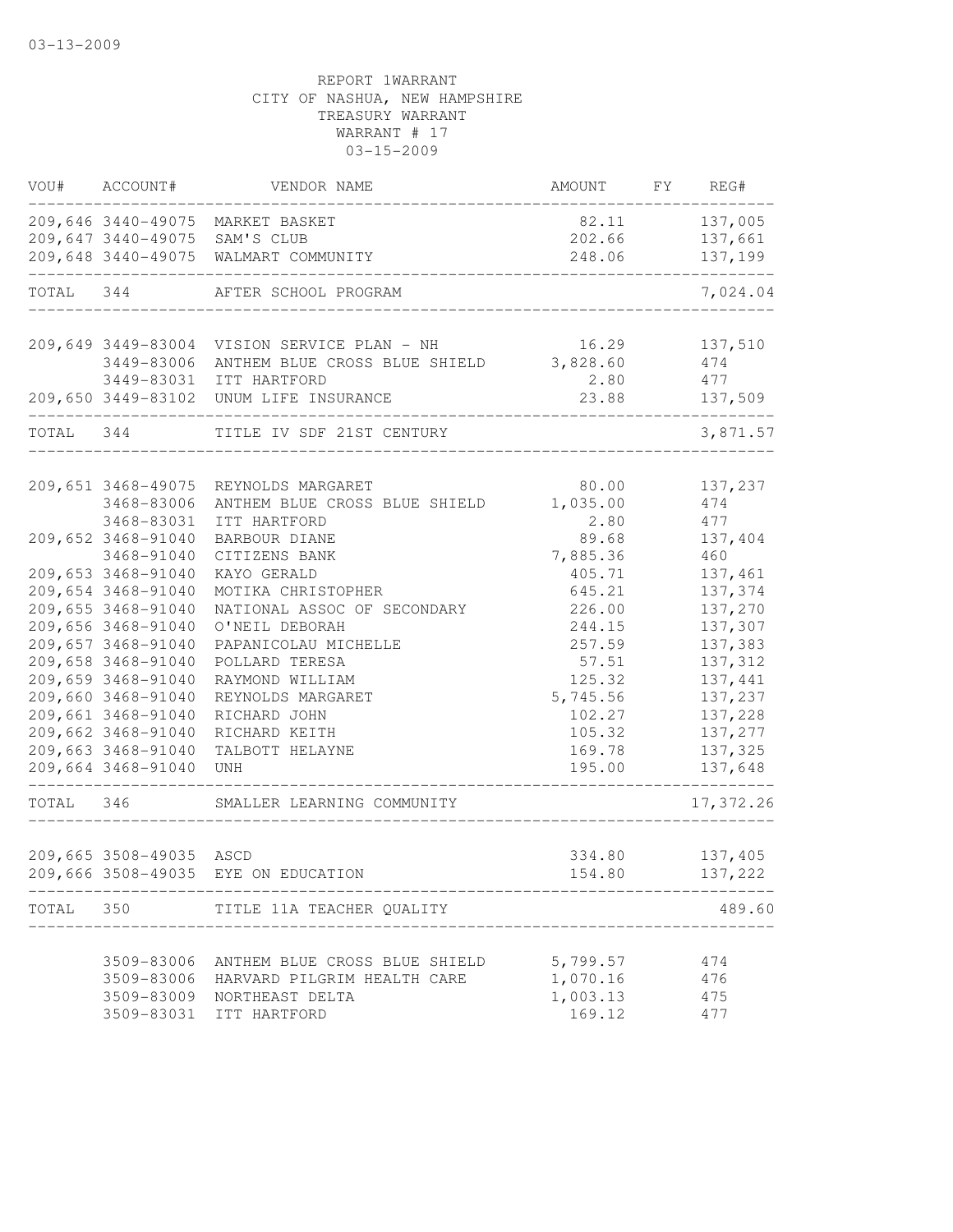|                                        | VOU# ACCOUNT#                                                                                                            | VENDOR NAME                                                                                                                                                                                      | AMOUNT FY REG#                                                   |                                                                |
|----------------------------------------|--------------------------------------------------------------------------------------------------------------------------|--------------------------------------------------------------------------------------------------------------------------------------------------------------------------------------------------|------------------------------------------------------------------|----------------------------------------------------------------|
|                                        | TOTAL 350                                                                                                                | TITLE 11A TEACHER QUALITY                                                                                                                                                                        | __________________                                               | 8,041.98                                                       |
|                                        |                                                                                                                          | 209,667 3539-49075 JOSTENS INC                                                                                                                                                                   | 98.78                                                            | 137,245                                                        |
| TOTAL 353                              |                                                                                                                          | ADULT BASIC EDUCATION                                                                                                                                                                            |                                                                  | 98.78                                                          |
|                                        | 209,668 3559-49035<br>209,669 3559-49050<br>209,670 3559-49050<br>209,671 3559-83004<br>3559-83031<br>209,672 3559-91040 | CAMBIUM LEARNING INC<br>SONOMA COUNTY OFFICE OF EDUCAT<br>STOKES PUBLISHING CO<br>VISION SERVICE PLAN - NH<br>ITT HARTFORD<br>CENTER FOR DEVELOPMENT & LEARN                                     | 1,355.56<br>100.00<br>137.90<br>32.58<br>18.48<br>2,995.00       | 137,350<br>137,451<br>137,268<br>137,510<br>477<br>137,669     |
| TOTAL                                  | 355                                                                                                                      | TITLE IB READING 1ST FES                                                                                                                                                                         |                                                                  | 4,639.52                                                       |
|                                        | 209,673 3609-49075<br>3609-83006<br>3609-83009<br>3609-83031                                                             | OMNITRON ELECTRONICS INC<br>ANTHEM BLUE CROSS BLUE SHIELD<br>NORTHEAST DELTA<br>ITT HARTFORD                                                                                                     | 347.47<br>2,458.82<br>232.41<br>32.76                            | 137,465<br>474<br>475<br>477                                   |
| TOTAL                                  | 360                                                                                                                      | DROP OUT PREVENTION/ALT ED                                                                                                                                                                       |                                                                  | 3,071.46                                                       |
| 194<br>195                             | 373-53075<br>------------------                                                                                          | 373-53025 LOAN PACKAGING LLC<br>NASHUA REGIONAL PLANNING COMMI                                                                                                                                   | 720.00<br>2,137.50                                               | 137,051<br>137,494                                             |
| TOTAL 373                              |                                                                                                                          | SRF - ECONOMIC DEVELOPMENT                                                                                                                                                                       |                                                                  | 2,857.50                                                       |
| 196<br>197<br>198<br>199<br>200<br>201 | 374-01966<br>374-07030<br>374-07030<br>374-07090<br>374-07120<br>374-07135                                               | NEIGHBORHOOD HOUSING SERVICES<br>ATLI YUSUF AND HIGHLAND MECHAN<br>M & L HOME IMPROVEMENT<br>NASHUA SOUP KITCHEN & SHELTER<br>NASHUA AREA HEALTH CENTER<br>NASHUA YOUTH COUNCIL & LISA B         | 250.00<br>7,800.00<br>2,484.00<br>6,014.36<br>1,218.18<br>900.00 | 137,021<br>137,517<br>137,514<br>136,961<br>137,142<br>137,515 |
| 202<br>202<br>203<br>204<br>205<br>206 | 374-07145<br>374-07188<br>374-07340<br>374-07340<br>374-07340<br>374-07435                                               | NEIGHBORHOOD HOUSING SERVICES<br>NEIGHBORHOOD HOUSING SERVICES<br>CITY OF NASHUA/PETTY CASH SLIP<br>HILLSBOROUGH COUNTY TREASURER<br>STAPLES BUSINESS ADVANTAGE<br>CORP FOR NATIONAL & COMMUNITY | 3,636.36<br>2,298.91<br>29.95<br>38.84<br>58.58<br>908.60        | 137,021<br>137,021<br>136,828<br>137,482<br>137,185<br>137,043 |
| 207<br>208<br>209                      | 374-07563<br>374-07600<br>374-07600                                                                                      | DIFAVAFIRE PROTECTION INC<br>ASAP ENVIRONMENTAL INC<br>BC-AD PROPERTIES LLC & DAD'S A                                                                                                            | 26,100.00<br>350.00<br>2,190.00                                  | 137,518<br>137, 175<br>137,521                                 |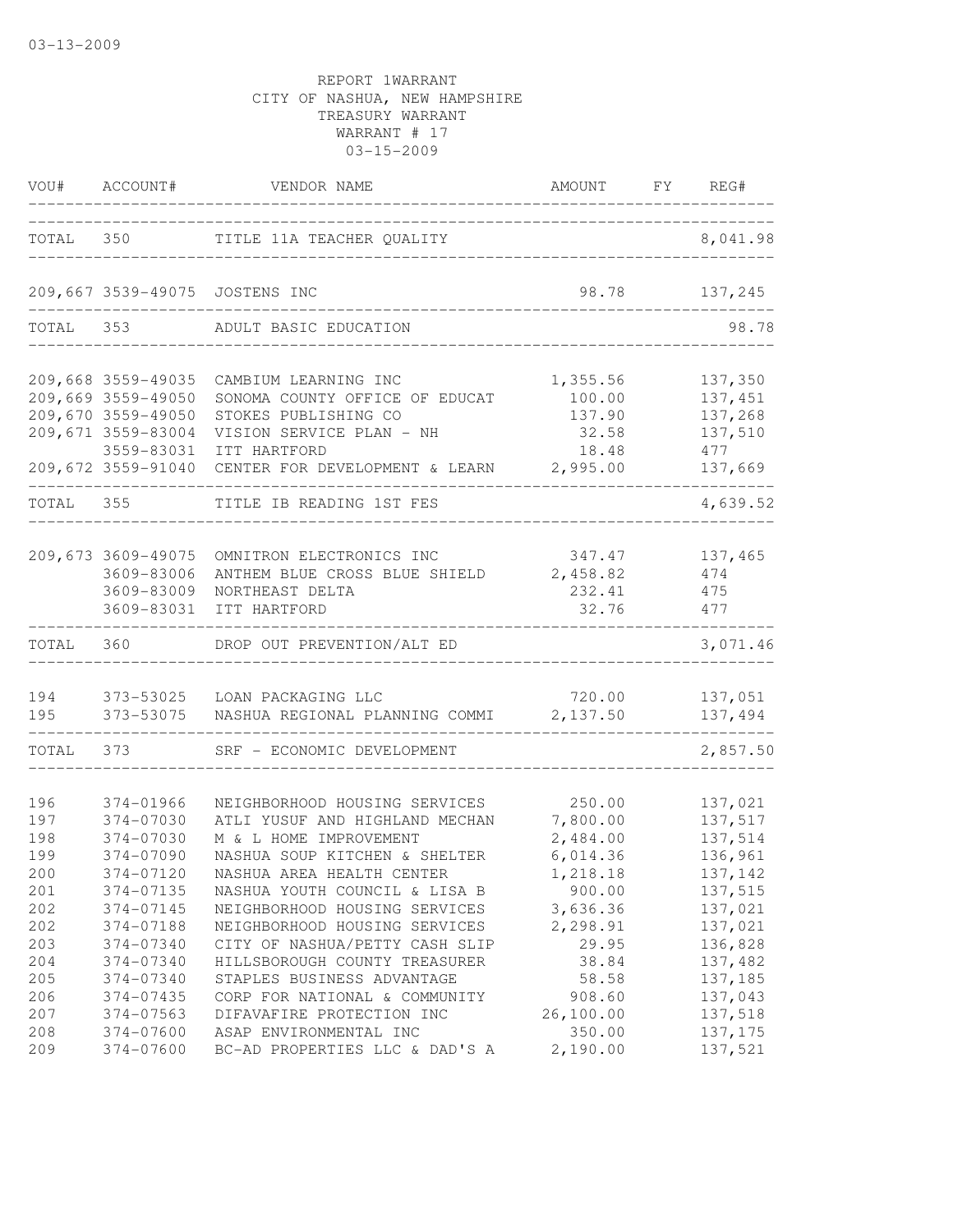| VOU# | ACCOUNT#  | VENDOR NAME                                       | AMOUNT     | FY | REG#     |
|------|-----------|---------------------------------------------------|------------|----|----------|
| 210  |           | 374-07600 DAVIO CELESTE & DAD'S ABATEMEN 5,375.00 |            |    | 137,520  |
| 211  | 374-07600 | DION ROBERT J & IDEAL DELEADIN 3,500.00           |            |    | 137,512  |
| 212  | 374-07600 | THE CROWN STREET REALTY TRUST                     | 6,000.00   |    | 137,513  |
| 213  | 374-07620 | <b>RUTSTEIN JESSE</b>                             | 400.00     |    | 137,519  |
| 214  | 374-07620 | SAULNIER JESSICA                                  | 400.00     |    | 137,516  |
| 215  | 374-07620 | SILVER GLEN                                       | 475.00     |    | 137,192  |
| 216  | 374-09031 | LOOMIS FARGO & CO                                 | 313.52     |    | 136,953  |
| 217  | 374-09031 | ST JOSEPH BUSINESS & HEALTH                       | 66.00      |    | 136,965  |
| 218  | 374-09031 | TRANSIT MANAGEMENT OF NASHUA                      | 181.06     |    | 470      |
| 219  | 374-09031 | TRANSIT MANAGEMENT OF NASHUA                      | 172.30     |    | 484      |
| 220  | 374-09061 | ARAMARK UNIFORM SERVICES                          | 181.53     |    | 136,946  |
| 221  | 374-09061 | NEXTEL COMMUNICATIONS                             | 545.78     |    | 137,573  |
| 222  | 374-09061 | TURNER GLASS                                      | 240.00     |    | 137,160  |
| 223  | 374-09061 | UNITED PARCEL SERVICE                             | 14.78      |    | 137,657  |
| 224  | 374-09071 | CITY OF NASHUA/TAX COLLECTOR'S                    | 52.49      |    | 137,511  |
| 225  | 374-09081 | MAYNARD & LESIEUR INC                             | 148.30     |    | 137,130  |
| 226  | 374-09081 | MICHELIN NORTH AMERICA INC                        | 519.92     |    | 136,872  |
| 227  | 374-09091 | <b>BALDWIN FILTERS</b>                            | 153.31     |    | 136,930  |
| 228  | 374-09091 | CENTRAL PAPER PRODUCTS CO                         | 132.08     |    | 137,171  |
| 229  | 374-09091 | CHROMATE INDUSTRIAL CORP                          | 54.15      |    | 136,950  |
| 230  | 374-09091 | GILLIG LLC                                        | 1,445.38   |    | 137,086  |
| 231  | 374-09091 | GRAINGER                                          | 26.12      |    | 136,900  |
| 232  | 374-09091 | HOME DEPOT CREDIT SERVICES                        | 179.06     |    | 137,579  |
| 233  | 374-09091 | MICHELIN NORTH AMERICA INC                        | 1,112.82   |    | 136,872  |
| 234  | 374-09091 | NAPA AUTO PARTS                                   | 1,515.81   |    | 137, 111 |
| 235  | 374-09091 | PRINT FACTORY                                     | 522.33     |    | 136,829  |
| 236  | 374-09091 | PSNH                                              | 1,520.40   |    | 137,637  |
| 237  | 374-09091 | RYDER FLEET PRODUCTS.COM INC                      | 425.67     |    | 137, 114 |
| 238  | 374-09102 | PUBLIC SERVICE OF NH                              | 995.19     |    | 137,642  |
| 239  | 374-09112 | METROMEDIA ENERGY INC                             | 573.46     |    | 137,626  |
| 239  | 374-09114 | METROMEDIA ENERGY INC                             | 399.69     |    | 137,626  |
| 240  | 374-09114 | NATIONAL GRID                                     | 109.69     |    | 137,620  |
| 241  | 374-09115 | METROMEDIA ENERGY INC                             | 1,912.84   |    | 137,626  |
| 242  | 374-09120 | PENNICHUCK WATER                                  | 220.63     |    | 137,585  |
| 242  | 374-09125 | PENNICHUCK WATER                                  | 118.90     |    | 137,585  |
| 243  | 374-09133 | FAIRPOINT COMMUNICATIONS                          | 203.64     |    | 137,628  |
| 244  | 374-09133 | NEXTEL COMMUNICATIONS                             | 244.39     |    | 137,573  |
| 245  | 374-09201 | TRANSIT MANAGEMENT OF NASHUA                      | 18,673.51  |    | 470      |
| 246  | 374-09201 | TRANSIT MANAGEMENT OF NASHUA                      | 18,780.12  |    | 484      |
| 247  | 374-09209 | TRANSIT MANAGEMENT OF NASHUA                      | 849.16     |    | 470      |
| 248  | 374-09209 | TRANSIT MANAGEMENT OF NASHUA                      | 844.34     |    | 484      |
| 249  | 374-09211 | AMERITAS LIFE INSURANCE CORP                      | 1,238.24   |    | 137,660  |
| 250  | 374-09211 | EDWARD JONES                                      | 1,611.88   |    | 137,621  |
| 251  | 374-09211 | HARVARD PILGRIM HEALTH CARE                       | 19, 473.59 |    | 137,609  |
| 252  | 374-09221 | FIRST TRANSIT INC                                 | 16,650.00  |    | 136,903  |
| 253  | 374-09261 | ARAMARK UNIFORM SERVICES                          | 290.50     |    | 136,946  |
| 254  | 374-09261 | PURE WATERS OF NEW ENGLAND LLC                    | 31.50      |    | 137,062  |
| 255  | 374-45230 | NEXTEL COMMUNICATIONS                             | 49.99      |    | 137,573  |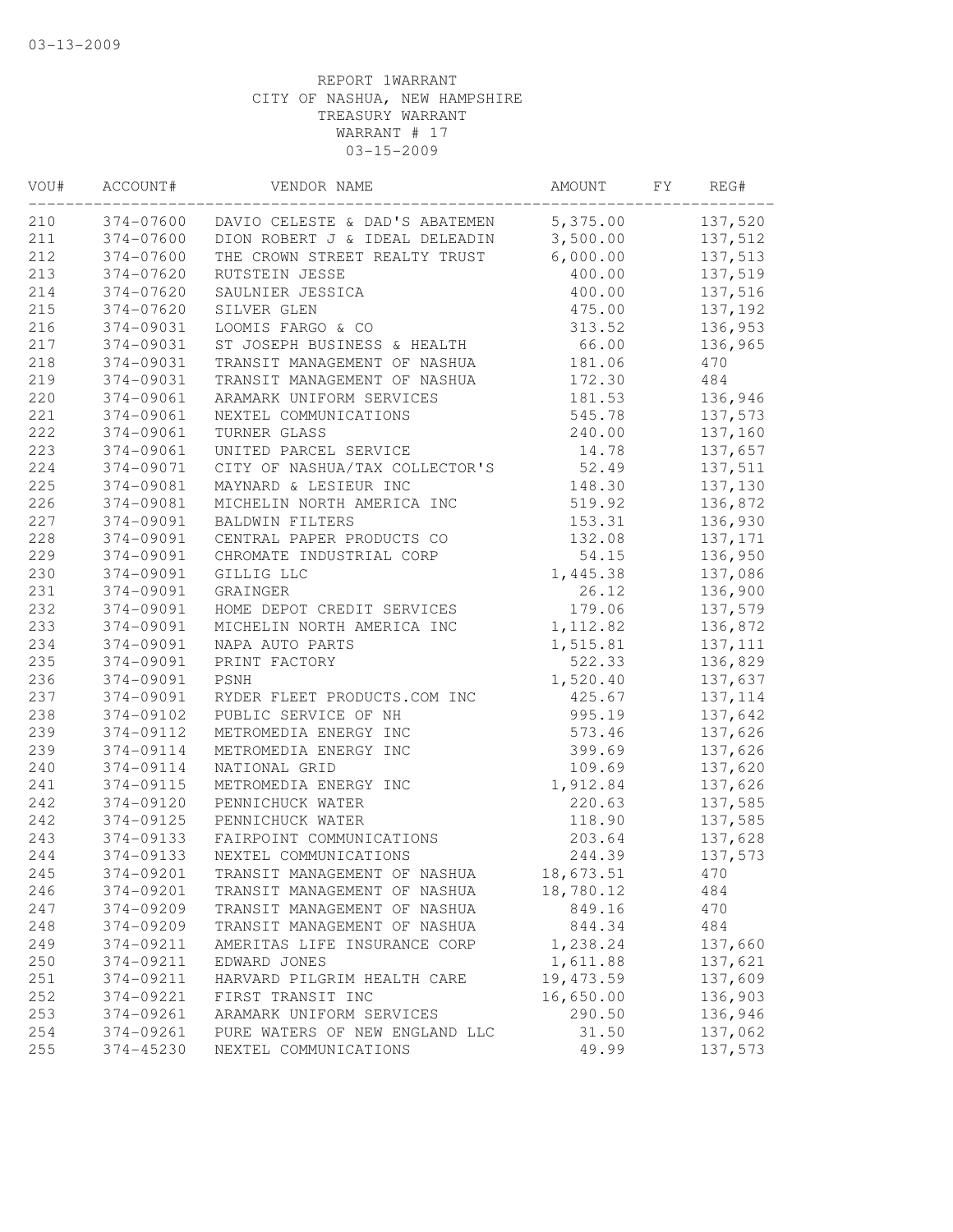| VOU#      | ACCOUNT#           | VENDOR NAME                           | AMOUNT FY REG# |                         |
|-----------|--------------------|---------------------------------------|----------------|-------------------------|
| 256       | 374-59188          | ASAP ENVIRONMENTAL INC                | 2,975.00       | 137,175                 |
| 257       | 374-59188          | INSTITUTE FOR ENVIRONMENTAL ED        | 992.00         | 137,153                 |
| 258       | 374-91025          | CITY OF NASHUA/PETTY CASH SLIP        | 64.50          | 136,828                 |
| TOTAL 374 |                    | SRF - URBAN PROGRAMS                  |                | 167, 253.35             |
|           |                    |                                       |                |                         |
| TOTAL 375 |                    | SRF - PUBLIC LIBRARIES                |                | 465.40                  |
|           | 209,674 3769-49035 | BENCHMARK EDUCATION CO                | 198.00         | 137,306                 |
|           | 209,675 3769-49035 | HM RECEIVABLES CO LLC                 | 1,852.57       | 137,450                 |
|           | 209,676 3769-49035 | PRO-ED                                | 1,232.00       | 136,934                 |
|           | 209,677 3769-49050 | REALLY GOOD STUFF INC                 | 179.14         | 137,230                 |
|           | 209,678 3769-49050 | SCHOLASTIC INCORPORATED               | 123.76         | 137,489                 |
|           | 209,679 3769-49050 | STAPLES BUSINESS ADVANTAGE            | 87.00          | 137,096                 |
|           | 209,680 3769-49050 | WILSON LANGUAGE TRAINING CORP         | 2,190.30       | 137,319                 |
|           | 209,681 3769-49075 | LAKESHORE LEARNING MATERIALS          | 91.89          | 136,947                 |
|           | 209,682 3769-49075 | SCHOOL SPECIALTY                      | 161.66         | 137,247                 |
|           | 209,683 3769-49075 | STAPLES BUSINESS ADVANTAGE            | 45.98          | 137,096                 |
|           | 209,684 3769-53101 | ATS PROJECT SUCCESS                   | 80.00          | 137,456                 |
|           | 209,685 3769-53101 | CROWDER LUCIE L                       | 220.91         | 137,208                 |
|           | 209,686 3769-53101 | DAILEY EDUCATIONAL CONSULTANTS        | 1,265.00       | 137, 427                |
|           | 209,687 3769-53101 | EDWARDS EDUCATIONAL SERVICES,         | 8,747.15       | 137, 419                |
|           | 209,688 3769-53101 | HUNTINGTON LEARNING CENTER            | 516.00         | 137,400                 |
|           | 209,689 3769-53101 | LAUGHTERS JACQUELYN                   | 1,500.00       | 137,445                 |
|           | 209,690 3769-53101 | MORENO-BACON ICIAR                    | 325.00         | 137,442                 |
|           | 209,691 3769-53101 | RENO JENNIFER                         | 750.00         | 137,443                 |
|           | 209,692 3769-63085 | BEST BUY GOV/ED LLC                   | 629.97         | 137,246                 |
|           | 209,693 3769-83004 | VISION SERVICE PLAN - NH              | 16.29          | 137,523                 |
|           | 3769-83006         | ANTHEM BLUE CROSS BLUE SHIELD         | 5, 118.89      | 474                     |
|           | 3769-83009         | NORTHEAST DELTA                       | 2,398.94       | 475                     |
|           | 3769-83031         | ITT HARTFORD                          | 77.28          | 477                     |
|           | 209,694 3769-83102 | UNUM LIFE INSURANCE                   | 24.48          | 137,522                 |
| TOTAL     | 376                | TITLE I ESEA                          |                | 27,832.21               |
|           | 209,695 3909-53102 | HASBROUCK TARA L                      | 125.00         | 137,439                 |
|           | 209,696 3909-53102 | MANHEIM ZIMMERMAN AMY B               | 125.00         | 137,409                 |
|           | 209,697 3909-53102 | WOOD WILLIAM                          | 575.00         | 137,440                 |
|           |                    | 209,698 3909-64192 CDW GOVERNMENT INC | 499.00         | 137,243                 |
| TOTAL 390 |                    | VOC ED SECONDARY PERKINS              |                | $- - - - -$<br>1,324.00 |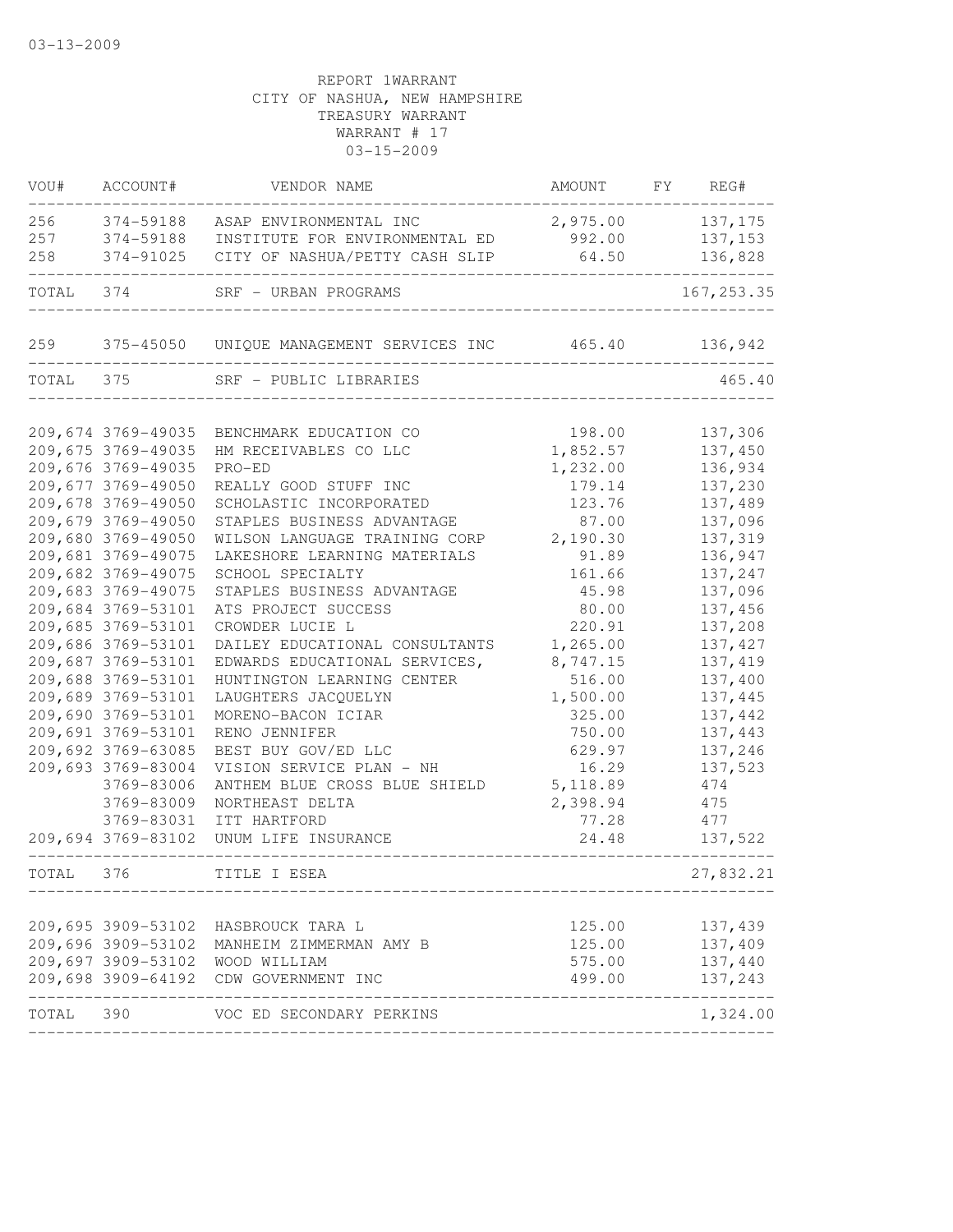|           | VOU# ACCOUNT#                          | VENDOR NAME                                                                                                                                                                                                        | AMOUNT FY REG#                                           |                                         |
|-----------|----------------------------------------|--------------------------------------------------------------------------------------------------------------------------------------------------------------------------------------------------------------------|----------------------------------------------------------|-----------------------------------------|
|           |                                        | 209,699 3927-49050 NORTHCENTER FOODSERVICE                                                                                                                                                                         | 1,171.02                                                 | 137,269                                 |
|           |                                        | TOTAL 392 CULINARY ARTS                                                                                                                                                                                            |                                                          | 1,171.02                                |
|           |                                        | 209,700 3937-83004 VISION SERVICE PLAN - NH<br>3937-83006 ANTHEM BLUE CROSS BLUE SHIELD<br>3937-83031 ITT HARTFORD<br>209,701 3937-83102 UNUM LIFE INSURANCE                                                       | 16.29<br>1,412.32<br>5.88<br>10.04                       | 137,525<br>474<br>477<br>137,524        |
| TOTAL 393 |                                        | DAY CARE                                                                                                                                                                                                           |                                                          | 1,444.53                                |
|           | 3959-83006<br>3959-83006<br>3959-83009 | 209,702 3959-53109 BOLICK TERESA DBA BOLICK TERES 3,350.00<br>209,703 3959-64192 SAMMONS PRESTON INC<br>ANTHEM BLUE CROSS BLUE SHIELD<br>HARVARD PILGRIM HEALTH CARE<br>NORTHEAST DELTA<br>3959-83031 ITT HARTFORD | 97.95<br>28,896.77<br>5,944.12<br>3,445.07 475<br>512.96 | 137,221<br>137,229<br>474<br>476<br>477 |
|           |                                        | TOTAL 395 IDEA BASIC SPEC ED                                                                                                                                                                                       |                                                          | 42,246.87                               |
|           |                                        | 3969-83006 ANTHEM BLUE CROSS BLUE SHIELD 1,046.50<br>3969-83009 NORTHEAST DELTA<br>3969-83031 ITT HARTFORD                                                                                                         | 149.64 475<br>18.20                                      | 474<br>477                              |
|           |                                        | TOTAL 396 IDEA PRESCHOOL SPEC ED                                                                                                                                                                                   |                                                          | 1,214.34                                |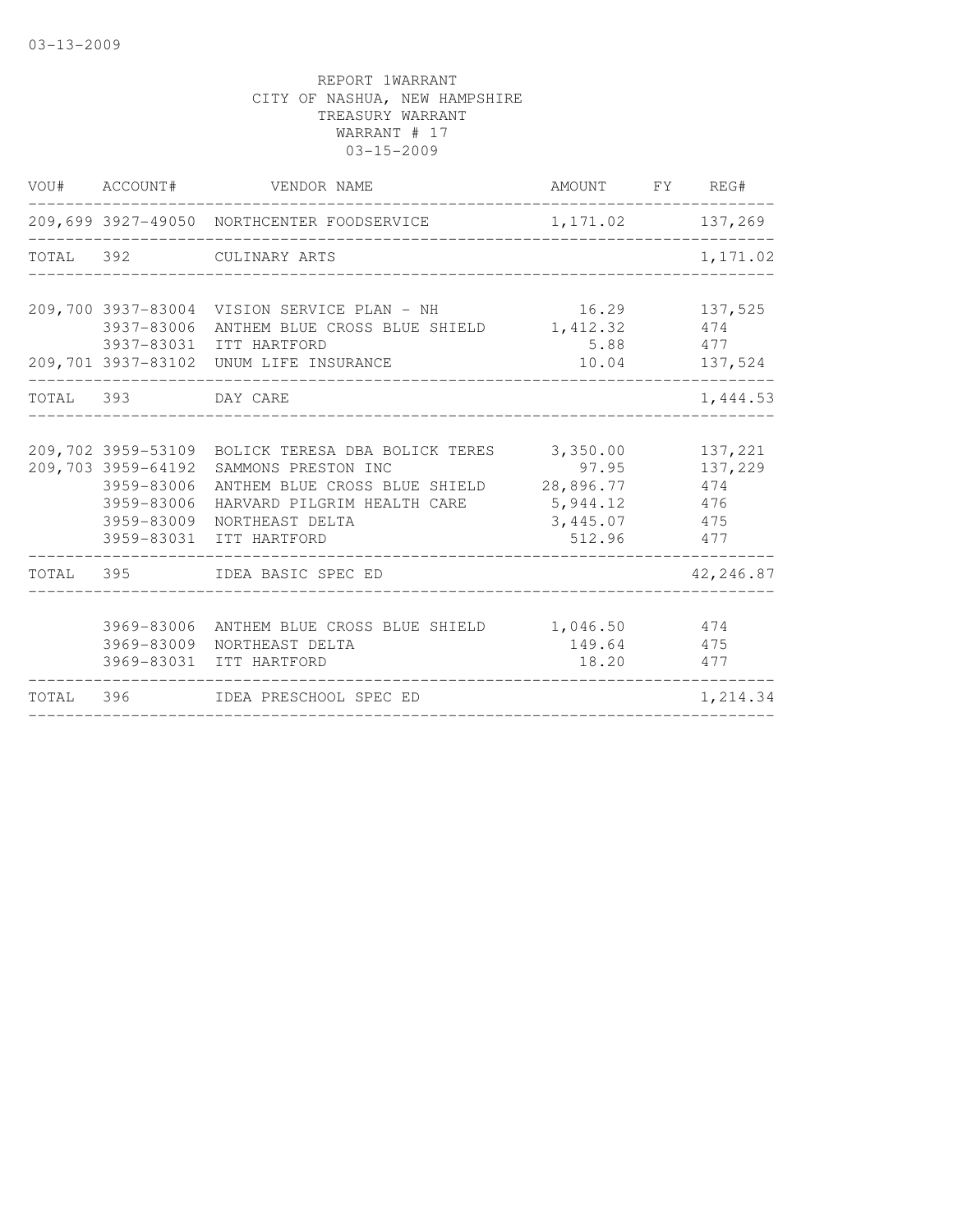| VOU# ACCOUNT#         | VENDOR NAME                                                                              | AMOUNT FY REG#                  |               |
|-----------------------|------------------------------------------------------------------------------------------|---------------------------------|---------------|
|                       | 272   412-162   HILLSBOROUGH COUNTY TREASURER   55.68   137,482<br>_____________________ |                                 |               |
|                       | TOTAL 412-16 FINANCIAL SERVICES<br>INT & COST ON REDEMPTION                              |                                 | 55.68         |
|                       | 273 412-180 FLEET AUTO TAG & TITLE<br>274 412-180 ZARAGOZA LIZETH V                      | 774.00 137,331<br>27.00 137,330 |               |
|                       | TOTAL 412-18 FINANCIAL SERVICES<br>AUTO PERMITS                                          |                                 | 801.00        |
|                       | 275 431-314 CITY OF NASHUA                                                               | 4.91 137,526                    |               |
|                       | TOTAL 431-31 POLICE DEPARTMENT<br>SALE OF PHOTOCOPIES                                    |                                 | 4.91          |
|                       | 276   475-357   CLEVER KAREN                                                             |                                 | 60.00 137,191 |
|                       | TOTAL 475-35 PUBLIC LIBRARIES<br>NON-RESIDENT CARDS                                      |                                 | 60.00         |
|                       | 277 476-192 PARSHLEY KEVIN                                                               |                                 | 53.04 137,260 |
| TOTAL 476-19 BUILDING | ELECTRICAL PERMITS<br>-------------------------------------                              |                                 | 53.04         |
|                       |                                                                                          |                                 |               |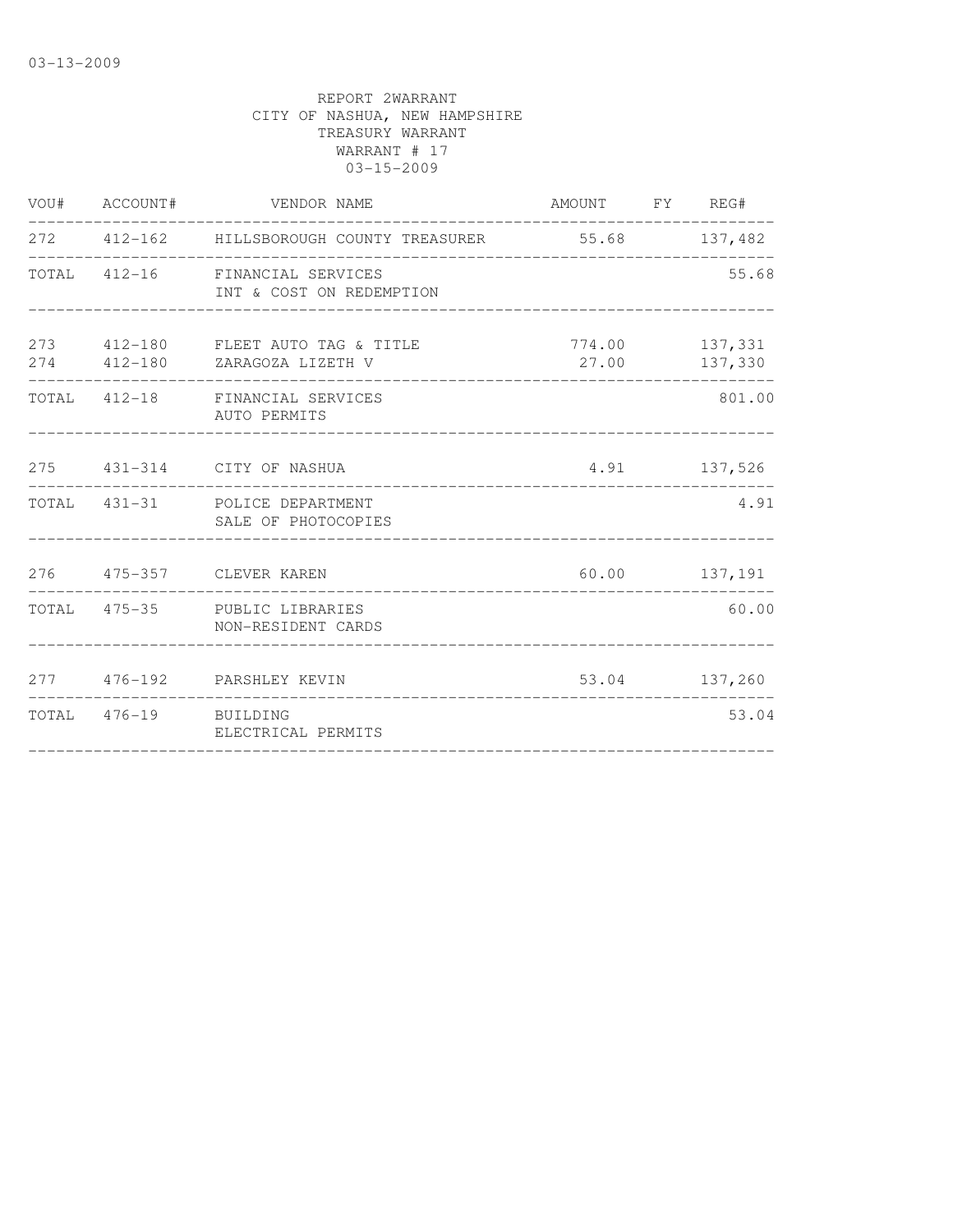| VOU#       | ACCOUNT#               | VENDOR NAME                                        | AMOUNT         | FY | REG#               |
|------------|------------------------|----------------------------------------------------|----------------|----|--------------------|
| 278<br>279 | 501-98029<br>501-31050 | CITY OF NASHUA/PETTY CASH SLIP<br>VERIZON WIRELESS | 93.57<br>65.07 |    | 136,828<br>137,652 |
| TOTAL      | 501                    | MAYOR'S OFFICE                                     |                |    | 158.64             |
| 280        | 502-91015              | CITIZENS BANK                                      | 184.40         |    | 460                |
| 281        | 502-53120              | HIGGINS RICHARD GRANT                              | 600.00         |    | 137,629            |
| 282        | 502-95005              | THE NASHUA BAR ASSOCIATION                         | 20.00          |    | 137,630            |
| TOTAL      | 502                    | LEGAL DEPARTMENT                                   |                |    | 804.40             |
| 283        | 505-81039              | HUMANE SOCIETY OF NEW ENGLAND                      | 7,756.75       |    | 136,954            |
| 284        | 505-81018              | NASHUA CHILDREN'S HOME                             | 7,412.50       |    | 137,252            |
| 285        | 505-81078              | ST JOSEPH COMMUNITY SERVICES I                     | 2,354.45       |    | 137,481            |
| TOTAL      | 505                    | CIVIC & COMM. ACTIVITIES                           |                |    | 17,523.70          |
| 286        | 506-31005              | FAIRPOINT COMMUNICATIONS                           | 319.08         |    | 137,628            |
| 287        | 506-31005              | LOVERING SUE                                       | 33.00          |    | 137,527            |
| 288        | 506-31005              | PAETEC COMMUNICATIONS INC                          | 600.00         |    | 137,567            |
| TOTAL      | 506                    | TELECOMMUNICATIONS                                 |                |    | 952.08             |
| 289        | 508-83100              | STATE OF NH UC                                     | 6,889.26       |    | 137,646            |
| 289        | 508-83101              | STATE OF NH UC                                     | 5,510.09       |    | 137,646            |
| TOTAL      | 508                    | INSURANCE - POLICY COSTS                           |                |    | 12,399.35          |
| 290        | 512-94005              | CITIZENS BANK                                      | 85.00          |    | 460                |
| 291        | 512-41015              | CITY OF NASHUA/PETTY CASH SLIP                     | 29.44          |    | 136,828            |
| 291        | 512-91015              | CITY OF NASHUA/PETTY CASH SLIP                     | 87.25          |    | 136,828            |
| 292        | 512-95005              | GOVERNMENT FINANCE OFFICERS AS                     | 630.00         |    | 137,601            |
| 293        | 512-94010              | NH TAX COLLECTOR'S ASSN                            | 150.00         |    | 137,576            |
| 294        | 512-59182              | PRINTGRAPHICS OF MAINE                             | 1,680.78       |    | 136,913            |
| 295        | 512-41055              | STANDARD REGISTER COMPANY                          | 1,014.24       |    | 136,887            |
| 296        |                        | 512-41005 STAPLES BUSINESS ADVANTAGE               | 183.16         |    | 137,185            |
| 296        |                        | 512-41015 STAPLES BUSINESS ADVANTAGE               | 140.64         |    | 137,185            |
| 296        |                        | 512-41055 STAPLES BUSINESS ADVANTAGE               | 157.93         |    | 137,185            |
| TOTAL      | 512                    | FINANCIAL SERVICES<br>_____________________        |                |    | 4,158.44           |
| 297        | 513-44005              | GENERAL CODE                                       | 865.00         |    | 137,017            |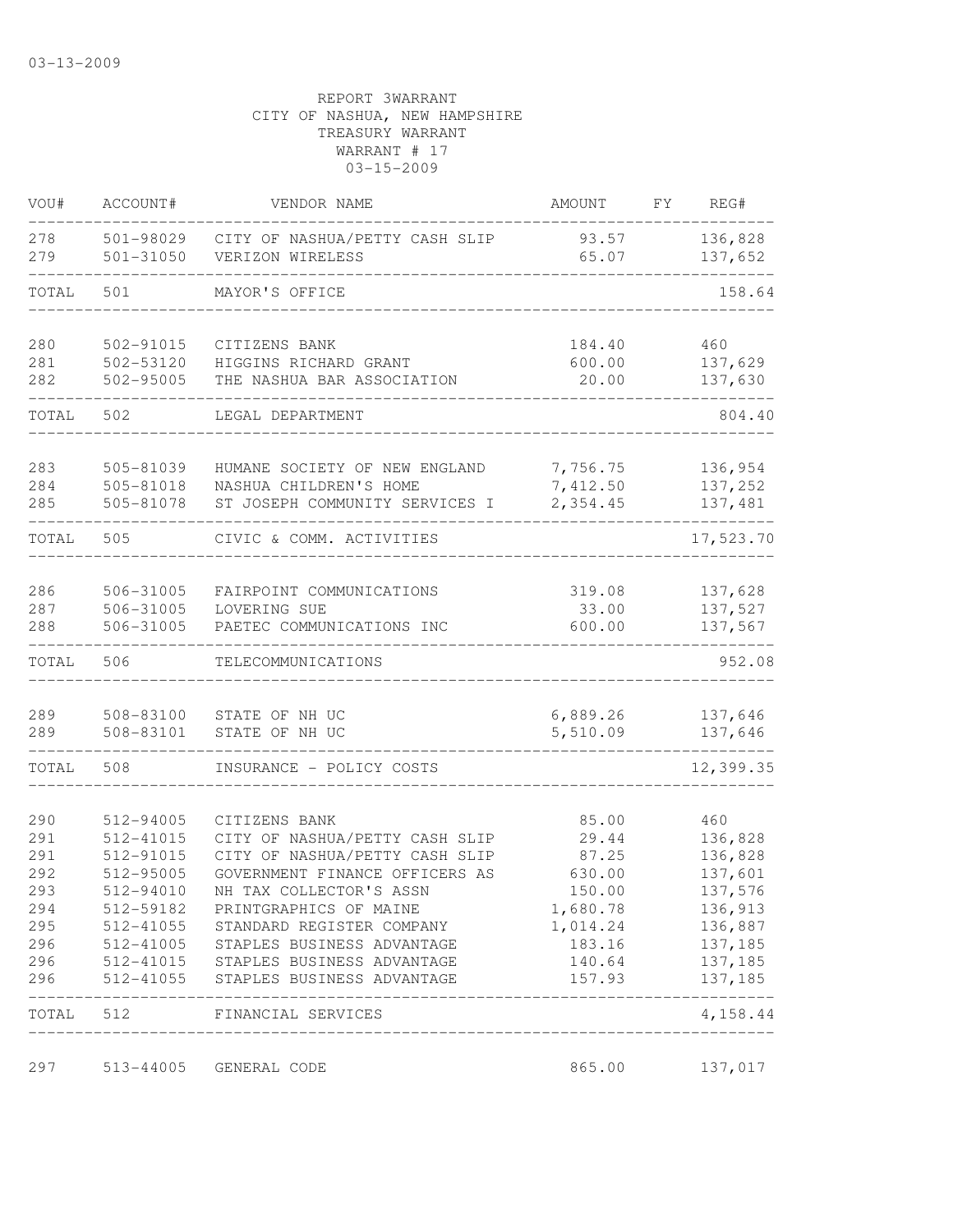|                                                                                                  | VOU# ACCOUNT#                                                                                                                                                   | VENDOR NAME                                                                                                                                                                                                                                                                                                                                          | AMOUNT FY REG#                                                                                                                        |                                                                                                                                                          |
|--------------------------------------------------------------------------------------------------|-----------------------------------------------------------------------------------------------------------------------------------------------------------------|------------------------------------------------------------------------------------------------------------------------------------------------------------------------------------------------------------------------------------------------------------------------------------------------------------------------------------------------------|---------------------------------------------------------------------------------------------------------------------------------------|----------------------------------------------------------------------------------------------------------------------------------------------------------|
|                                                                                                  |                                                                                                                                                                 | TOTAL 513 CITY CLERK'S OFFICE                                                                                                                                                                                                                                                                                                                        |                                                                                                                                       | 865.00                                                                                                                                                   |
|                                                                                                  |                                                                                                                                                                 | 298 514-41005 STAPLES BUSINESS ADVANTAGE                                                                                                                                                                                                                                                                                                             | 69.07 137,185                                                                                                                         |                                                                                                                                                          |
|                                                                                                  | TOTAL 514                                                                                                                                                       | INSURANCE-PROPERTY & CASUALTY                                                                                                                                                                                                                                                                                                                        |                                                                                                                                       | 69.07                                                                                                                                                    |
| 299                                                                                              |                                                                                                                                                                 | 515-95005 SOCIETY FOR HUMAN RESOURCE MGM 160.00 137,606                                                                                                                                                                                                                                                                                              |                                                                                                                                       |                                                                                                                                                          |
|                                                                                                  |                                                                                                                                                                 | TOTAL 515 HUMAN RESOURCES                                                                                                                                                                                                                                                                                                                            |                                                                                                                                       | 160.00                                                                                                                                                   |
| 300<br>301<br>302<br>303<br>304<br>304<br>305<br>306<br>307                                      | 516-78100<br>516-54016<br>516-94005<br>516-78100<br>516-54011<br>516-54016<br>516-54016<br>516-54016<br>516-54016                                               | CITY OF NASHUA/PETTY CASH SLIP<br>EMPLOYMENT TIMES<br><b>JACKSON RALPH</b><br>NAPA AUTO PARTS<br>TELEGRAPH PUBLISHING COMPANY<br>TELEGRAPH PUBLISHING COMPANY<br>THE LOWELL PUBLISHING CO<br>UNION LEADER CORPORATION<br>VERMONT LEAGUE OF CITIES AND T                                                                                              | 30.00<br>695.30<br>29.70<br>42.32<br>990.90<br>1,932.51<br>2,435.10<br>1,691.20<br>20.50                                              | 136,828<br>137,169<br>137,528<br>137, 111<br>137,484<br>137,484<br>137,578<br>137,572<br>137,165                                                         |
| TOTAL 516                                                                                        |                                                                                                                                                                 | PURCHASING DEPARTMENT                                                                                                                                                                                                                                                                                                                                |                                                                                                                                       | 7,867.53                                                                                                                                                 |
| 308<br>309<br>310<br>311<br>312<br>313<br>314<br>315<br>316<br>317<br>318<br>319<br>320<br>TOTAL | 517-75901<br>517-59135<br>517-75130<br>517-75160<br>517-75902<br>517-75130<br>517-34015<br>517-34015<br>517-31050<br>517-33005<br>517-32005<br>517-75015<br>517 | B & S LOCKSMITH INC<br>BAIN PEST CONTROL SERVICE INC<br>HANSEN-FOX COMPANY INC<br>HARRY W WELLS & SON INC<br>HOME DEPOT CREDIT SERVICES<br>J LAWRENCE HALL INC<br>METROMEDIA ENERGY INC<br>NATIONAL GRID<br>NEXTEL COMMUNICATIONS<br>PENNICHUCK WATER<br>PSNH<br>THE METRO GROUP INC<br>517-75130 VIKING CONTROLS INC<br>BUILDING MAINT - CITY ADMIN | 278.94<br>75.00<br>900.15<br>221.75<br>81.56<br>1,349.12<br>12,168.71<br>3,687.56<br>51.90<br>16.55<br>5,793.13<br>178.00<br>4,500.00 | 137,046<br>137,488<br>136,981<br>137,294<br>137,579<br>137,495<br>137,626<br>137,620<br>137,573<br>137,585<br>137,637<br>137,054<br>136,966<br>29,302.37 |
| 321<br>322<br>323<br>324                                                                         | 519-91005<br>519-91005<br>519-66025<br>519-95005                                                                                                                | DAME DOUGLAS<br>GAGNE ROBERT<br>GE CAPITAL INC<br><b>NHAAO</b>                                                                                                                                                                                                                                                                                       | 28.60<br>59.30<br>1,100.53<br>20.00                                                                                                   | 136,895<br>137,150<br>137,141<br>137,643                                                                                                                 |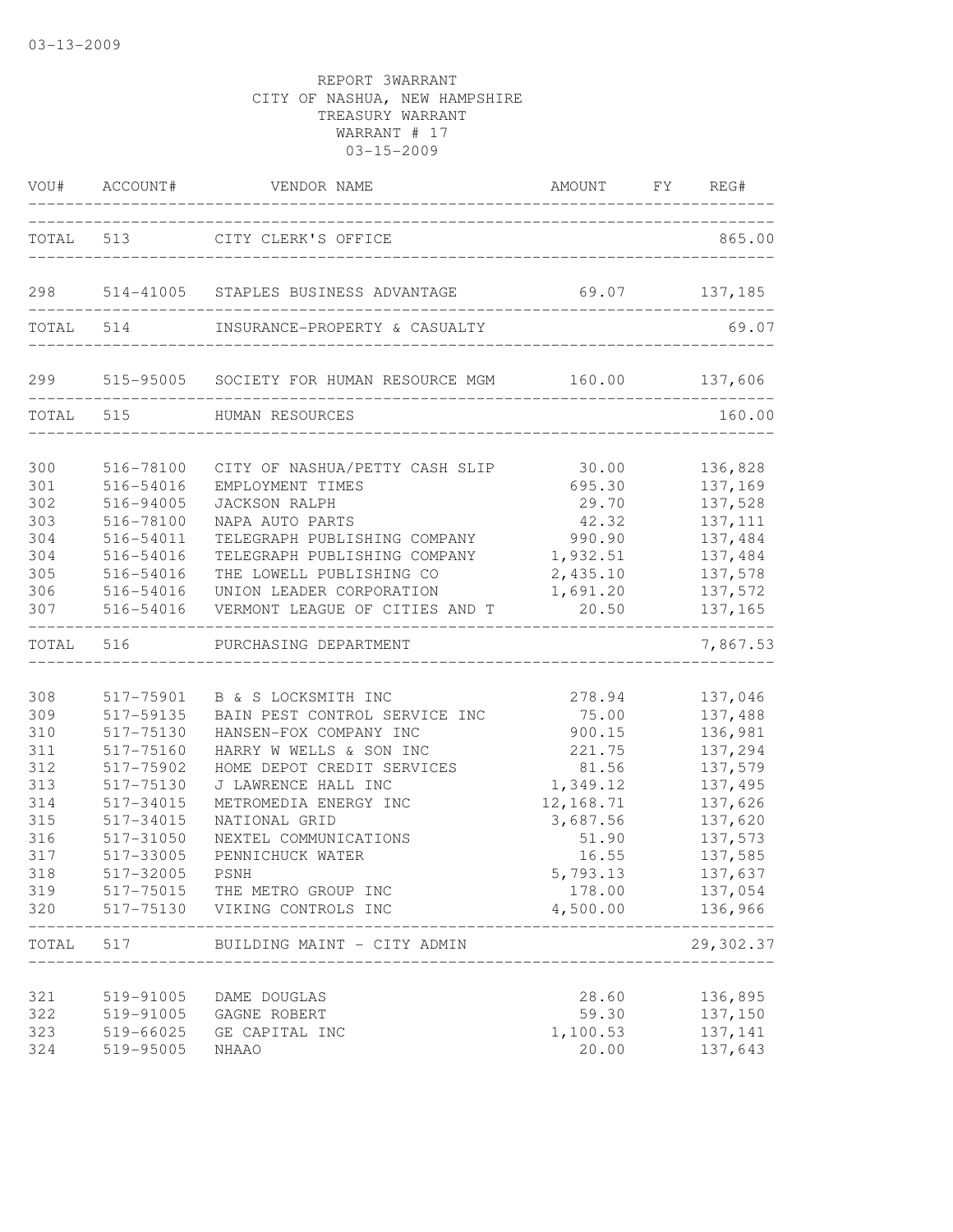| VOU#  | ACCOUNT#      | VENDOR NAME                    | AMOUNT   | FΥ | REG#      |
|-------|---------------|--------------------------------|----------|----|-----------|
| 325   | 519-41005     | STAPLES BUSINESS ADVANTAGE     | 76.43    |    | 137,185   |
| 325   | 519-41010     | STAPLES BUSINESS ADVANTAGE     | 176.39   |    | 137,185   |
| 325   | 519-41015     | STAPLES BUSINESS ADVANTAGE     | 52.16    |    | 137,185   |
| 326   | 519-91005     | TURGISS GARY                   | 223.85   |    | 136,937   |
| TOTAL | 519           | ASSESSORS                      |          |    | 1,737.26  |
| 327   | 520-34015     | METROMEDIA ENERGY INC          | 1,592.36 |    | 137,626   |
| 328   | 520-34015     | NATIONAL GRID                  | 359.82   |    | 137,620   |
| TOTAL | 520           | HUNT BUILDING                  |          |    | 1,952.18  |
| 329   | 522-64040     | CITIZENS BANK                  | 125.00   |    | 460       |
| 329   | 522-74035     | CITIZENS BANK                  | 653.95   |    | 460       |
| 329   | 522-94005     | CITIZENS BANK                  | 295.00   |    | 460       |
| 330   | 522-74040     | CITY OF NASHUA/PETTY CASH SLIP | 43.50    |    | 136,828   |
| 331   | 522-31050     | NEXTEL COMMUNICATIONS          | 310.07   |    | 137,573   |
| 332   | 522-74030     | PRINTER SUPPORT CORPORATION    | 330.00   |    | 137, 173  |
| 333   | 522-74035     | TURBOTEK COMPUTER CORP         | 1,332.00 |    | 136,926   |
| 334   | 522-31040     | TYRRELL KEN                    | 45.95    |    | 137,103   |
| TOTAL | 522           | INFORMATION TECHNOLOGY         |          |    | 3, 135.47 |
| 335   | 524-64045     | DELL MARKETING LP              | 211.18   |    | 136,931   |
| 336   | 524-64052     | MOSAIC TECHNOLOGY CORPORATION  | 3,270.00 |    | 137,070   |
| 337   | 524-64045     | TIGER DIRECT                   | 163.26   |    | 136,962   |
| 338   | 524-64045     | TURBOTEK COMPUTER CORP         | 1,200.00 |    | 136,926   |
| TOTAL | 524           | COMPUTERS - CITYWIDE           |          |    | 4,844.44  |
| 339   | 531-78007     | ADAMSON INDUSTRIES CORP        | 184.95   |    | 137,034   |
| 340   | 531-45175     | AIRGAS EAST                    | 187.55   |    | 136,898   |
| 341   | $531 - 46040$ | ALEC'S SHOE STORE INC          | 1,416.30 |    | 136,976   |
| 342   | 531-59100     | BAER ALEXANDRA                 | 421.66   |    | 137,012   |
| 343   | 531-78007     | BELLETETES INC                 | 10.84    |    | 136,988   |
| 344   | 531-46030     | BEN'S UNIFORMS                 | 201.00   |    | 137,492   |
| 344   | $531 - 46040$ | BEN'S UNIFORMS                 | 2,286.08 |    | 137,492   |
| 344   | $531 - 46045$ | BEN'S UNIFORMS                 | 35.00    |    | 137,492   |
| 345   | 531-78007     | BEST FORD/BEST CYCLE           | 1,021.55 |    | 136,854   |
| 345   | 531-78075     | BEST FORD/BEST CYCLE           | 102.06   |    | 136,854   |
| 346   | $531 - 46040$ | BOULAY MICHAEL                 | 119.97   |    | 137,532   |
| 347   | 531-47010     | BOUND TREE MEDICAL LLC         | 178.88   |    | 137,039   |
| 348   | $531 - 46040$ | CAMACHO CARLOS                 | 125.54   |    | 137,536   |
| 349   | 531-59100     | CANAL ST COLLECTIBLES/SAMANTHA | 282.00   |    | 137, 135  |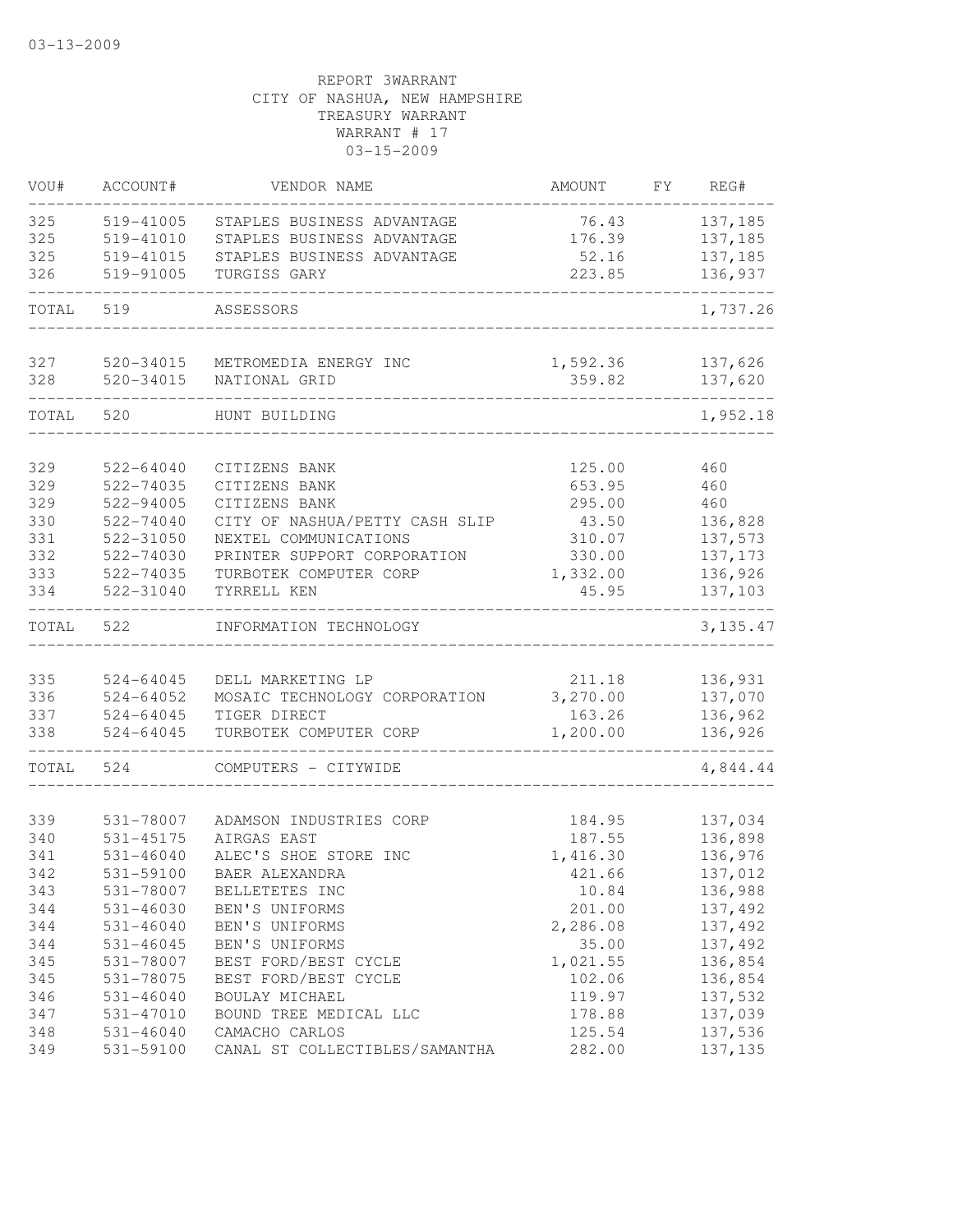| 531-78007 CARPARTS OF NASHUA<br>44.04<br>136,853<br>CENTRAL PAPER PRODUCTS CO<br>531-42000<br>671.55<br>137,171<br>352<br>531-31025<br>CINFO PETER<br>45.96<br>137,530<br>990.00<br>531-94005<br>CITIZENS BANK<br>460<br>531-91025<br>CLANCY KEVIN<br>44.00<br>137,538<br>354<br>531-94005<br>CLANCY KEVIN<br>132.00<br>137,538<br>355<br>531-91025<br>44.00<br>137,539<br>CROSSON KYLE<br>531-59100<br>DECELLES AUTO CLINIC INC<br>143.00<br>137,121<br>357<br>200.00<br>531-53125<br>DENSMORE DONALD<br>137,533<br>358<br>531-94005<br>136,889<br>DUNKIN DONUTS<br>407.75<br>FAIRPOINT COMMUNICATIONS<br>531-31025<br>543.96<br>137,628<br>531-48015<br>FLEET SERVICES<br>632.78<br>137,035<br>88.00<br>531-94005<br>GARCIA ADALBERTO<br>137,537<br>362<br>531-78100<br>GOODYEAR AUTO SERVICE CENTER<br>36.00<br>136,834<br>HARRIS EQUIPMENT REPAIR SERVIC<br>25.10<br>137, 475<br>531-74092<br>531-94005<br>200.00<br>137,531<br>HILL SHAWN<br>HILLSBOROUGH COUNTY CHIEF'S AS<br>25.00<br>531-95000<br>137,619<br>531-42000<br>HOME DEPOT CREDIT SERVICES<br>128.46<br>137,611<br>137,074<br>531-62022<br>HTH ENGINEERING INC<br>414.00<br>531-75130<br>J LAWRENCE HALL INC<br>1,091.69<br>137,495<br>531-98025<br>JACK'S PIZZA<br>28.00<br>137,128<br>531-94005<br>KUCHARSKI TY<br>132.00<br>137,535<br>531-74145<br>KUSTOM SIGNALS INC<br>289.00<br>137,082<br>531-78075<br>LAKES FUEL INJECTION INC<br>450.00<br>137,090<br>531-91025<br>137,540<br>LANE ANDREW<br>44.00<br>LOWE'S<br>66.58<br>531-42000<br>137,612<br>531-78007<br>MAC MULKIN CHEVROLET INC<br>1,454.59<br>137, 471<br>531-46040<br>MALONEY JAMES<br>104.34<br>137,542<br>531-34015<br>METROMEDIA ENERGY INC<br>9,627.86<br>137,626<br>378<br>531-45220<br>MHQ MUNICIPAL VEHICLES<br>192.25<br>137,044<br>531-78075<br>NASHUA HARLEY DAVIDSON<br>547.85<br>136,896<br>531-34015<br>NATIONAL GRID<br>107.21<br>137,620<br>NEW G.H. BERLIN OIL COMPANY<br>59.06<br>137,028<br>531-78007<br>531-46040<br>O'BRIEN KEVIN<br>105.08<br>137,534<br>137,585<br>531-33005<br>PENNICHUCK WATER<br>465.74<br>531-64080<br>PRECISION METALWORKING<br>374.00<br>137,337<br>531-32035<br>PSNH<br>15.22<br>137,637<br>531-32005<br>17, 137. 13<br>PUBLIC SERVICE OF NH<br>137,642<br>531-32035<br>PUBLIC SERVICE OF NH<br>457.25<br>137,642<br>531-43005<br>1,017.37<br>137,391<br>PURCHASE POWER<br>$531 - 44005$<br>395.00<br>137,019<br>OUALITY PRESS INC<br>531-78007<br>ROBBINS AUTO PARTS INC<br>752.22<br>137,020<br>137,210<br>531-78075<br>SAFELITE FULLFILLMENT, INC<br>249.95<br>137,598<br>531-98025<br>SAM'S CLUB DIRECT<br>257.43<br>SHATTUCK MALONE OIL CO<br>137,564<br>531-34015<br>398.37<br>STAPLES BUSINESS ADVANTAGE<br>531-41005<br>671.60<br>137,185<br>531-41015<br>STAPLES BUSINESS ADVANTAGE<br>3,607.83<br>137,185<br>531-46040<br>STAR PACKER BADGES<br>230.76<br>136,914 | VOU# | ACCOUNT# | VENDOR NAME | AMOUNT | FY | REG# |
|---------------------------------------------------------------------------------------------------------------------------------------------------------------------------------------------------------------------------------------------------------------------------------------------------------------------------------------------------------------------------------------------------------------------------------------------------------------------------------------------------------------------------------------------------------------------------------------------------------------------------------------------------------------------------------------------------------------------------------------------------------------------------------------------------------------------------------------------------------------------------------------------------------------------------------------------------------------------------------------------------------------------------------------------------------------------------------------------------------------------------------------------------------------------------------------------------------------------------------------------------------------------------------------------------------------------------------------------------------------------------------------------------------------------------------------------------------------------------------------------------------------------------------------------------------------------------------------------------------------------------------------------------------------------------------------------------------------------------------------------------------------------------------------------------------------------------------------------------------------------------------------------------------------------------------------------------------------------------------------------------------------------------------------------------------------------------------------------------------------------------------------------------------------------------------------------------------------------------------------------------------------------------------------------------------------------------------------------------------------------------------------------------------------------------------------------------------------------------------------------------------------------------------------------------------------------------------------------------------------------------------------------------------------------------------------------------------------------------------------------------------------------------------------------------------------------------------------------------------------|------|----------|-------------|--------|----|------|
|                                                                                                                                                                                                                                                                                                                                                                                                                                                                                                                                                                                                                                                                                                                                                                                                                                                                                                                                                                                                                                                                                                                                                                                                                                                                                                                                                                                                                                                                                                                                                                                                                                                                                                                                                                                                                                                                                                                                                                                                                                                                                                                                                                                                                                                                                                                                                                                                                                                                                                                                                                                                                                                                                                                                                                                                                                                               | 350  |          |             |        |    |      |
|                                                                                                                                                                                                                                                                                                                                                                                                                                                                                                                                                                                                                                                                                                                                                                                                                                                                                                                                                                                                                                                                                                                                                                                                                                                                                                                                                                                                                                                                                                                                                                                                                                                                                                                                                                                                                                                                                                                                                                                                                                                                                                                                                                                                                                                                                                                                                                                                                                                                                                                                                                                                                                                                                                                                                                                                                                                               | 351  |          |             |        |    |      |
|                                                                                                                                                                                                                                                                                                                                                                                                                                                                                                                                                                                                                                                                                                                                                                                                                                                                                                                                                                                                                                                                                                                                                                                                                                                                                                                                                                                                                                                                                                                                                                                                                                                                                                                                                                                                                                                                                                                                                                                                                                                                                                                                                                                                                                                                                                                                                                                                                                                                                                                                                                                                                                                                                                                                                                                                                                                               |      |          |             |        |    |      |
|                                                                                                                                                                                                                                                                                                                                                                                                                                                                                                                                                                                                                                                                                                                                                                                                                                                                                                                                                                                                                                                                                                                                                                                                                                                                                                                                                                                                                                                                                                                                                                                                                                                                                                                                                                                                                                                                                                                                                                                                                                                                                                                                                                                                                                                                                                                                                                                                                                                                                                                                                                                                                                                                                                                                                                                                                                                               | 353  |          |             |        |    |      |
|                                                                                                                                                                                                                                                                                                                                                                                                                                                                                                                                                                                                                                                                                                                                                                                                                                                                                                                                                                                                                                                                                                                                                                                                                                                                                                                                                                                                                                                                                                                                                                                                                                                                                                                                                                                                                                                                                                                                                                                                                                                                                                                                                                                                                                                                                                                                                                                                                                                                                                                                                                                                                                                                                                                                                                                                                                                               | 354  |          |             |        |    |      |
|                                                                                                                                                                                                                                                                                                                                                                                                                                                                                                                                                                                                                                                                                                                                                                                                                                                                                                                                                                                                                                                                                                                                                                                                                                                                                                                                                                                                                                                                                                                                                                                                                                                                                                                                                                                                                                                                                                                                                                                                                                                                                                                                                                                                                                                                                                                                                                                                                                                                                                                                                                                                                                                                                                                                                                                                                                                               |      |          |             |        |    |      |
|                                                                                                                                                                                                                                                                                                                                                                                                                                                                                                                                                                                                                                                                                                                                                                                                                                                                                                                                                                                                                                                                                                                                                                                                                                                                                                                                                                                                                                                                                                                                                                                                                                                                                                                                                                                                                                                                                                                                                                                                                                                                                                                                                                                                                                                                                                                                                                                                                                                                                                                                                                                                                                                                                                                                                                                                                                                               |      |          |             |        |    |      |
|                                                                                                                                                                                                                                                                                                                                                                                                                                                                                                                                                                                                                                                                                                                                                                                                                                                                                                                                                                                                                                                                                                                                                                                                                                                                                                                                                                                                                                                                                                                                                                                                                                                                                                                                                                                                                                                                                                                                                                                                                                                                                                                                                                                                                                                                                                                                                                                                                                                                                                                                                                                                                                                                                                                                                                                                                                                               | 356  |          |             |        |    |      |
|                                                                                                                                                                                                                                                                                                                                                                                                                                                                                                                                                                                                                                                                                                                                                                                                                                                                                                                                                                                                                                                                                                                                                                                                                                                                                                                                                                                                                                                                                                                                                                                                                                                                                                                                                                                                                                                                                                                                                                                                                                                                                                                                                                                                                                                                                                                                                                                                                                                                                                                                                                                                                                                                                                                                                                                                                                                               |      |          |             |        |    |      |
|                                                                                                                                                                                                                                                                                                                                                                                                                                                                                                                                                                                                                                                                                                                                                                                                                                                                                                                                                                                                                                                                                                                                                                                                                                                                                                                                                                                                                                                                                                                                                                                                                                                                                                                                                                                                                                                                                                                                                                                                                                                                                                                                                                                                                                                                                                                                                                                                                                                                                                                                                                                                                                                                                                                                                                                                                                                               |      |          |             |        |    |      |
|                                                                                                                                                                                                                                                                                                                                                                                                                                                                                                                                                                                                                                                                                                                                                                                                                                                                                                                                                                                                                                                                                                                                                                                                                                                                                                                                                                                                                                                                                                                                                                                                                                                                                                                                                                                                                                                                                                                                                                                                                                                                                                                                                                                                                                                                                                                                                                                                                                                                                                                                                                                                                                                                                                                                                                                                                                                               | 359  |          |             |        |    |      |
|                                                                                                                                                                                                                                                                                                                                                                                                                                                                                                                                                                                                                                                                                                                                                                                                                                                                                                                                                                                                                                                                                                                                                                                                                                                                                                                                                                                                                                                                                                                                                                                                                                                                                                                                                                                                                                                                                                                                                                                                                                                                                                                                                                                                                                                                                                                                                                                                                                                                                                                                                                                                                                                                                                                                                                                                                                                               | 360  |          |             |        |    |      |
|                                                                                                                                                                                                                                                                                                                                                                                                                                                                                                                                                                                                                                                                                                                                                                                                                                                                                                                                                                                                                                                                                                                                                                                                                                                                                                                                                                                                                                                                                                                                                                                                                                                                                                                                                                                                                                                                                                                                                                                                                                                                                                                                                                                                                                                                                                                                                                                                                                                                                                                                                                                                                                                                                                                                                                                                                                                               | 361  |          |             |        |    |      |
|                                                                                                                                                                                                                                                                                                                                                                                                                                                                                                                                                                                                                                                                                                                                                                                                                                                                                                                                                                                                                                                                                                                                                                                                                                                                                                                                                                                                                                                                                                                                                                                                                                                                                                                                                                                                                                                                                                                                                                                                                                                                                                                                                                                                                                                                                                                                                                                                                                                                                                                                                                                                                                                                                                                                                                                                                                                               |      |          |             |        |    |      |
|                                                                                                                                                                                                                                                                                                                                                                                                                                                                                                                                                                                                                                                                                                                                                                                                                                                                                                                                                                                                                                                                                                                                                                                                                                                                                                                                                                                                                                                                                                                                                                                                                                                                                                                                                                                                                                                                                                                                                                                                                                                                                                                                                                                                                                                                                                                                                                                                                                                                                                                                                                                                                                                                                                                                                                                                                                                               | 363  |          |             |        |    |      |
|                                                                                                                                                                                                                                                                                                                                                                                                                                                                                                                                                                                                                                                                                                                                                                                                                                                                                                                                                                                                                                                                                                                                                                                                                                                                                                                                                                                                                                                                                                                                                                                                                                                                                                                                                                                                                                                                                                                                                                                                                                                                                                                                                                                                                                                                                                                                                                                                                                                                                                                                                                                                                                                                                                                                                                                                                                                               | 364  |          |             |        |    |      |
|                                                                                                                                                                                                                                                                                                                                                                                                                                                                                                                                                                                                                                                                                                                                                                                                                                                                                                                                                                                                                                                                                                                                                                                                                                                                                                                                                                                                                                                                                                                                                                                                                                                                                                                                                                                                                                                                                                                                                                                                                                                                                                                                                                                                                                                                                                                                                                                                                                                                                                                                                                                                                                                                                                                                                                                                                                                               | 365  |          |             |        |    |      |
|                                                                                                                                                                                                                                                                                                                                                                                                                                                                                                                                                                                                                                                                                                                                                                                                                                                                                                                                                                                                                                                                                                                                                                                                                                                                                                                                                                                                                                                                                                                                                                                                                                                                                                                                                                                                                                                                                                                                                                                                                                                                                                                                                                                                                                                                                                                                                                                                                                                                                                                                                                                                                                                                                                                                                                                                                                                               | 366  |          |             |        |    |      |
|                                                                                                                                                                                                                                                                                                                                                                                                                                                                                                                                                                                                                                                                                                                                                                                                                                                                                                                                                                                                                                                                                                                                                                                                                                                                                                                                                                                                                                                                                                                                                                                                                                                                                                                                                                                                                                                                                                                                                                                                                                                                                                                                                                                                                                                                                                                                                                                                                                                                                                                                                                                                                                                                                                                                                                                                                                                               | 367  |          |             |        |    |      |
|                                                                                                                                                                                                                                                                                                                                                                                                                                                                                                                                                                                                                                                                                                                                                                                                                                                                                                                                                                                                                                                                                                                                                                                                                                                                                                                                                                                                                                                                                                                                                                                                                                                                                                                                                                                                                                                                                                                                                                                                                                                                                                                                                                                                                                                                                                                                                                                                                                                                                                                                                                                                                                                                                                                                                                                                                                                               | 368  |          |             |        |    |      |
|                                                                                                                                                                                                                                                                                                                                                                                                                                                                                                                                                                                                                                                                                                                                                                                                                                                                                                                                                                                                                                                                                                                                                                                                                                                                                                                                                                                                                                                                                                                                                                                                                                                                                                                                                                                                                                                                                                                                                                                                                                                                                                                                                                                                                                                                                                                                                                                                                                                                                                                                                                                                                                                                                                                                                                                                                                                               | 369  |          |             |        |    |      |
|                                                                                                                                                                                                                                                                                                                                                                                                                                                                                                                                                                                                                                                                                                                                                                                                                                                                                                                                                                                                                                                                                                                                                                                                                                                                                                                                                                                                                                                                                                                                                                                                                                                                                                                                                                                                                                                                                                                                                                                                                                                                                                                                                                                                                                                                                                                                                                                                                                                                                                                                                                                                                                                                                                                                                                                                                                                               | 370  |          |             |        |    |      |
|                                                                                                                                                                                                                                                                                                                                                                                                                                                                                                                                                                                                                                                                                                                                                                                                                                                                                                                                                                                                                                                                                                                                                                                                                                                                                                                                                                                                                                                                                                                                                                                                                                                                                                                                                                                                                                                                                                                                                                                                                                                                                                                                                                                                                                                                                                                                                                                                                                                                                                                                                                                                                                                                                                                                                                                                                                                               | 371  |          |             |        |    |      |
|                                                                                                                                                                                                                                                                                                                                                                                                                                                                                                                                                                                                                                                                                                                                                                                                                                                                                                                                                                                                                                                                                                                                                                                                                                                                                                                                                                                                                                                                                                                                                                                                                                                                                                                                                                                                                                                                                                                                                                                                                                                                                                                                                                                                                                                                                                                                                                                                                                                                                                                                                                                                                                                                                                                                                                                                                                                               | 372  |          |             |        |    |      |
|                                                                                                                                                                                                                                                                                                                                                                                                                                                                                                                                                                                                                                                                                                                                                                                                                                                                                                                                                                                                                                                                                                                                                                                                                                                                                                                                                                                                                                                                                                                                                                                                                                                                                                                                                                                                                                                                                                                                                                                                                                                                                                                                                                                                                                                                                                                                                                                                                                                                                                                                                                                                                                                                                                                                                                                                                                                               | 373  |          |             |        |    |      |
|                                                                                                                                                                                                                                                                                                                                                                                                                                                                                                                                                                                                                                                                                                                                                                                                                                                                                                                                                                                                                                                                                                                                                                                                                                                                                                                                                                                                                                                                                                                                                                                                                                                                                                                                                                                                                                                                                                                                                                                                                                                                                                                                                                                                                                                                                                                                                                                                                                                                                                                                                                                                                                                                                                                                                                                                                                                               | 374  |          |             |        |    |      |
|                                                                                                                                                                                                                                                                                                                                                                                                                                                                                                                                                                                                                                                                                                                                                                                                                                                                                                                                                                                                                                                                                                                                                                                                                                                                                                                                                                                                                                                                                                                                                                                                                                                                                                                                                                                                                                                                                                                                                                                                                                                                                                                                                                                                                                                                                                                                                                                                                                                                                                                                                                                                                                                                                                                                                                                                                                                               | 375  |          |             |        |    |      |
|                                                                                                                                                                                                                                                                                                                                                                                                                                                                                                                                                                                                                                                                                                                                                                                                                                                                                                                                                                                                                                                                                                                                                                                                                                                                                                                                                                                                                                                                                                                                                                                                                                                                                                                                                                                                                                                                                                                                                                                                                                                                                                                                                                                                                                                                                                                                                                                                                                                                                                                                                                                                                                                                                                                                                                                                                                                               | 376  |          |             |        |    |      |
|                                                                                                                                                                                                                                                                                                                                                                                                                                                                                                                                                                                                                                                                                                                                                                                                                                                                                                                                                                                                                                                                                                                                                                                                                                                                                                                                                                                                                                                                                                                                                                                                                                                                                                                                                                                                                                                                                                                                                                                                                                                                                                                                                                                                                                                                                                                                                                                                                                                                                                                                                                                                                                                                                                                                                                                                                                                               | 377  |          |             |        |    |      |
|                                                                                                                                                                                                                                                                                                                                                                                                                                                                                                                                                                                                                                                                                                                                                                                                                                                                                                                                                                                                                                                                                                                                                                                                                                                                                                                                                                                                                                                                                                                                                                                                                                                                                                                                                                                                                                                                                                                                                                                                                                                                                                                                                                                                                                                                                                                                                                                                                                                                                                                                                                                                                                                                                                                                                                                                                                                               |      |          |             |        |    |      |
|                                                                                                                                                                                                                                                                                                                                                                                                                                                                                                                                                                                                                                                                                                                                                                                                                                                                                                                                                                                                                                                                                                                                                                                                                                                                                                                                                                                                                                                                                                                                                                                                                                                                                                                                                                                                                                                                                                                                                                                                                                                                                                                                                                                                                                                                                                                                                                                                                                                                                                                                                                                                                                                                                                                                                                                                                                                               | 379  |          |             |        |    |      |
|                                                                                                                                                                                                                                                                                                                                                                                                                                                                                                                                                                                                                                                                                                                                                                                                                                                                                                                                                                                                                                                                                                                                                                                                                                                                                                                                                                                                                                                                                                                                                                                                                                                                                                                                                                                                                                                                                                                                                                                                                                                                                                                                                                                                                                                                                                                                                                                                                                                                                                                                                                                                                                                                                                                                                                                                                                                               | 380  |          |             |        |    |      |
|                                                                                                                                                                                                                                                                                                                                                                                                                                                                                                                                                                                                                                                                                                                                                                                                                                                                                                                                                                                                                                                                                                                                                                                                                                                                                                                                                                                                                                                                                                                                                                                                                                                                                                                                                                                                                                                                                                                                                                                                                                                                                                                                                                                                                                                                                                                                                                                                                                                                                                                                                                                                                                                                                                                                                                                                                                                               | 381  |          |             |        |    |      |
|                                                                                                                                                                                                                                                                                                                                                                                                                                                                                                                                                                                                                                                                                                                                                                                                                                                                                                                                                                                                                                                                                                                                                                                                                                                                                                                                                                                                                                                                                                                                                                                                                                                                                                                                                                                                                                                                                                                                                                                                                                                                                                                                                                                                                                                                                                                                                                                                                                                                                                                                                                                                                                                                                                                                                                                                                                                               | 382  |          |             |        |    |      |
|                                                                                                                                                                                                                                                                                                                                                                                                                                                                                                                                                                                                                                                                                                                                                                                                                                                                                                                                                                                                                                                                                                                                                                                                                                                                                                                                                                                                                                                                                                                                                                                                                                                                                                                                                                                                                                                                                                                                                                                                                                                                                                                                                                                                                                                                                                                                                                                                                                                                                                                                                                                                                                                                                                                                                                                                                                                               | 383  |          |             |        |    |      |
|                                                                                                                                                                                                                                                                                                                                                                                                                                                                                                                                                                                                                                                                                                                                                                                                                                                                                                                                                                                                                                                                                                                                                                                                                                                                                                                                                                                                                                                                                                                                                                                                                                                                                                                                                                                                                                                                                                                                                                                                                                                                                                                                                                                                                                                                                                                                                                                                                                                                                                                                                                                                                                                                                                                                                                                                                                                               | 384  |          |             |        |    |      |
|                                                                                                                                                                                                                                                                                                                                                                                                                                                                                                                                                                                                                                                                                                                                                                                                                                                                                                                                                                                                                                                                                                                                                                                                                                                                                                                                                                                                                                                                                                                                                                                                                                                                                                                                                                                                                                                                                                                                                                                                                                                                                                                                                                                                                                                                                                                                                                                                                                                                                                                                                                                                                                                                                                                                                                                                                                                               | 385  |          |             |        |    |      |
|                                                                                                                                                                                                                                                                                                                                                                                                                                                                                                                                                                                                                                                                                                                                                                                                                                                                                                                                                                                                                                                                                                                                                                                                                                                                                                                                                                                                                                                                                                                                                                                                                                                                                                                                                                                                                                                                                                                                                                                                                                                                                                                                                                                                                                                                                                                                                                                                                                                                                                                                                                                                                                                                                                                                                                                                                                                               | 386  |          |             |        |    |      |
|                                                                                                                                                                                                                                                                                                                                                                                                                                                                                                                                                                                                                                                                                                                                                                                                                                                                                                                                                                                                                                                                                                                                                                                                                                                                                                                                                                                                                                                                                                                                                                                                                                                                                                                                                                                                                                                                                                                                                                                                                                                                                                                                                                                                                                                                                                                                                                                                                                                                                                                                                                                                                                                                                                                                                                                                                                                               | 386  |          |             |        |    |      |
|                                                                                                                                                                                                                                                                                                                                                                                                                                                                                                                                                                                                                                                                                                                                                                                                                                                                                                                                                                                                                                                                                                                                                                                                                                                                                                                                                                                                                                                                                                                                                                                                                                                                                                                                                                                                                                                                                                                                                                                                                                                                                                                                                                                                                                                                                                                                                                                                                                                                                                                                                                                                                                                                                                                                                                                                                                                               | 387  |          |             |        |    |      |
|                                                                                                                                                                                                                                                                                                                                                                                                                                                                                                                                                                                                                                                                                                                                                                                                                                                                                                                                                                                                                                                                                                                                                                                                                                                                                                                                                                                                                                                                                                                                                                                                                                                                                                                                                                                                                                                                                                                                                                                                                                                                                                                                                                                                                                                                                                                                                                                                                                                                                                                                                                                                                                                                                                                                                                                                                                                               | 388  |          |             |        |    |      |
|                                                                                                                                                                                                                                                                                                                                                                                                                                                                                                                                                                                                                                                                                                                                                                                                                                                                                                                                                                                                                                                                                                                                                                                                                                                                                                                                                                                                                                                                                                                                                                                                                                                                                                                                                                                                                                                                                                                                                                                                                                                                                                                                                                                                                                                                                                                                                                                                                                                                                                                                                                                                                                                                                                                                                                                                                                                               | 389  |          |             |        |    |      |
|                                                                                                                                                                                                                                                                                                                                                                                                                                                                                                                                                                                                                                                                                                                                                                                                                                                                                                                                                                                                                                                                                                                                                                                                                                                                                                                                                                                                                                                                                                                                                                                                                                                                                                                                                                                                                                                                                                                                                                                                                                                                                                                                                                                                                                                                                                                                                                                                                                                                                                                                                                                                                                                                                                                                                                                                                                                               | 390  |          |             |        |    |      |
|                                                                                                                                                                                                                                                                                                                                                                                                                                                                                                                                                                                                                                                                                                                                                                                                                                                                                                                                                                                                                                                                                                                                                                                                                                                                                                                                                                                                                                                                                                                                                                                                                                                                                                                                                                                                                                                                                                                                                                                                                                                                                                                                                                                                                                                                                                                                                                                                                                                                                                                                                                                                                                                                                                                                                                                                                                                               | 391  |          |             |        |    |      |
|                                                                                                                                                                                                                                                                                                                                                                                                                                                                                                                                                                                                                                                                                                                                                                                                                                                                                                                                                                                                                                                                                                                                                                                                                                                                                                                                                                                                                                                                                                                                                                                                                                                                                                                                                                                                                                                                                                                                                                                                                                                                                                                                                                                                                                                                                                                                                                                                                                                                                                                                                                                                                                                                                                                                                                                                                                                               | 392  |          |             |        |    |      |
|                                                                                                                                                                                                                                                                                                                                                                                                                                                                                                                                                                                                                                                                                                                                                                                                                                                                                                                                                                                                                                                                                                                                                                                                                                                                                                                                                                                                                                                                                                                                                                                                                                                                                                                                                                                                                                                                                                                                                                                                                                                                                                                                                                                                                                                                                                                                                                                                                                                                                                                                                                                                                                                                                                                                                                                                                                                               | 393  |          |             |        |    |      |
|                                                                                                                                                                                                                                                                                                                                                                                                                                                                                                                                                                                                                                                                                                                                                                                                                                                                                                                                                                                                                                                                                                                                                                                                                                                                                                                                                                                                                                                                                                                                                                                                                                                                                                                                                                                                                                                                                                                                                                                                                                                                                                                                                                                                                                                                                                                                                                                                                                                                                                                                                                                                                                                                                                                                                                                                                                                               | 393  |          |             |        |    |      |
|                                                                                                                                                                                                                                                                                                                                                                                                                                                                                                                                                                                                                                                                                                                                                                                                                                                                                                                                                                                                                                                                                                                                                                                                                                                                                                                                                                                                                                                                                                                                                                                                                                                                                                                                                                                                                                                                                                                                                                                                                                                                                                                                                                                                                                                                                                                                                                                                                                                                                                                                                                                                                                                                                                                                                                                                                                                               | 394  |          |             |        |    |      |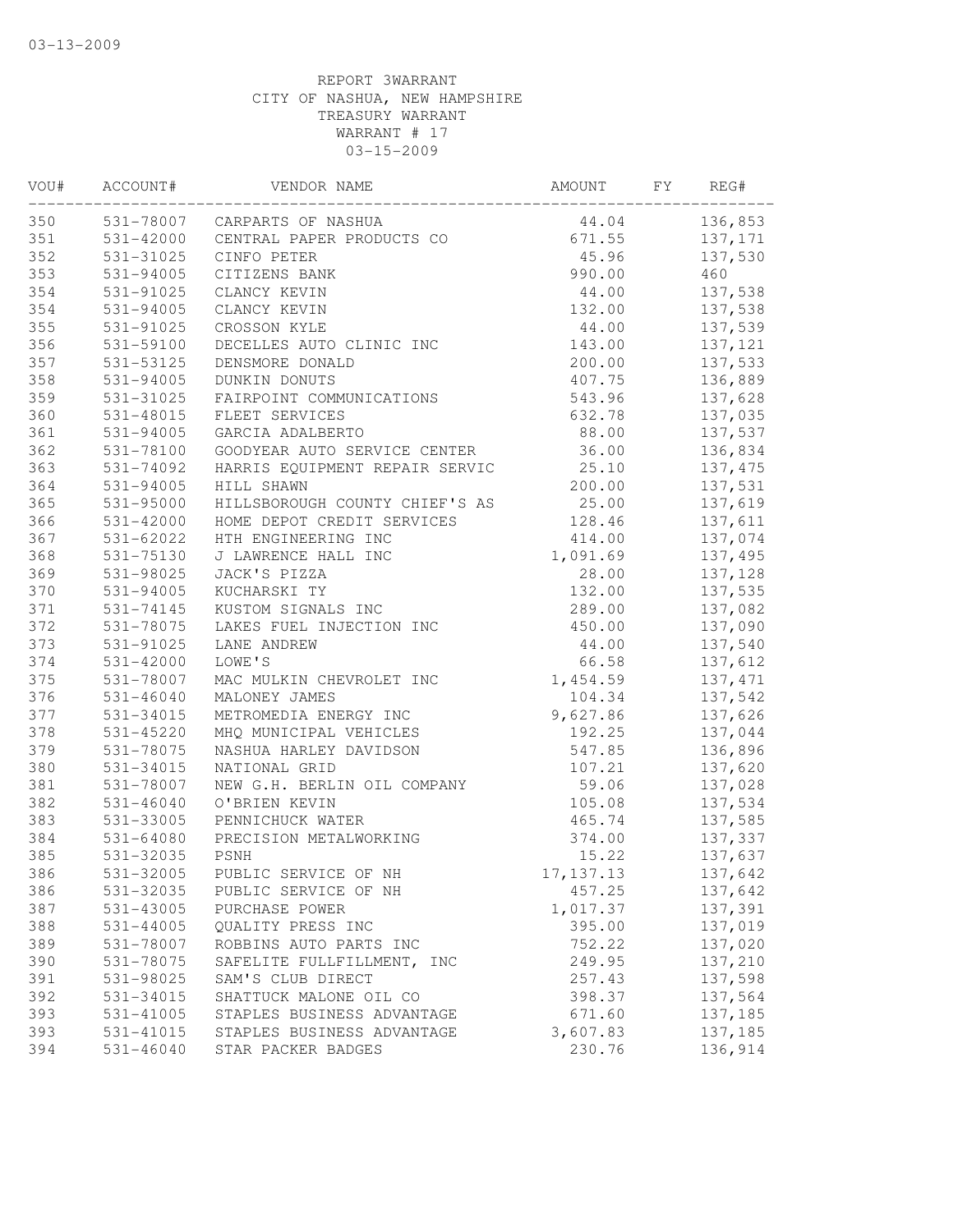| VOU#      | ACCOUNT#      | VENDOR NAME                        | AMOUNT     | FY | REG#      |
|-----------|---------------|------------------------------------|------------|----|-----------|
| 395       | 531-46040     | STARPACKER                         | 115.20     |    | 137,145   |
| 396       | 531-94005     | TESTAVERDE JAMES                   | 1,036.20   |    | 137,529   |
| 397       | 531-42000     | THE DURKIN CO INC                  | 536.46     |    | 137,023   |
| 398       | 531-75130     | THE METRO GROUP INC                | 132.00     |    | 137,054   |
| 399       | 531-94005     | THE NACKEY S LOEB SCHOOL           | 100.00     |    | 137,654   |
| 400       | 531-95000     | THE TELEGRAPH                      | 156.00     |    | 137,613   |
| 401       | $531 - 42000$ | THE WIPER CONNECTION               | 159.49     |    | 136,863   |
| 402       | 531-78007     | TOWERS MOTOR PARTS CORP            | 464.98     |    | 137, 117  |
| 403       | $531 - 95000$ | TREASURER STATE OF NH              | 75.00      |    | 137,636   |
| 404       | $531 - 43005$ | UNITED PARCEL SERVICE              | 22.02      |    | 137,657   |
| 405       | 531-59100     | VILLAGE SENTRY KENNEL              | 399.00     |    | 136,939   |
| 406       | 531-74035     | WEST GROUP PAYMENT CENTER          | 140.33     |    | 136,897   |
| 407       | 531-49025     | WEST PAYMENT CENTER                | 635.00     |    | 137,583   |
| 408       |               | 531-46040 YURCAK JOHN              | 199.98     |    | 137,541   |
| TOTAL 531 |               | POLICE DEPARTMENT                  |            |    | 55,890.02 |
|           |               |                                    |            |    |           |
| 409       | 532-78100     | 532-78075 A SIGN OF THINGS TO COME | 45.00      |    | 136,909   |
| 410       |               | ADAMSON INDUSTRIES CORP            | 41.95      |    | 137,034   |
| 411       | 532-78100     | ARCSOURCE INC                      | 100.00     |    | 136,997   |
| 412       | 532-79040     | BATTERIES PLUS                     | 44.64      |    | 137,147   |
| 413       | 532-75901     | BELLETETES INC                     | 9.90       |    | 136,988   |
| 413       | 532-78100     | BELLETETES INC                     | 13.41      |    | 136,988   |
| 414       | 532-91005     | BOUCHER ANNE-MARIE                 | 5.67       |    | 137,025   |
| 415       | 532-78100     | C & M DISTRIBUTING CO              | 108.00     |    | 137,279   |
| 416       | 532-94005     | CITIZENS BANK                      | 1,054.59   |    | 460       |
| 417       | 532-64080     | FIRE TECH & SAFETY OF NEW ENGL     | 158.44     |    | 137,123   |
| 417       | 532-64094     | FIRE TECH & SAFETY OF NEW ENGL     | 96.88      |    | 137, 123  |
| 418       | 532-78080     | FLEETPRIDE                         | 200.31     |    | 137,006   |
| 419       | 532-63005     | FLETCHER'S APPLIANCE               | 379.00     |    | 136,904   |
| 420       | 532-75023     | HEATING SPECIALTIES OF NH INC      | 257.25     |    | 137,470   |
| 421       | 532-69025     | HOME DEPOT CREDIT SERVICES         | 7.42       |    | 137,579   |
| 421       | 532-75023     | HOME DEPOT CREDIT SERVICES         | 26.35      |    | 137,579   |
| 422       | 532-46040     | HUNTRESS UNIFORMS                  | 383.52     |    | 136,928   |
| 423       | 532-59135     | J P PEST SERVICES                  | 255.00     |    | 137,038   |
| 424       | 532-73005     | J R ELECTRIC & REPAIRS             | 75.00      |    | 137,152   |
| 425       | 532-78007     | JACK YOUNG COMPANY, INC            | 273.14     |    | 137,159   |
| 426       | 532-78080     | LIBERTY INTN'L TRUCKS OF NH LL     | 2,433.63   |    | 137, 474  |
| 427       | 532-72025     | MAGNATAG                           | 401.08     |    | 136,902   |
| 428       | 532-34015     | METROMEDIA ENERGY INC              | 15, 344.13 |    | 137,626   |
| 429       | 532-64192     | MOTOROLA                           | 636.00     |    | 136,932   |
| 430       | 532-34015     | NATIONAL GRID                      | 4,223.15   |    | 137,620   |
| 431       | 532-78020     | NEW ENGLAND DETROIT DIESEL ALL     | 34.66      |    | 136,975   |
| 432       | 532-31040     | NEXTEL COMMUNICATIONS              | 368.71     |    | 137,573   |
| 433       | 532-75100     | NH SAFE & LOCK CO INC              | 500.00     |    | 137,077   |
| 434       | 532-94005     | NH-IAAI                            | 350.00     |    | 137,631   |
| 435       | 532-33005     | PENNICHUCK WATER                   | 291.67     |    | 137,585   |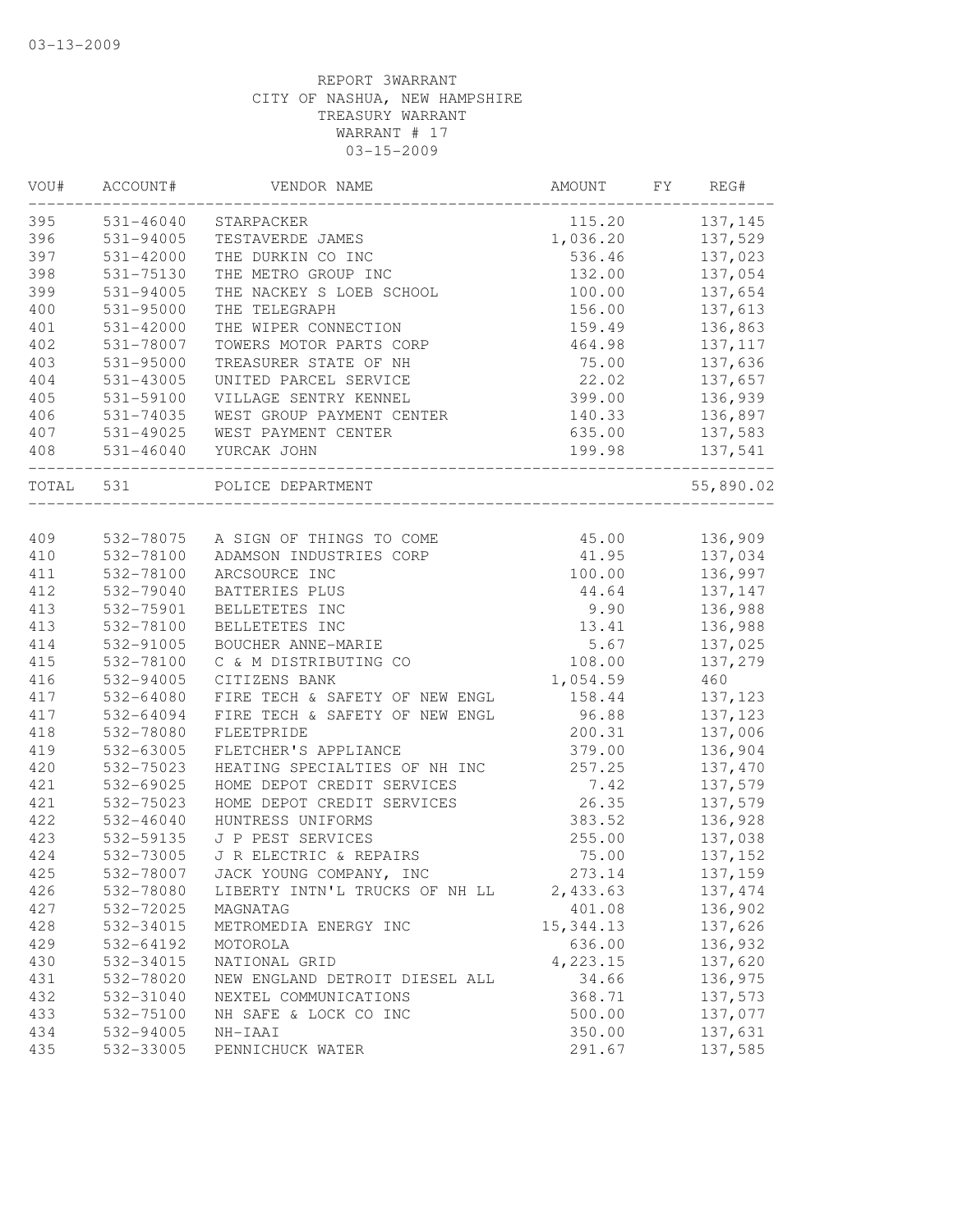| WOU#  | ACCOUNT#       | VENDOR NAME                     | AMOUNT      | FY | REG#        |
|-------|----------------|---------------------------------|-------------|----|-------------|
| 436   | 532-43005      | PETTY CASH                      | 72.16       |    | 137,543     |
| 436   | 532-98020      | PETTY CASH                      | 16.04       |    | 137,543     |
| 436   | 532-98029      | PETTY CASH                      | 43.20       |    | 137,543     |
| 437   | 532-32005      | PSNH                            | 4,207.53    |    | 137,637     |
| 438   | 532-64192      | RAINWISE INC                    | 64.00       |    | 137,126     |
| 439   | 532-79045      | REXEL CLS                       | 23.87       |    | 137,389     |
| 440   | 532-94010      | RIOUX JUSTIN                    | 65.00       |    | 137,544     |
| 441   | 532-45110      | SANEL AUTO PARTS CO             | 446.90      |    | 136,994     |
| 441   | 532-78007      | SANEL AUTO PARTS CO             | 25.07       |    | 136,994     |
| 441   | 532-78100      | SANEL AUTO PARTS CO             | 19.60       |    | 136,994     |
| 442   | 532-63065      | SCHOOL FURNISHINGS INC          | 1,700.70    |    | 137,238     |
| 443   | 532-41005      | STAPLES BUSINESS ADVANTAGE      | 315.40      |    | 137,185     |
| 443   | 532-41015      | STAPLES BUSINESS ADVANTAGE      | 155.13      |    | 137,185     |
| 443   | 532-61010      | STAPLES BUSINESS ADVANTAGE      | 274.38      |    | 137,185     |
| 444   | 532-78100      | TOWERS MOTOR PARTS CORP         | 36.72       |    | 137, 117    |
| 445   | 532-59100      | TRUE BLUE CLEANERS              | 159.05      |    | 137,036     |
| 446   | 532-41015      | USI EDUCATION AND GOVERNMENT S  | 275.89      |    | 137,435     |
| 447   | 532-63065      | WAL-MART COMMUNITY              | 38.70       |    | 137,597     |
| 448   | 532-78095      | WD PERKINS FIRE PUMP SPECIALIS  | 410.40      |    | 137,092     |
| 449   | 532-73005      | YANKEE EQUIPMENT SYSTEMS INC    | 537.63      |    | 136,868     |
| 450   | 532-78020      | YANKEE TRUCKS                   | 300.66      |    | 136,867     |
| TOTAL | 532            | FIRE DEPARTMENT                 |             |    | 37,306.53   |
| 451   |                | 533-33010 PENNICHUCK WATER      | 187, 274.71 |    | 137,585     |
| TOTAL | 533            | WATER SUPPLY (PUBLIC HYDRANTS)  |             |    | 187, 274.71 |
| 452   | 534-32020 PSNH |                                 | 124.02      |    | 137,637     |
| 453   | 534-32020      | PUBLIC SERVICE OF NH            | 58,014.95   |    | 137,642     |
|       |                |                                 |             |    |             |
| TOTAL | 534            | STREET LIGHTING                 |             |    | 58,138.97   |
| 454   |                | 535-81023 CDW GOVERNMENT INC    | 760.00      |    | 137,243     |
| 455   |                | 535-64030 LIFEGUARD SYSTEMS INC | 444.89      |    | 137,024     |
| 456   | 535-81023      | NEXTEL COMMUNICATIONS           | 376.12      |    | 137,573     |
|       |                |                                 |             |    |             |
| 457   | 535-81023      | WIRELESS ZONE                   | 25.00       |    | 137,139     |
| TOTAL | 535            | EMERGENCY MANAGEMENT            |             |    | 1,606.01    |
| 458   | 536-94005      | CINFO PETER                     | 706.31      |    | 137,545     |
| 459   | 536-53065      | CITIZENS BANK                   | 600.60      |    | 460         |
| 460   | 536-64255      | CLIENT COMMUNICATION SOLUTIONS  | 3,703.00    |    | 137,336     |
| 461   | 536-49075      | LOWE'S                          | 184.26      |    | 137,612     |
|       |                |                                 |             |    |             |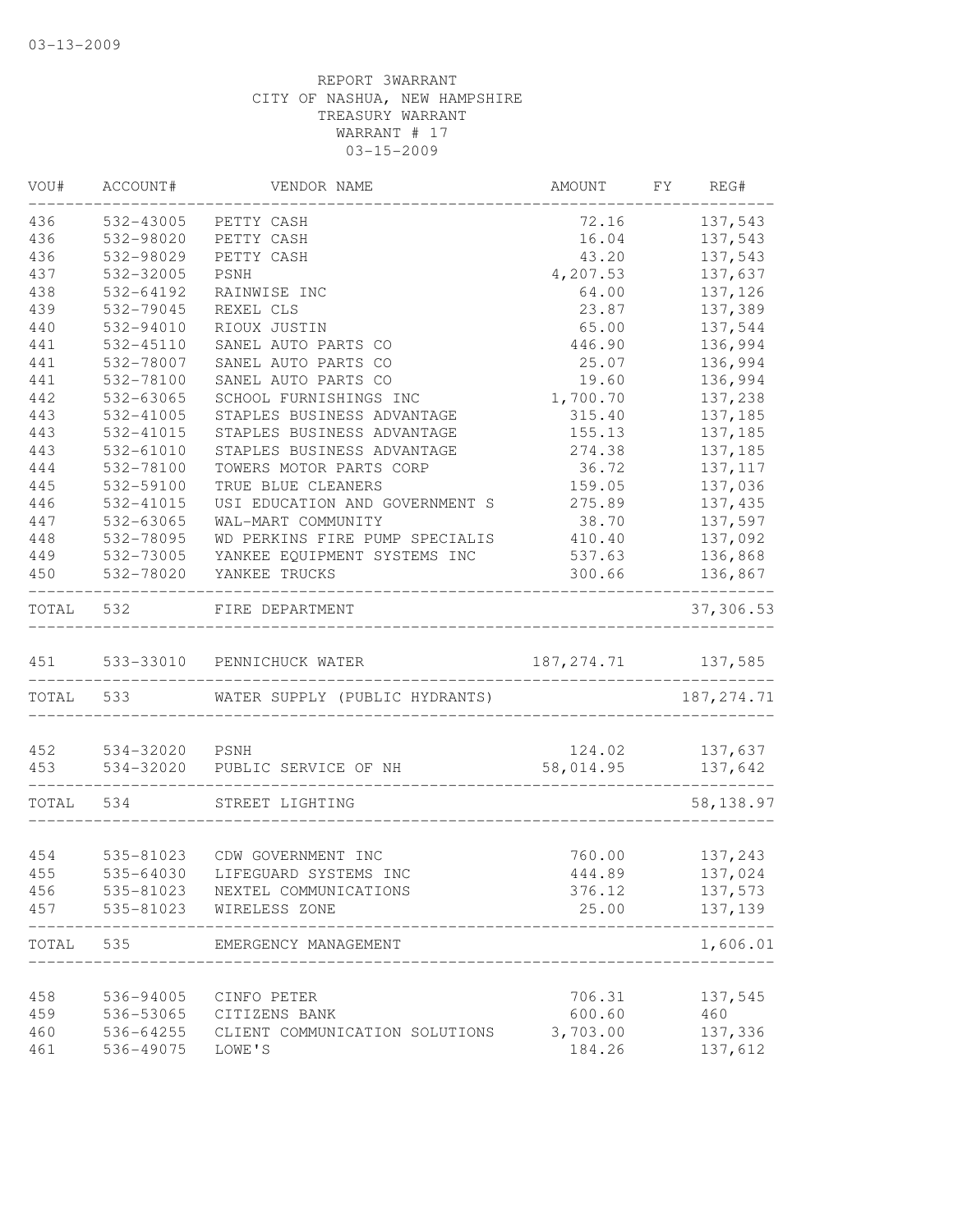| VOU#       | ACCOUNT#               | VENDOR NAME                               | <b>AMOUNT</b>  | FY | REG#               |
|------------|------------------------|-------------------------------------------|----------------|----|--------------------|
| 462        | 536-94005              | MANSFIELD WILLIAM                         | 680.75         |    | 137,546            |
| 463        | 536-41015              | STAPLES BUSINESS ADVANTAGE                | 150.33         |    | 137,185            |
| TOTAL      | 536                    | CITYWIDE COMMUNICATIONS                   |                |    | 6,025.25           |
| 464        | 541-53165              | LANGUAGE LINE SERVICES                    | 93.07          |    | 136,918            |
| 465        | 541-34005              | SHATTUCK MALONE OIL CO                    | 552.86         |    | 137,564            |
| TOTAL      | 541                    | COMMUNITY SERVICES DIVISION               |                |    | 645.93             |
| 466        | 542-94005              | BISSELL NANCY                             | 65.00          |    | 137, 137           |
| 467        | 542-31050              | NEXTEL COMMUNICATIONS                     | 104.48         |    | 137,573            |
| 468        | 542-41015              | STAPLES BUSINESS ADVANTAGE                | 227.79         |    | 137,185            |
| TOTAL      | 542                    | COMMUNITY HEALTH                          |                |    | 397.27             |
|            |                        |                                           |                |    |                    |
| 469<br>470 | 543-31050<br>543-53025 | NEXTEL COMMUNICATIONS<br>Q C SERVICES INC | 43.63<br>91.67 |    | 137,573<br>137,016 |
| TOTAL      | 543                    | ENVIRONMENTAL HEALTH DEPT.                |                |    | 135.30             |
| 471        | 544-43005              | COMMUNITY SERVICES PETTY CASH             | 24.50          |    | 137,547            |
| 471        | 544-94005              | COMMUNITY SERVICES PETTY CASH             | 12.00          |    | 137,547            |
| TOTAL      | 544                    | WELFARE ADMINISTRATION                    |                |    | 36.50              |
| 472        | 545-97020              | 188 CONCORD ST LLC DBA LILLIAN            | 273.00         |    | 137,069            |
| 473        | 545-97020              | 23-25 TEMPLE ST REALTY LLC                | 2,855.45       |    | 137,084            |
| 474        | 545-97020              | 28-34 RR SQUARE LLC                       | 1,225.00       |    | 136,871            |
| 475        | 545-97020              | A-PRO PROPERTIES LLC                      | 631.92         |    | 137,048            |
| 476        | 545-97020              | AMARAL MANUEL A                           | 746.76         |    | 137,207            |
| 477        | 545-97020              | AMHERST ST ASSOCIATES                     | 1,230.00       |    | 136,967            |
| 478        | 545-97020              | BELANGER ROBERT H                         | 809.00         |    | 137,184            |
| 479        | 545-97020              | BERGERON LUC M                            | 420.26         |    | 136,865            |
| 480        | 545-97020              | BISHOP PROPERTY MANAGEMENT INC            | 575.00         |    | 137,091            |
| 481        | 545-97020              | BOYER IVON                                | 444.45         |    | 136,940            |
| 482        | 545-97020              | BUJA DONALD                               | 330.00         |    | 136,971            |
| 483        | 545-97020              | CARDIN RICHARD                            | 675.00         |    | 137,003            |
| 484        | 545-97020              | CARROLL MARY ELIZABETH                    | 575.00         |    | 136,885            |
| 485        | 545-97020              | CASE LARRY                                | 271.73         |    | 137,195            |
| 486        | 545-97020              | CENTRAL REALTY                            | 1,858.98       |    | 137,013            |
| 487        | 545-97020              | CLOVELLY APARTMENTS LP                    | 1,474.00       |    | 136,848            |
| 488        | 545-97020              | CONNOLLY FRANCIS X                        | 700.00         |    | 136,860            |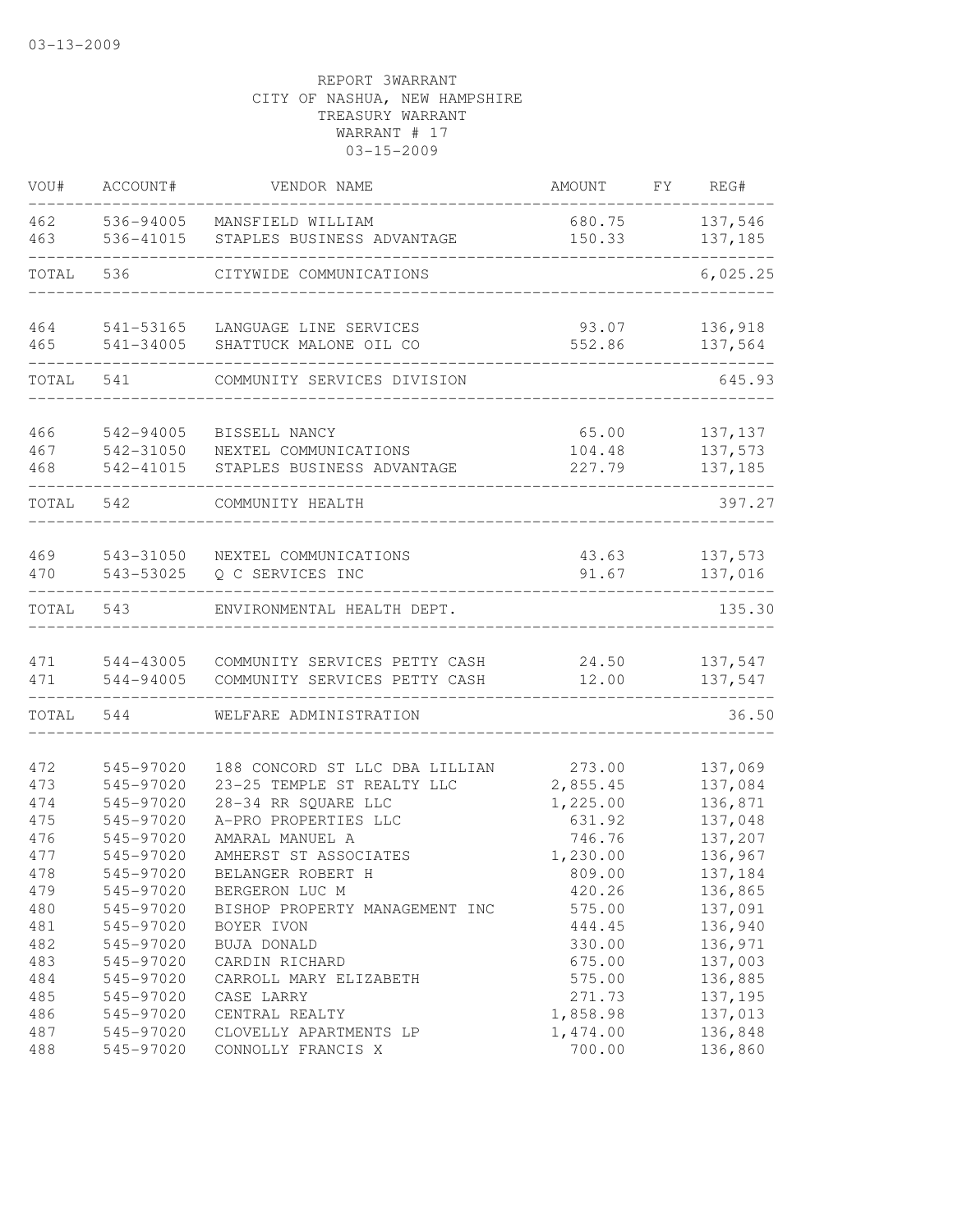| VOU#  | ACCOUNT#  | VENDOR NAME                    | AMOUNT   | FY | REG#      |
|-------|-----------|--------------------------------|----------|----|-----------|
| 489   | 545-97020 | CONSTANT DANIEL                | 170.00   |    | 137,119   |
| 490   | 545-97020 | CONSTANT FAMILY LLC II         | 193.69   |    | 137,010   |
| 491   | 545-97020 | COUNTRY BARN MOTEL             | 1,336.61 |    | 136,989   |
| 492   | 545-97020 | DAIGLE DONNA                   | 284.32   |    | 136,974   |
| 493   | 545-97020 | DHG ASSOCIATES                 | 337.59   |    | 136,836   |
| 494   | 545-97020 | DOWNTOWNER NELSON/DAVID A GREG | 1,593.24 |    | 136,862   |
| 495   | 545-97020 | DUTTON DAVID                   | 550.00   |    | 137,178   |
| 496   | 545-97020 | GAUTHIER REALTY/CONNIE GAUTHIE | 4,349.92 |    | 137,167   |
| 497   | 545-97020 | HALL PAMELA                    | 893.00   |    | 137,196   |
| 498   | 545-97020 | LACASSE RAOUL                  | 541.81   |    | 137,068   |
| 499   | 545-97020 | LAMERAND ENTERPRISES/KYLE LAME | 761.84   |    | 137, 113  |
| 500   | 545-97020 | LAVOIE NORMAN                  | 893.00   |    | 137,181   |
| 501   | 545-97020 | M325 REAL ESTATE LLC           | 585.00   |    | 137,189   |
| 502   | 545-97020 | MACDONALD CHARLES              | 520.00   |    | 137,049   |
| 503   | 545-97020 | MARANDOS CROTEAU               | 468.15   |    | 137,106   |
| 504   | 545-97020 | MCCHANDLER LLC                 | 609.93   |    | 136,987   |
| 505   | 545-97020 | MEZZAPELLE EDWARD              | 720.60   |    | 137,216   |
| 506   | 545-97020 | MOTEL 6                        | 727.86   |    | 137, 115  |
| 507   | 545-97020 | NEIGHBORHOOD HOUSING SERVICES  | 538.86   |    | 136,905   |
| 508   | 545-97020 | O'DONNELL BRIAN F              | 520.00   |    | 137,148   |
| 509   | 545-97020 | PAQUIN EDWARD                  | 296.30   |    | 136,852   |
| 510   | 545-97020 | PELLETIER GARY                 | 319.09   |    | 137,194   |
| 511   | 545-97015 | PENNICHUCK WATER WORKS INC     | 210.22   |    | 137,582   |
| 512   | 545-97020 | POMBEIRO MIGUEL                | 800.00   |    | 137,197   |
| 513   | 545-97015 | PSNH                           | 852.13   |    | 137,640   |
| 514   | 545-97020 | QUARATIELLO NICHOLAS           | 330.00   |    | 136,833   |
| 515   | 545-97020 | RATZEL GRACE                   | 737.00   |    | 137,188   |
| 516   | 545-97020 | REGENT PARK ASSOCIATES         | 626.28   |    | 136,944   |
| 517   | 545-97015 | RICE'S PHARMACY INC            | 299.01   |    | 137,659   |
| 518   | 545-97020 | RODRIGUEZ RAFAEL               | 225.00   |    | 136,893   |
| 519   | 545-97020 | SHAH JAYESH                    | 856.00   |    | 137,071   |
| 520   | 545-97020 | SOUTHERN NH SERV MNGT CORP     | 115.00   |    | 136,983   |
| 521   | 545-97020 | SPILLER LAURENCE D             | 507.15   |    | 136,849   |
| 522   | 545-97015 | ST JOSEPH PHARMACY             | 205.78   |    | 136,875   |
| 523   | 545-97020 | TLD PROPERTIES LLC             | 420.00   |    | 137,030   |
| 524   | 545-97020 | WALKER JAMES B                 | 110.00   |    | 136,842   |
| 525   | 545-97020 | WARREN JANE                    | 196.72   |    | 137,131   |
| 526   | 545-97020 | WOOD REALTY TRUST / ANDRE WOOD | 675.00   |    | 137,176   |
| 527   | 545-97020 | WRN REAL ESTATE LLC            | 820.00   |    | 137,094   |
| 528   | 545-97020 | ZHAO CHANG                     | 500.00   |    | 136,899   |
| TOTAL | 545       | WELFARE COSTS                  |          |    | 40,791.65 |
|       |           |                                |          |    |           |
| 529   | 551-31050 | CITY OF NASHUA/PETTY CASH SLIP | 19.99    |    | 136,828   |
| 529   | 551-41015 | CITY OF NASHUA/PETTY CASH SLIP | 28.96    |    | 136,828   |
| 529   | 551-91005 | CITY OF NASHUA/PETTY CASH SLIP | 1.00     |    | 136,828   |
| 530   | 551-34015 | METROMEDIA ENERGY INC          | 712.94   |    | 137,626   |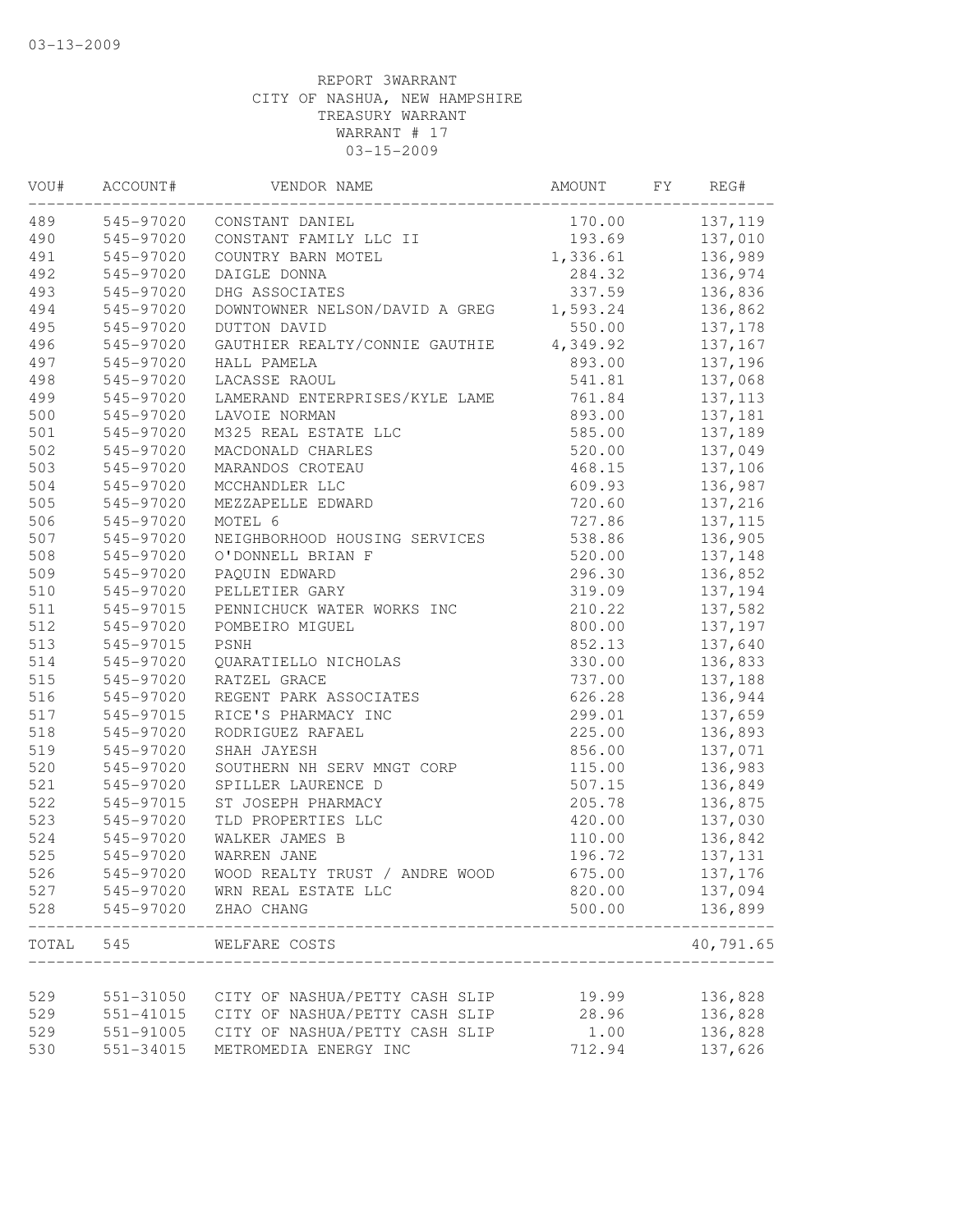| VOU#      | ACCOUNT#           | VENDOR NAME                                                        | AMOUNT FY REG# |          |
|-----------|--------------------|--------------------------------------------------------------------|----------------|----------|
| 531       |                    | 551-31050 NEXTEL COMMUNICATIONS                                    | 465.56         | 137,573  |
| 532       |                    | 551-33005 PENNICHUCK WATER                                         | 118.91         | 137,585  |
| 533       | 551-32005          | PUBLIC SERVICE OF NH                                               | 1,237.27       | 137,642  |
| 534       | 551-49075 SPILLERS |                                                                    | 914.98         | 137,594  |
| TOTAL 551 |                    | PUBLIC WORKS DIV & ENGINEERING<br>________________________________ |                | 3,499.61 |
| 535       | 552-75170          | BELLETETES INC                                                     | 117.36         | 136,988  |
| 536       | 552-78007          | CARPARTS OF NASHUA                                                 | 94.54          | 136,853  |
| 537       | 552-53075          | CONTINENTAL PAVING                                                 | 2,079.00       | 137,649  |
| 538       | 552-75022          | CORBETT CLEANING CO/STEPHEN CO                                     | 300.00         | 137,008  |
| 539       | 552-59050          | COY GREG                                                           | 232.00         | 137,066  |
| 540       | 552-48015          | DENNIS K BURKE INC                                                 | 2,374.15       | 137,658  |
| 541       | 552-31040          | FAIRPOINT COMMUNICATIONS                                           | 82.76          | 137,628  |
| 542       | 552-78007          | FREIGHTLINER OF NH INC                                             | 170.44         | 137,132  |
| 543       | 552-66000          | HANDY HOUSE INC                                                    | 55.00          | 137,603  |
| 544       | $552 - 46030$      | HOME DEPOT CREDIT SERVICES                                         | 24.96          | 137,579  |
| 544       | 552-75021          | HOME DEPOT CREDIT SERVICES                                         | 31.41          | 137,579  |
| 544       | 552-75022          | HOME DEPOT CREDIT SERVICES                                         | 180.92         | 137,579  |
| 544       | 552-75040          | HOME DEPOT CREDIT SERVICES                                         | 121.10         | 137,579  |
| 544       | 552-75165          | HOME DEPOT CREDIT SERVICES                                         | 65.83          | 137,579  |
| 544       | 552-75170          | HOME DEPOT CREDIT SERVICES                                         | 65.83          | 137,579  |
| 544       | 552-75175          | HOME DEPOT CREDIT SERVICES                                         | 65.84          | 137,579  |
| 545       | 552-74092          | HUDSON SMALL ENGINE                                                | 207.00         | 136,978  |
| 546       | 552-42010          | JOHN R LYMAN CO                                                    | 400.95         | 136,959  |
| 547       | 552-75022          | JOHNSON'S ELECTRIC INC                                             | 85.00          | 136,922  |
| 548       | 552-59050          | JURIS WILLIAM                                                      | 66.00          | 136,943  |
| 549       | 552-78100          | LIBERTY INTN'L TRUCKS OF NH LL                                     | 133.24         | 137, 474 |
| 550       | 552-75170          | LOWE'S                                                             | 78.79          | 137,612  |
| 551       | 552-75021          | M & M ELECTRICAL SUPPLY CO INC                                     | 57.48          | 137,466  |
| 552       | 552-78065          | MAYNARD & LESIEUR INCORPORATED                                     | 775.29         | 137,476  |
| 553       | 552-41015          | MELLIN NANCY                                                       | 29.42          | 137,548  |
| 553       | 552-78100          | MELLIN NANCY                                                       | 2.00           | 137,548  |
| 553       | 552-94005          | MELLIN NANCY                                                       | 27.00          | 137,548  |
| 554       | 552-34015          | METROMEDIA ENERGY INC                                              | 2,511.69       | 137,626  |
| 554       | 552-34045          | METROMEDIA ENERGY INC                                              | 956.66         | 137,626  |
| 555       |                    | 552-78007 NAPA AUTO PARTS                                          | 440.44         | 137, 111 |
| 556       | 552-34015          | NATIONAL GRID                                                      | 564.53         | 137,620  |
| 556       | 552-34045          | NATIONAL GRID                                                      | 242.20         | 137,620  |
| 557       | 552-31050          | NEXTEL COMMUNICATIONS                                              | 176.49         | 137,573  |
| 558       | 552-33005          | PENNICHUCK WATER                                                   | 220.94         | 137,585  |
| 558       | 552-33040          | PENNICHUCK WATER                                                   | 122.42         | 137,585  |
| 559       | 552-32005          | PSNH                                                               | 2,637.86       | 137,637  |
| 559       | 552-32005          | PSNH                                                               | 581.45         | 137,638  |
| 559       | 552-32030          | PSNH                                                               | 2,003.87       | 137,637  |
| 559       | 552-32030          | PSNH                                                               | 37.60          | 137,638  |
| 560       | 552-32040          | PUBLIC SERVICE OF NH                                               | 2,276.72       | 137,642  |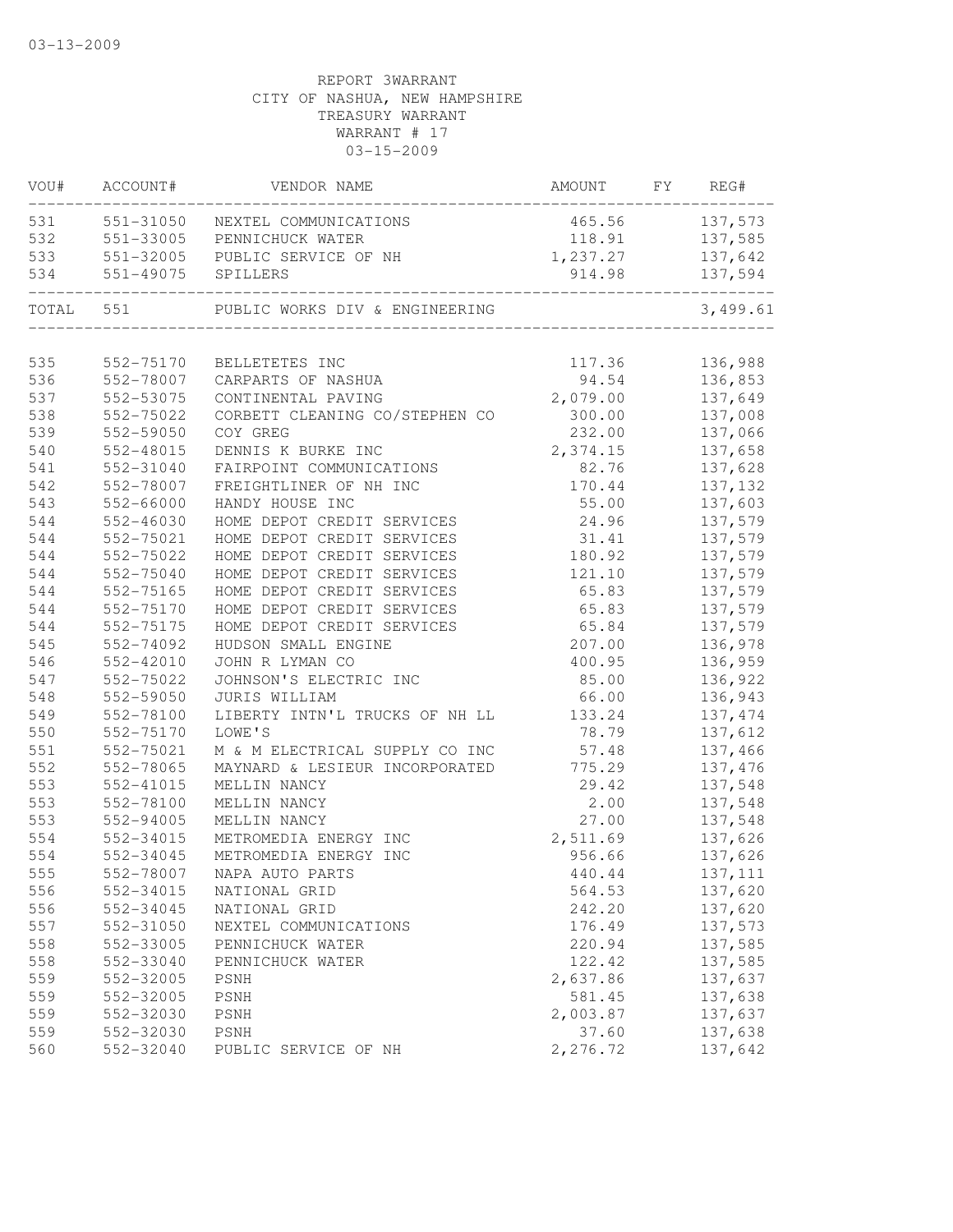| VOU#  | ACCOUNT#      | VENDOR NAME                    | AMOUNT    | FY | REG#      |
|-------|---------------|--------------------------------|-----------|----|-----------|
| 561   | 552-59050     | RENZI DANIEL                   | 110.00    |    | 136,923   |
| 562   | 552-59050     | ROCHETTE ERIC                  | 496.00    |    | 136,844   |
| 563   | 552-78007     | SANEL AUTO PARTS CO            | 366.40    |    | 136,994   |
| 564   | 552-59050     | SEVIGNY RONALD                 | 610.00    |    | 136,993   |
| 565   | 552-45290     | SPORT SUPPLY GROUP, INC        | 2,999.70  |    | 137,283   |
| 566   | 552-41015     | STAPLES BUSINESS ADVANTAGE     | 284.66    |    | 137,185   |
| 566   | 552-45250     | STAPLES BUSINESS ADVANTAGE     | 233.99    |    | 137,185   |
| 567   | 552-59050     | STUART ALISTAIR                | 110.00    |    | 136,957   |
| 568   | 552-95010     | TREASURER OF STATE             | 70.00     |    | 137,632   |
| 569   | 552-59050     | WHEELER DOUG                   | 100.00    |    | 137,067   |
| TOTAL | 552           | PARKS AND RECREATION           |           |    | 26,076.93 |
| 570   | 553-59160     | ACS OF NEW ENGLAND             | 2,940.80  |    | 137,587   |
| 571   | 553-46045     | ARCSOURCE INC                  | 48.40     |    | 136,997   |
| 572   | 553-59160     | AUDETTE AND SONS               | 887.50    |    | 137,622   |
| 573   | 553-42010     | BANNER SYSTEMS                 | 412.68    |    | 137,177   |
| 574   | 553-78100     | BEARINGS SPECIALTY CO INC      | 235.80    |    | 137,138   |
| 575   | $553 - 45060$ | BELLETETES INC                 | 27.68     |    | 136,988   |
| 575   | 553-49075     | BELLETETES INC                 | 4.77      |    | 136,988   |
| 575   | 553-78100     | BELLETETES INC                 | 3.14      |    | 136,988   |
| 576   | 553-59160     | BENTLEY MANAGEMENT GROUP INC   | 1,702.00  |    | 137,616   |
| 577   | 553-45175     | BOT-L-GAS INCORPORATED         | 23.10     |    | 137,478   |
| 578   | 553-59160     | BRIAND ROY E                   | 2,220.00  |    | 137,618   |
| 579   | 553-45010     | BROX INDUSTRIES INC            | 2,513.97  |    | 136,882   |
| 580   | 553-59160     | CADY PATRICK T                 | 2,033.75  |    | 137,614   |
| 581   | 553-49075     | CARPARTS OF NASHUA             | 38.10     |    | 136,853   |
| 582   | 553-78100     | CASEY & DUPUIS EQUIPMENT CORP  | 595.32    |    | 137,125   |
| 583   | 553-49075     | CCP INDUSTRIES INC             | 855.57    |    | 137,000   |
| 584   | 553-78100     | CHADWICK-BAROSS INC            | 100.84    |    | 136,883   |
| 585   | 553-59160     | CONTINENTAL PAVING INC         | 2,079.00  |    | 137,486   |
| 586   | 553-59105     | CORBETT CLEANING CO/STEPHEN CO | 500.00    |    | 137,008   |
| 587   | 553-59160     | CORCORAN WILLIAM J             | 962.50    |    | 137,596   |
| 588   | 553-59160     | CRISP CONTRACTING LLC          | 1,203.30  |    | 137,590   |
| 589   | 553-59100     | D & R TOWING INC               | 150.00    |    | 137,469   |
| 590   | 553-59160     | DEAN THOMAS                    | 2,625.00  |    | 137,592   |
| 591   | 553-48015     | DENNIS K BURKE INC             | 35,029.80 |    | 137,658   |
| 592   | 553-78100     | DONOVAN EQUIPMENT CO INC       | 803.55    |    | 136,878   |
| 593   | 553-78100     | DONOVAN SPRING COMPANY INC     | 1,483.10  |    | 136,880   |
| 594   | 553-59160     | DUBOIS BEN                     | 1,375.00  |    | 137,610   |
| 595   | 553-59160     | DUMAIS KENT                    | 1,350.00  |    | 137,623   |
| 596   | 553-78100     | DYAR SALES & MACHINERY COMPANY | 1,290.00  |    | 137, 473  |
| 597   | 553-49075     | EAST COAST TERMINALS           | 351.52    |    | 137,053   |
| 598   | 553-45260     | EASTERN MINERALS INC           | 5,200.00  |    | 137,140   |
| 599   | 553-49075     | FASTENAL COMPANY               | 21.25     |    | 137,058   |
| 600   | 553-45265     | FL MERRILL CONSTRUCTION INC    | 4,134.52  |    | 137,080   |
| 601   | 553-78100     | FREIGHTLINER OF NH INC         | 133.27    |    | 137,132   |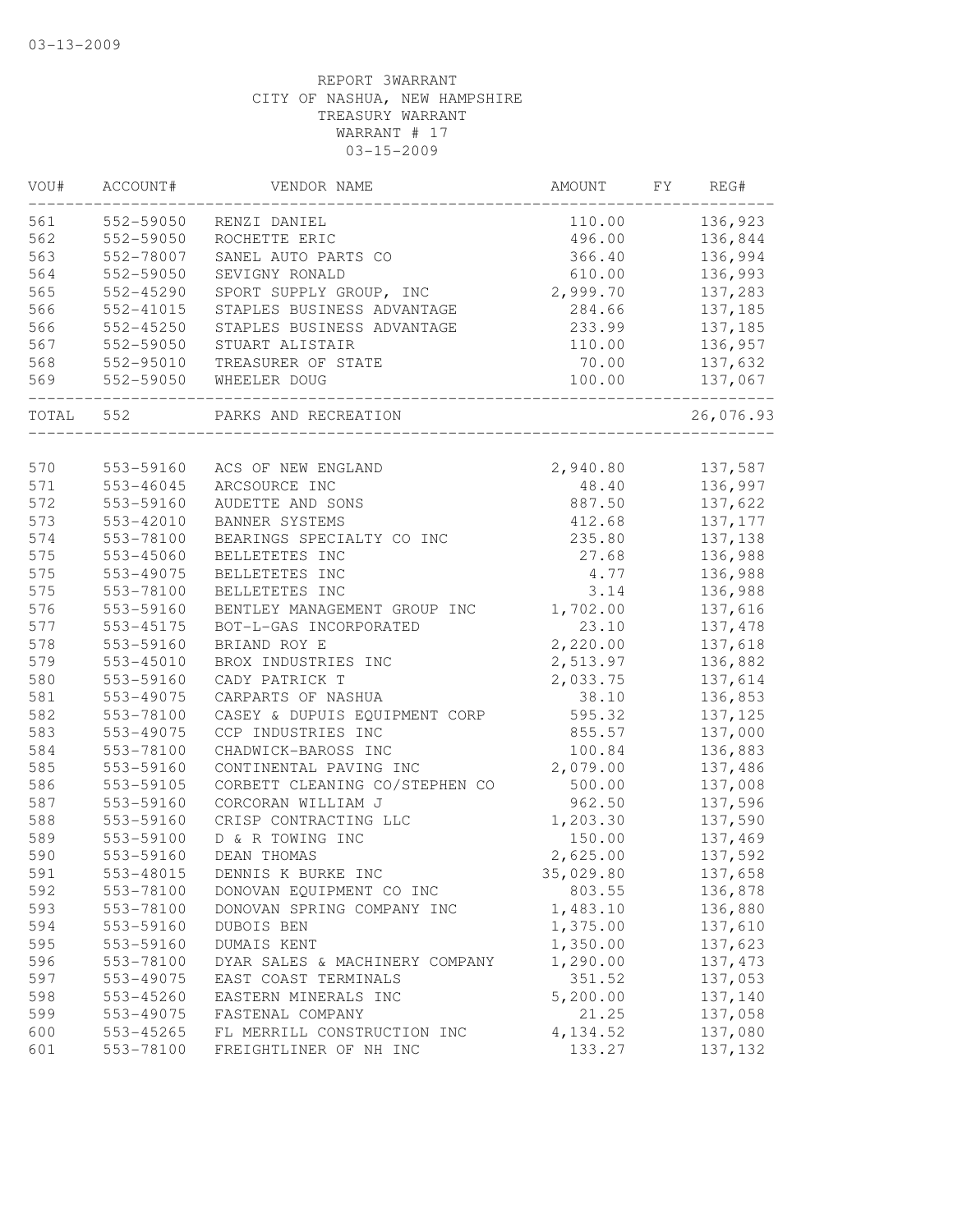| 553-72035<br>137,141<br>GE CAPITAL INC<br>1,100.53<br>553-59100<br>GILBERT DRIVELINE<br>139.78<br>137,124<br>603<br>553-78100<br>GILBERT DRIVELINE<br>95.62<br>137,124<br>604<br>553-78100<br>HOWARD P FAIRFIELD, LLC<br>10,574.10<br>137,382<br>605<br>553-59135<br>J P PEST SERVICES<br>65.00<br>137,038<br>606<br>553-59160<br>1,485.00<br>137,591<br>KERRY'S POOL & SPA<br>607<br>553-78100<br>2,730.76<br>LIBERTY INTN'L TRUCKS OF NH LL<br>137, 474<br>608<br>553-78100<br>MAC MULKIN CHEVROLET INC<br>108.05<br>137, 471<br>609<br>1,537.50<br>553-59160<br>MARINO JOHN<br>137,589<br>610<br>80.00<br>553-69025<br>MAYNARD & LESIEUR INCORPORATED<br>137,476<br>610<br>553-78065<br>MAYNARD & LESIEUR INCORPORATED<br>1,494.70<br>137,476<br>611<br>553-78100<br>MCDEVITT TRUCKS INC<br>455.64<br>137,149<br>612<br>553-34015<br>METROMEDIA ENERGY INC<br>9,489.64<br>137,626<br>613<br>553-78100<br>MILTON CAT<br>354.42<br>137,172<br>614<br>553-49075<br>NAPA AUTO PARTS<br>137, 111<br>153.50<br>137, 112<br>614<br>553-49075<br>NAPA AUTO PARTS<br>14.10<br>614<br>553-69025<br>NAPA AUTO PARTS<br>100.68<br>137, 111<br>614<br>553-69025<br>NAPA AUTO PARTS<br>70.88<br>137, 112<br>614<br>553-78100<br>NAPA AUTO PARTS<br>613.57<br>137, 111<br>614<br>553-78100<br>NAPA AUTO PARTS<br>736.37<br>137, 112<br>615<br>553-49075<br>NEW G.H. BERLIN OIL COMPANY<br>449.05<br>137,028<br>615<br>553-78035<br>NEW G.H. BERLIN OIL COMPANY<br>3, 176.81<br>137,028<br>616<br>553-31050<br>NEXTEL COMMUNICATIONS<br>162.19<br>137,573<br>617<br>553-95005<br>NH DEPARTMENT OF SAFETY<br>33.00<br>136,823<br>618<br>553-33005<br>503.62<br>137,585<br>PENNICHUCK WATER<br>619<br>3,948.61<br>553-32005<br>PUBLIC SERVICE OF NH<br>137,642<br>620<br>2,679.00<br>553-59160<br>PWM CONTRACTING LLC<br>137,608<br>621<br>553-49075<br>RO-BRAND PRODUCTS INC<br>14.72<br>137,122<br>621<br>RO-BRAND PRODUCTS INC<br>553-78100<br>15.62<br>137,122<br>622<br>553-46045<br>ROCKY BRANDS RETAIL LLC<br>164.00<br>137,164<br>623<br>553-59160<br>RWC EXCAVATION & LANDSCAPING<br>1,537.50<br>137,624<br>624<br>553-49075<br>SANEL AUTO PARTS CO<br>108.68<br>136,994<br>624<br>553-69025<br>SANEL AUTO PARTS CO<br>25.47<br>136,994<br>624<br>553-78100<br>SANEL AUTO PARTS CO<br>928.54<br>136,994<br>625<br>1,500.00<br>137,595<br>553-59160<br>SAYCO TREE & LANDSCAPING INC<br>626<br>1,384.05<br>553-59160<br>SERPA JOE<br>137,588<br>627<br>553-48005<br>SHATTUCK MALONE OIL CO<br>22,025.91<br>137,564<br>628<br>553-69025<br>SNAP ON TOOLS<br>22.99<br>136,881<br>629<br>553-41015<br>STAPLES BUSINESS ADVANTAGE<br>265.84<br>137,185<br>630<br>553-45060<br>174.00<br>SWENSON GRANITE WORKS<br>137,240<br>631<br>553-59160<br>650.00<br>137,615<br>TAYLOR BRIAN<br>1,023.75<br>632<br>553-59160<br>137,617<br>TDD EARTH TECHNOLOGIES<br>633<br>2,296.50<br>137,625<br>553-59160<br>U.T.S.<br>369.53<br>137,133<br>634<br>$553 - 46045$<br>UNIFIRST CORPORATION<br>635<br>553-59160<br>UNITED ROOFING & HOME IMPROVEM<br>275.00<br>137,599<br>636<br>553-75100<br>UNLIMITED DOOR SERVICE/STEVEN<br>862.00<br>137,493<br>637<br>553-69025<br>USP OF NEW ENGLAND<br>673.90<br>137,105 | VOU# | ACCOUNT# | VENDOR NAME | AMOUNT | FY | REG# |
|------------------------------------------------------------------------------------------------------------------------------------------------------------------------------------------------------------------------------------------------------------------------------------------------------------------------------------------------------------------------------------------------------------------------------------------------------------------------------------------------------------------------------------------------------------------------------------------------------------------------------------------------------------------------------------------------------------------------------------------------------------------------------------------------------------------------------------------------------------------------------------------------------------------------------------------------------------------------------------------------------------------------------------------------------------------------------------------------------------------------------------------------------------------------------------------------------------------------------------------------------------------------------------------------------------------------------------------------------------------------------------------------------------------------------------------------------------------------------------------------------------------------------------------------------------------------------------------------------------------------------------------------------------------------------------------------------------------------------------------------------------------------------------------------------------------------------------------------------------------------------------------------------------------------------------------------------------------------------------------------------------------------------------------------------------------------------------------------------------------------------------------------------------------------------------------------------------------------------------------------------------------------------------------------------------------------------------------------------------------------------------------------------------------------------------------------------------------------------------------------------------------------------------------------------------------------------------------------------------------------------------------------------------------------------------------------------------------------------------------------------------------------------------------------------------------------------------------------------------------------------------------------------------------------------------------------------------------------------------------------------------------------------------------------------------------------------------------------------------------------------------------------------------------------------------------|------|----------|-------------|--------|----|------|
|                                                                                                                                                                                                                                                                                                                                                                                                                                                                                                                                                                                                                                                                                                                                                                                                                                                                                                                                                                                                                                                                                                                                                                                                                                                                                                                                                                                                                                                                                                                                                                                                                                                                                                                                                                                                                                                                                                                                                                                                                                                                                                                                                                                                                                                                                                                                                                                                                                                                                                                                                                                                                                                                                                                                                                                                                                                                                                                                                                                                                                                                                                                                                                                          | 602  |          |             |        |    |      |
|                                                                                                                                                                                                                                                                                                                                                                                                                                                                                                                                                                                                                                                                                                                                                                                                                                                                                                                                                                                                                                                                                                                                                                                                                                                                                                                                                                                                                                                                                                                                                                                                                                                                                                                                                                                                                                                                                                                                                                                                                                                                                                                                                                                                                                                                                                                                                                                                                                                                                                                                                                                                                                                                                                                                                                                                                                                                                                                                                                                                                                                                                                                                                                                          | 603  |          |             |        |    |      |
|                                                                                                                                                                                                                                                                                                                                                                                                                                                                                                                                                                                                                                                                                                                                                                                                                                                                                                                                                                                                                                                                                                                                                                                                                                                                                                                                                                                                                                                                                                                                                                                                                                                                                                                                                                                                                                                                                                                                                                                                                                                                                                                                                                                                                                                                                                                                                                                                                                                                                                                                                                                                                                                                                                                                                                                                                                                                                                                                                                                                                                                                                                                                                                                          |      |          |             |        |    |      |
|                                                                                                                                                                                                                                                                                                                                                                                                                                                                                                                                                                                                                                                                                                                                                                                                                                                                                                                                                                                                                                                                                                                                                                                                                                                                                                                                                                                                                                                                                                                                                                                                                                                                                                                                                                                                                                                                                                                                                                                                                                                                                                                                                                                                                                                                                                                                                                                                                                                                                                                                                                                                                                                                                                                                                                                                                                                                                                                                                                                                                                                                                                                                                                                          |      |          |             |        |    |      |
|                                                                                                                                                                                                                                                                                                                                                                                                                                                                                                                                                                                                                                                                                                                                                                                                                                                                                                                                                                                                                                                                                                                                                                                                                                                                                                                                                                                                                                                                                                                                                                                                                                                                                                                                                                                                                                                                                                                                                                                                                                                                                                                                                                                                                                                                                                                                                                                                                                                                                                                                                                                                                                                                                                                                                                                                                                                                                                                                                                                                                                                                                                                                                                                          |      |          |             |        |    |      |
|                                                                                                                                                                                                                                                                                                                                                                                                                                                                                                                                                                                                                                                                                                                                                                                                                                                                                                                                                                                                                                                                                                                                                                                                                                                                                                                                                                                                                                                                                                                                                                                                                                                                                                                                                                                                                                                                                                                                                                                                                                                                                                                                                                                                                                                                                                                                                                                                                                                                                                                                                                                                                                                                                                                                                                                                                                                                                                                                                                                                                                                                                                                                                                                          |      |          |             |        |    |      |
|                                                                                                                                                                                                                                                                                                                                                                                                                                                                                                                                                                                                                                                                                                                                                                                                                                                                                                                                                                                                                                                                                                                                                                                                                                                                                                                                                                                                                                                                                                                                                                                                                                                                                                                                                                                                                                                                                                                                                                                                                                                                                                                                                                                                                                                                                                                                                                                                                                                                                                                                                                                                                                                                                                                                                                                                                                                                                                                                                                                                                                                                                                                                                                                          |      |          |             |        |    |      |
|                                                                                                                                                                                                                                                                                                                                                                                                                                                                                                                                                                                                                                                                                                                                                                                                                                                                                                                                                                                                                                                                                                                                                                                                                                                                                                                                                                                                                                                                                                                                                                                                                                                                                                                                                                                                                                                                                                                                                                                                                                                                                                                                                                                                                                                                                                                                                                                                                                                                                                                                                                                                                                                                                                                                                                                                                                                                                                                                                                                                                                                                                                                                                                                          |      |          |             |        |    |      |
|                                                                                                                                                                                                                                                                                                                                                                                                                                                                                                                                                                                                                                                                                                                                                                                                                                                                                                                                                                                                                                                                                                                                                                                                                                                                                                                                                                                                                                                                                                                                                                                                                                                                                                                                                                                                                                                                                                                                                                                                                                                                                                                                                                                                                                                                                                                                                                                                                                                                                                                                                                                                                                                                                                                                                                                                                                                                                                                                                                                                                                                                                                                                                                                          |      |          |             |        |    |      |
|                                                                                                                                                                                                                                                                                                                                                                                                                                                                                                                                                                                                                                                                                                                                                                                                                                                                                                                                                                                                                                                                                                                                                                                                                                                                                                                                                                                                                                                                                                                                                                                                                                                                                                                                                                                                                                                                                                                                                                                                                                                                                                                                                                                                                                                                                                                                                                                                                                                                                                                                                                                                                                                                                                                                                                                                                                                                                                                                                                                                                                                                                                                                                                                          |      |          |             |        |    |      |
|                                                                                                                                                                                                                                                                                                                                                                                                                                                                                                                                                                                                                                                                                                                                                                                                                                                                                                                                                                                                                                                                                                                                                                                                                                                                                                                                                                                                                                                                                                                                                                                                                                                                                                                                                                                                                                                                                                                                                                                                                                                                                                                                                                                                                                                                                                                                                                                                                                                                                                                                                                                                                                                                                                                                                                                                                                                                                                                                                                                                                                                                                                                                                                                          |      |          |             |        |    |      |
|                                                                                                                                                                                                                                                                                                                                                                                                                                                                                                                                                                                                                                                                                                                                                                                                                                                                                                                                                                                                                                                                                                                                                                                                                                                                                                                                                                                                                                                                                                                                                                                                                                                                                                                                                                                                                                                                                                                                                                                                                                                                                                                                                                                                                                                                                                                                                                                                                                                                                                                                                                                                                                                                                                                                                                                                                                                                                                                                                                                                                                                                                                                                                                                          |      |          |             |        |    |      |
|                                                                                                                                                                                                                                                                                                                                                                                                                                                                                                                                                                                                                                                                                                                                                                                                                                                                                                                                                                                                                                                                                                                                                                                                                                                                                                                                                                                                                                                                                                                                                                                                                                                                                                                                                                                                                                                                                                                                                                                                                                                                                                                                                                                                                                                                                                                                                                                                                                                                                                                                                                                                                                                                                                                                                                                                                                                                                                                                                                                                                                                                                                                                                                                          |      |          |             |        |    |      |
|                                                                                                                                                                                                                                                                                                                                                                                                                                                                                                                                                                                                                                                                                                                                                                                                                                                                                                                                                                                                                                                                                                                                                                                                                                                                                                                                                                                                                                                                                                                                                                                                                                                                                                                                                                                                                                                                                                                                                                                                                                                                                                                                                                                                                                                                                                                                                                                                                                                                                                                                                                                                                                                                                                                                                                                                                                                                                                                                                                                                                                                                                                                                                                                          |      |          |             |        |    |      |
|                                                                                                                                                                                                                                                                                                                                                                                                                                                                                                                                                                                                                                                                                                                                                                                                                                                                                                                                                                                                                                                                                                                                                                                                                                                                                                                                                                                                                                                                                                                                                                                                                                                                                                                                                                                                                                                                                                                                                                                                                                                                                                                                                                                                                                                                                                                                                                                                                                                                                                                                                                                                                                                                                                                                                                                                                                                                                                                                                                                                                                                                                                                                                                                          |      |          |             |        |    |      |
|                                                                                                                                                                                                                                                                                                                                                                                                                                                                                                                                                                                                                                                                                                                                                                                                                                                                                                                                                                                                                                                                                                                                                                                                                                                                                                                                                                                                                                                                                                                                                                                                                                                                                                                                                                                                                                                                                                                                                                                                                                                                                                                                                                                                                                                                                                                                                                                                                                                                                                                                                                                                                                                                                                                                                                                                                                                                                                                                                                                                                                                                                                                                                                                          |      |          |             |        |    |      |
|                                                                                                                                                                                                                                                                                                                                                                                                                                                                                                                                                                                                                                                                                                                                                                                                                                                                                                                                                                                                                                                                                                                                                                                                                                                                                                                                                                                                                                                                                                                                                                                                                                                                                                                                                                                                                                                                                                                                                                                                                                                                                                                                                                                                                                                                                                                                                                                                                                                                                                                                                                                                                                                                                                                                                                                                                                                                                                                                                                                                                                                                                                                                                                                          |      |          |             |        |    |      |
|                                                                                                                                                                                                                                                                                                                                                                                                                                                                                                                                                                                                                                                                                                                                                                                                                                                                                                                                                                                                                                                                                                                                                                                                                                                                                                                                                                                                                                                                                                                                                                                                                                                                                                                                                                                                                                                                                                                                                                                                                                                                                                                                                                                                                                                                                                                                                                                                                                                                                                                                                                                                                                                                                                                                                                                                                                                                                                                                                                                                                                                                                                                                                                                          |      |          |             |        |    |      |
|                                                                                                                                                                                                                                                                                                                                                                                                                                                                                                                                                                                                                                                                                                                                                                                                                                                                                                                                                                                                                                                                                                                                                                                                                                                                                                                                                                                                                                                                                                                                                                                                                                                                                                                                                                                                                                                                                                                                                                                                                                                                                                                                                                                                                                                                                                                                                                                                                                                                                                                                                                                                                                                                                                                                                                                                                                                                                                                                                                                                                                                                                                                                                                                          |      |          |             |        |    |      |
|                                                                                                                                                                                                                                                                                                                                                                                                                                                                                                                                                                                                                                                                                                                                                                                                                                                                                                                                                                                                                                                                                                                                                                                                                                                                                                                                                                                                                                                                                                                                                                                                                                                                                                                                                                                                                                                                                                                                                                                                                                                                                                                                                                                                                                                                                                                                                                                                                                                                                                                                                                                                                                                                                                                                                                                                                                                                                                                                                                                                                                                                                                                                                                                          |      |          |             |        |    |      |
|                                                                                                                                                                                                                                                                                                                                                                                                                                                                                                                                                                                                                                                                                                                                                                                                                                                                                                                                                                                                                                                                                                                                                                                                                                                                                                                                                                                                                                                                                                                                                                                                                                                                                                                                                                                                                                                                                                                                                                                                                                                                                                                                                                                                                                                                                                                                                                                                                                                                                                                                                                                                                                                                                                                                                                                                                                                                                                                                                                                                                                                                                                                                                                                          |      |          |             |        |    |      |
|                                                                                                                                                                                                                                                                                                                                                                                                                                                                                                                                                                                                                                                                                                                                                                                                                                                                                                                                                                                                                                                                                                                                                                                                                                                                                                                                                                                                                                                                                                                                                                                                                                                                                                                                                                                                                                                                                                                                                                                                                                                                                                                                                                                                                                                                                                                                                                                                                                                                                                                                                                                                                                                                                                                                                                                                                                                                                                                                                                                                                                                                                                                                                                                          |      |          |             |        |    |      |
|                                                                                                                                                                                                                                                                                                                                                                                                                                                                                                                                                                                                                                                                                                                                                                                                                                                                                                                                                                                                                                                                                                                                                                                                                                                                                                                                                                                                                                                                                                                                                                                                                                                                                                                                                                                                                                                                                                                                                                                                                                                                                                                                                                                                                                                                                                                                                                                                                                                                                                                                                                                                                                                                                                                                                                                                                                                                                                                                                                                                                                                                                                                                                                                          |      |          |             |        |    |      |
|                                                                                                                                                                                                                                                                                                                                                                                                                                                                                                                                                                                                                                                                                                                                                                                                                                                                                                                                                                                                                                                                                                                                                                                                                                                                                                                                                                                                                                                                                                                                                                                                                                                                                                                                                                                                                                                                                                                                                                                                                                                                                                                                                                                                                                                                                                                                                                                                                                                                                                                                                                                                                                                                                                                                                                                                                                                                                                                                                                                                                                                                                                                                                                                          |      |          |             |        |    |      |
|                                                                                                                                                                                                                                                                                                                                                                                                                                                                                                                                                                                                                                                                                                                                                                                                                                                                                                                                                                                                                                                                                                                                                                                                                                                                                                                                                                                                                                                                                                                                                                                                                                                                                                                                                                                                                                                                                                                                                                                                                                                                                                                                                                                                                                                                                                                                                                                                                                                                                                                                                                                                                                                                                                                                                                                                                                                                                                                                                                                                                                                                                                                                                                                          |      |          |             |        |    |      |
|                                                                                                                                                                                                                                                                                                                                                                                                                                                                                                                                                                                                                                                                                                                                                                                                                                                                                                                                                                                                                                                                                                                                                                                                                                                                                                                                                                                                                                                                                                                                                                                                                                                                                                                                                                                                                                                                                                                                                                                                                                                                                                                                                                                                                                                                                                                                                                                                                                                                                                                                                                                                                                                                                                                                                                                                                                                                                                                                                                                                                                                                                                                                                                                          |      |          |             |        |    |      |
|                                                                                                                                                                                                                                                                                                                                                                                                                                                                                                                                                                                                                                                                                                                                                                                                                                                                                                                                                                                                                                                                                                                                                                                                                                                                                                                                                                                                                                                                                                                                                                                                                                                                                                                                                                                                                                                                                                                                                                                                                                                                                                                                                                                                                                                                                                                                                                                                                                                                                                                                                                                                                                                                                                                                                                                                                                                                                                                                                                                                                                                                                                                                                                                          |      |          |             |        |    |      |
|                                                                                                                                                                                                                                                                                                                                                                                                                                                                                                                                                                                                                                                                                                                                                                                                                                                                                                                                                                                                                                                                                                                                                                                                                                                                                                                                                                                                                                                                                                                                                                                                                                                                                                                                                                                                                                                                                                                                                                                                                                                                                                                                                                                                                                                                                                                                                                                                                                                                                                                                                                                                                                                                                                                                                                                                                                                                                                                                                                                                                                                                                                                                                                                          |      |          |             |        |    |      |
|                                                                                                                                                                                                                                                                                                                                                                                                                                                                                                                                                                                                                                                                                                                                                                                                                                                                                                                                                                                                                                                                                                                                                                                                                                                                                                                                                                                                                                                                                                                                                                                                                                                                                                                                                                                                                                                                                                                                                                                                                                                                                                                                                                                                                                                                                                                                                                                                                                                                                                                                                                                                                                                                                                                                                                                                                                                                                                                                                                                                                                                                                                                                                                                          |      |          |             |        |    |      |
|                                                                                                                                                                                                                                                                                                                                                                                                                                                                                                                                                                                                                                                                                                                                                                                                                                                                                                                                                                                                                                                                                                                                                                                                                                                                                                                                                                                                                                                                                                                                                                                                                                                                                                                                                                                                                                                                                                                                                                                                                                                                                                                                                                                                                                                                                                                                                                                                                                                                                                                                                                                                                                                                                                                                                                                                                                                                                                                                                                                                                                                                                                                                                                                          |      |          |             |        |    |      |
|                                                                                                                                                                                                                                                                                                                                                                                                                                                                                                                                                                                                                                                                                                                                                                                                                                                                                                                                                                                                                                                                                                                                                                                                                                                                                                                                                                                                                                                                                                                                                                                                                                                                                                                                                                                                                                                                                                                                                                                                                                                                                                                                                                                                                                                                                                                                                                                                                                                                                                                                                                                                                                                                                                                                                                                                                                                                                                                                                                                                                                                                                                                                                                                          |      |          |             |        |    |      |
|                                                                                                                                                                                                                                                                                                                                                                                                                                                                                                                                                                                                                                                                                                                                                                                                                                                                                                                                                                                                                                                                                                                                                                                                                                                                                                                                                                                                                                                                                                                                                                                                                                                                                                                                                                                                                                                                                                                                                                                                                                                                                                                                                                                                                                                                                                                                                                                                                                                                                                                                                                                                                                                                                                                                                                                                                                                                                                                                                                                                                                                                                                                                                                                          |      |          |             |        |    |      |
|                                                                                                                                                                                                                                                                                                                                                                                                                                                                                                                                                                                                                                                                                                                                                                                                                                                                                                                                                                                                                                                                                                                                                                                                                                                                                                                                                                                                                                                                                                                                                                                                                                                                                                                                                                                                                                                                                                                                                                                                                                                                                                                                                                                                                                                                                                                                                                                                                                                                                                                                                                                                                                                                                                                                                                                                                                                                                                                                                                                                                                                                                                                                                                                          |      |          |             |        |    |      |
|                                                                                                                                                                                                                                                                                                                                                                                                                                                                                                                                                                                                                                                                                                                                                                                                                                                                                                                                                                                                                                                                                                                                                                                                                                                                                                                                                                                                                                                                                                                                                                                                                                                                                                                                                                                                                                                                                                                                                                                                                                                                                                                                                                                                                                                                                                                                                                                                                                                                                                                                                                                                                                                                                                                                                                                                                                                                                                                                                                                                                                                                                                                                                                                          |      |          |             |        |    |      |
|                                                                                                                                                                                                                                                                                                                                                                                                                                                                                                                                                                                                                                                                                                                                                                                                                                                                                                                                                                                                                                                                                                                                                                                                                                                                                                                                                                                                                                                                                                                                                                                                                                                                                                                                                                                                                                                                                                                                                                                                                                                                                                                                                                                                                                                                                                                                                                                                                                                                                                                                                                                                                                                                                                                                                                                                                                                                                                                                                                                                                                                                                                                                                                                          |      |          |             |        |    |      |
|                                                                                                                                                                                                                                                                                                                                                                                                                                                                                                                                                                                                                                                                                                                                                                                                                                                                                                                                                                                                                                                                                                                                                                                                                                                                                                                                                                                                                                                                                                                                                                                                                                                                                                                                                                                                                                                                                                                                                                                                                                                                                                                                                                                                                                                                                                                                                                                                                                                                                                                                                                                                                                                                                                                                                                                                                                                                                                                                                                                                                                                                                                                                                                                          |      |          |             |        |    |      |
|                                                                                                                                                                                                                                                                                                                                                                                                                                                                                                                                                                                                                                                                                                                                                                                                                                                                                                                                                                                                                                                                                                                                                                                                                                                                                                                                                                                                                                                                                                                                                                                                                                                                                                                                                                                                                                                                                                                                                                                                                                                                                                                                                                                                                                                                                                                                                                                                                                                                                                                                                                                                                                                                                                                                                                                                                                                                                                                                                                                                                                                                                                                                                                                          |      |          |             |        |    |      |
|                                                                                                                                                                                                                                                                                                                                                                                                                                                                                                                                                                                                                                                                                                                                                                                                                                                                                                                                                                                                                                                                                                                                                                                                                                                                                                                                                                                                                                                                                                                                                                                                                                                                                                                                                                                                                                                                                                                                                                                                                                                                                                                                                                                                                                                                                                                                                                                                                                                                                                                                                                                                                                                                                                                                                                                                                                                                                                                                                                                                                                                                                                                                                                                          |      |          |             |        |    |      |
|                                                                                                                                                                                                                                                                                                                                                                                                                                                                                                                                                                                                                                                                                                                                                                                                                                                                                                                                                                                                                                                                                                                                                                                                                                                                                                                                                                                                                                                                                                                                                                                                                                                                                                                                                                                                                                                                                                                                                                                                                                                                                                                                                                                                                                                                                                                                                                                                                                                                                                                                                                                                                                                                                                                                                                                                                                                                                                                                                                                                                                                                                                                                                                                          |      |          |             |        |    |      |
|                                                                                                                                                                                                                                                                                                                                                                                                                                                                                                                                                                                                                                                                                                                                                                                                                                                                                                                                                                                                                                                                                                                                                                                                                                                                                                                                                                                                                                                                                                                                                                                                                                                                                                                                                                                                                                                                                                                                                                                                                                                                                                                                                                                                                                                                                                                                                                                                                                                                                                                                                                                                                                                                                                                                                                                                                                                                                                                                                                                                                                                                                                                                                                                          |      |          |             |        |    |      |
|                                                                                                                                                                                                                                                                                                                                                                                                                                                                                                                                                                                                                                                                                                                                                                                                                                                                                                                                                                                                                                                                                                                                                                                                                                                                                                                                                                                                                                                                                                                                                                                                                                                                                                                                                                                                                                                                                                                                                                                                                                                                                                                                                                                                                                                                                                                                                                                                                                                                                                                                                                                                                                                                                                                                                                                                                                                                                                                                                                                                                                                                                                                                                                                          |      |          |             |        |    |      |
|                                                                                                                                                                                                                                                                                                                                                                                                                                                                                                                                                                                                                                                                                                                                                                                                                                                                                                                                                                                                                                                                                                                                                                                                                                                                                                                                                                                                                                                                                                                                                                                                                                                                                                                                                                                                                                                                                                                                                                                                                                                                                                                                                                                                                                                                                                                                                                                                                                                                                                                                                                                                                                                                                                                                                                                                                                                                                                                                                                                                                                                                                                                                                                                          |      |          |             |        |    |      |
|                                                                                                                                                                                                                                                                                                                                                                                                                                                                                                                                                                                                                                                                                                                                                                                                                                                                                                                                                                                                                                                                                                                                                                                                                                                                                                                                                                                                                                                                                                                                                                                                                                                                                                                                                                                                                                                                                                                                                                                                                                                                                                                                                                                                                                                                                                                                                                                                                                                                                                                                                                                                                                                                                                                                                                                                                                                                                                                                                                                                                                                                                                                                                                                          |      |          |             |        |    |      |
|                                                                                                                                                                                                                                                                                                                                                                                                                                                                                                                                                                                                                                                                                                                                                                                                                                                                                                                                                                                                                                                                                                                                                                                                                                                                                                                                                                                                                                                                                                                                                                                                                                                                                                                                                                                                                                                                                                                                                                                                                                                                                                                                                                                                                                                                                                                                                                                                                                                                                                                                                                                                                                                                                                                                                                                                                                                                                                                                                                                                                                                                                                                                                                                          |      |          |             |        |    |      |
|                                                                                                                                                                                                                                                                                                                                                                                                                                                                                                                                                                                                                                                                                                                                                                                                                                                                                                                                                                                                                                                                                                                                                                                                                                                                                                                                                                                                                                                                                                                                                                                                                                                                                                                                                                                                                                                                                                                                                                                                                                                                                                                                                                                                                                                                                                                                                                                                                                                                                                                                                                                                                                                                                                                                                                                                                                                                                                                                                                                                                                                                                                                                                                                          |      |          |             |        |    |      |
|                                                                                                                                                                                                                                                                                                                                                                                                                                                                                                                                                                                                                                                                                                                                                                                                                                                                                                                                                                                                                                                                                                                                                                                                                                                                                                                                                                                                                                                                                                                                                                                                                                                                                                                                                                                                                                                                                                                                                                                                                                                                                                                                                                                                                                                                                                                                                                                                                                                                                                                                                                                                                                                                                                                                                                                                                                                                                                                                                                                                                                                                                                                                                                                          |      |          |             |        |    |      |
|                                                                                                                                                                                                                                                                                                                                                                                                                                                                                                                                                                                                                                                                                                                                                                                                                                                                                                                                                                                                                                                                                                                                                                                                                                                                                                                                                                                                                                                                                                                                                                                                                                                                                                                                                                                                                                                                                                                                                                                                                                                                                                                                                                                                                                                                                                                                                                                                                                                                                                                                                                                                                                                                                                                                                                                                                                                                                                                                                                                                                                                                                                                                                                                          |      |          |             |        |    |      |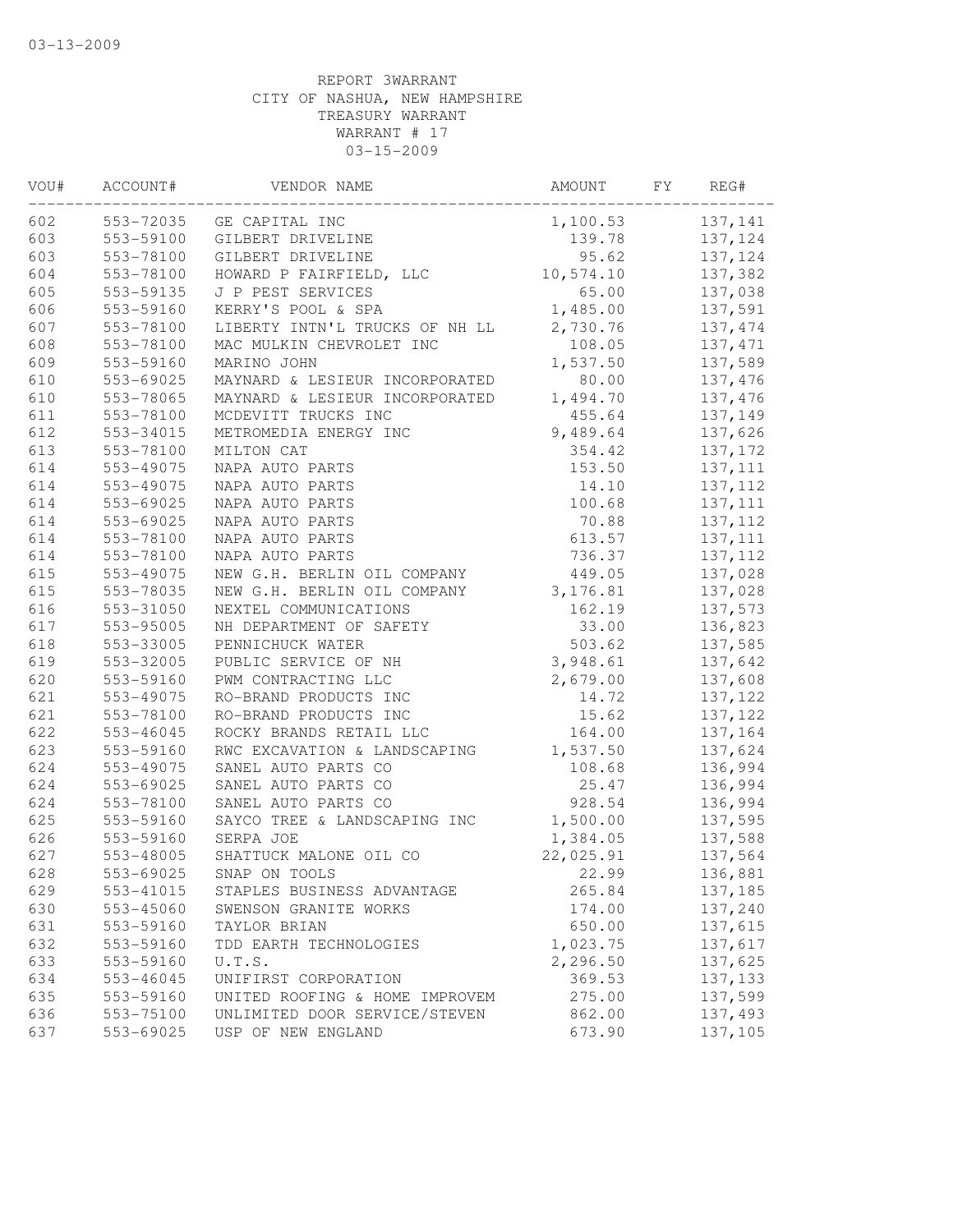| VOU#      | ACCOUNT#      | VENDOR NAME                                    | AMOUNT    | FY | REG#       |
|-----------|---------------|------------------------------------------------|-----------|----|------------|
| TOTAL 553 |               | STREET DEPARTMENT                              |           |    | 150,005.35 |
| 638       | 555-49075     | BATTERIES PLUS                                 | 29.99     |    | 137,147    |
| 639       | 555-49075     | BELLETETES INC                                 | 13.30     |    | 136,988    |
| 640       | 555-59105     | CORBETT CLEANING CO/STEPHEN CO                 | 320.00    |    | 137,008    |
| 641       | 555-78140     | DONOVAN EQUIPMENT CO INC                       | 87.00     |    | 136,878    |
| 642       | 555-69025     | HOME DEPOT CREDIT SERVICES                     | 161.60    |    | 137,579    |
| 643       | 555-49075     | M & M ELECTRICAL SUPPLY CO INC                 | 1,010.92  |    | 137,466    |
| 644       | 555-78140     | NAPA AUTO PARTS                                | 437.96    |    | 137, 112   |
| 645       | 555-31050     | NEXTEL COMMUNICATIONS                          | 257.43    |    | 137,573    |
| 646       | 555-45285     | PERMA-LINE CORP OF NEW ENGLAND                 | 560.72    |    | 136,864    |
| 647       | 555-32025     | PSNH                                           | 1,698.81  |    | 137,638    |
| 647       | 555-32025     | PSNH                                           | 597.85    |    | 137,639    |
| 648       | 555-78140     | SANEL AUTO PARTS CO                            | 116.58    |    | 136,994    |
| 648       | 555-78140     | SANEL AUTO PARTS CO                            | 3.85      |    | 136,995    |
| 649       | 555-41015     | STAPLES BUSINESS ADVANTAGE                     | 54.01     |    | 137,185    |
| 650       | 555-75023     | UNIFIRST CORPORATION                           | 23.75     |    | 137, 133   |
| 651       | 555-49075     | W E AUBUCHON COMPANY INC                       | 17.98     |    | 136,858    |
| TOTAL     | 555           | TRAFFIC DEPARTMENT                             |           |    | 5,391.75   |
|           |               |                                                |           |    |            |
| 652       | 557-59160     | CONTINENTAL PAVING                             | 2,079.00  |    | 137,649    |
| 653       | 557-59105     | CORBETT CLEANING CO/STEPHEN CO                 | 360.00    |    | 137,008    |
| 654       | 557-64192     | DAVCO SECURITY SYSTEMS                         | 5,651.16  |    | 137,211    |
| 655       | 557-59100     | MUNICIPAL SUPPLY SALES CO                      | 150.00    |    | 137,061    |
| 655       | 557-64035     | MUNICIPAL SUPPLY SALES CO                      | 209.45    |    | 137,061    |
| 656       | 557-75023     | PROGRESSIVE ELECTRICAL SERVICE                 | 237.50    |    | 137,287    |
| 657       | 557-32000     | PSNH                                           | 292.37    |    | 137,639    |
| 658       | 557-32005     | PUBLIC SERVICE OF NH                           | 3, 277.39 |    | 137,642    |
| 659       | 557-59160     | TDD EARTH TECHNOLOGIES                         | 6,544.50  |    | 137,617    |
| TOTAL     | 557           | PARKING LOTS                                   |           |    | 18,801.37  |
| 660       |               | 561-48015 DENNIS K BURKE INC                   | 688.63    |    | 137,658    |
| 661       | $561 - 45195$ | GRIFFIN GREENHOUSE SUPPLIES IN                 | 488.29    |    | 136,851    |
| 662       | 561-75023     | HOME DEPOT CREDIT SERVICES                     | 10.92     |    | 137,579    |
| 663       | 561-32005     | PSNH                                           | 120.98    |    | 137,639    |
| 664       |               | 561-34005 SHATTUCK MALONE OIL CO               | 559.35    |    | 137,564    |
| 664       |               | 561-75023 SHATTUCK MALONE OIL CO               | 184.82    |    | 137,564    |
| TOTAL     |               | 561 EDGEWOOD CEMETERY<br>_____________________ |           |    | 2,052.99   |
|           |               |                                                |           |    |            |
| 665       | 563-34005     | MCLAUGHLIN OIL COMPANY                         | 453.92    |    | 136,927    |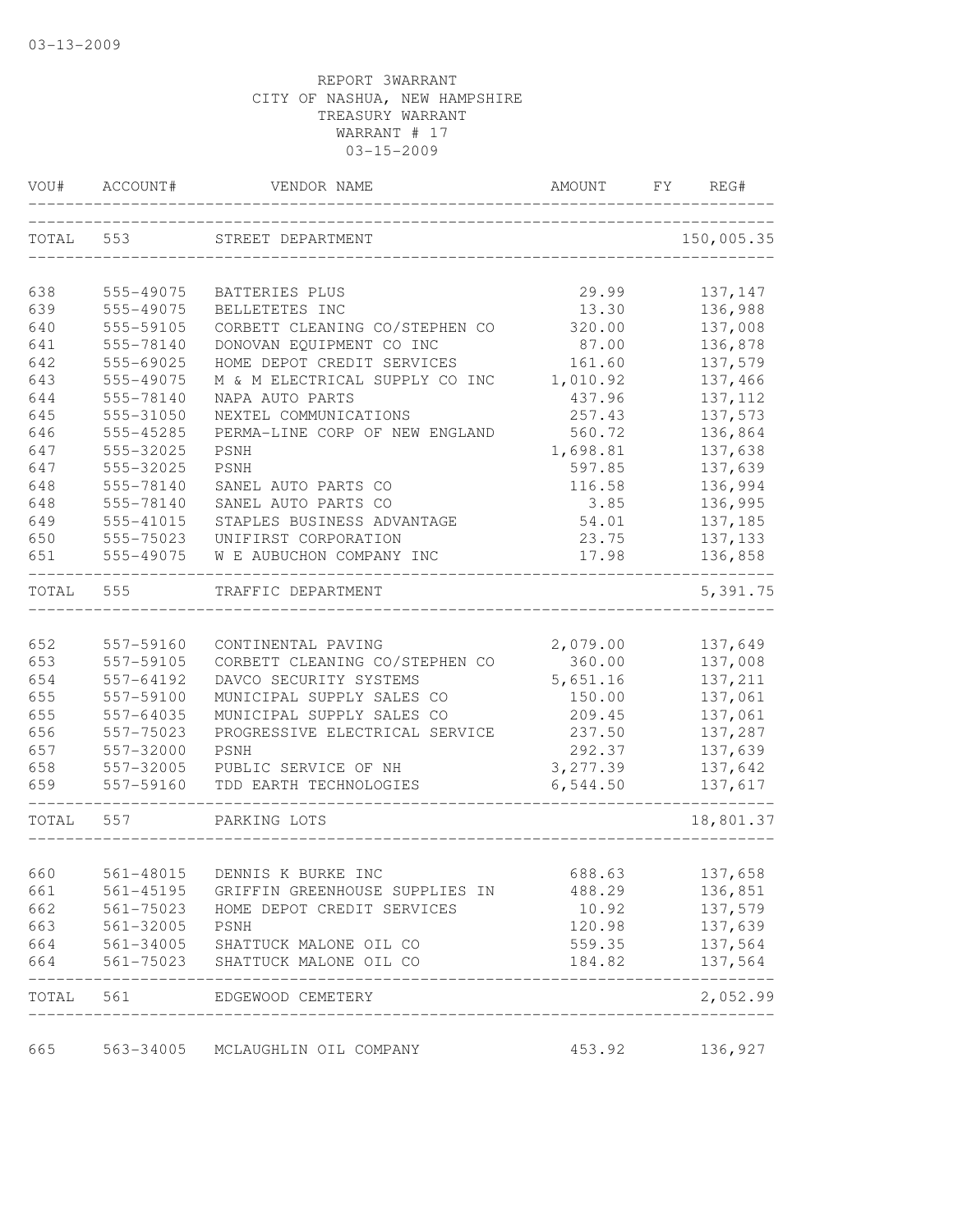| VOU#           | ACCOUNT#               | VENDOR NAME                                                       | AMOUNT           | FY | REG#               |
|----------------|------------------------|-------------------------------------------------------------------|------------------|----|--------------------|
| 666 100<br>667 | 563-34015<br>563-32005 | NATIONAL GRID<br>PSNH                                             | 89.78<br>492.19  |    | 137,620<br>137,639 |
| TOTAL          | 563                    | WOODLAWN CEMETERY                                                 |                  |    | 1,035.89           |
| 668            | 572-91005              | CITY OF NASHUA/PETTY CASH SLIP                                    | 72.60            |    | 136,828            |
| 668            | 572-98029              | CITY OF NASHUA/PETTY CASH SLIP                                    | 15.00            |    | 136,828            |
| 669            | 572-91005              | FALK CARTER                                                       | 86.35            |    | 137,110            |
| 670            | 572-49025              | NASHUA REGIONAL PLANNING COMMI                                    | 167.00           |    | 137,494            |
| 671            | 572-31050              | NEXTEL COMMUNICATIONS                                             | 12.14            |    | 137,573            |
| TOTAL          | 572                    | PLANNING DEPARTMENT                                               |                  |    | 353.09             |
|                |                        |                                                                   |                  |    |                    |
| 672<br>673     | 573-31050              | 573-49025 CITY OF NASHUA/PETTY CASH SLIP<br>NEXTEL COMMUNICATIONS | 25.00<br>70.66   |    | 136,828<br>137,573 |
| TOTAL          | 573                    | ECONOMIC DEVELOPMENT                                              |                  |    | 95.66              |
|                |                        |                                                                   |                  |    |                    |
| 674            | $575 - 45050$          | ALIBRIS                                                           | 26.78            |    | 136,891            |
| 675            | 575-45050              | AMAZON                                                            | 142.51           |    | 137,651            |
| 675            | 575-45090              | AMAZON                                                            | 144.50           |    | 137,651            |
| 676            | 575-45050              | BAKER & TAYLOR                                                    | 2,003.36         |    | 136,910            |
| 676            | 575-45050              | BAKER & TAYLOR                                                    | 704.33           |    | 136,911            |
| 677            | 575-45085              | BAKER & TAYLOR ENTERTAINMENT                                      | 49.53            |    | 136,901            |
| 677            | 575-45315              | BAKER & TAYLOR ENTERTAINMENT                                      | 644.00           |    | 136,901            |
| 678            | 575-45050              | BAKER & TAYLOR INC                                                | 885.00           |    | 137,647            |
| 679            | 575-95005              | CANTERBURY SHAKER VILLAGE INC                                     | 100.00           |    | 137,635            |
| 680            | 575-45050              | <b>GALE</b>                                                       | 429.19           |    | 137, 118           |
| 681            | 575-59100              | IKEBANA FLOWER                                                    | 50.00            |    | 137,633            |
| 682            | 575-45050              | INFORMATION TODAY INC                                             | 215.55           |    | 136,916            |
| 683            | 575-45050              | INGRAM LIBRARY SERVICES                                           | 397.78           |    | 137,170            |
| 684            | 575-75130              | JOHNSON CONTROLS INC                                              | 3,475.00         |    | 137,650            |
| 685            | 575-34015              | METROMEDIA ENERGY INC                                             | 4,610.34         |    | 137,626            |
| 686            | 575-95005              | MUSEUM OF FINE ARTS BOSTON                                        | 400.00           |    | 137,581            |
| 687            | 575-57010              | MV COMMUNICATIONS INC                                             | 141.00           |    | 136,847            |
| 688            | $575 - 45050$          | NADA APPRAISAL GUIDES                                             | 154.00           |    | 137,566            |
| 689            | 575-45050              | NASHUA PUBLIC LIBRARY                                             | 25.00            |    | 137,549            |
| 689            | 575-45090              | NASHUA PUBLIC LIBRARY                                             | 53.16            |    | 137,549            |
| 689            | 575-45150              | NASHUA PUBLIC LIBRARY                                             | 24.21            |    | 137,549            |
| 689            | 575-45220              | NASHUA PUBLIC LIBRARY                                             | 7.02             |    | 137,549            |
| 689            | 575-78100              | NASHUA PUBLIC LIBRARY                                             | 12.00            |    | 137,549            |
| 690            | 575-34015              | NATIONAL GRID                                                     | 200.22           |    | 137,620            |
| 691<br>692     | 575-74085<br>575-31040 | NEVERETTS SEW & VAC INC<br>NEXTEL COMMUNICATIONS                  | 277.95<br>100.58 |    | 136,874<br>137,573 |
| 693            | 575-95005              | NHLA                                                              | 50.00            |    | 137,593            |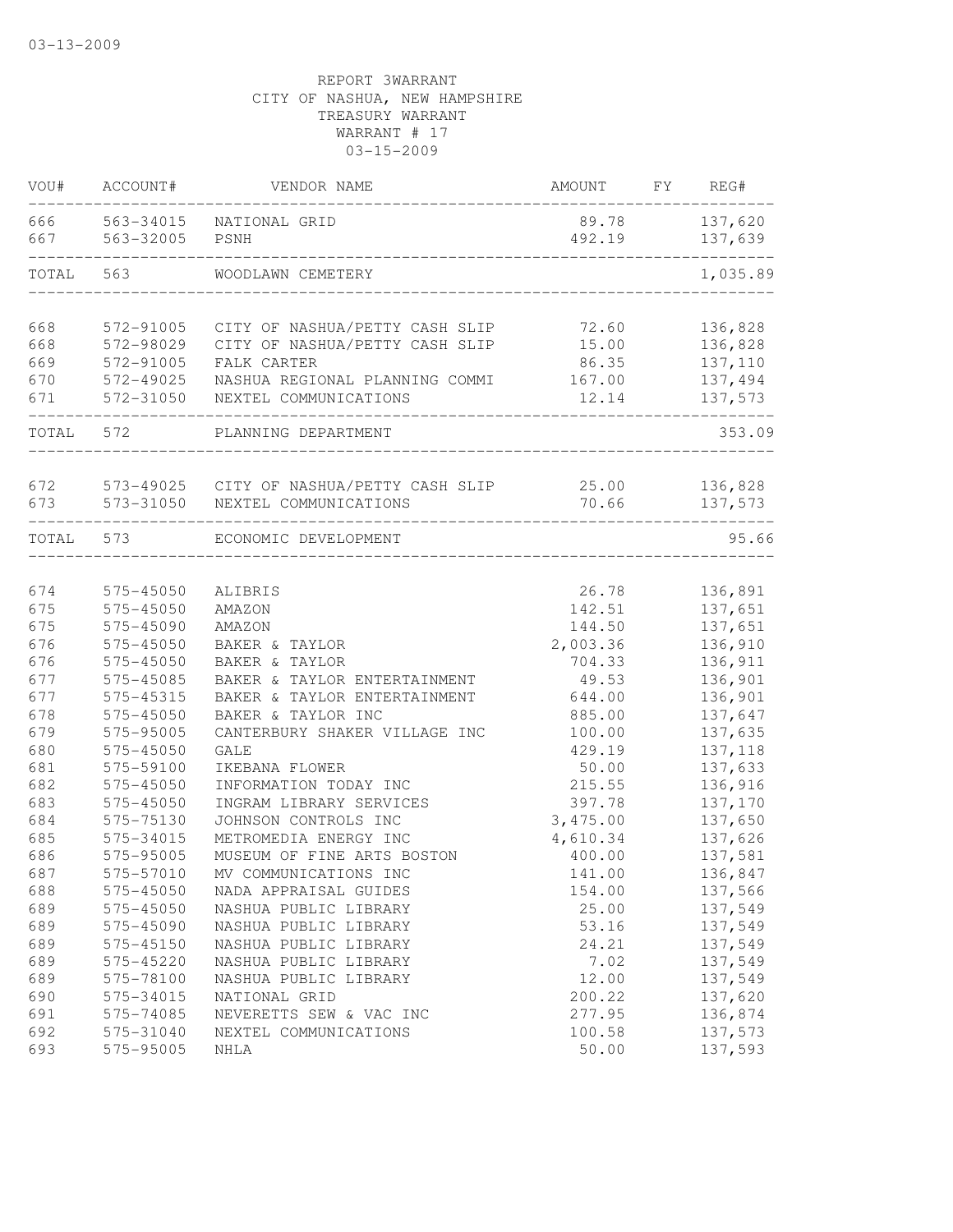| VOU#      | ACCOUNT#                               | VENDOR NAME                                   | AMOUNT               | FY REG#             |
|-----------|----------------------------------------|-----------------------------------------------|----------------------|---------------------|
| 694       | 575-45050                              | NORTHEAST INFORMATION SERVICES                | 56.95                | 137,144             |
| 695       | 575-32005                              | PUBLIC SERVICE OF NH                          | 7,228.89             | 137,642             |
| 696       | 575-42015                              | REXEL CLS                                     | 654.99               | 137,389             |
| 697       | 575-75023                              | STANLEY ELEVATOR CO INC                       | 385.92               | 137,041             |
| 698       | 575-41015                              | STAPLES BUSINESS ADVANTAGE                    | .30                  | 137,185             |
| 699       | 575-45903                              | TUMBLEWEED PRESS INC                          | 500.00               | 136,999             |
| 700       | 575-91005                              | WILLMORE SUSAN M                              | 120.60               | 137,102             |
| 701       | 575-45050                              | WORLD BOOK INC                                | 1,024.85             | 137,656             |
| TOTAL     | 575                                    | PUBLIC LIBRARIES                              |                      | 25, 295.51          |
| 702       |                                        | 576-91005 CITY OF NASHUA/PETTY CASH SLIP      | 61.60                | 136,828             |
| 703       | 576-31065                              | NEXTEL COMMUNICATIONS                         | 71.30                | 137,573             |
|           |                                        |                                               |                      |                     |
| TOTAL     | 576                                    | BUILDING DEPARTMENT                           |                      | 132.90              |
| 703       |                                        | 577-31050 NEXTEL COMMUNICATIONS               | 45.57                | 137,573             |
| TOTAL 577 |                                        | CODE ENFORCEMENT                              |                      | 45.57               |
|           |                                        |                                               |                      |                     |
|           | 209,704 581-53103                      | ACUCARE NURSING PROFESSIONALS                 | 279.18               | 137,231             |
|           | 209,705 581-53101<br>209,706 581-53100 | ADULT LEARNING CENTER                         | 25,000.00            | 137,134             |
|           | 209,707 581-53100                      | ALL STATE FIRE EQUIPMENT                      | 1,473.40<br>1,500.00 | 137,358<br>137, 423 |
|           | 209,708 581-59130                      | ALLEN COHEN & ASSOCIATES<br>ALTOBELLO MICHAEL | 58.00                | 137,379             |
|           | 209,709 581-91005                      | ALVES ARELINDA                                |                      | 137,403             |
|           | 209,709 581-94030                      |                                               | 38.63                |                     |
|           | 209,710 581-74092                      | ALVES ARELINDA                                | 199.00<br>375.00     | 137,403             |
|           | 209, 711 581-75023                     | AMERICAN ALARM<br>AMERICAN SPORT FLOORS INC   | 5,500.00             | 137,355<br>137,671  |
|           | 209, 712 581-41015                     | ANCO SIGNS & STAMPS INC                       | 13.50                | 137,571             |
|           | 209, 713 581-75023                     | B & S LOCKSMITH INC                           | 899.39               |                     |
|           |                                        |                                               |                      | 137,046             |
|           | 209,714 581-49030                      | BARNES & NOBLE INC                            | 68.83                | 136,832             |
|           | 209,714 581-49050                      | BARNES & NOBLE INC                            | 178.88               | 136,832             |
|           | 209, 715 581-91005                     | <b>BATES DIANE</b>                            | 62.15                | 137,284             |
|           | 209,716 581-42130                      | BEARINGS SPECIALTY CO INC                     | 96.60                | 137,138             |
|           | 209, 717 581-49050                     | BELLETETES INC                                | 207.11               | 136,988             |
|           | 209, 717 581-75023                     | BELLETETES INC                                | 658.99               | 136,988             |
|           | 209,718 581-78007                      | BEST FORD/BEST CYCLE                          | 104.37               | 136,854             |
|           | 209,719 581-56030                      | BOYS & GIRLS CLUB OF GREATER N                | 2,180.00             | 136,879             |
|           | 209,720 581-42130                      | BUCKLEY ASSOCIATES INC                        | 220.00               | 137,088             |
|           | 209, 721 581-55015                     | CANFIELD BRAD                                 | 825.00               | 137,300             |
|           | 209, 722 581-55015                     | CANTARA DEBORAH                               | 99.00                | 136,938             |
|           | 209, 723 581-42130                     | CAPP INC                                      | 2,925.00             | 137,202             |
|           | 209, 724 581-41015                     | CARTRIDGE WORLD                               | 77.94                | 137,364<br>137,364  |
|           | 209,724 581-49050                      | CARTRIDGE WORLD                               | 260.97               |                     |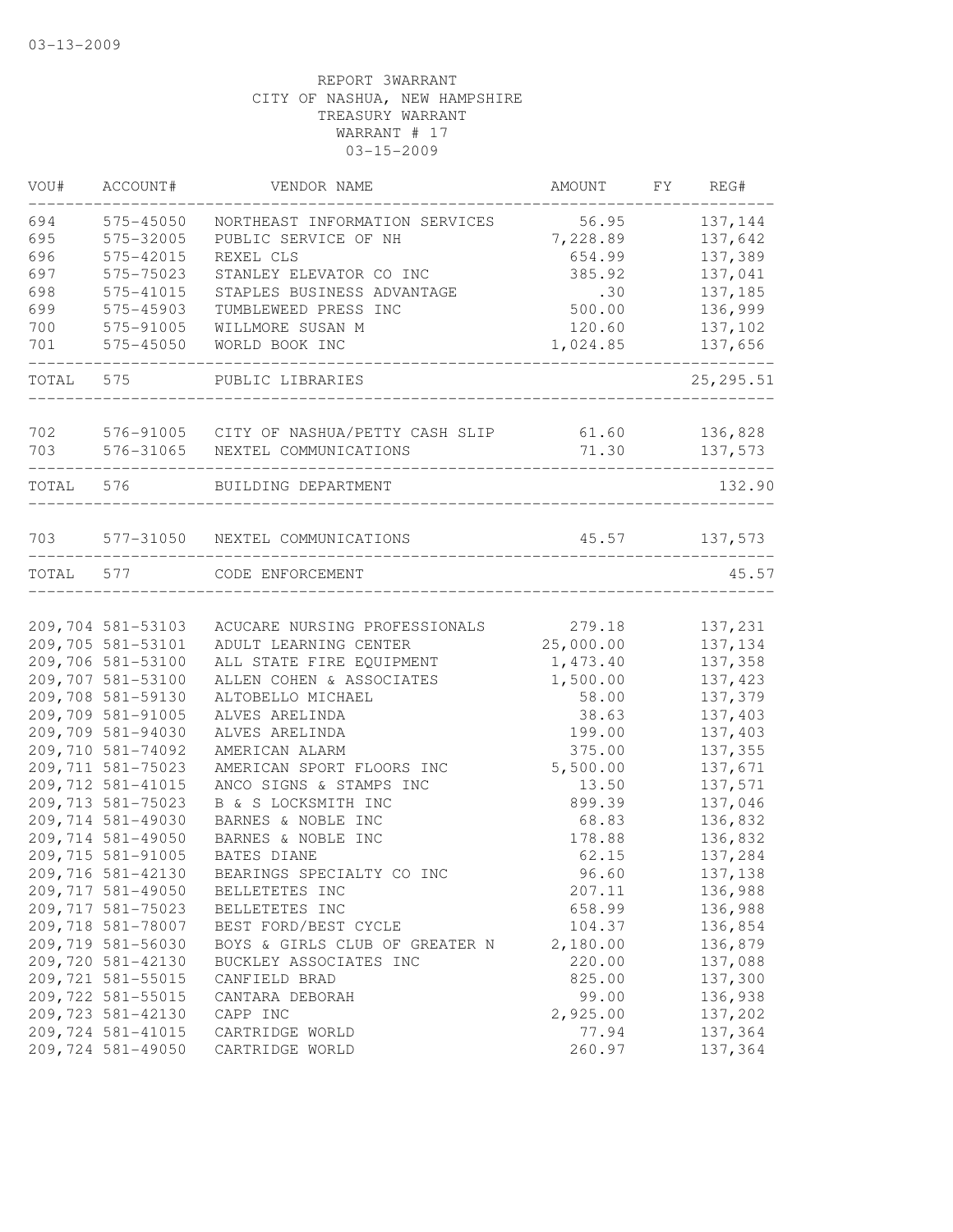| VOU# | ACCOUNT#           | VENDOR NAME                            | AMOUNT     | FY | REG#               |
|------|--------------------|----------------------------------------|------------|----|--------------------|
|      | 209,725 581-74092  | CDW GOVERNMENT INC                     | 239.82     |    | 137,243            |
|      | 209,726 581-84030  | CEDARCREST INC                         | 2,153.00   |    | 136,845            |
|      | 209, 727 581-42010 | CENTRAL PAPER PRODUCTS CO              | 12,464.10  |    | 137,487            |
|      | 209, 727 581-42020 | CENTRAL PAPER PRODUCTS CO              | 5,612.66   |    | 137,487            |
|      | 209, 727 581-49075 | CENTRAL PAPER PRODUCTS CO              | 167.60     |    | 137,487            |
|      | 209,728 581-78007  | CHAPPELL TRACTOR SALES INC             | 268.00     |    | 136,886            |
|      | 209,729 581-53100  | CHG MEDICAL STAFFING                   | 10,762.50  |    | 137,433            |
|      | 209,730 581-49050  | CHILDCRAFT                             | 129.99     |    | 137,224            |
|      | 209,731 581-59130  | CHOATE STEVEN                          | 78.00      |    | 137,402            |
|      | 209,732 581-78007  | CHUCK'S AUTO REPAIR INC                | 1,232.52   |    | 137,297            |
|      | 209, 733 581-49075 | CITIWORKS INC                          | 962.85     |    | 137,320            |
|      | 209,734 581-53103  | CLARK ASSOCIATES/DEBBIE CLARK          | 11,983.50  |    | 136,890            |
|      | 209, 735 581-91005 | CLARKE CYNTHIA                         | 426.66     |    | 137, 411           |
|      | 209,736 581-91040  | COCHRANE DONALD                        | 91.16      |    | 137,426            |
|      | 209,737 581-59130  | COLLINGS MARK                          | 58.00      |    | 137,464            |
|      | 209,738 581-56030  | COMMUNITY COUNCIL OF NASHUA            | 11,690.40  |    | 137,186            |
|      | 209,739 581-74092  | COMPUTER HUT OF N E INC                | 112.50     |    | 137,490            |
|      | 209,740 581-49050  | CONNECTICUT VALLEY BIOLOGICAL          | 61.20      |    | 137, 472           |
|      | 209,741 581-42130  | CONTROL TECHNOLOGIES INC               | 643.70     |    | 137,206            |
|      | 209,742 581-44005  | COPY SHOP                              | 31.40      |    | 136,955            |
|      | 209,743 581-59130  | COUROUNIS JAMES                        | 78.00      |    | 137,381            |
|      | 209,744 581-91005  | COVART VIRGINIA L                      | 16.17      |    | 137,436            |
|      | 209,745 581-84030  | CROTCHED MOUNTAIN REHAB CTR            | 7,465.04   |    | 137,225            |
|      | 209,746 581-53100  | CUSTOM COMPUTER SPECIALIST INC         | 133.00     |    | 137,161            |
|      | 209,747 581-49050  | DELTA EDUCATION                        | 167.94     |    | 137,265            |
|      | 209,748 581-49050  | DEMCO INC                              | 126.46     |    | 136,907            |
|      | 209,749 581-53100  | EBS HEALTHCARE                         | 3,217.50   |    | 137,438            |
|      | 209,750 581-59130  | ECKOFF PETER                           | 78.00      |    | 137,452            |
|      | 209,751 581-54015  | EDITORIAL PROJECTS IN EDUCATIO         | 1,430.90   |    | 137,236            |
|      | 209, 752 581-53101 | EDUCATION INC                          | 308.56     |    | 137,293            |
|      | 209,753 581-49050  | EDUCATORS PUBLISHING SERVICE I         | 126.84     |    | 136,856            |
|      | 209,754 581-34015  | ENERGYNORTH PROPANE                    | 794.50     |    | 137, 479           |
|      | 209,755 581-42130  | F W WEBB COMPANY                       | 233.75     |    | 136,915            |
|      | 209,756 581-53100  | FAGAN MELISSA MA CCCC-SLP              | 900.00     |    | 137, 437           |
|      | 209, 757 581-31005 | FAIRPOINT COMMUNICATIONS INC           | 28.47      |    | 137,663            |
|      | 209,758 581-31005  | FAIRPOINT COMMUNICATIONS INC           | 115.00     |    | 137,664            |
|      | 209,759 581-31005  | FAIRPOINT COMMUNICATIONS INC           | 39.59      |    | 137,666            |
|      | 209,760 581-34015  | FAIRPOINT COMMUNICATIONS INC           | 31.07      |    | 137,668            |
|      | 209,761 581-31005  | FAIRPOINT COMUNICATIONS INC            | 82.76      |    | 137,665            |
|      | 209,762 581-55005  | FIRST STUDENT INC                      | 3,366.17   |    | 137,272            |
|      | 209,762 581-55005  | FIRST STUDENT INC                      | 3,021.89   |    | 137,273            |
|      | 209,762 581-55015  | FIRST STUDENT INC                      | 112,674.82 |    | 137,272            |
|      | 209,762 581-55015  | FIRST STUDENT INC                      | 59,524.65  |    | 137,273            |
|      | 209,762 581-55025  |                                        | 223,666.64 |    |                    |
|      | 209,762 581-55035  | FIRST STUDENT INC<br>FIRST STUDENT INC | 2,054.26   |    | 137,272<br>137,272 |
|      | 209,762 581-55035  | FIRST STUDENT INC                      | 313.35     |    |                    |
|      | 209,763 581-51015  |                                        |            |    | 137,273            |
|      |                    | FLYGARE SCHWARZ & CLOSSON              | 275.50     |    | 137,108            |
|      | 209,764 581-49055  | FOLLETT LIBRARY RESOURCES              | 584.30     |    | 136,861            |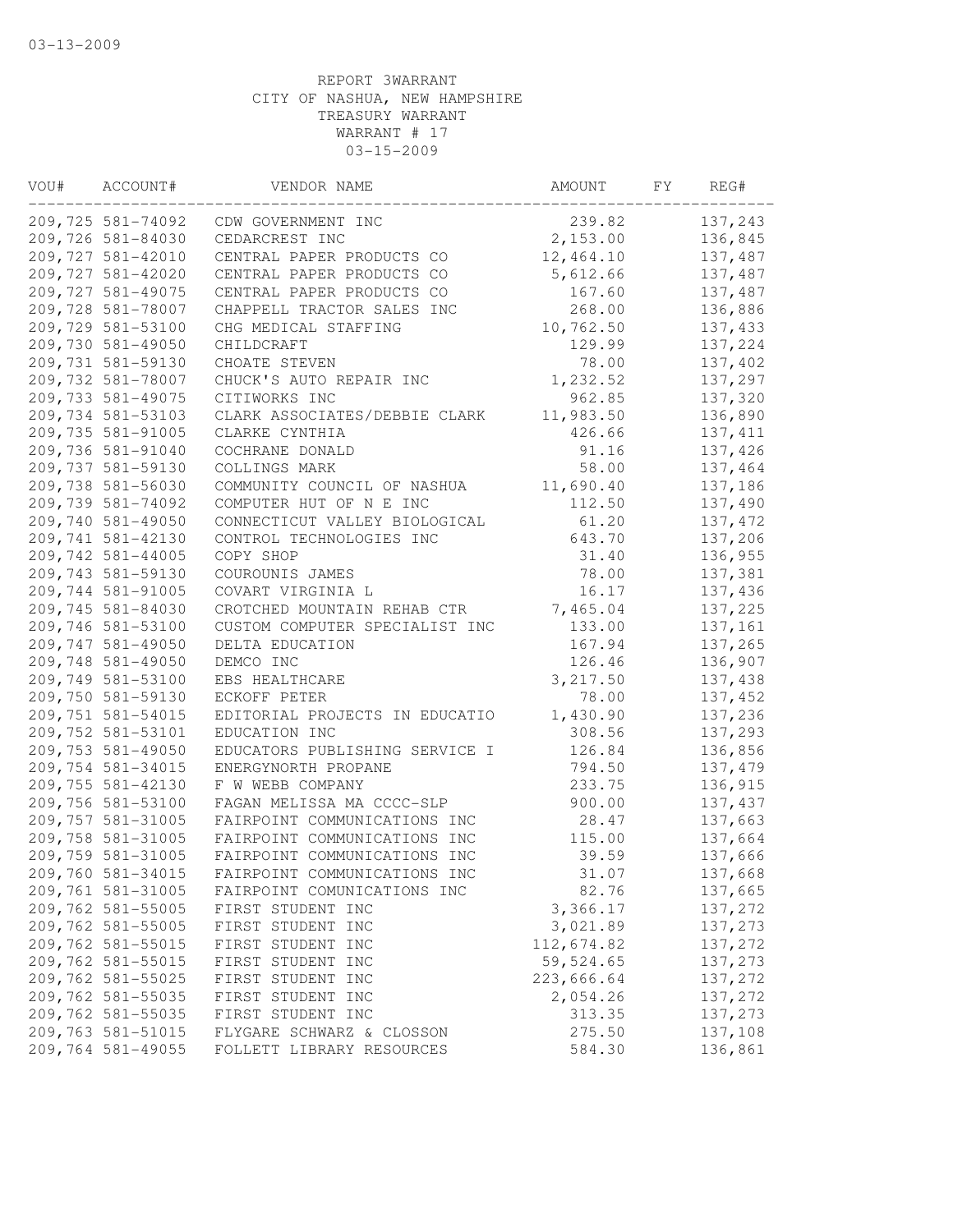| VOU# | ACCOUNT#           | VENDOR NAME                    | AMOUNT    | FY | REG#     |
|------|--------------------|--------------------------------|-----------|----|----------|
|      | 209,765 581-91005  | FORAN MARY C                   | 20.35     |    | 137,356  |
|      | 209,766 581-59130  | FROST MICHAEL                  | 78.00     |    | 137,372  |
|      | 209,767 581-59130  | GABRIEL SCOTT                  | 58.00     |    | 137,387  |
|      | 209,768 581-55015  | GIANGRANDE JAMES               | 140.80    |    | 137,444  |
|      | 209,769 581-59130  | GODDU DAN                      | 58.00     |    | 136,924  |
|      | 209,770 581-53100  | GOODRUM GYM SERVICES           | 500.00    |    | 137,390  |
|      | 209,771 581-49050  | GOPHER                         | 26.45     |    | 137,219  |
|      | 209, 772 581-42130 | GRAINGER                       | 1,696.33  |    | 136,933  |
|      | 209, 773 581-42120 | GRANITE GROUP (THE)            | 517.30    |    | 137,129  |
|      | 209,774 581-53100  | GRANITE STATE SHUTTLE SERVICE  | 112.00    |    | 137,558  |
|      | 209,775 581-84030  | GREATER LAWRENCE ED COLLABORAT | 14,062.50 |    | 137,282  |
|      | 209,776 581-91005  | GREENBERG ELLEN                | 406.65    |    | 137,401  |
|      | 209, 777 581-59130 | GREENWOOD STEVE                | 58.00     |    | 137,369  |
|      | 209,778 581-74092  | HARRIS EQUIPMENT REPAIR SERVIC | 671.93    |    | 137, 475 |
|      | 209,779 581-64192  | HEWLETT PACKARD COMPANY        | 87.00     |    | 136,935  |
|      | 209,780 581-49050  | HIGHSMITH INC                  | 188.20    |    | 137,480  |
|      | 209,781 581-49050  | HOME DEPOT CREDIT SERVICES     | 103.98    |    | 137,285  |
|      | 209,782 581-49050  | HOME DEPOT CREDIT SERVICES     | 89.05     |    | 137,348  |
|      | 209,783 581-49050  | HOPE FOUNDATION                | 507.60    |    | 137,351  |
|      | 209,784 581-91005  | HORNE LORRAINE                 | 31.35     |    | 137,226  |
|      | 209,785 581-91005  | HOTTEL CHRISTOPHER             | 61.79     |    | 137,385  |
|      | 209,786 581-49095  | HOUGHTON MIFFLIN CO            | 762.21    |    | 137,483  |
|      | 209,787 581-59130  | HOULIHAN TED                   | 78.00     |    | 137,367  |
|      | 209,788 581-59130  | HURLEY DONALD                  | 58.00     |    | 137,362  |
|      | 209,789 581-59130  | HURLEY JR DANIEL               | 58.00     |    | 137,375  |
|      | 209,790 581-91005  | HYNES STACY                    | 77.55     |    | 137,233  |
|      | 209,791 581-91040  | INSINGA SCOTT                  | 315.82    |    | 137,497  |
|      | 209,792 581-84030  | INSTITUTE OF PROFESSIONAL PRAC | 1,530.68  |    | 137,370  |
|      | 209,793 581-41040  | INTEGRATED OFFICE SOLUTIONS    | 1,976.00  |    | 137,418  |
|      | 209,794 581-53100  | INTERIM HEALTHCARE OF THE NORT | 832.00    |    | 137,055  |
|      | 209,795 581-91005  | JENNINGS DONNA                 | 14.85     |    | 137,424  |
|      | 209,796 581-59130  | JOHNSON EVAN                   | 78.00     |    | 137,378  |
|      | 209,797 581-42110  | KEYSTONE BATTERY               | 3,754.49  |    | 137,258  |
|      | 209,798 581-91005  | KOSOW CARMEN                   | 47.43     |    | 137,257  |
|      | 209,799 581-59130  | KUBA GARY                      | 78.00     |    | 137,373  |
|      | 209,800 581-59130  | LABELLE SYLVAIN                | 78.00     |    | 137,377  |
|      | 209,801 581-49910  | LARCHMONT ENGINEERING & IRRIGA | 69.19     |    | 136,964  |
|      | 209,802 581-59130  | LENTINI SALVATORE              | 58.00     |    | 137,399  |
|      | 209,803 581-91005  | LUCAS MARK                     | 24.75     |    | 137,463  |
|      | 209,804 581-42110  | M & M ELECTRICAL SUPPLY CO INC | 4,719.83  |    | 137,466  |
|      | 209,805 581-49050  | MAP OF THE MONTH               | 130.00    |    | 137,271  |
|      | 209,806 581-94010  | MARANDOS JUSTIN                | 1,520.00  |    | 137, 413 |
|      | 209,807 581-55015  | MARDEN SUSAN                   | 123.20    |    | 137,446  |
|      | 209,808 581-49050  | MARKET BASKET                  | 112.65    |    | 137,005  |
|      | 209,809 581-49095  | MARSHALLA PAMELA               | 181.90    |    | 137,453  |
|      | 209,810 581-49075  | MARTIN JANICE                  | 105.00    |    | 137,227  |
|      | 209,810 581-91005  | MARTIN JANICE                  | 317.29    |    | 137,227  |
|      | 209,810 581-94030  | MARTIN JANICE                  | 150.00    |    | 137,227  |
|      |                    |                                |           |    |          |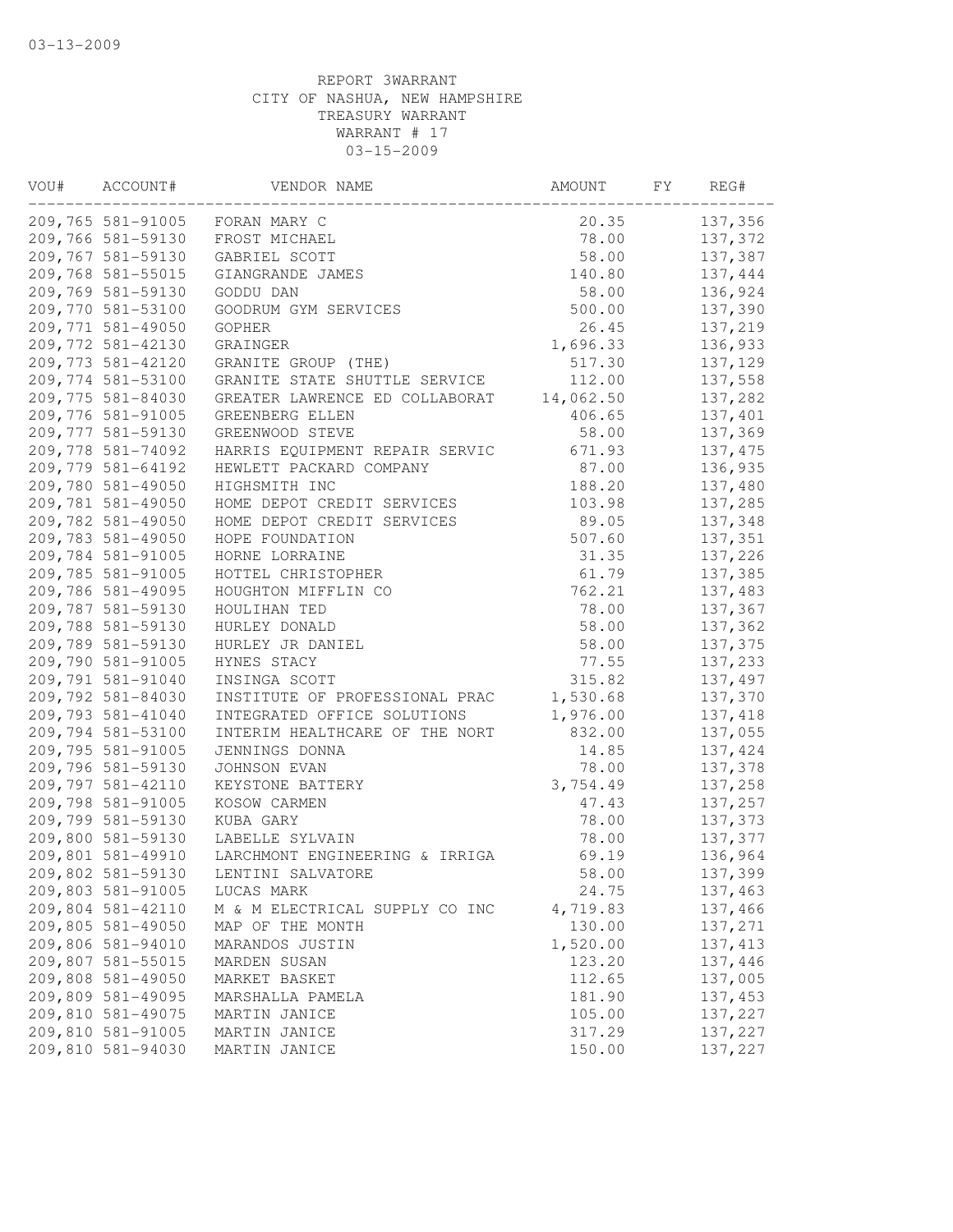| VOU# | ACCOUNT#          | VENDOR NAME                    | AMOUNT     | FY | REG#     |
|------|-------------------|--------------------------------|------------|----|----------|
|      | 209,811 581-59130 | MARTINEAU PAUL                 | 58.00      |    | 137,163  |
|      | 209,812 581-75090 | MARVELL PLATE GLASS INC        | 522.00     |    | 136,857  |
|      | 209,813 581-78007 | MAYNARD & LESIEUR INCORPORATED | 259.00     |    | 137,476  |
|      | 209,814 581-59130 | MAYNARD RAYMOND                | 78.00      |    | 137,376  |
|      | 209,815 581-59130 | MCCARTHY DENNIS                | 78.00      |    | 137,089  |
|      | 209,816 581-59130 | MCCARTHY PAT                   | 156.00     |    | 137,371  |
|      | 209,817 581-53103 | MCCARTNEY AMY                  | 3,368.00   |    | 137,406  |
|      | 209,818 581-59130 | MCHUGH STEVEN                  | 58.00      |    | 137,143  |
|      | 209,819 581-64192 | MCINTIRE BUSINESS PRODUCTS INC | 1,895.00   |    | 137,496  |
|      | 209,820 581-75023 | MERRIMACK BUILDING SUPPLY INC  | 2,558.00   |    | 137,215  |
|      | 209,821 581-84030 | MERRIMACK EDUCATION CENTER     | 6,619.46   |    | 137,254  |
|      | 209,822 581-84030 | MERRIMACK EDUCATION CENTER     | 45,875.86  |    | 137,396  |
|      | 209,823 581-53100 | METRO GROUP INC (THE)          | 1,081.00   |    | 137,432  |
|      | 209,824 581-47010 | MFASCO                         | 127.22     |    | 136,859  |
|      | 209,825 581-55015 | MILFORD SCHOOL DISTRICT        | 221.00     |    | 137, 417 |
|      | 209,826 581-49050 | MODERN SCHOOL SUPPLIES INC     | 274.30     |    | 136,986  |
|      | 209,827 581-84055 | MOUNT PROSPECT ACADEMY INC     | 12,507.04  |    | 137,310  |
|      | 209,828 581-49050 | MSC INDUSTRIAL SUPPLY CO INC   | 555.07     |    | 137,256  |
|      | 209,829 581-53100 | MULTI-STATE BILLING SERVICES L | 558.51     |    | 137, 412 |
|      | 209,830 581-94030 | MURPHY WILLIAM                 | 200.00     |    | 137,251  |
|      | 209,831 581-91005 | NAAS DANA                      | 14.85      |    | 136,925  |
|      | 209,832 581-84030 | NASHOBA LEARNING GROUP         | 7,481.32   |    | 137,349  |
|      | 209,833 581-84030 | NASHUA CHILDREN'S HOME         | 8, 133. 72 |    | 137,252  |
|      | 209,834 581-75090 | NASHUA GLASS                   | 184.00     |    | 137,467  |
|      | 209,835 581-49050 | NASHUA OUTDOOR POWER EQUIP     | 65.11      |    | 137,001  |
|      | 209,835 581-49910 | NASHUA OUTDOOR POWER EQUIP     | 13.95      |    | 137,001  |
|      | 209,836 581-49075 | NASHUA WALLPAPER & PAINT CO    | 160.42     |    | 137,004  |
|      | 209,837 581-49050 | NATIONAL GEOGRAPHIC SCHOOL PUB | 93.72      |    | 137,655  |
|      | 209,838 581-34015 | NATIONAL GRID                  | 29,488.98  |    | 137,673  |
|      | 209,839 581-42010 | NATIONWIDE SALES & SERVICE     | 876.50     |    | 137,242  |
|      | 209,840 581-49050 | NCS PEARSON INC                | 27.13      |    | 137,267  |
|      | 209,840 581-53100 | NCS PEARSON INC                | 1,750.00   |    | 137,267  |
|      | 209,841 581-74092 | NELSON PIANO SERVICE/FRANK J N | 80.00      |    | 136,970  |
|      | 209,842 581-84055 | NEW HAMPSHIRE HOSPITAL         | 1,415.00   |    | 137,324  |
|      | 209,843 581-95005 | NHASP                          | 670.00     |    | 137,565  |
|      | 209,844 581-91040 | NHSAA                          | 120.00     |    | 137,321  |
|      | 209,845 581-59130 | NICHOLSON MORRIS               | 58.00      |    | 136,936  |
|      | 209,846 581-49050 | NORTHCENTER FOODSERVICE        | 329.19     |    | 137,269  |
|      | 209,847 581-49050 | NORTHEAST FOUNDATION FOR CHILD | 137.44     |    | 137,255  |
|      | 209,848 581-84055 | ODYSSEY HOUSE INC              | 3,580.60   |    | 136,830  |
|      | 209,849 581-74092 | OFFICE ENVIRONMENTS OF NEW ENG | 300.00     |    | 137,136  |
|      | 209,850 581-31005 | ONE COMMUNICATIONS             | 360.00     |    | 137,672  |
|      | 209,851 581-91005 | OUELLETTE MARCIE               | 49.50      |    | 137,447  |
|      | 209,852 581-49050 | P J CURRIER LUMBER CO          | 247.98     |    | 137,264  |
|      | 209,853 581-49050 | PAETZOLD KATHY                 | 53.98      |    | 137, 416 |
|      | 209,854 581-53100 | PARAMOUNT COMPUTERS LLC        | 1,125.00   |    | 137,462  |
|      | 209,855 581-75023 | PASEK CORP                     | 324.97     |    | 137,209  |
|      | 209,856 581-95005 | PDK INTERNATIONAL INC          | 85.00      |    | 137,014  |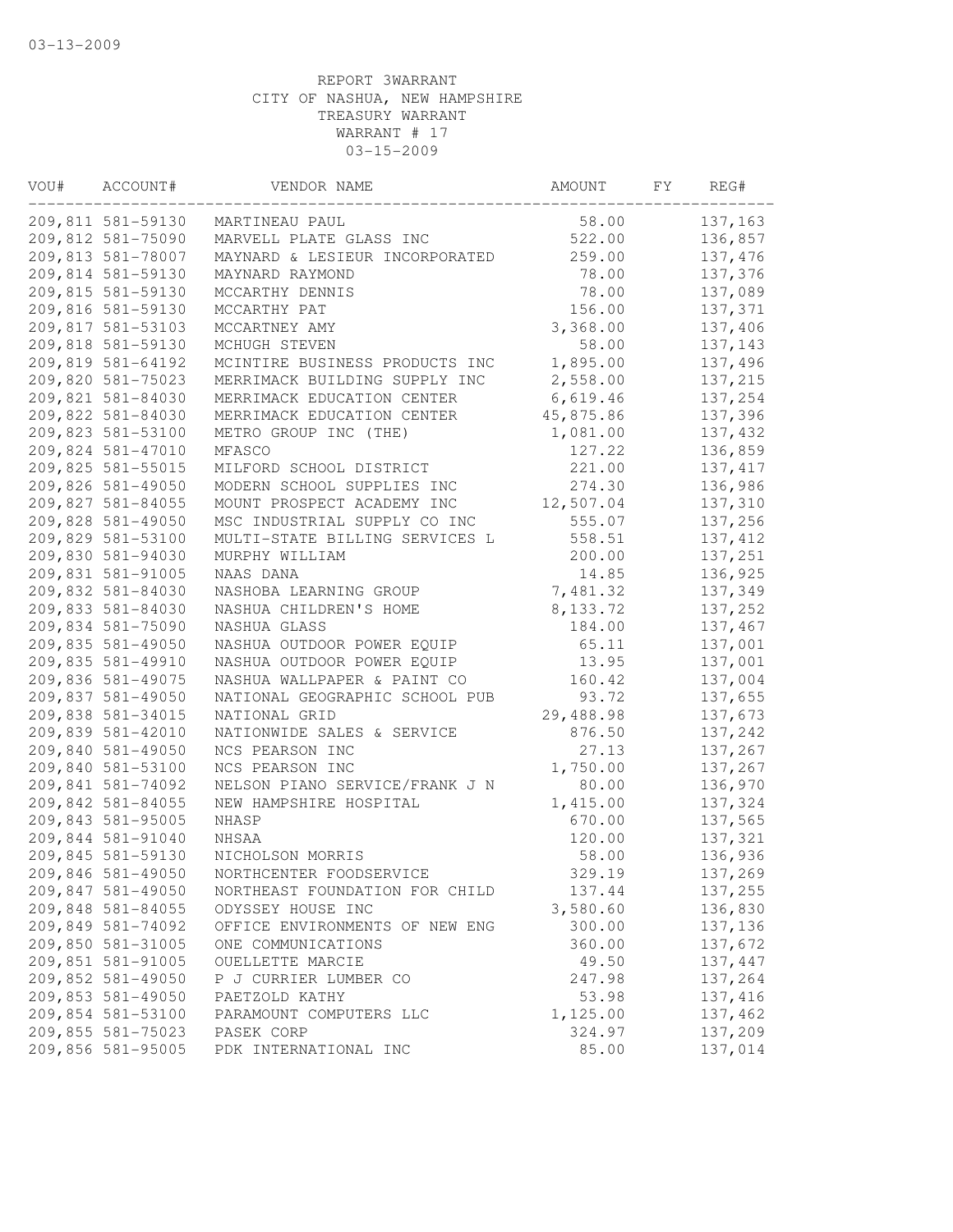| VOU# | ACCOUNT#          | VENDOR NAME                    | AMOUNT    | FY | REG#     |
|------|-------------------|--------------------------------|-----------|----|----------|
|      | 209,857 581-49035 | PEARSON EDUCATION              | 4,324.17  |    | 137,316  |
|      | 209,858 581-33005 | PENNICHUCK WATER WORKS INC     | 7,330.22  |    | 137,570  |
|      | 209,859 581-53100 | PERFORMANCE REHAB INC.         | 5,012.76  |    | 137,309  |
|      | 209,860 581-43005 | PETTY CASH                     | 37.71     |    | 137,552  |
|      | 209,860 581-49050 | PETTY CASH                     | 14.28     |    | 137,552  |
|      | 209,861 581-41015 | PETTY CASH                     | 17.98     |    | 137,553  |
|      | 209,861 581-43005 | PETTY CASH                     | 13.55     |    | 137,553  |
|      | 209,861 581-49050 | PETTY CASH                     | 17.29     |    | 137,553  |
|      | 209,862 581-41015 | PETTY CASH                     | 114.00    |    | 137,554  |
|      | 209,863 581-43005 | PETTY CASH                     | 22.70     |    | 137,555  |
|      | 209,863 581-49050 | PETTY CASH                     | 74.96     |    | 137,555  |
|      | 209,864 581-55020 | PETTY CASH                     | 181.00    |    | 137,557  |
|      | 209,865 581-49075 | PETTY CASH                     | 231.00    |    | 137,559  |
|      | 209,866 581-53101 | PHOENIX HOUSE OF NEW ENGLAND   | 630.00    |    | 137,430  |
|      | 209,867 581-91005 | PLACE PATRICIA                 | 40.57     |    | 137,232  |
|      | 209,868 581-53100 | PROGRESSUS THERAPY LLC         | 3,654.00  |    | 137,459  |
|      | 209,869 581-55015 | PROVIDER ENTERPRISES INC (THE) | 24,718.00 |    | 137,259  |
|      | 209,870 581-32005 | <b>PSNH</b>                    | 1,932.40  |    | 137,645  |
|      | 209,871 581-32005 | PUBLIC SERVICE OF NH           | 46,191.60 |    | 137,642  |
|      | 209,872 581-98030 | RASMUSSEN VERONICA             | 19.98     |    | 137,318  |
|      | 209,873 581-84030 | READING FOUNDATION (THE)       | 3,038.00  |    | 137,276  |
|      | 209,874 581-53103 | READYNURSE STAFFING SERVICES   | 238.50    |    | 136,929  |
|      | 209,875 581-84030 | REGIONAL SERVICES & EDUCATION  | 22,923.15 |    | 136,850  |
|      | 209,876 581-42110 | REXEL CLS                      | 688.94    |    | 137,389  |
|      | 209,877 581-49075 | <b>RFB&amp;D</b>               | 35.00     |    | 137,357  |
|      |                   |                                |           |    |          |
|      | 209,878 581-49075 | RICOH AMERICAS CORPORATION     | 122.00    |    | 137,250  |
|      | 209,879 581-59130 | ROBERTS SEAN                   | 78.00     |    | 137,368  |
|      | 209,880 581-59130 | ROUSSEAU CHRIS                 | 78.00     |    | 137,408  |
|      | 209,881 581-59130 | ROY GEORGE                     | 78.00     |    | 137,395  |
|      | 209,882 581-59130 | SANDSTRUM ERIC                 | 88.00     |    | 137,398  |
|      | 209,883 581-78007 | SANEL AUTO PARTS CO            | 393.51    |    | 136,995  |
|      | 209,884 581-47010 | SCHOOL NURSE SUPPLY INC        | 255.35    |    | 137,220  |
|      | 209,884 581-49050 | SCHOOL NURSE SUPPLY INC        | 31.69     |    | 137,220  |
|      | 209,885 581-41015 | SCHOOL SPECIALTY               | 67.28     |    | 137,247  |
|      | 209,885 581-49050 | SCHOOL SPECIALTY               | 4,722.96  |    | 137,247  |
|      | 209,886 581-91005 | SCHROEDER ERIC                 | 344.72    |    | 137,384  |
|      | 209,887 581-84030 | SEACOST LEARNING COLLABORATIVE | 13,300.20 |    | 137,359  |
|      | 209,888 581-42010 | SHIFFLER EQUIPMENT SALES INC   | 562.50    |    | 137,213  |
|      | 209,889 581-91005 | SICILIA KATHRYN                | 36.44     |    | 137,397  |
|      | 209,890 581-94030 | SIMEONE LITA                   | 100.00    |    | 137,323  |
|      | 209,891 581-49025 | SMILE MAKERS                   | 41.98     |    | 137,235  |
|      | 209,892 581-91005 | SMITH BETH                     | 22.85     |    | 137, 422 |
|      | 209,893 581-59130 | SMITH MATT                     | 78.00     |    | 137,386  |
|      | 209,894 581-59130 | SMITH MIKE                     | 78.00     |    | 137,361  |
|      | 209,895 581-84030 | SPAULDING YOUTH CENTER         | 7,819.60  |    | 136,839  |
|      | 209,895 581-84055 | SPAULDING YOUTH CENTER         | 3,909.80  |    | 136,839  |
|      | 209,896 581-49050 | SPORTIME                       | 285.42    |    | 137,249  |
|      | 209,897 581-31005 | SPRINT                         | 127.78    |    | 137,667  |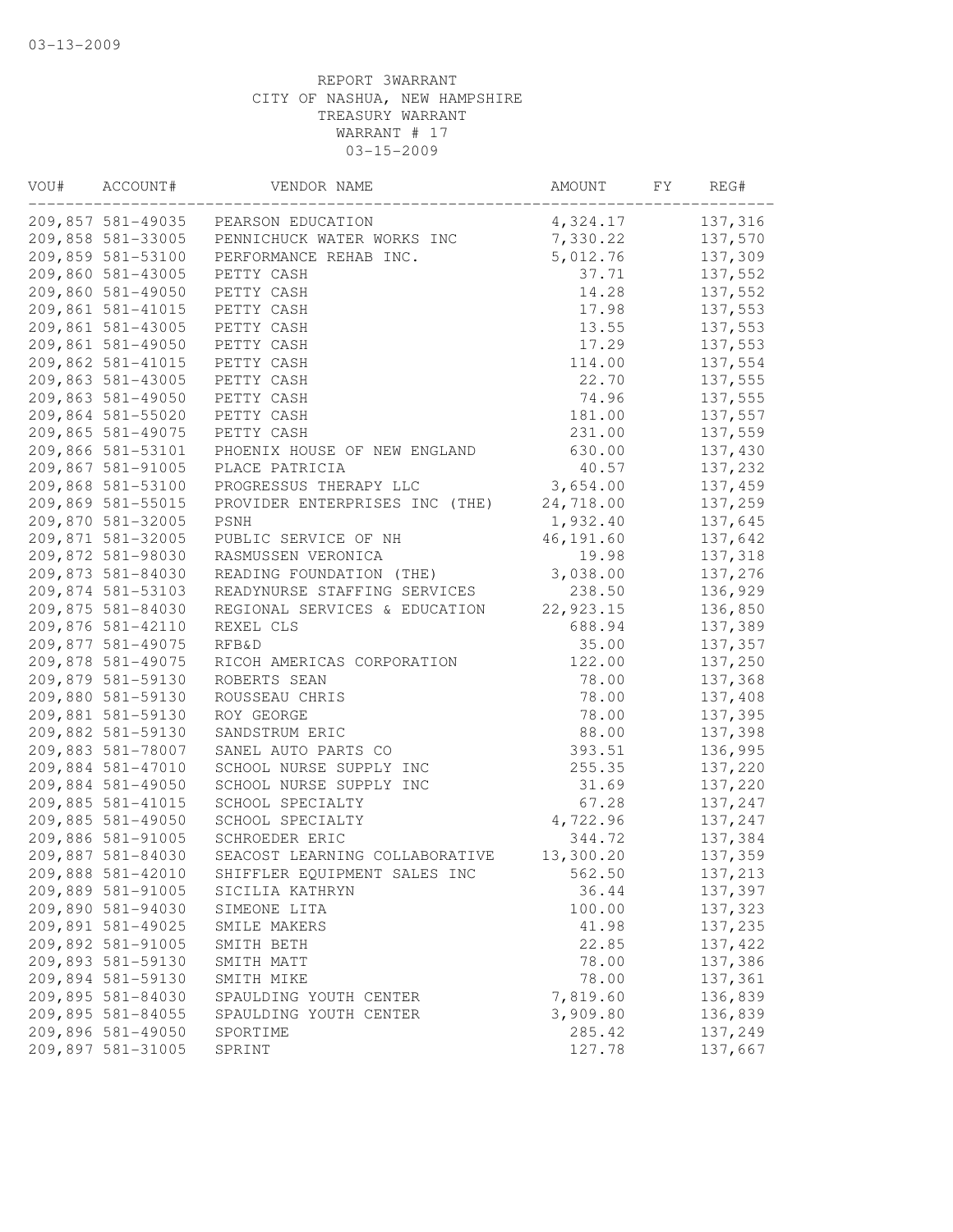| VOU#  | ACCOUNT#           | VENDOR NAME                    | AMOUNT    | FY | REG#       |
|-------|--------------------|--------------------------------|-----------|----|------------|
|       | 209,898 581-53100  | STANLEY ELEVATOR COMPANY INC   | 318.00    |    | 137,491    |
|       | 209,899 581-41015  | STAPLES BUSINESS ADVANTAGE     | 1,127.79  |    | 137,096    |
|       | 209,899 581-41045  | STAPLES BUSINESS ADVANTAGE     | 5, 172.44 |    | 137,096    |
|       | 209,899 581-49050  | STAPLES BUSINESS ADVANTAGE     | 2,863.11  |    | 137,096    |
|       | 209,899 581-49110  | STAPLES BUSINESS ADVANTAGE     | 338.83    |    | 137,096    |
|       | 209,900 581-53100  | STATE OF NH CRIMINAL RECORDS   | 985.00    |    | 137,556    |
|       | 209,901 581-59130  | STERLING ALFRED                | 78.00     |    | 137,428    |
|       | 209,902 581-84055  | STRAFFORD LEARNING CTR         | 13,800.00 |    | 137,429    |
|       | 209,903 581-53100  | SUNBERG ROBERT                 | 938.49    |    | 137,304    |
|       | 209,904 581-49050  | SUPER DUPER PUBLICATIONS       | 105.65    |    | 136,869    |
|       | 209,905 581-91005  | SWINDELL LORNE                 | 365.73    |    | 137,266    |
|       | 209,906 581-94010  | TAYLOR REBECCA                 | 2,438.40  |    | 137,458    |
|       | 209,907 581-53100  | TERMINIX                       | 1,093.00  |    | 137,353    |
|       | 209,908 581-42130  | THE BLAKE GROUP                | 410.00    |    | 136,963    |
|       | 209,909 581-42120  | TOTAL AIR SUPPLY INC           | 223.51    |    | 137,093    |
|       | 209,910 581-49050  | TOWERS MOTOR PARTS CORP        | 142.96    |    | 137, 117   |
|       | 209,910 581-78007  | TOWERS MOTOR PARTS CORP        | 25.90     |    | 137, 117   |
|       | 209,911 581-49050  | TREETOP PUBLISHING             | 285.00    |    | 136,958    |
|       | 209,912 581-49050  | TRIPP COMPANY                  | 677.06    |    | 136,956    |
|       | 209,913 581-42120  | UNITED SUPPLY INC              | 1,010.89  |    | 137,298    |
|       | 209,914 581-83102  | UNUM LIFE INSURANCE            | 3,310.69  |    | 137,550    |
|       | 209,915 581-59130  | VAN ERON DENNIS                | 116.00    |    | 137,363    |
|       | 209,916 581-31005  | VERIZON BUSINESS               | 4,405.19  |    | 136,831    |
|       | 209,917 581-84030  | VERMONT CTR FOR THE DEAF &     | 14,915.32 |    | 137,420    |
|       | 209,918 581-75180  | VIKING ROOFING, INC.           | 5,326.00  |    | 137,352    |
|       | 209,919 581-83004  | VISION SERVICE PLAN - NH       | 2,037.50  |    | 137,551    |
|       | 209,920 581-98030  | WALMART COMMUNITY              | 64.12     |    | 137,199    |
|       | 209,921 581-59130  | WALSH JAMES                    | 78.00     |    | 137,380    |
|       | 209,922 581-84055  | WHITNEY ACADEMY INC (THE)      | 8,336.16  |    | 137,448    |
|       | 209,923 581-49050  | WIDA CONSORTIUM AT WCER        | 465.00    |    | 137,431    |
|       | 209,924 581-42110  | WILLIAMS COMMUNICATIONS SERVIC | 2,101.00  |    | 137,303    |
|       | 209,925 581-49050  | WIRELESSPRO.COM INC            | 219.35    |    | 137,449    |
|       | 209,926 581-53100  | YORK MS CCC/SLP TRICIA         | 531.25    |    | 137, 425   |
|       | 209, 927 581-49075 | YOUNGS                         | 102.45    |    | 137,239    |
|       | 209,928 581-53101  | YOUTH COUNCIL (THE)            | 8,373.90  |    | 137,292    |
|       | 209,929 581-49050  | ZANER-BLOSER PUBLISHERS        | 108.99    |    | 137,075    |
|       | 209,930 581-49075  | ZAX SIGNAGE                    | 91.90     |    | 137,045    |
|       | 209,931 581-49050  | ZINK PAT                       | 140.81    |    | 137, 421   |
|       | 209,932 581-59130  | ZWICKER DAVE                   | 58.00     |    | 137,366    |
| TOTAL | 581                | SCHOOL DEPARTMENT              |           |    | 931,632.80 |
| 704   | 590-23581          | SCHAFER CONSULTING             | 17,500.00 |    | 137,218    |
| 705   | 590-24522          | RCC CONSULTANTS INC            | 6,337.50  |    | 137,101    |
|       |                    |                                |           |    |            |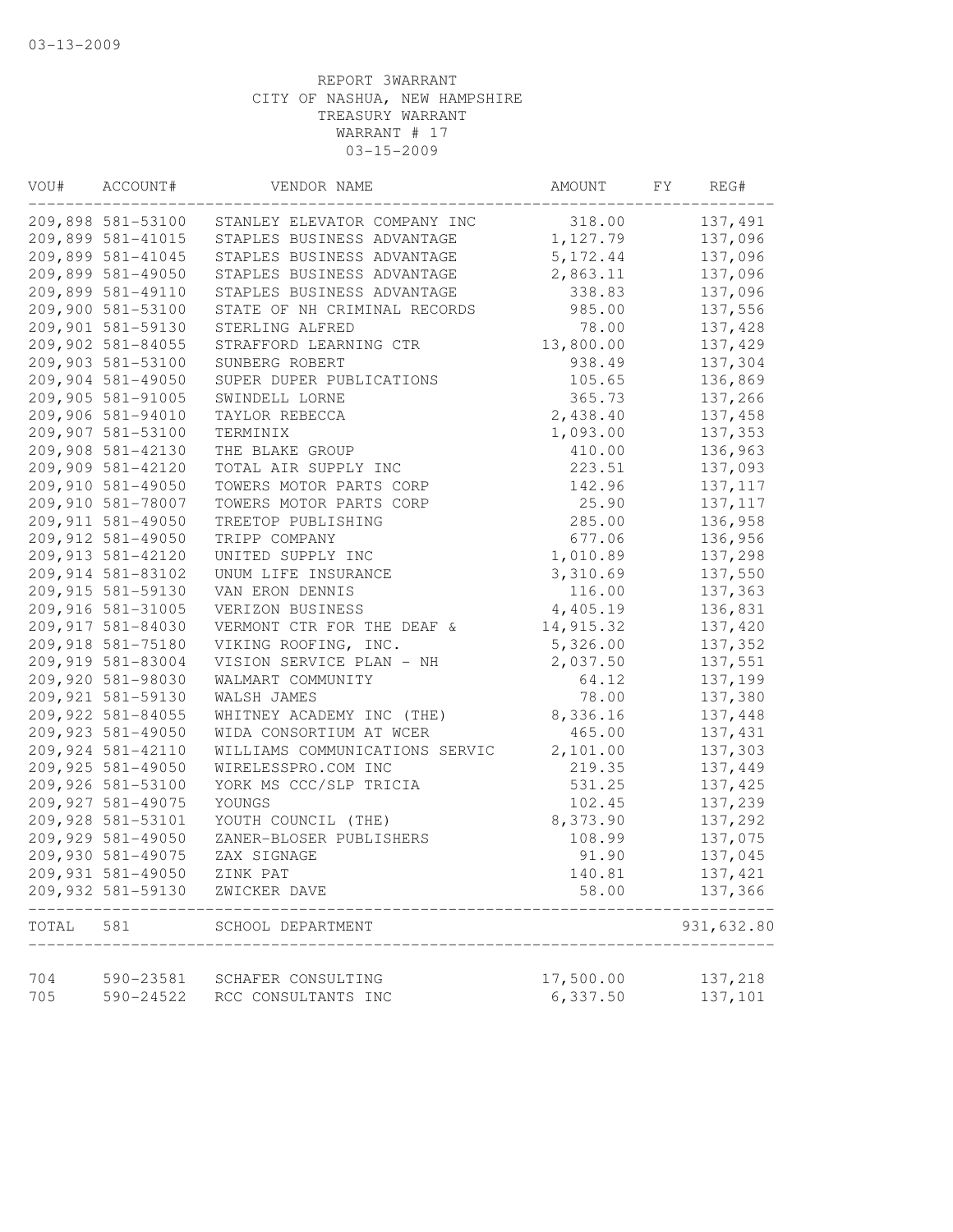| VOU#                     | ACCOUNT#                                         | VENDOR NAME                                                                                             | AMOUNT                                         | FY. | REG#                                     |
|--------------------------|--------------------------------------------------|---------------------------------------------------------------------------------------------------------|------------------------------------------------|-----|------------------------------------------|
| TOTAL                    | 590                                              | P/Y OBLIGATIONS                                                                                         |                                                |     | 23,837.50                                |
| 706                      | 592-85005 US BANK                                |                                                                                                         | 800.00                                         |     | 136,892                                  |
| TOTAL                    | 592                                              | BONDED DEBT SERVICE                                                                                     |                                                |     | 800.00                                   |
| 707<br>708<br>709<br>710 | 599-64045<br>599-64045<br>599-68045<br>599-68045 | BARCODE PLANET<br>DELL MARKETING LP<br>NORTH AMERICAN EOUIPMENT UPFIT<br>RON CURRIER'S HILLTOP CHEVROLE | 1,055.60<br>9,857.67<br>50,680.00<br>14,885.00 |     | 137,190<br>136,931<br>137,076<br>136,837 |
| TOTAL                    | 599                                              | "CERF" - EOUIPMENT PURCHASES                                                                            |                                                |     | 76, 478.27                               |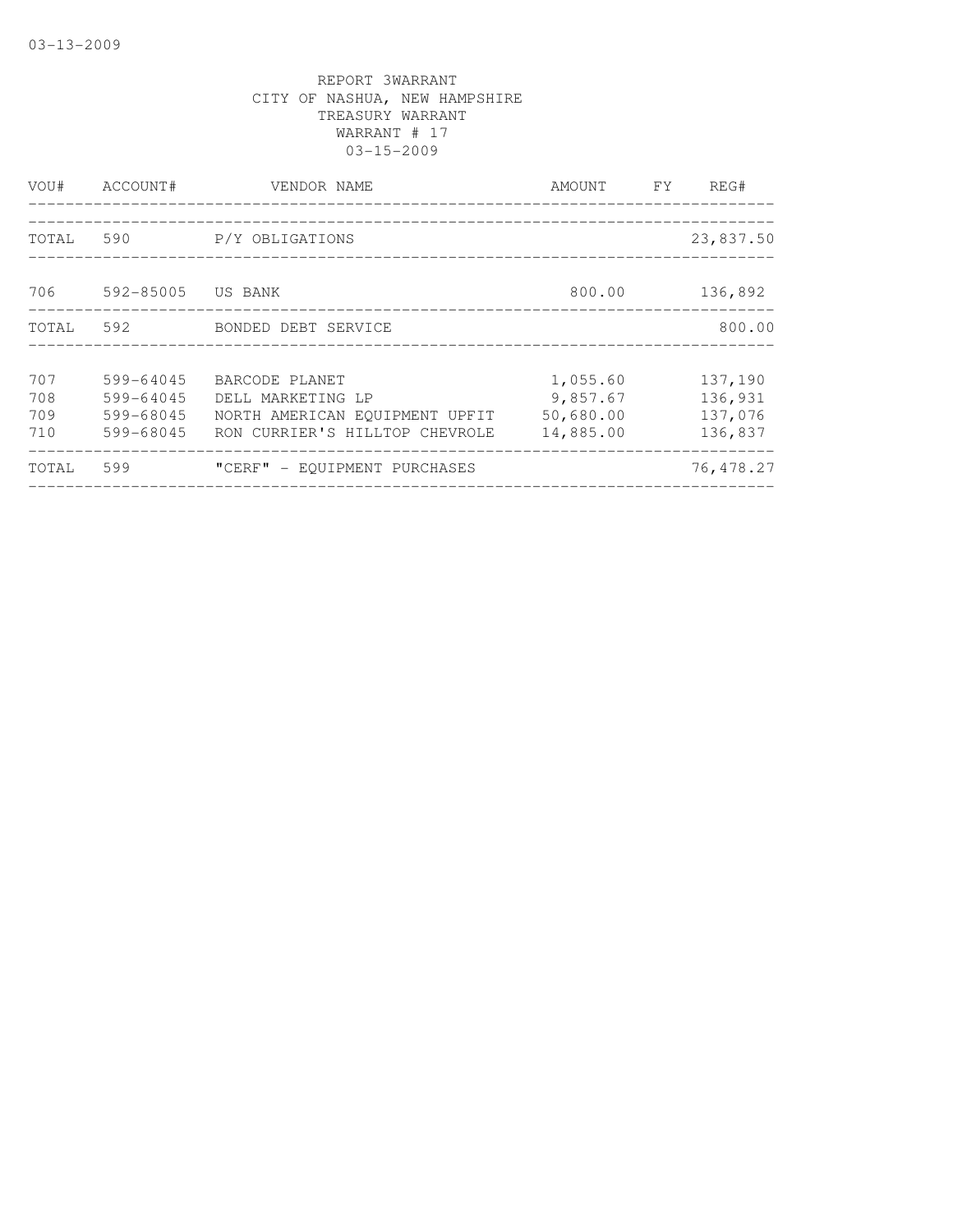|  | VOU# ACCOUNT# VENDOR NAME                                            | AMOUNT FY REG#   |                  |
|--|----------------------------------------------------------------------|------------------|------------------|
|  | 711 617-01 THE JORDAN INSTITUTE                                      |                  | 4,383.00 137,201 |
|  | TOTAL 617-01 CAP IMP - BUILDING MAINT<br>GENERAL REPAIRS - CITY HALL |                  | 4,383.00         |
|  | 712 675-10 TENNANT/WALLACE ARCHITECTS AIA 14,689.20 137,151          |                  |                  |
|  | TOTAL 675-10 CAP IMP - PUBLIC LIBRARIES<br>NEW ROOF/BRICK REPOINTING |                  | 14,689.20        |
|  | 209,933 681-34 SCHIAVI LEASING CORP 500.00 137,261                   |                  |                  |
|  | TOTAL 681-34 CAP IMP - SCHOOL<br>PORTABLE CLASSROOMS                 |                  | 900.00           |
|  | 209,934 681-44 ALARMAX DISTRIBUTORS INC                              | 5,022.26 137,217 |                  |
|  | TOTAL 681-44 CAP IMP - SCHOOL<br>BLDG IMPROVEMENTS-440 AMHERST       |                  | 5,022.26         |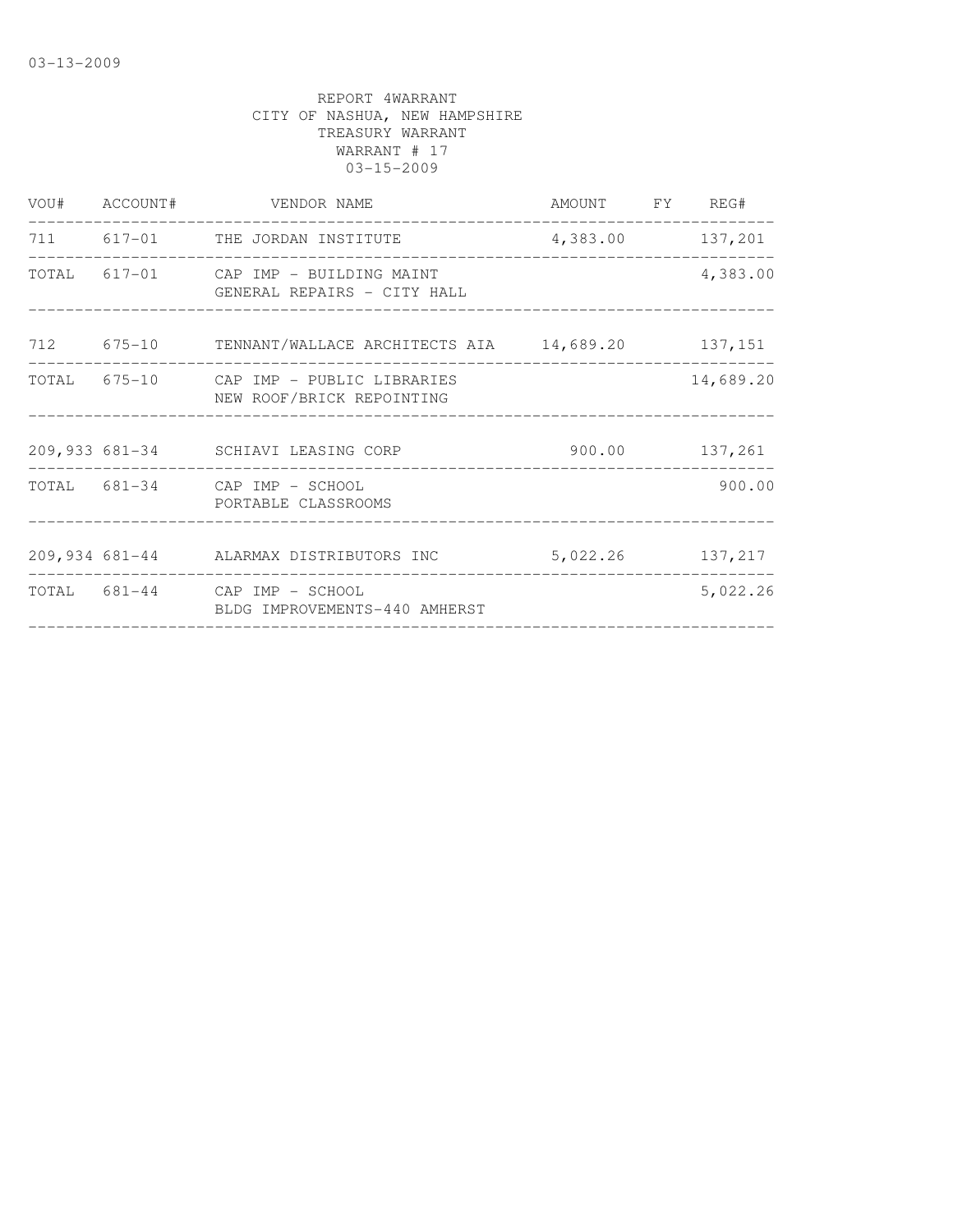| VOU#  | ACCOUNT#          | PROGRAM<br>VENDOR NAME                    |              | AMOUNT FY REG#    |
|-------|-------------------|-------------------------------------------|--------------|-------------------|
| 713   |                   | 751-53075 3731 MCFARLAND-JOHNSON INC      |              | 12,513.53 137,007 |
| TOTAL | 751               | CPF-PWD & ENGINEERING                     | 12,513.53    |                   |
|       | 209,935 781-01310 | 3775 R MANCINI & ASSOCIATES LTD           | 1,578.57     | 137,460           |
|       | 209,936 781-01310 | 3775 TURNER BUILDING SCIENCE LLC          | 3,564.03     | 137,394           |
|       | 209,937 781-49050 | 3773 FOLLETT LIBRARY RESOURCES            | $-42.16$     | 136,861           |
| TOTAL | 781               | CPF-SCHOOL DEPARTMENT                     | 5,100.44     |                   |
| 714   |                   | 791-53030 3788 GEOSYNTEC CONSULTANTS      |              | 45,880.90 137,156 |
|       |                   |                                           |              |                   |
| TOTAL | 791               | CPF-SOLID WASTE DISPOSAL                  | 45,880.90    |                   |
| 715   | 792-01310         | 3799 METHUEN CONSTRUCTION CORP INC        | 664, 234.50  | 136,998           |
| 716   | 792-01310         | 3793 RD EDMUNDS & SONS INC                | 246,492.00   | 136,876           |
| 717   | 792-01310         | 3793 RD EDMUNDS & SONS INC/RETAINAG       | 27,388.00    | 486               |
| 718   | 792-01321         | 3799 GEMINI ELECTRIC/RETAINAGE            | 76.78        | 459               |
| 719   | 792-53030         | 3799 AECOM TECHNOLOGY CORPORATION         | 98,607.90    | 137,341           |
| 720   | 792-53030         | 3799 MALCOLM PIRNIE INC                   | 17, 232.18   | 137,015           |
| 721   | 792-53030         | 3797 STEARNS & WHELER LLC                 | 18, 247.61   | 137,109           |
| 722   | 792-53075         | 3791 BPR-CSO INC                          | 15,000.00    | 137,338           |
| 723   | 792-53075         | 3791 FAY SPOFFORD & THORNDIKE LLC         | 43, 116.86   | 136,866           |
| 724   | 792-53075         | 3793 HAZEN & SAWYER                       | 11,787.15    | 137,180           |
| 725   |                   | 792-71 3799 METHUEN CONSTRUCTION CORP INC | 95,304.71    | 136,998           |
| TOTAL | 792               | CPF-WASTEWATER USER FUND                  | 1,237,487.69 |                   |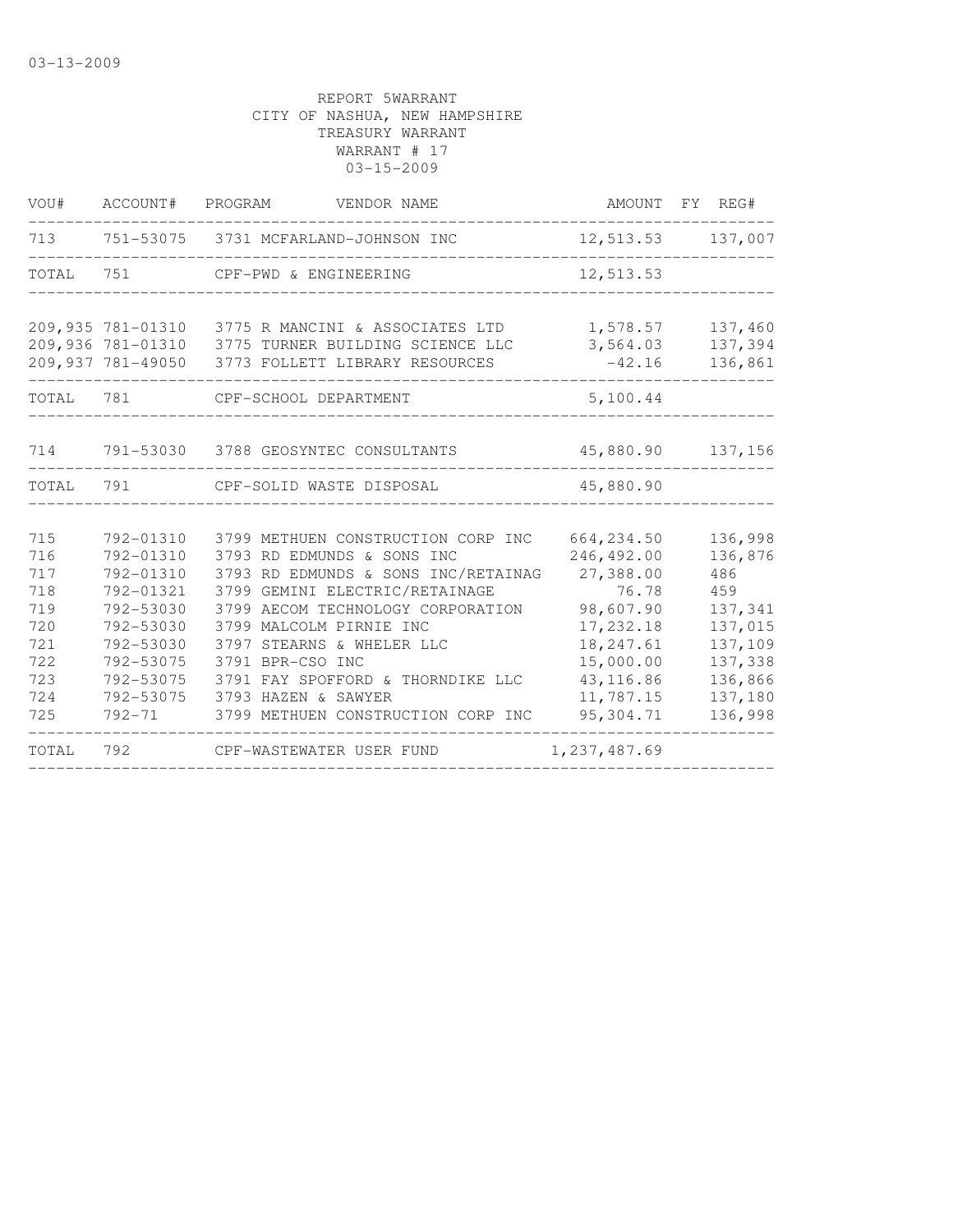| VOU# | ACCOUNT#         | VENDOR NAME                    | AMOUNT    | FY. | REG#     |
|------|------------------|--------------------------------|-----------|-----|----------|
| 726  | $801 - 271 - 01$ | NADEAU RICH & SONS CONSTRUCTIO | 225.30    |     | 137,263  |
| 727  | 801-31050        | NEXTEL COMMUNICATIONS          | 152.37    |     | 137,573  |
| 728  | 801-32005        | PSNH                           | 414.02    |     | 137,639  |
| 729  | 801-32005        | PUBLIC SERVICE OF NH           | 946.62    |     | 137,642  |
| 730  | 801-33005        | PENNICHUCK WATER               | 219.70    |     | 137,585  |
| 731  | 801-34015        | ENERGYNORTH PROPANE            | 1,061.80  |     | 137,580  |
| 732  | 801-41015        | STAPLES BUSINESS ADVANTAGE     | 68.85     |     | 137,185  |
| 733  | 801-43005        | FEDEX                          | 14.54     |     | 137,569  |
| 734  | 801-45285        | STAY SAFE TRAFFIC PRODUCTS INC | 451.55    |     | 136,884  |
| 735  | 801-47010        | BASS FIRST AID SERVICE COMPANY | 28.20     |     | 136,912  |
| 736  | 801-53075        | USDA APHIS                     | 5,308.34  |     | 137,586  |
| 737  | 801-53088        | NORMANDEAU ASSOCIATES INC      | 310.00    |     | 137,009  |
| 738  | 801-54020        | THE LOWELL PUBLISHING CO       | 285.60    |     | 137,578  |
| 739  | 801-54020        | VERMONT LEAGUE OF CITIES AND T | 20.50     |     | 137,165  |
| 740  | 801-59100        | RMG ENTERPRISE INC             | 1,500.00  |     | 137,299  |
| 741  | 801-59100        | TREASURER STATE OF NH          | 384.00    |     | 137,575  |
| 742  | 801-59105        | LISAY STEVEN E                 | 684.00    |     | 136,982  |
| 743  | 801-59245        | D & R TOWING INC               | 300.00    |     | 137,469  |
| 744  | 801-64045        | COMCAST                        | 68.48     |     | 137,605  |
| 745  | 801-75023        | A-1 STEAM CLEANING INC         | 300.00    |     | 136,952  |
| 746  | 801-75023        | BELLETETES INC                 | 204.98    |     | 136,988  |
| 747  | 801-77020        | CN WOOD CO INC                 | 2,208.70  |     | 137,146  |
| 747  | 801-77020        | CN WOOD CO INC                 | 1,602.44  |     | 137,146  |
| 748  | 801-77020        | MCDEVITT TRUCKS INC            | 175.63    |     | 137,584  |
| 749  | 801-77020        | NORTH AMERICAN EQUIPMENT UPFIT | 984.05    |     | 137,076  |
| 750  | 801-77020        | POWERPLAN                      | 937.97    |     | 137,154  |
| 751  | 801-77020        | SOUTHWORTH-MILTON INC          | 76.17     |     | 136,855  |
| 752  | 801-78065        | MAYNARD & LESIEUR INCORPORATED | 700.00    |     | 137,476  |
| 753  | 801-78100        | CHAPPELL TRACTOR SALES INC     | 43.06     |     | 136,886  |
| 754  | 801-78100        | LIBERTY INTN'L TRUCKS OF NH LL | 311.14    |     | 137, 474 |
| 755  | 801-78100        | MINUTEMAN TRUCKS INC           | 148.93    |     | 137,037  |
| 756  | 801-78100        | MOTION INDUSTRIES INC          | 328.44    |     | 136,873  |
| 757  | 801-78100        | NAPA AUTO PARTS                | 123.24    |     | 137, 112 |
| 757  | 801-78100        | NAPA AUTO PARTS                | 300.98    |     | 137, 112 |
| 757  | 801-78100        | NAPA AUTO PARTS                | 11.55     |     | 137, 112 |
| 758  | 801-78100        | SANEL AUTO PARTS CO            | 10.77     |     | 136,995  |
| 759  | 801-78100        | THG CORPORATION                | 76.47     |     | 137,288  |
| 760  | 801-83106        | ANTHEM BLUE CROSS BLUE SHIELD  | 9,968.15  |     | 474      |
| 761  | 801-83130        | ITT HARTFORD                   | 97.16     |     | 477      |
| 762  | 801-83206        | ANTHEM BLUE CROSS BLUE SHIELD  | 15,377.00 |     | 474      |
| 763  | 801-83230        | ITT HARTFORD                   | 84.42     |     | 477      |
| 764  | 801-83306        | ANTHEM BLUE CROSS BLUE SHIELD  | 1,958.72  |     | 474      |
| 765  | 801-83306        | HARVARD PILGRIM HEALTH CARE    | 143.01    |     | 476      |
| 766  | 801-83330        | ITT HARTFORD                   | 74.10     |     | 477      |
| 767  | 801-83406        | ANTHEM BLUE CROSS BLUE SHIELD  | 7, 111.15 |     | 474      |
| 768  | 801-83430        | ITT HARTFORD                   | 48.86     |     | 477      |
| 769  | 801-91005        | LEBLANC MATT                   | 41.80     |     | 137,060  |
| 769  | 801-94005        | LEBLANC MATT                   | 8.00      |     | 137,060  |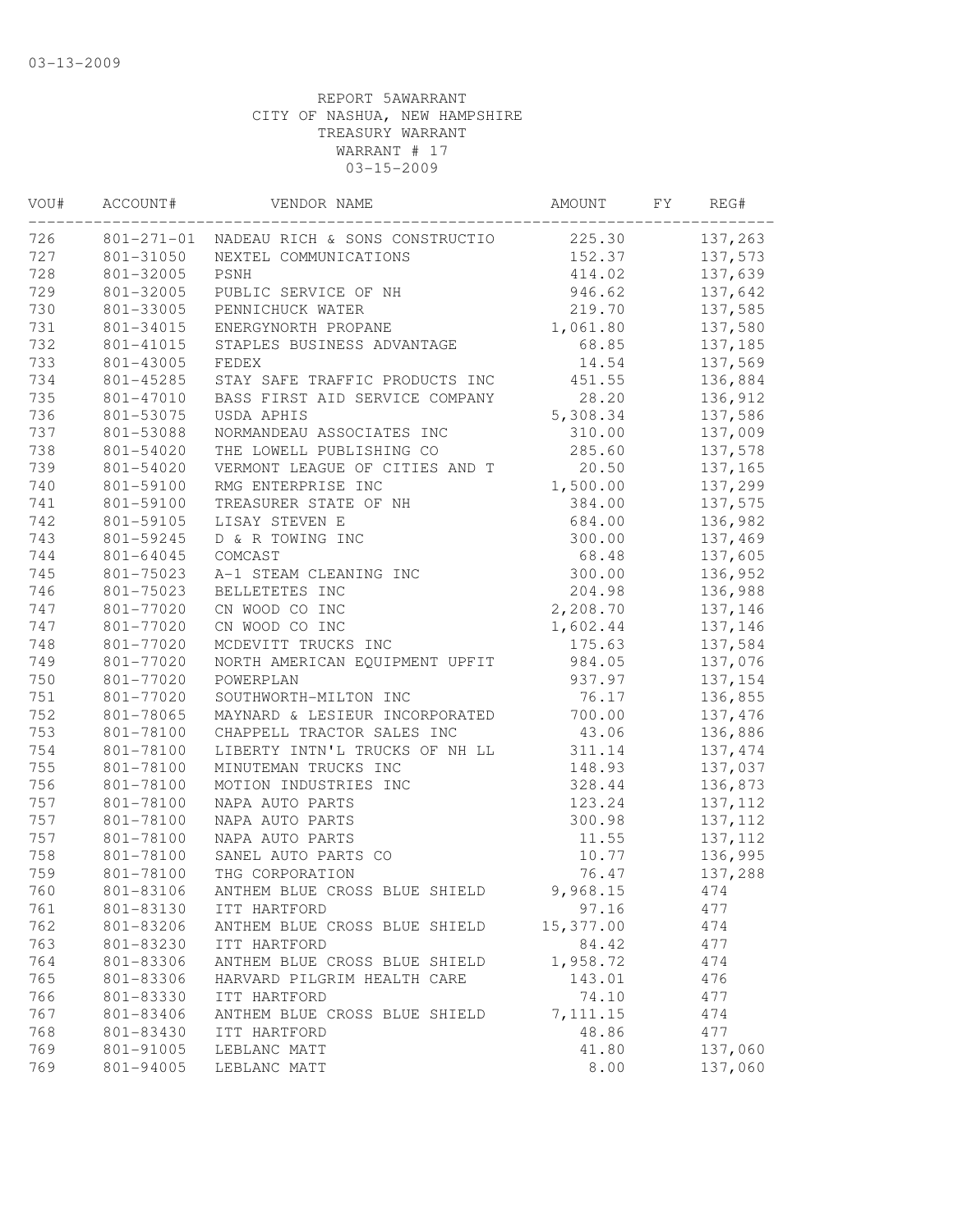|     | VOU# ACCOUNT#    | VENDOR NAME                                        | AMOUNT FY REG# |  |                    |  |
|-----|------------------|----------------------------------------------------|----------------|--|--------------------|--|
|     |                  | 770 801-94005 TREASURER STATE OF N H 50.00 137,604 |                |  |                    |  |
|     | TOTAL 801        | SOLID WASTE DISPOSAL                               |                |  | 55,950.76          |  |
| 771 |                  | 802-215-00 BILL ALBERT                             | 12.25          |  | 137,344            |  |
| 772 | $802 - 215 - 00$ | ENGLISH SANDRA                                     |                |  | 25.88 137,434      |  |
| 773 | $802 - 215 - 00$ | KEOUGH SEAN Z ESQ                                  | 308.88         |  | 137,346            |  |
| 774 | $802 - 215 - 00$ | MOSCILLO JOHN OR REMAX                             | 804.65         |  | 137,262            |  |
| 775 | $802 - 215 - 00$ | NOSS LINDA S                                       | 450.94         |  | 137,343            |  |
| 776 | $802 - 215 - 00$ | SCONTSAS PETER G                                   |                |  | $306.85$ $137,347$ |  |
| 777 | $802 - 215 - 00$ | SCONTSAS PETER G                                   | 171.57         |  | 137,392            |  |
| 778 | $802 - 215 - 00$ | US POSTAL SERVICE                                  | 337.07         |  | 137,345            |  |
| 779 | 802-31005        | FAIRPOINT COMMUNICATIONS                           | 61.60          |  | 137,628            |  |
| 780 | 802-31005        | NEXTEL COMMUNICATIONS                              | 99.41          |  | 137,573            |  |
| 780 | 802-31005        | NEXTEL COMMUNICATIONS                              | 221.53         |  | 137,573            |  |
| 781 | 802-32005        | PSNH                                               | 21.15          |  | 137,639            |  |
| 781 | 802-32005        | PSNH                                               | 482.25         |  | 137,639            |  |
| 782 | 802-33005        | PENNICHUCK WATER                                   | 40.05          |  | 137,585            |  |
| 783 | 802-34015        | METROMEDIA ENERGY INC                              | 16,003.56      |  | 137,626            |  |
| 784 | 802-34015        | NATIONAL GRID                                      | 6,352.96       |  | 137,620            |  |
| 785 | 802-41015        | NH BRAGG & SONS INC                                | 34.10          |  | 136,846            |  |
| 786 | 802-41015        | STAPLES BUSINESS ADVANTAGE                         | 772.33         |  | 137,185            |  |
| 787 | 802-43005        | CITY OF NASHUA/PETTY CASH SLIP 22.44               |                |  | 136,828            |  |
| 788 | 802-45101        | CIBA CORPORATION                                   | 8,128.00       |  | 136,906            |  |
| 789 | 802-45103        | JCI JONES CHEMICALS INC                            | 3,331.62       |  | 137,018            |  |
| 790 | 802-45104        | HOLLAND COMPANY INC                                | 5, 142.48      |  | 136,941            |  |
| 791 | 802-45106        | KEMIRA WATER SOLUTIONS INC                         | 13, 439.49     |  | 137,022            |  |
| 792 | 802-45110        | HACH COMPANY                                       | 446.22         |  | 137,120            |  |
| 793 | 802-45175        | ARCSOURCE INC                                      | 97.80          |  | 136,997            |  |
| 794 | 802-46045        | UNIFIRST CORPORATION                               | 184.44         |  | 137, 133           |  |
| 794 | 802-46045        | UNIFIRST CORPORATION                               | 1,159.98       |  | 137,133            |  |
| 795 | 802-467          | HILLSBOROUGH COUNTY TREASURER                      | 87.68          |  | 137,482            |  |
| 796 | 802-48015        | DENNIS K BURKE INC                                 | 698.12         |  | 137,658            |  |
| 796 | 802-48015        | DENNIS K BURKE INC                                 | 698.11         |  | 137,658            |  |
| 797 | 802-49070        | HACH COMPANY                                       | 486.95         |  |                    |  |
| 798 | 802-49070        | LAB SAFETY SUPPY INC                               | 933.32         |  | 137,120<br>137,183 |  |
| 799 |                  | 802-49075 HOME DEPOT CREDIT SERVICES               | 97.89          |  | 137,579            |  |
| 800 | 802-49075        | STAPLES BUSINESS ADVANTAGE                         | 50.96          |  | 137,185            |  |
| 801 | 802-53030        | AUTOMATECH INC                                     | 3,826.44       |  | 137,047            |  |
| 802 | 802-53030        | EASTERN ANALYTICAL INC                             | 65.00          |  | 136,991            |  |
| 803 | 802-59100        | MONSTER STORAGE                                    | 525.00         |  | 137,033            |  |
| 804 | 802-59105        | GREENLEAF WILLIAM                                  | 680.00         |  | 137,057            |  |
| 806 | 802-59220        | PRINTGRAPHICS OF MAINE                             | 1,000.00       |  | 473                |  |
| 805 | 802-59220        | PRINTGRAPHICS OF MAINE                             | 714.94         |  | 136,913            |  |
| 807 | 802-59225        | RESOURCE MANAGEMENT INC                            | 20,448.78      |  | 136,843            |  |
| 808 | 802-59230        | ADS LLC                                            | 14,394.00      |  | 137,027            |  |
| 809 | 802-59230        | CORRIVEAU ROUTHIER INC                             | 42.50          |  | 137,468            |  |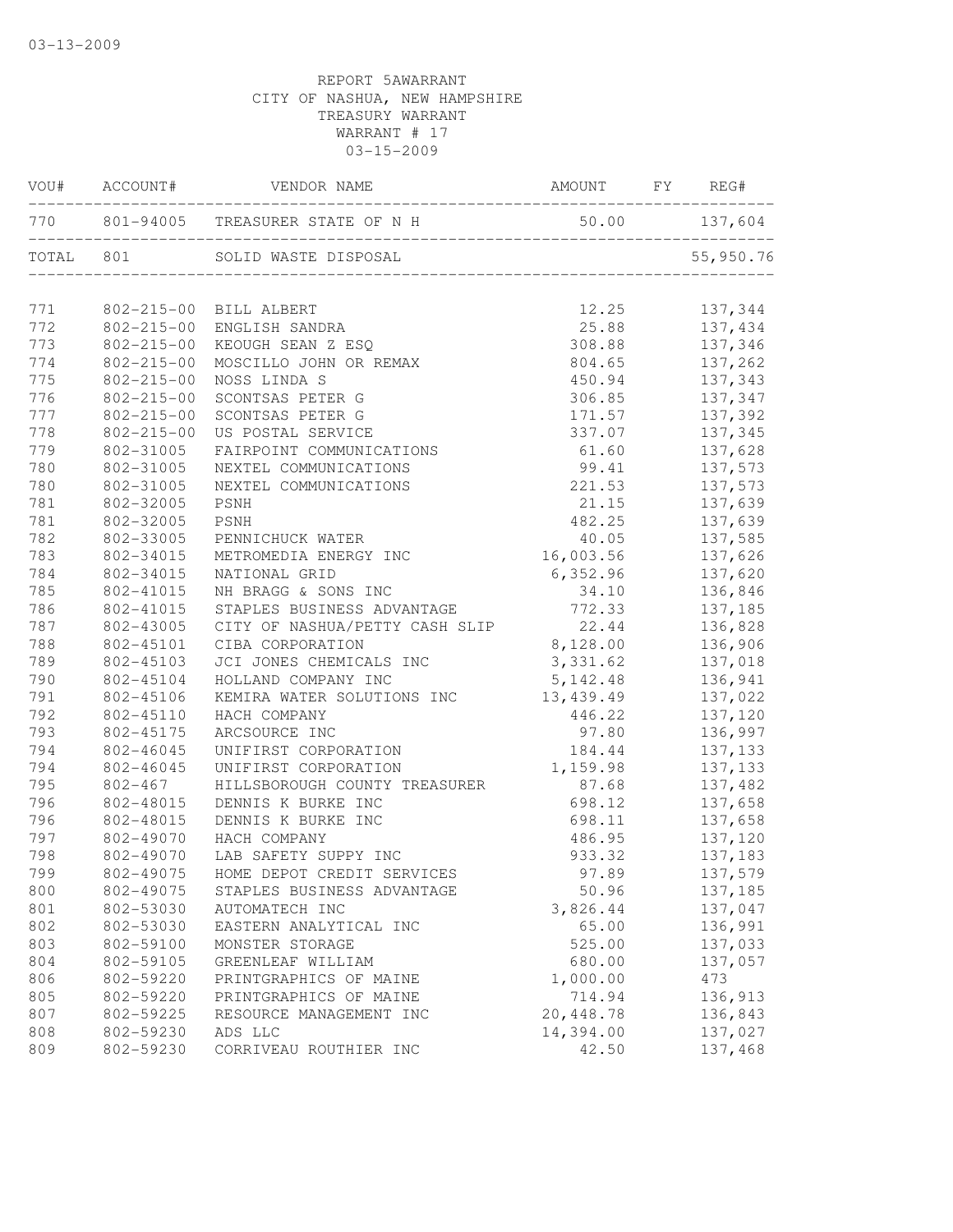| VOU#  | ACCOUNT#  | VENDOR NAME                    | AMOUNT      | FY | REG#       |
|-------|-----------|--------------------------------|-------------|----|------------|
| 810   | 802-59230 | E J PRESCOTT INC               | 3,508.38    |    | 136,919    |
| 811   | 802-59230 | TDD EARTH TECHNOLOGIES INC     | 13,450.00   |    | 136,920    |
| 812   | 802-59265 | CITIZENS BANK NH               | 43.50       |    | 457        |
| 813   | 802-59275 | CITIZENS BANK NH               | 1,294.60    |    | 456        |
| 814   | 802-59275 | PENNICHUCK WATER WORKS         | 7,967.21    |    | 136,945    |
| 815   | 802-59320 | CN WOOD CO INC                 | 813.04      |    | 137,342    |
| 816   | 802-59320 | GRANITE STATE GLASS            | 199.80      |    | 137,174    |
| 817   | 802-59320 | HIGHLAND POWER                 | 6,785.30    |    | 137,166    |
| 818   | 802-59320 | NAPA AUTO PARTS                | 21.87       |    | 137, 112   |
| 819   | 802-59320 | PINE MOTOR PARTS               | 178.92      |    | 137, 477   |
| 820   | 802-59320 | SANEL AUTO PARTS CO            | 92.86       |    | 136,995    |
| 821   | 802-64192 | FASTENAL COMPANY               | 38.24       |    | 137,058    |
| 822   | 802-64192 | HEATING SPECIALTIES OF NH INC  | 456.85      |    | 137,470    |
| 823   | 802-64192 | HOME DEPOT CREDIT SERVICES     | 100.53      |    | 137,579    |
| 824   | 802-64192 | LAB SAFETY SUPPY INC           | 377.98      |    | 137,183    |
| 825   | 802-64192 | M & M ELECTRICAL SUPPLY CO INC | 81.70       |    | 137,466    |
| 826   | 802-64192 | MCMASTER-CARR SUPPLY CO        | 240.25      |    | 136,980    |
| 827   | 802-64192 | NH BRAGG & SONS INC            | 17.36       |    | 136,846    |
| 828   | 802-64192 | PINE MOTOR PARTS               | 84.54       |    | 137, 477   |
| 829   | 802-64192 | UNITED SUPPLY COMPANY INC      | 84.21       |    | 137,485    |
| 830   | 802-77045 | CARPARTS OF NASHUA             | 52.12       |    | 136,853    |
| 831   | 802-77050 | FASTENAL COMPANY               | 95.84       |    | 137,058    |
| 832   | 802-77050 | PINE MOTOR PARTS               | 254.51      |    | 137, 477   |
| 833   | 802-77050 | UNITED SUPPLY COMPANY INC      | 513.39      |    | 137,485    |
| 833   | 802-77062 | UNITED SUPPLY COMPANY INC      | 46.32       |    | 137,485    |
| 834   | 802-77065 | FASTENAL COMPANY               | 52.11       |    | 137,058    |
| 835   | 802-77065 | HORIZON SOLUTIONS CORP         | 709.66      |    | 136,841    |
| 836   | 802-77065 | NEW HAMPSHIRE HYDRAULICS INC   | 325.00      |    | 137,162    |
| 837   | 802-77067 | GRAINGER                       | 143.10      |    | 136,933    |
| 838   | 802-77067 | UNITED SUPPLY COMPANY INC      | 234.48      |    | 137,485    |
| 839   | 802-77069 | CITY OF NASHUA/PETTY CASH SLIP | 3.00        |    | 136,828    |
| 839   | 802-77072 | CITY OF NASHUA/PETTY CASH SLIP | 15.00       |    | 136,828    |
| 840   | 802-77072 | GRAINGER                       | 368.34      |    | 136,933    |
| 841   | 802-77072 | HEATING SPECIALTIES OF NH INC  | 133.66      |    |            |
|       | 802-77072 |                                |             |    | 137,470    |
| 842   |           | OCECO SAFETY & CONSERVATION EQ | 1,570.55    |    | 137,182    |
| 843   | 802-77072 | THE BLAKE GROUP                | 634.13      |    | 136,963    |
| 844   | 802-77999 | M & M ELECTRICAL SUPPLY CO INC | 391.60      |    | 137,466    |
| 845   | 802-83006 | ANTHEM BLUE CROSS BLUE SHIELD  | 29, 293. 75 |    | 474        |
| 846   | 802-83006 | HARVARD PILGRIM HEALTH CARE    | 16,050.56   |    | 476        |
| 847   | 802-83030 | ITT HARTFORD                   | 420.43      |    | 477        |
| 848   | 802-95005 | NEWEA                          | 135.00      |    | 137,577    |
| 849   | 802-95010 | MSDS ONLINE INC                | 399.00      |    | 137,568    |
| 850   | 802-96004 | PERMA-LINE CORP OF NEW ENGLAND | 168.70      |    | 136,864    |
| TOTAL | 802       | SEWERAGE DISPOSAL SYSTEM       |             |    | 191,056.58 |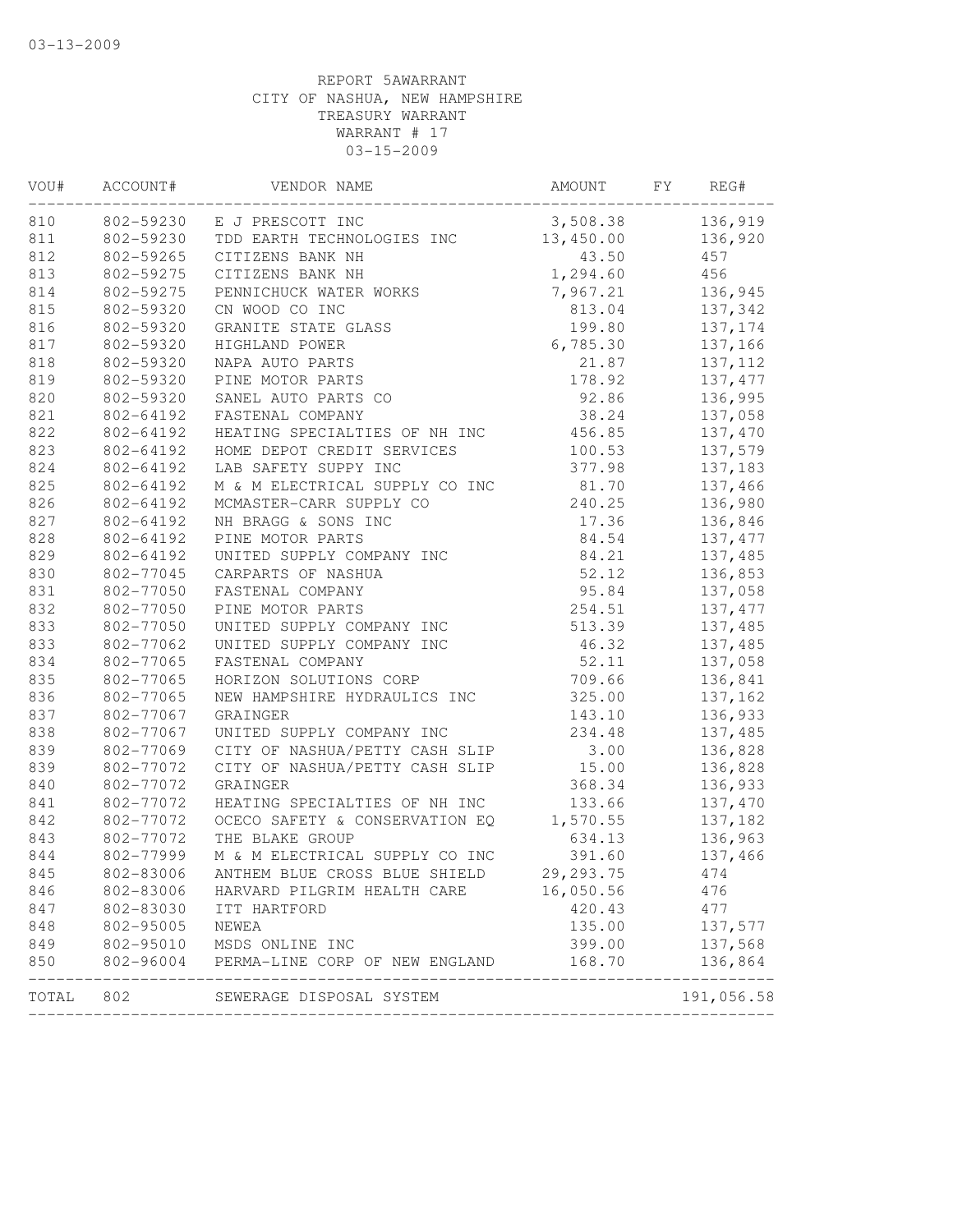| VOU#                     | ACCOUNT#                                         | VENDOR NAME                                                                                     | <b>AMOUNT</b>                               | FΥ | REG#                                     |
|--------------------------|--------------------------------------------------|-------------------------------------------------------------------------------------------------|---------------------------------------------|----|------------------------------------------|
| 851<br>852               | 952-05054<br>952-59020                           | LOWE'S<br>MELLIN NANCY                                                                          | 174.94<br>3.99                              |    | 137,612<br>137,560                       |
| TOTAL                    | 952                                              | PARK & RECREATION TRUST FUND                                                                    |                                             |    | 178.93                                   |
| 853<br>854<br>855<br>856 | 953-45260<br>953-45260<br>953-54005<br>953-54005 | EASTERN MINERALS INC<br>MORTON SALT<br>TELEGRAPH PUBLISHING COMPANY<br>UNION LEADER CORPORATION | 36,388.58<br>58, 153.83<br>128.45<br>125.16 |    | 137,140<br>136,990<br>137,484<br>137,572 |
| TOTAL                    | 953                                              | STREET TRUST FUND                                                                               |                                             |    | 94,796.02                                |
| 857<br>858               | $961 - 36$<br>$961 - 45185$                      | EDGEWOOD PERPETUAL CARE<br>HARDY DORIC INC                                                      | 33,400.00<br>390.00                         |    | 137,561<br>137,002                       |
| TOTAL                    | 961                                              | EDGEWOOD CEMETERY TRUST FUND                                                                    |                                             |    | 33,790.00                                |
| 859                      | $962 - 36$                                       | SUBURBAN PERPETUAL CARE                                                                         | 10,000.00                                   |    | 137,562                                  |
| TOTAL                    | 962                                              | SUBURBAN CEMETERY TRUST FUND                                                                    |                                             |    | 10,000.00                                |
| 860                      | 963-45185                                        | HARDY DORIC INC                                                                                 | 975.00                                      |    | 137,002                                  |
| TOTAL                    | 963                                              | WOODLAWN CEMETERY TRUST FUND                                                                    |                                             |    | 975.00                                   |
| 861<br>862<br>863        | 975-45220<br>975-45904<br>975-51005              | NASHUA PUBLIC LIBRARY<br>BALTIC NEWS LTD<br>BARRADALE O'CONNELL NEWKIRK &                       | 50.00<br>271.24<br>315.00                   |    | 137,563<br>137,602<br>136,992            |
| TOTAL                    | 975                                              | LIBRARY TRUST FUND                                                                              |                                             |    | 636.24                                   |
| 864                      | $981 - 36$                                       | IMPACT FEES                                                                                     | 75,184.00                                   |    | 485                                      |
| TOTAL                    | 981                                              | SCHOOL TRUST FUND                                                                               |                                             |    | 75,184.00                                |
|                          |                                                  |                                                                                                 |                                             |    |                                          |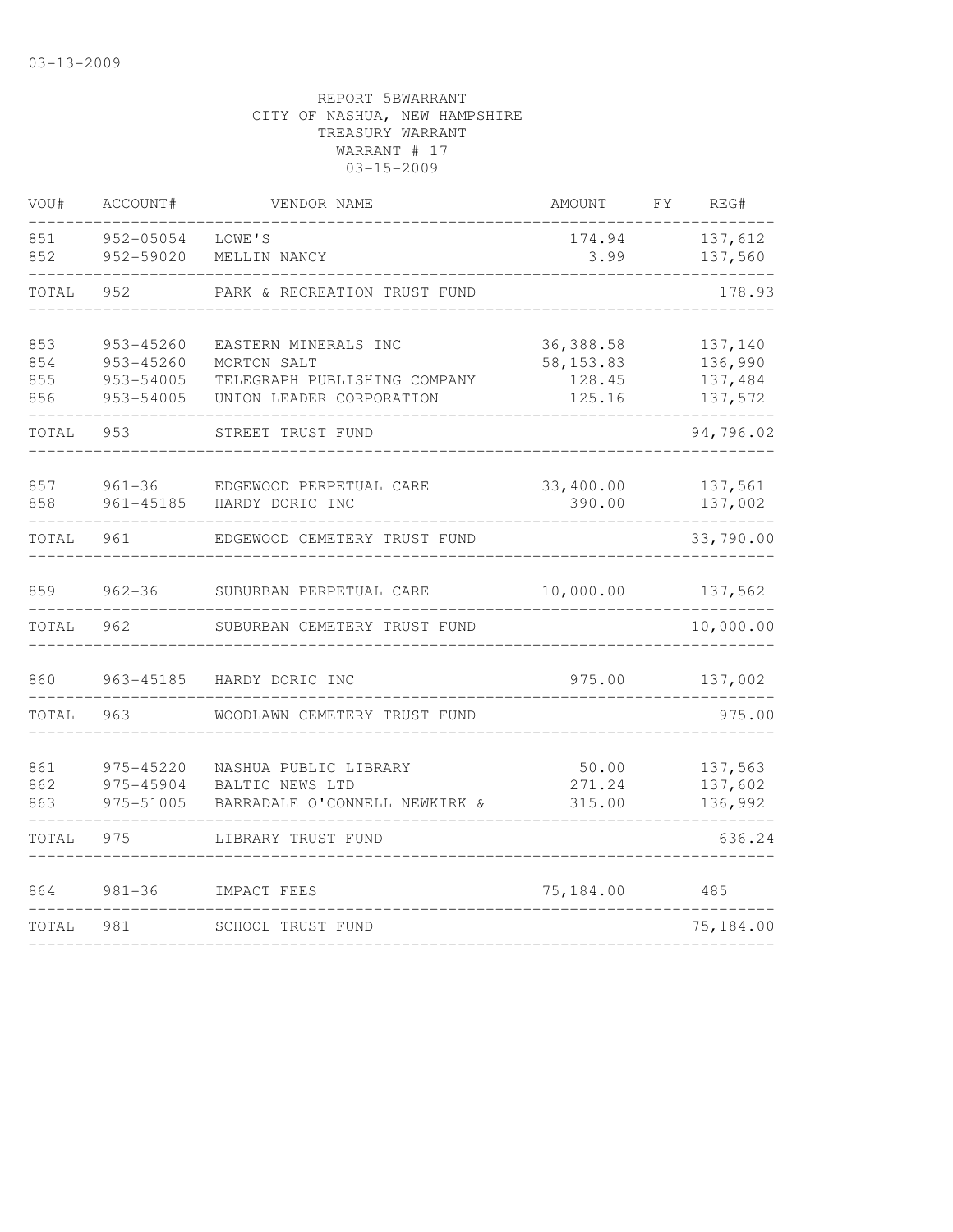|           | ACCOUNT# PAYROLL WEEK ENDING |  |  | AMOUNT |  |
|-----------|------------------------------|--|--|--------|--|
|           |                              |  |  |        |  |
| TOTAL 951 |                              |  |  |        |  |
|           |                              |  |  |        |  |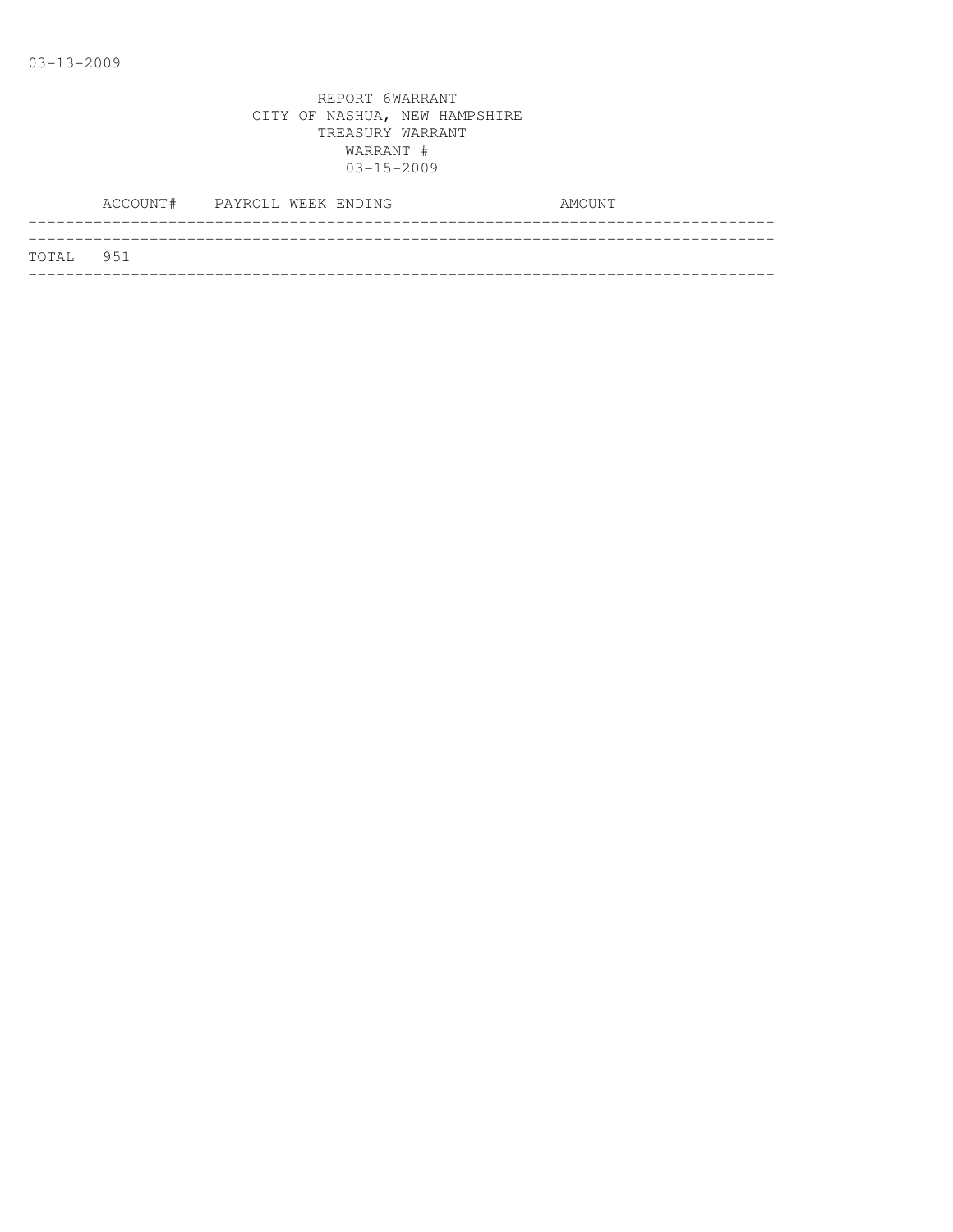| TOTAL | 309                      | SRF - FOOD SERVICES           |                       | 45, 104.38 |
|-------|--------------------------|-------------------------------|-----------------------|------------|
|       | 3097-19545               | 07-MAR-2009                   | 1,663.98              |            |
|       | 3097-19544               | 07-MAR-2009                   | 509.49                |            |
|       | 3097-19140<br>3097-19540 | 07-MAR-2009<br>07-MAR-2009    | 7,156.73<br>17,495.68 |            |
|       | 3097-19139               | 07-MAR-2009                   | 12,556.51             |            |
|       | 3097-19138               | 07-MAR-2009                   | 2,952.16              |            |
|       | 3097-12830               | 07-MAR-2009                   | 78.60                 |            |
|       | 3097-12112               | 07-MAR-2009                   | 664.17                |            |
|       | 3097-11408               | 28-FEB-2009                   | 403.40                |            |
|       | 3097-11408               | 07-MAR-2009                   | 403.40                |            |
|       | 3097-11162<br>3097-11162 | 07-MAR-2009<br>28-FEB-2009    | 610.13<br>610.13      |            |
|       |                          |                               |                       |            |
| TOTAL | 308                      | JAVITS GRANT PROGRAM          |                       | 6,366.32   |
|       | 3086-13133               | 28-FEB-2009                   | 31.00                 |            |
|       | 3086-13133               | 07-MAR-2009                   | 1,016.48              |            |
|       | 3086-13032               | 28-FEB-2009                   | 256.05                |            |
|       | 3086-11870<br>3086-13032 | 07-MAR-2009<br>07-MAR-2009    | 4,808.19<br>254.60    |            |
| TOTAL | 308                      | SRF - INSURANCE               |                       | 6,717.68   |
|       | 308-83102                | 28-FEB-2009                   | 1,690.35              |            |
|       | 308-83102                | 07-MAR-2009                   | 1,690.35              |            |
|       | 308-83052                | 28-FEB-2009                   | 1,684.83              |            |
|       | 308-83052                | 07-MAR-2009                   | 1,028.77              |            |
|       | 308-83051<br>308-83051   | 07-MAR-2009<br>28-FEB-2009    | 84.26<br>539.12       |            |
| TOTAL | 305                      | SRF - CIVIC & COMM ACTIVITIES |                       | 4,099.58   |
|       | 305-59100                | 28-FEB-2009                   | 75.00                 |            |
|       | 305-18061                | 28-FEB-2009                   | 189.75                |            |
|       | 305-11239                | 28-FEB-2009                   | 1,014.27              |            |
|       | 305-11125<br>305-11239   | 28-FEB-2009<br>07-MAR-2009    | 903.15<br>1,014.26    |            |
|       | 305-11125                | 07-MAR-2009                   | 903.15                |            |
|       |                          |                               |                       |            |
|       | ACCOUNT#                 | PAYROLL WEEK ENDING           | <b>AMOUNT</b>         |            |

3098-13004 07-MAR-2009 457.45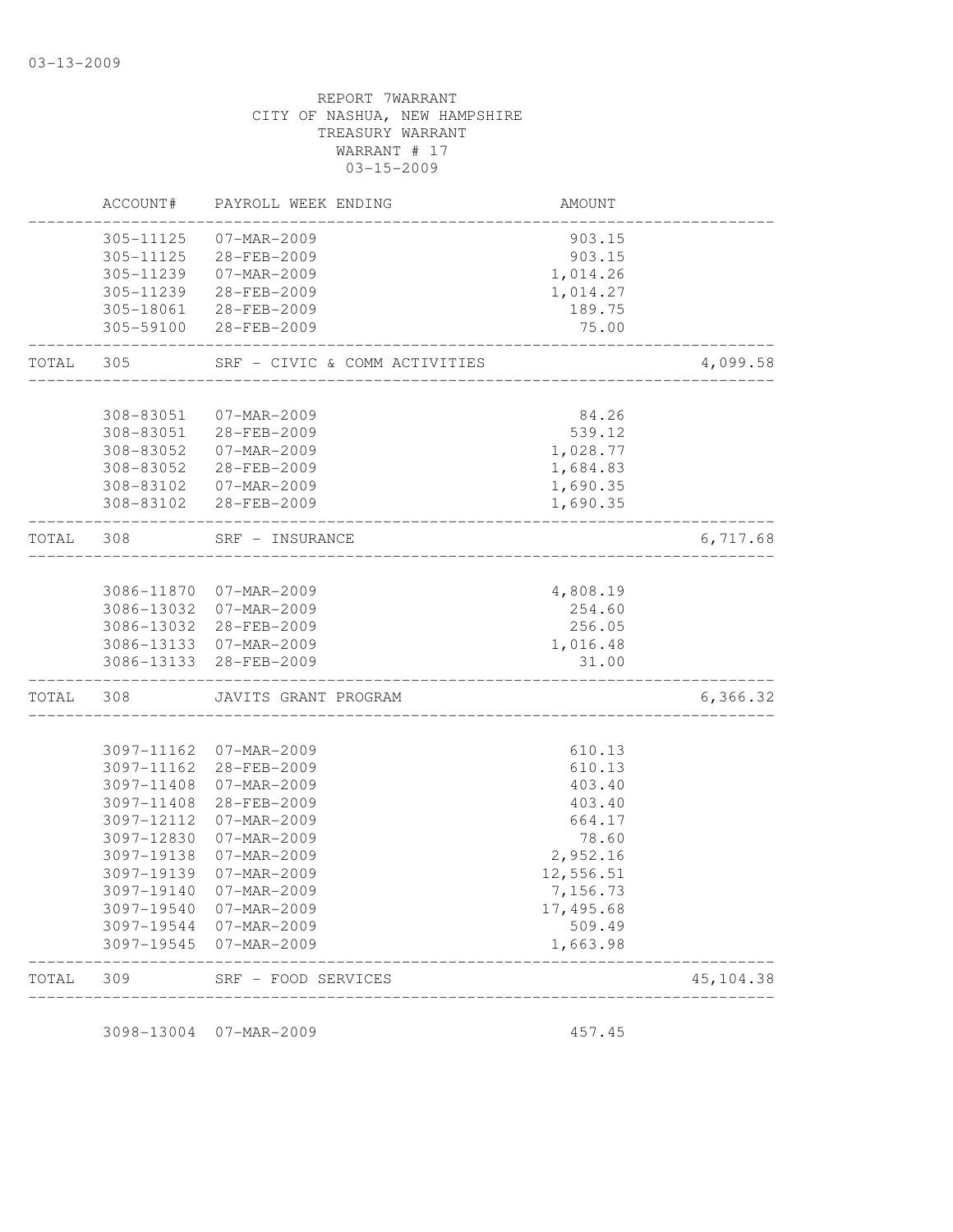|           |           | ACCOUNT# PAYROLL WEEK ENDING                 | AMOUNT                         |           |
|-----------|-----------|----------------------------------------------|--------------------------------|-----------|
|           |           | TOTAL 309 FRESH FRUIT & VEGETABLE GRANT      |                                | 457.45    |
|           |           | 3117-12006 07-MAR-2009                       | 1,400.00                       |           |
|           |           | 3117-12006 28-FEB-2009                       | 425.00                         |           |
|           |           | TOTAL 311 DRIVER'S EDUCATION                 |                                | 1,825.00  |
|           |           | 312-11165 07-MAR-2009                        | 1,052.87                       |           |
|           |           | 312-11165 28-FEB-2009                        | 1,052.86                       |           |
|           |           | 312-11191  07-MAR-2009                       | 788.83                         |           |
|           |           | 312-11191 28-FEB-2009                        | 788.83                         |           |
|           |           | 312-11445 07-MAR-2009                        | 138.39                         |           |
|           |           | 312-11445 28-FEB-2009                        | 138.39                         |           |
|           |           | 312-11547 07-MAR-2009                        | 2,117.20                       |           |
|           |           | 312-11547 28-FEB-2009                        | 2, 117.19                      |           |
|           | 312-12116 | 07-MAR-2009                                  | 599.87                         |           |
|           | 312-12116 | 28-FEB-2009                                  | 599.87                         |           |
|           |           | 312-13004 07-MAR-2009                        | 3,895.18                       |           |
|           |           | 312-13004 28-FEB-2009                        | 2,713.80                       |           |
| TOTAL 312 |           | ________________<br>SRF - FINANCIAL SERVICES |                                | 16,003.28 |
|           |           | 3122-12006 07-MAR-2009                       | 512.50                         |           |
|           |           | TOTAL 312 ADULT ED/CONTINUING ED             |                                | 512.50    |
|           |           | 3149-11870  07-MAR-2009                      | 237.50                         |           |
|           |           | TOTAL 314 LEARN AND SERVE AMERICA-REACH      | ______________________________ | 237.50    |
|           |           |                                              | _____________________________  |           |
|           |           | 3239-12006 07-MAR-2009                       | 1,237.50                       |           |
|           |           | 3239-12006 28-FEB-2009                       | 50.00                          |           |
|           | TOTAL 323 | ADULT H.S.ALTERNATIVE ED                     |                                | 1,287.50  |
|           |           | 3245-11860 07-MAR-2009                       | 1,346.15                       |           |
|           |           | TOTAL 324 YOUTH SAFE HAVEN-PAL               |                                | 1,346.15  |
|           |           |                                              |                                |           |
|           |           | 3269-11726 07-MAR-2009                       | 1,831.69                       |           |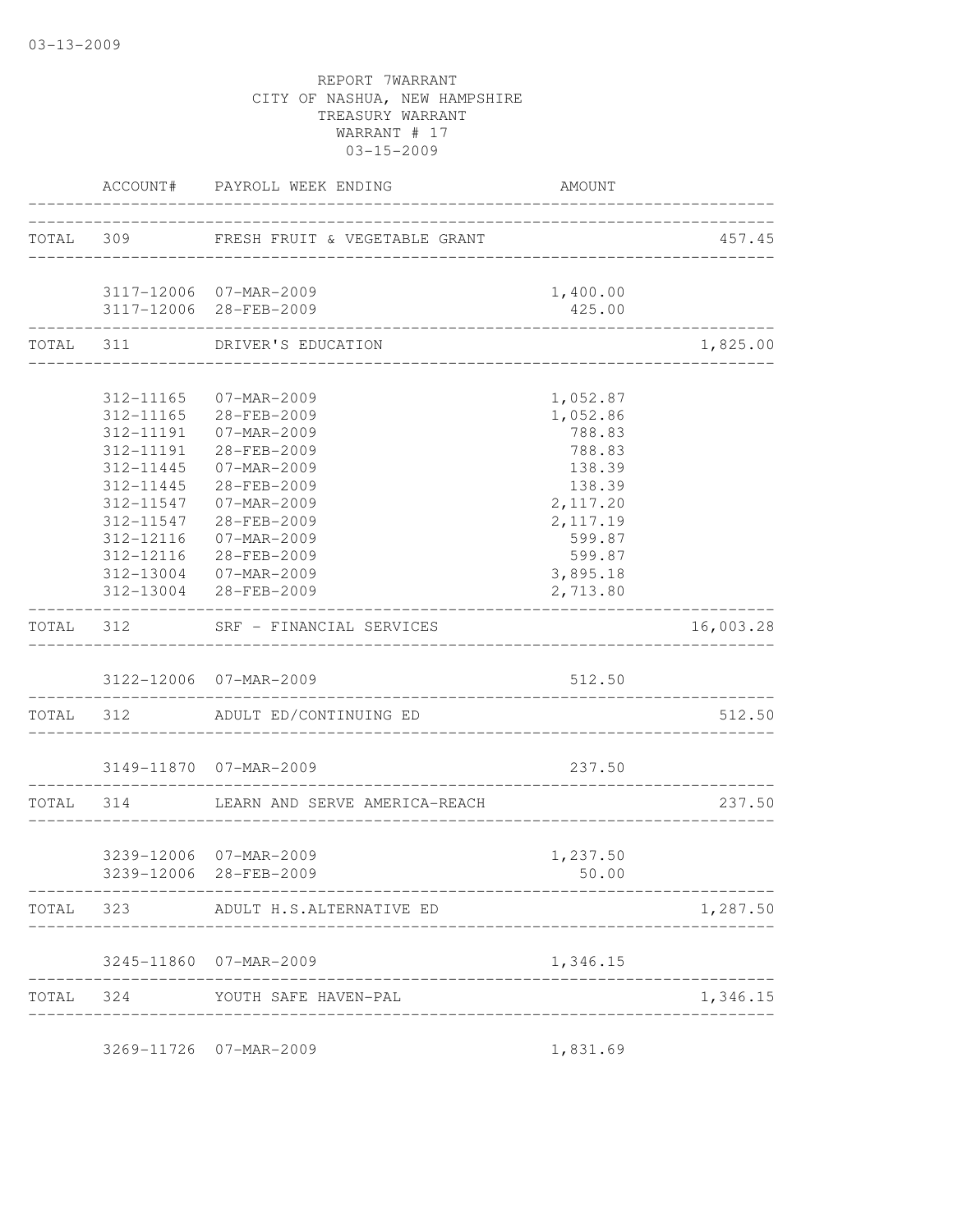03-13-2009

|       |               | ACCOUNT# PAYROLL WEEK ENDING                | AMOUNT                             |           |
|-------|---------------|---------------------------------------------|------------------------------------|-----------|
|       |               | TOTAL 326 NH ALTERNATE ASSESSMENT COACH     |                                    | 1,831.69  |
|       |               | 3279-12006 07-MAR-2009                      | 275.00                             |           |
|       |               | TOTAL 327 ADULT H.S. SPECIAL NEEDS GRANT    |                                    | 275.00    |
|       |               |                                             |                                    |           |
|       |               | 331-11250 07-MAR-2009                       | 682.87                             |           |
|       |               | 331-11250 28-FEB-2009                       | 682.87                             |           |
|       |               | 331-11561 07-MAR-2009                       | 1,117.33                           |           |
|       |               | 331-11561 28-FEB-2009                       | 1, 117.33                          |           |
|       | 331-12115     | $07 - \text{MAR} - 2009$                    | 548.32                             |           |
|       | 331-12115     | 28-FEB-2009                                 | 548.32                             |           |
|       | 331-13038     | $07 - MAR - 2009$                           | 269.62                             |           |
|       | 331-13044     | $07 - MAR - 2009$                           | 4,031.19                           |           |
|       | 331-13044     | 28-FEB-2009                                 | 3,737.27                           |           |
|       | $331 - 15002$ | 07-MAR-2009                                 | $-370.88$                          |           |
|       | 331-15002     | 28-FEB-2009                                 | 408.91                             |           |
|       |               | 331-18036 07-MAR-2009                       | 5,452.68                           |           |
|       |               | 331-18036 28-FEB-2009<br>__________________ | 5,563.11                           |           |
|       |               | TOTAL 331 SRF - POLICE DEPARTMENT           |                                    | 23,788.94 |
|       |               | 332-13004 07-MAR-2009                       | 133.21                             |           |
|       |               | TOTAL 332 SRF - FIRE DEPARTMENT             |                                    | 133.21    |
|       |               | 3339-13133 07-MAR-2009                      | 2,769.64                           |           |
|       |               |                                             | ---------------------------------- |           |
|       |               | TOTAL 333 TITLE I SCHL IMPRV MT PLEASANT    |                                    | 2,769.64  |
|       |               |                                             |                                    |           |
|       |               | 3359-11870 07-MAR-2009                      | 1,595.35                           |           |
|       |               | 3359-12006 07-MAR-2009                      | 97.86                              |           |
|       |               | 3359-12078 07-MAR-2009                      | 1,225.00                           |           |
|       |               | 3359-19230 07-MAR-2009                      | 149.00                             |           |
| TOTAL | 335           | TITLE IB READ 1ST MT PLEASANT               |                                    | 3,067.21  |
|       | 341-01210     | 07-MAR-2009                                 | 222.01                             |           |
|       | 341-01210     | 28-FEB-2009                                 | 222.01                             |           |
|       | 341-11107     | 07-MAR-2009                                 | 433.74                             |           |
|       | 341-11107     | 28-FEB-2009                                 | 433.74                             |           |
|       |               |                                             |                                    |           |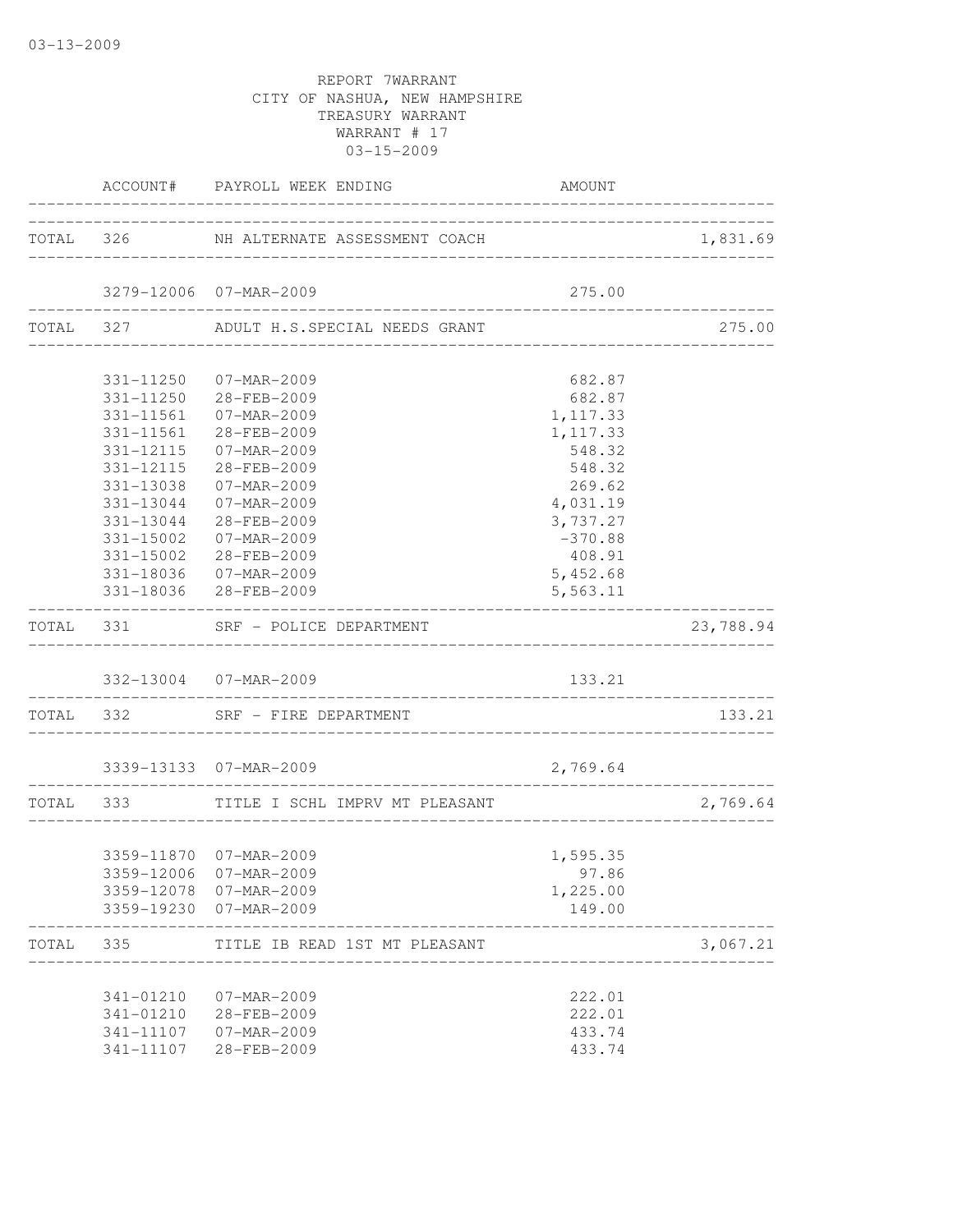|       | ACCOUNT#               | PAYROLL WEEK ENDING                   | AMOUNT           |           |
|-------|------------------------|---------------------------------------|------------------|-----------|
|       | 341-11235              | 07-MAR-2009                           | 1,167.80         |           |
|       | 341-11235              | 28-FEB-2009                           | 1,167.80         |           |
|       | 341-11484              | 07-MAR-2009                           | 1,280.00         |           |
|       | 341-11484              | 28-FEB-2009                           | 1,280.00         |           |
|       | 341-11563              | 07-MAR-2009                           | 938.56           |           |
|       | 341-11563              | 28-FEB-2009                           | 938.55           |           |
|       | 341-12037              | 07-MAR-2009                           | 104.20           |           |
|       | 341-12037              | 28-FEB-2009                           | 104.20           |           |
|       | 341-12101              | 07-MAR-2009                           | 396.07           |           |
|       | 341-12101              | 28-FEB-2009                           | 396.07           |           |
| TOTAL | 341                    | SRF - COMMUNITY SERVICES              |                  | 9,084.75  |
|       |                        |                                       |                  |           |
|       | 342-11584              | 07-MAR-2009<br>28-FEB-2009            | 1,723.23         |           |
|       | 342-11584<br>342-12000 | $07 - MAR - 2009$                     | 1,723.23         |           |
|       | 342-12000              | 28-FEB-2009                           | 635.11           |           |
|       |                        |                                       | 635.11           |           |
|       | 342-12081              | 07-MAR-2009                           | 71.07            |           |
|       | 342-12199              | 07-MAR-2009                           | 1,033.32         |           |
|       | 342-12199              | 28-FEB-2009                           | 1,033.32         |           |
|       | 342-12582<br>342-12582 | 07-MAR-2009<br>28-FEB-2009            | 254.35<br>254.35 |           |
| TOTAL | 342                    | SRF - COMMUNITY HEALTH                |                  | 7,363.09  |
|       |                        |                                       |                  |           |
|       |                        | 3440-11860 07-MAR-2009                | 1,153.85         |           |
|       |                        | 3440-12078 07-MAR-2009                | 1,800.50         |           |
| TOTAL | 344                    | AFTER SCHOOL PROGRAM                  |                  | 2,954.35  |
|       |                        |                                       | 580.38           |           |
|       | 3449-11860             | 3449-11162 07-MAR-2009<br>07-MAR-2009 | 7,845.87         |           |
| TOTAL | 344                    | TITLE IV SDF 21ST CENTURY             |                  | 8,426.25  |
|       |                        |                                       | ---------------  |           |
|       |                        | 3468-11162 07-MAR-2009                | 580.50           |           |
|       |                        | 3468-11162 28-FEB-2009                | 580.50           |           |
|       |                        | 3468-11870 07-MAR-2009                | 4,373.95         |           |
|       | 3468-19230             | 07-MAR-2009                           | 7,750.00         |           |
| TOTAL | 346                    | SMALLER LEARNING COMMUNITY            |                  | 13,284.95 |
|       |                        | 3508-13133 07-MAR-2009                | 1,125.00         |           |
|       |                        |                                       |                  |           |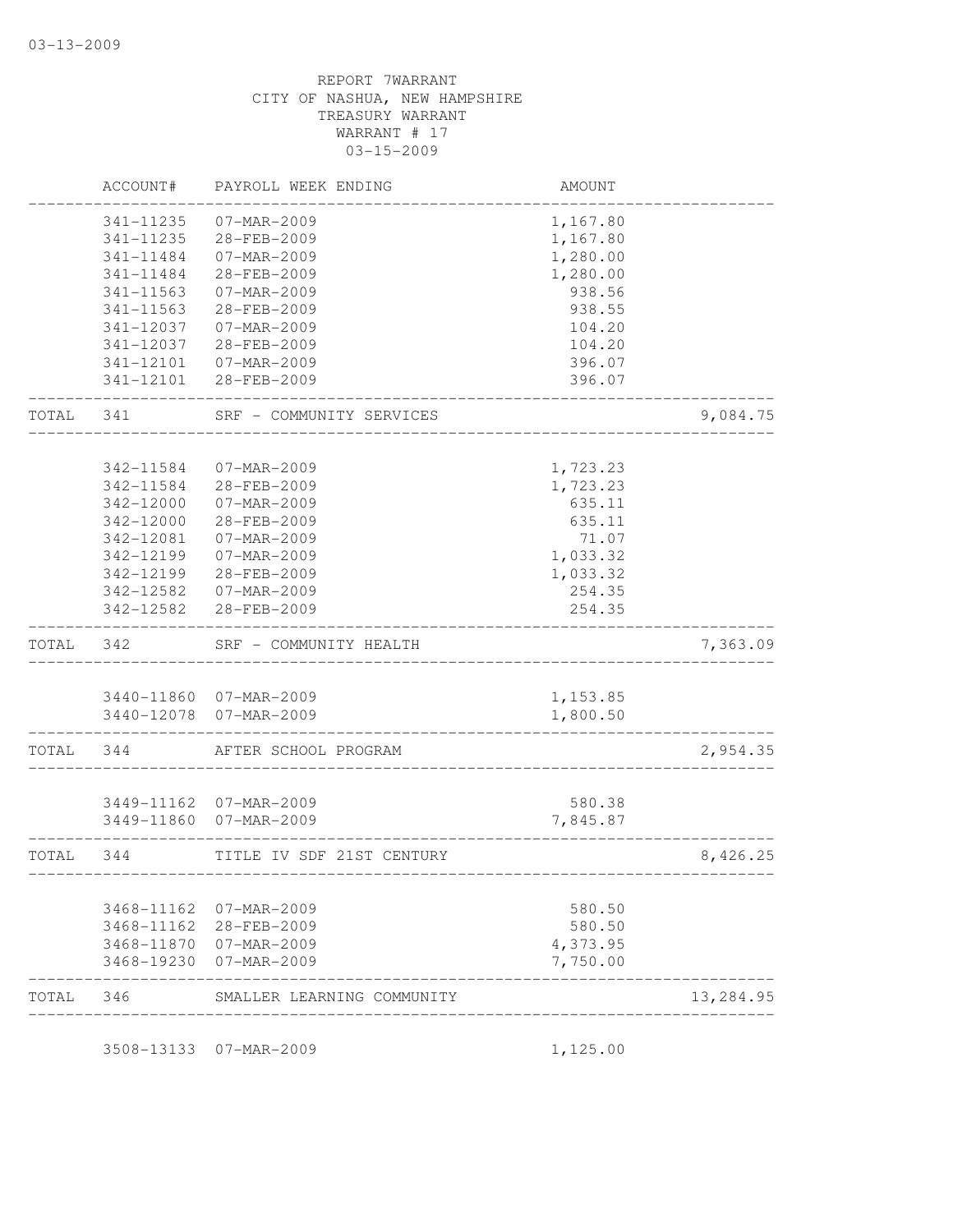|           | ACCOUNT#                                                                                                                                                 | PAYROLL WEEK ENDING<br>------------------------                                                                                                                                                                             | AMOUNT                                                                                                                             |            |
|-----------|----------------------------------------------------------------------------------------------------------------------------------------------------------|-----------------------------------------------------------------------------------------------------------------------------------------------------------------------------------------------------------------------------|------------------------------------------------------------------------------------------------------------------------------------|------------|
|           | TOTAL 350                                                                                                                                                | TITLE 11A TEACHER QUALITY                                                                                                                                                                                                   |                                                                                                                                    | 1,125.00   |
|           |                                                                                                                                                          | 3509-11726 07-MAR-2009<br>3509-12201 07-MAR-2009                                                                                                                                                                            | 25, 188.54<br>31.00                                                                                                                |            |
|           | ---------------                                                                                                                                          | ---------------------------------<br>TOTAL 350 TITLE 11A TEACHER QUALITY                                                                                                                                                    | ______________________________________                                                                                             | 25, 219.54 |
|           | ------------                                                                                                                                             | 352-59055 07-MAR-2009<br>352-59055 28-FEB-2009                                                                                                                                                                              | 400.05<br>400.06                                                                                                                   |            |
|           | TOTAL 352                                                                                                                                                | SRF - PARKS AND RECREATION                                                                                                                                                                                                  |                                                                                                                                    | 800.11     |
|           |                                                                                                                                                          | 3539-13032 07-MAR-2009                                                                                                                                                                                                      | 450.00<br>______________________                                                                                                   |            |
| TOTAL 353 |                                                                                                                                                          | ADULT BASIC EDUCATION                                                                                                                                                                                                       |                                                                                                                                    | 450.00     |
|           |                                                                                                                                                          | 3559-11870 07-MAR-2009<br>3559-12006 07-MAR-2009<br>3559-12078 07-MAR-2009<br>3559-13004 07-MAR-2009                                                                                                                        | 2,809.53<br>1,370.08<br>1,012.50<br>112.50                                                                                         |            |
| TOTAL     | 355                                                                                                                                                      | TITLE IB READING 1ST FES                                                                                                                                                                                                    |                                                                                                                                    | 5,304.61   |
|           |                                                                                                                                                          | 3609-11515 07-MAR-2009<br>3609-13133 07-MAR-2009                                                                                                                                                                            | 4,520.47<br>3,100.00                                                                                                               |            |
| TOTAL     |                                                                                                                                                          | 360 DROP OUT PREVENTION/ALT ED                                                                                                                                                                                              |                                                                                                                                    | 7,620.47   |
|           | 374-01126<br>374-01126<br>374-01127<br>374-01210<br>374-01210<br>374-0703P<br>374-0703P<br>374-0704P<br>374-0704P<br>374-0705P<br>374-0705P<br>374-07235 | $07 - MAR - 2009$<br>28-FEB-2009<br>374-01127 07-MAR-2009<br>28-FEB-2009<br>07-MAR-2009<br>28-FEB-2009<br>$07 - MAR - 2009$<br>28-FEB-2009<br>07-MAR-2009<br>28-FEB-2009<br>07-MAR-2009<br>28-FEB-2009<br>$07 - MAR - 2009$ | 914.75<br>914.75<br>165.61<br>207.01<br>1,780.14<br>1,780.14<br>213.90<br>213.90<br>213.90<br>213.90<br>728.73<br>745.29<br>629.36 |            |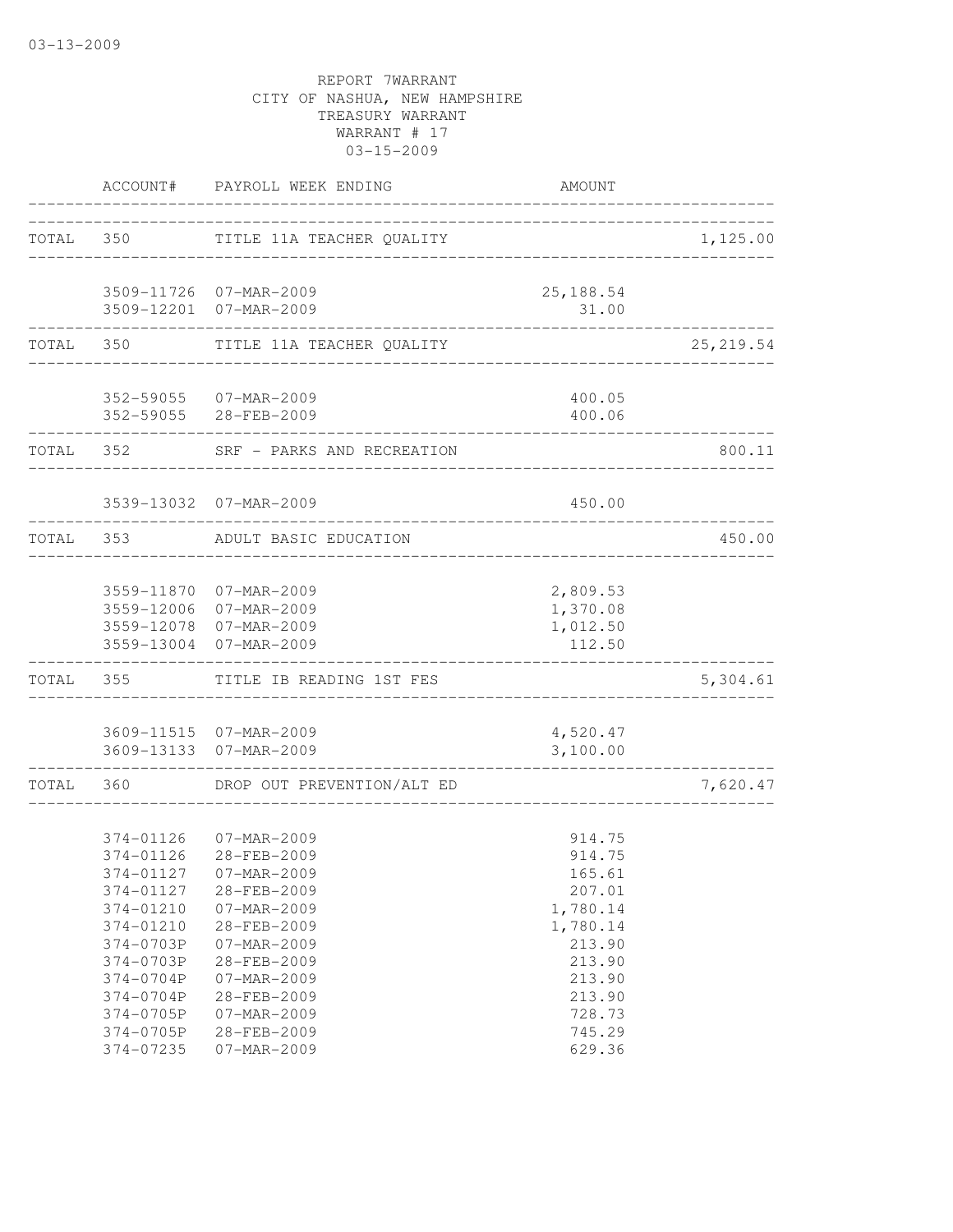|            | PAYROLL WEEK ENDING                                                                          | AMOUNT                                                                                 |                                                                                          |
|------------|----------------------------------------------------------------------------------------------|----------------------------------------------------------------------------------------|------------------------------------------------------------------------------------------|
| 374-07235  | 28-FEB-2009                                                                                  | 621.07                                                                                 |                                                                                          |
| 374-0734P  | 07-MAR-2009                                                                                  | 1,147.03                                                                               |                                                                                          |
| 374-0734P  | 28-FEB-2009                                                                                  |                                                                                        |                                                                                          |
| 374-09003  | 07-MAR-2009                                                                                  | 524.27                                                                                 |                                                                                          |
| 374-09003  | 28-FEB-2009                                                                                  | 524.28                                                                                 |                                                                                          |
| 374-11131  | 07-MAR-2009                                                                                  | 1,219.71                                                                               |                                                                                          |
| 374-11131  | 28-FEB-2009                                                                                  | 1,219.71                                                                               |                                                                                          |
| 374-11149  | 07-MAR-2009                                                                                  | 1,840.92                                                                               |                                                                                          |
| 374-11149  | 28-FEB-2009                                                                                  | 1,840.92                                                                               |                                                                                          |
| 374-11168  | 07-MAR-2009                                                                                  | 928.64                                                                                 |                                                                                          |
| 374-11168  | 28-FEB-2009                                                                                  | 928.64                                                                                 |                                                                                          |
| 374-11653  | 07-MAR-2009                                                                                  | 234.71                                                                                 |                                                                                          |
| 374-11653  | 28-FEB-2009                                                                                  | 234.71                                                                                 |                                                                                          |
| 374        | SRF - URBAN PROGRAMS                                                                         |                                                                                        | 21, 277.51                                                                               |
|            |                                                                                              |                                                                                        |                                                                                          |
| 3769-11726 | 07-MAR-2009                                                                                  | 7,892.33                                                                               |                                                                                          |
| 3769-11802 | 07-MAR-2009                                                                                  | 1,972.09                                                                               |                                                                                          |
| 3769-11870 | 07-MAR-2009                                                                                  | 2,623.32                                                                               |                                                                                          |
| 3769-12111 | 07-MAR-2009                                                                                  | 4,897.00                                                                               |                                                                                          |
| 3769-12126 | 07-MAR-2009                                                                                  | 430.08                                                                                 |                                                                                          |
| 3769-12198 | 07-MAR-2009                                                                                  | 44,660.73                                                                              |                                                                                          |
| 3769-12201 | $07 - MAR - 2009$                                                                            | 186.00                                                                                 |                                                                                          |
|            |                                                                                              |                                                                                        |                                                                                          |
| 3769-19000 | 07-MAR-2009                                                                                  |                                                                                        |                                                                                          |
| 3769-53101 | 07-MAR-2009                                                                                  | 293.75                                                                                 |                                                                                          |
| 376        | TITLE I ESEA                                                                                 |                                                                                        | 70,328.59                                                                                |
|            |                                                                                              |                                                                                        |                                                                                          |
|            |                                                                                              |                                                                                        |                                                                                          |
|            |                                                                                              |                                                                                        |                                                                                          |
| 377        | TITLE III ENHANCE ENG LANGUAGE                                                               |                                                                                        | 3,973.75                                                                                 |
|            |                                                                                              |                                                                                        |                                                                                          |
|            |                                                                                              |                                                                                        |                                                                                          |
|            |                                                                                              |                                                                                        |                                                                                          |
| 3909-19000 | 07-MAR-2009                                                                                  | 1,400.00                                                                               |                                                                                          |
| 390        | VOC ED SECONDARY PERKINS                                                                     |                                                                                        | 4,896.30                                                                                 |
|            | ACCOUNT#<br>3769-13133<br>3779-13133<br>3779-13133<br>3909-11726<br>3909-12111<br>3909-13133 | 07-MAR-2009<br>07-MAR-2009<br>28-FEB-2009<br>07-MAR-2009<br>07-MAR-2009<br>07-MAR-2009 | 1,291.52<br>2,860.14<br>4,513.15<br>3,598.75<br>375.00<br>2,019.06<br>327.24<br>1,150.00 |

3937-19000 07-MAR-2009 809.02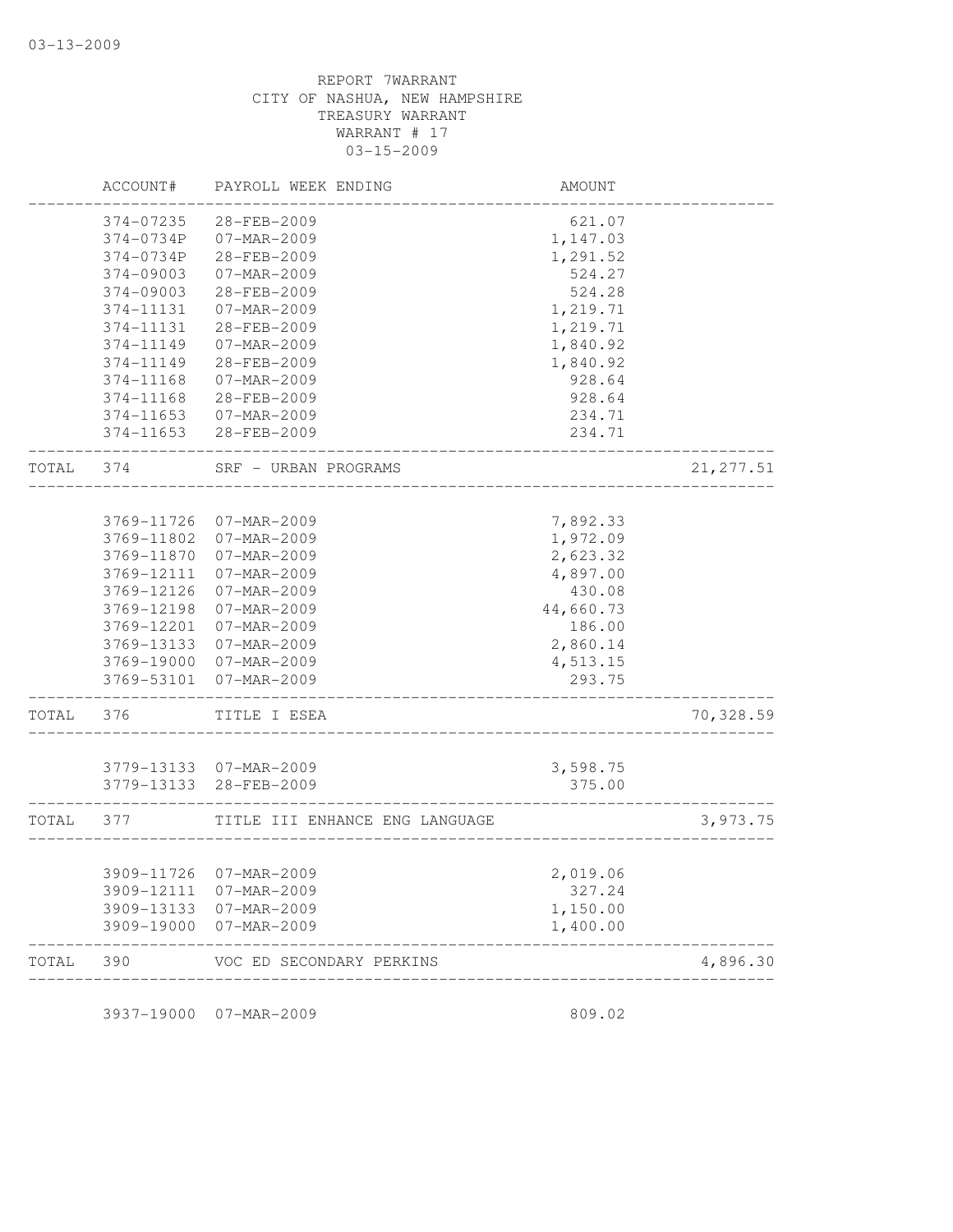|                    | ACCOUNT# PAYROLL WEEK ENDING                                               | AMOUNT<br>_________________________ |            |
|--------------------|----------------------------------------------------------------------------|-------------------------------------|------------|
| TOTAL 393 DAY CARE |                                                                            |                                     | 809.02     |
|                    | 3959-11726 07-MAR-2009<br>3959-11805 07-MAR-2009<br>3959-12201 07-MAR-2009 | 68,877.27<br>1,400.81<br>372.00     |            |
|                    | TOTAL 395 IDEA BASIC SPEC ED                                               |                                     | 70,650.08  |
|                    | 3969-11726 07-MAR-2009                                                     | 2,514.46                            |            |
|                    | TOTAL 396 IDEA PRESCHOOL SPEC ED                                           |                                     | 2,514.46   |
|                    | 3977-12111 07-MAR-2009                                                     | 11, 114.74                          |            |
|                    | TOTAL 397 SPECIAL ED LOCAL                                                 |                                     | 11, 114.74 |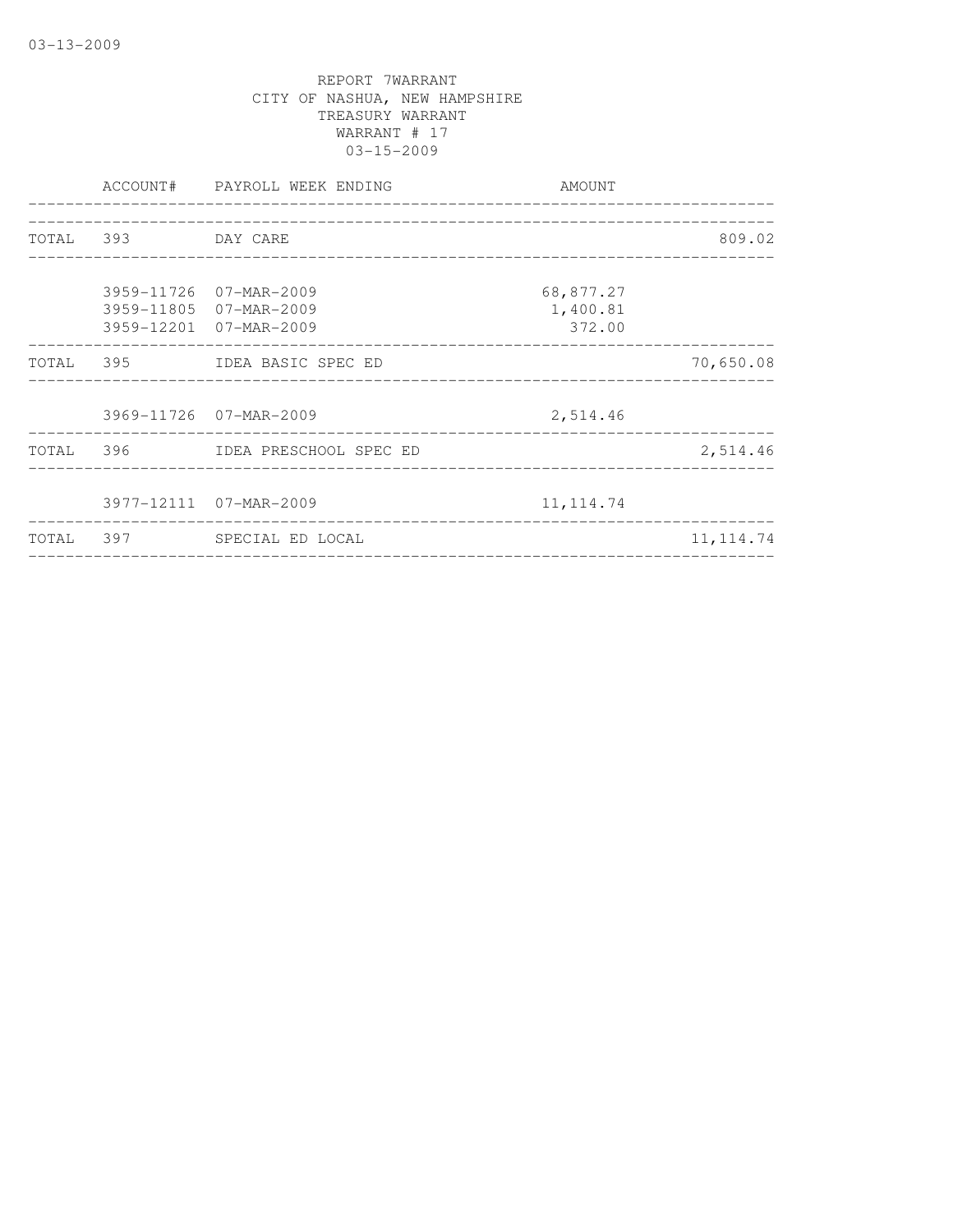|       | ACCOUNT#      | PAYROLL WEEK ENDING      | AMOUNT    |            |
|-------|---------------|--------------------------|-----------|------------|
|       | 501-11033     | 07-MAR-2009              | 798.31    |            |
|       | 501-11033     | 28-FEB-2009              | 798.30    |            |
|       | 501-11463     | 07-MAR-2009              | 769.94    |            |
|       | 501-11463     | 28-FEB-2009              | 769.94    |            |
|       | 501-11470     | $07 - MAR - 2009$        | 827.73    |            |
|       | 501-11470     | 28-FEB-2009              | 827.74    |            |
|       | 501-11471     | 07-MAR-2009              | 1,926.42  |            |
|       | 501-11471     | 28-FEB-2009              | 1,926.42  |            |
|       | 501-11611     | 07-MAR-2009              | 528.68    |            |
|       | 501-11611     | 28-FEB-2009              | 528.68    |            |
| TOTAL | 501           | MAYOR'S OFFICE           |           | 9,702.16   |
|       |               |                          |           |            |
|       | 502-11113     | 07-MAR-2009              | 1,526.00  |            |
|       | $502 - 11113$ | 28-FEB-2009              | 1,526.00  |            |
|       | 502-11195     | $07 - MAR - 2009$        | 1,999.68  |            |
|       | 502-11195     | 28-FEB-2009              | 1,999.68  |            |
|       | 502-11219     | $07 - MAR - 2009$        | 1,766.76  |            |
|       | 502-11219     | 28-FEB-2009              | 1,766.76  |            |
|       | 502-11518     | 07-MAR-2009              | 1,615.59  |            |
|       | 502-11518     | 28-FEB-2009              | 1,615.60  |            |
| TOTAL | 502           | LEGAL DEPARTMENT         |           | 13,816.07  |
|       |               |                          |           |            |
|       | 503-11071     | 07-MAR-2009              | 1,196.29  |            |
|       | 503-11071     | 28-FEB-2009              | 1,196.29  |            |
|       | 503-12092     | 07-MAR-2009              | 490.64    |            |
|       | 503-12092     | 28-FEB-2009              | 490.64    |            |
|       | 503-18005     | 07-MAR-2009              | 18,750.00 |            |
| TOTAL | 503           | BOARD OF ALDERMEN        |           | 22, 123.86 |
|       |               |                          |           |            |
|       | 508-11130     | 07-MAR-2009              | 809.99    |            |
|       | 508-11130     | 28-FEB-2009              | 809.99    |            |
|       | 508-11446     | $07 - MAR - 2009$        | 813.98    |            |
|       | 508-11446     | 28-FEB-2009              | 813.98    |            |
| TOTAL | 508           | INSURANCE - POLICY COSTS |           | 3,247.94   |
|       | 511-11247     | 07-MAR-2009              | 662.00    |            |
|       | 511-11247     | 28-FEB-2009              | 662.00    |            |
|       | 511-11248     | 07-MAR-2009              | 1,351.04  |            |
|       | 511-11248     | 28-FEB-2009              | 1,351.04  |            |
|       |               |                          |           |            |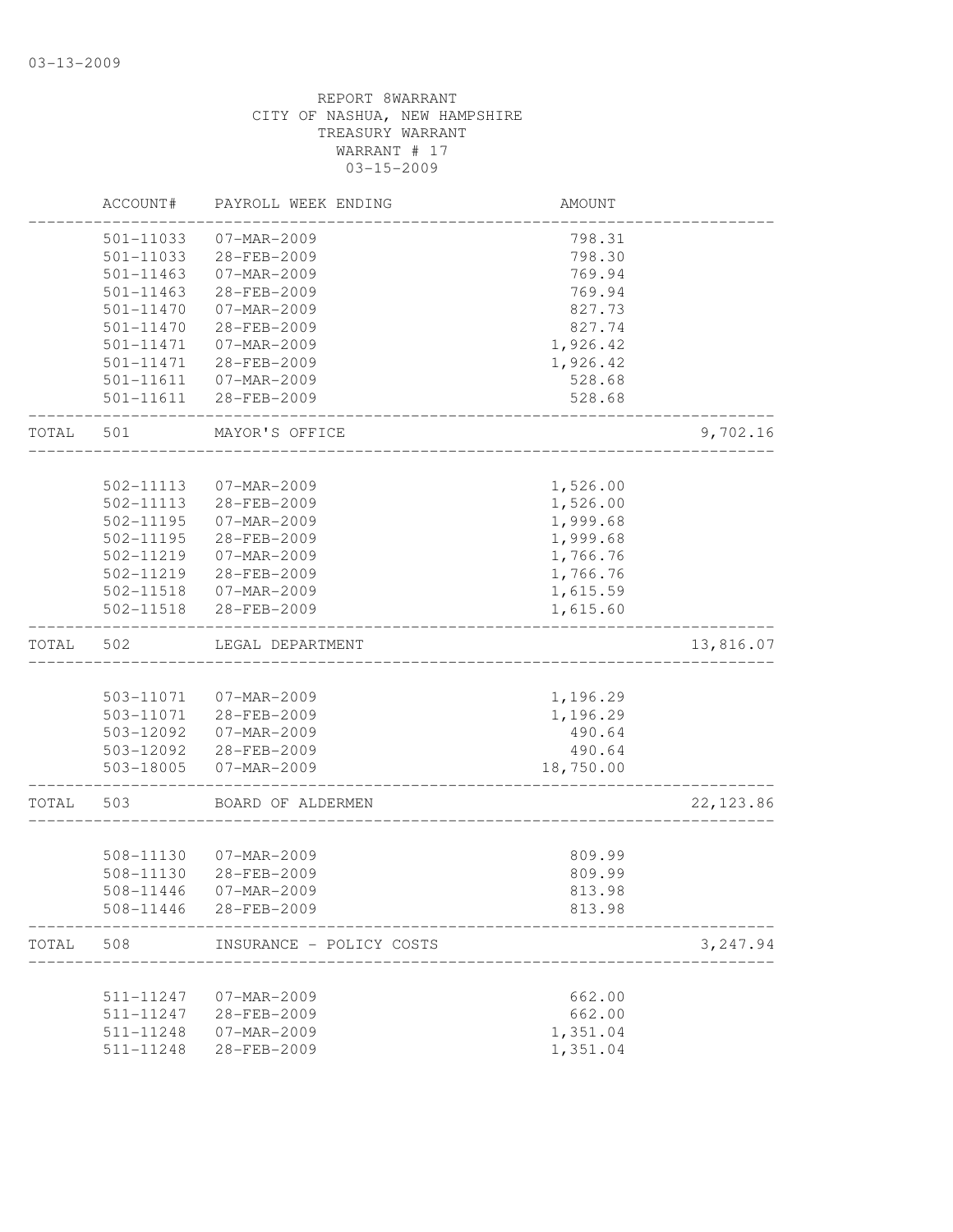|           | ACCOUNT# PAYROLL WEEK ENDING                                                                   | AMOUNT   |          |
|-----------|------------------------------------------------------------------------------------------------|----------|----------|
|           | ___________________________<br>-------------------<br>TOTAL 511 CITI-STAT (FORMERLY ADMIN SVS) |          | 4,026.08 |
|           |                                                                                                |          |          |
| 512-11005 | 07-MAR-2009                                                                                    | 876.86   |          |
| 512-11005 | 28-FEB-2009                                                                                    | 876.86   |          |
| 512-11050 | 07-MAR-2009                                                                                    | 718.17   |          |
| 512-11050 | 28-FEB-2009                                                                                    | 718.17   |          |
| 512-11064 | 07-MAR-2009                                                                                    | 954.94   |          |
| 512-11064 | 28-FEB-2009                                                                                    | 954.94   |          |
| 512-11073 | 07-MAR-2009                                                                                    | 1,544.89 |          |
| 512-11073 | 28-FEB-2009                                                                                    | 1,544.88 |          |
| 512-11134 | 07-MAR-2009                                                                                    | 750.52   |          |
| 512-11134 | 28-FEB-2009                                                                                    | 750.52   |          |
| 512-11165 | 07-MAR-2009                                                                                    | 2,178.03 |          |
| 512-11165 | 28-FEB-2009                                                                                    | 2,178.04 |          |
| 512-11173 | 07-MAR-2009                                                                                    | 1,364.20 |          |
| 512-11173 | 28-FEB-2009                                                                                    | 1,364.20 |          |
| 512-11177 | 07-MAR-2009                                                                                    | 1,885.72 |          |
| 512-11177 | 28-FEB-2009                                                                                    | 1,885.72 |          |
| 512-11222 | 07-MAR-2009                                                                                    | 957.31   |          |
| 512-11222 | 28-FEB-2009                                                                                    | 957.31   |          |
| 512-11224 | 07-MAR-2009                                                                                    | 957.63   |          |
| 512-11224 | 28-FEB-2009                                                                                    | 957.64   |          |
| 512-11232 | 07-MAR-2009                                                                                    | 1,010.46 |          |
| 512-11232 | 28-FEB-2009                                                                                    | 1,010.46 |          |
| 512-11265 | 07-MAR-2009                                                                                    | 833.86   |          |
| 512-11265 | 28-FEB-2009                                                                                    | 833.85   |          |
| 512-11445 | 07-MAR-2009                                                                                    | 553.56   |          |
| 512-11445 | 28-FEB-2009                                                                                    | 553.56   |          |
| 512-11531 | 07-MAR-2009                                                                                    | 1,263.84 |          |
| 512-11531 | 28-FEB-2009                                                                                    | 1,389.84 |          |
| 512-11684 | 07-MAR-2009                                                                                    | 827.74   |          |
| 512-11684 | 28-FEB-2009                                                                                    | 827.74   |          |
| 512-11714 | 07-MAR-2009                                                                                    | 903.15   |          |
| 512-11714 | 28-FEB-2009                                                                                    | 903.15   |          |
| 512-11740 | 07-MAR-2009                                                                                    | 1,575.29 |          |
|           | 512-11740 28-FEB-2009                                                                          | 1,575.30 |          |
| 512-12033 | $07 - MAR - 2009$                                                                              | 581.13   |          |
| 512-12033 | 28-FEB-2009                                                                                    | 581.13   |          |
| 512-12052 | $07 - MAR - 2009$                                                                              | 658.26   |          |
| 512-12052 | 28-FEB-2009                                                                                    | 548.81   |          |
| 512-12056 | 07-MAR-2009                                                                                    | 343.89   |          |
| 512-12056 | 28-FEB-2009                                                                                    | 357.65   |          |
| 512-12749 | $07 - MAR - 2009$                                                                              | 592.39   |          |
| 512-12749 | 28-FEB-2009                                                                                    | 592.38   |          |
| 512-13004 | $07 - MAR - 2009$                                                                              | 32.90    |          |
| 512-13004 | 28-FEB-2009                                                                                    | 91.04    |          |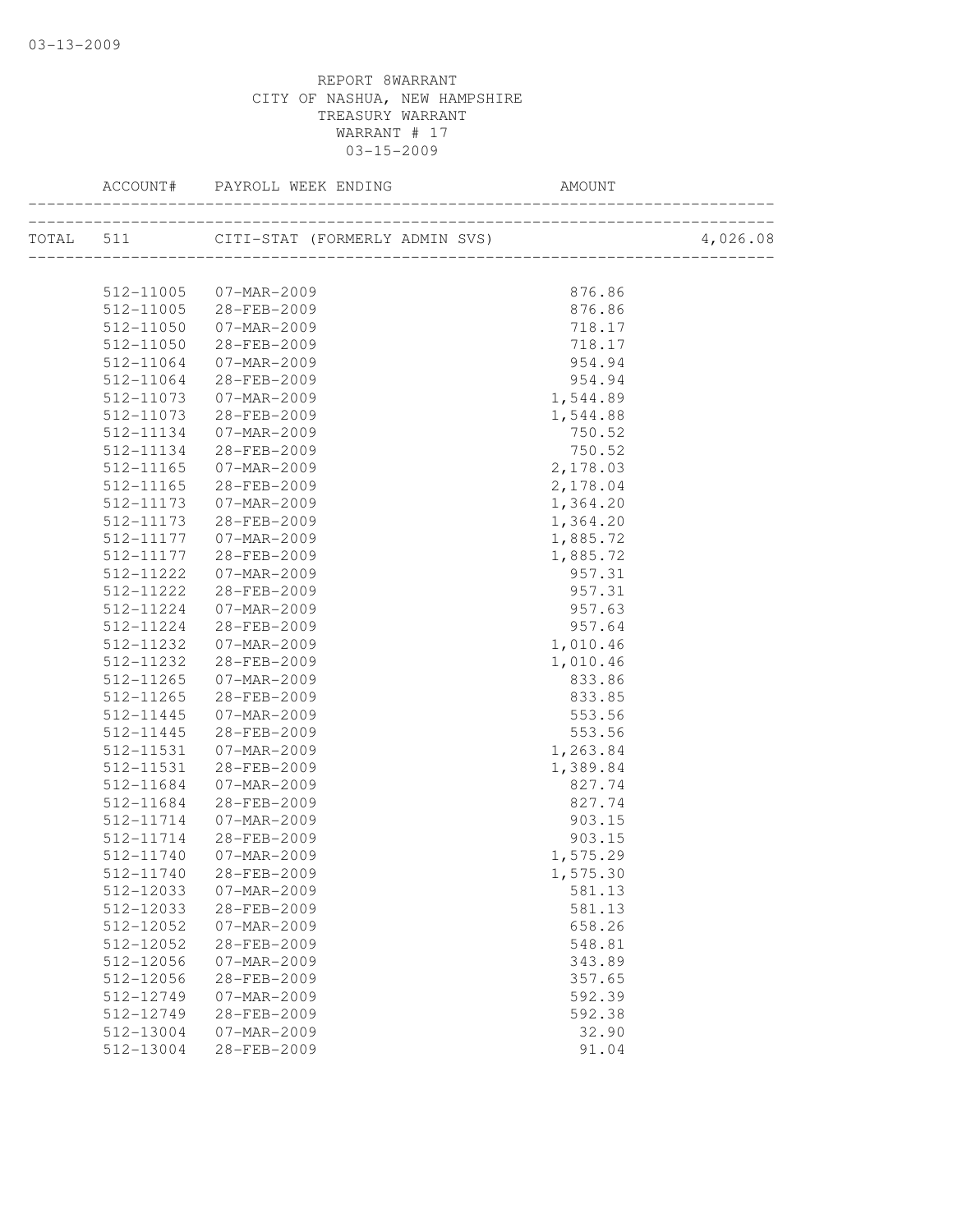|           | ACCOUNT#  | PAYROLL WEEK ENDING           | AMOUNT                           |           |
|-----------|-----------|-------------------------------|----------------------------------|-----------|
| TOTAL 512 |           | FINANCIAL SERVICES            |                                  | 42,817.93 |
|           |           |                               | ________________________________ |           |
|           |           | 513-11117  07-MAR-2009        | 1,533.61                         |           |
|           |           | 513-11117 28-FEB-2009         | 1,533.61                         |           |
|           | 513-11171 | 07-MAR-2009                   | 2,571.32                         |           |
|           | 513-11171 | 28-FEB-2009                   | 4,039.11                         |           |
|           | 513-11213 | 07-MAR-2009                   | 1,219.71                         |           |
|           |           | 513-11213 28-FEB-2009         | 1,219.71                         |           |
|           |           | 513-11223 07-MAR-2009         | 737.23                           |           |
|           |           | 513-11223 28-FEB-2009         | 737.23                           |           |
| TOTAL 513 |           | CITY CLERK'S OFFICE           |                                  | 13,591.53 |
|           |           |                               |                                  |           |
|           | 514-11441 | 07-MAR-2009                   | 1,364.20                         |           |
|           | 514-11441 | 28-FEB-2009                   | 1,364.20                         |           |
|           | 514-11540 | 07-MAR-2009                   | 1,017.42                         |           |
|           |           | 514-11540 28-FEB-2009         | 1,017.42                         |           |
|           |           | 514-11578  07-MAR-2009        | 936.70                           |           |
|           |           | 514-11578 28-FEB-2009         | 936.70                           |           |
|           |           | 514-11589  07-MAR-2009        | 811.41                           |           |
|           | 514-11589 | 28-FEB-2009                   | 963.55                           |           |
| TOTAL     | 514       | INSURANCE-PROPERTY & CASUALTY |                                  | 8,411.60  |
|           |           |                               |                                  |           |
|           | 515-11031 | 07-MAR-2009                   | 1,044.26                         |           |
|           | 515-11031 | 28-FEB-2009                   | 1,044.26                         |           |
|           | 515-11350 | 07-MAR-2009                   | 903.15                           |           |
|           | 515-11350 | 28-FEB-2009                   | 903.15                           |           |
|           | 515-11446 | 07-MAR-2009                   | 271.33                           |           |
|           | 515-11446 | 28-FEB-2009                   | 271.32                           |           |
|           | 515-11447 | 07-MAR-2009                   | 1,622.11                         |           |
|           | 515-11447 | 28-FEB-2009                   | 1,622.11                         |           |
|           | 515-12001 | 07-MAR-2009                   | 665.03                           |           |
|           | 515-12001 | 28-FEB-2009                   | 665.03                           |           |
| TOTAL     | 515       | HUMAN RESOURCES               |                                  | 9,011.75  |
|           |           |                               |                                  |           |
|           | 516-11147 | 07-MAR-2009                   | 693.38                           |           |
|           | 516-11147 | 28-FEB-2009                   | 693.38                           |           |
|           | 516-11148 | 07-MAR-2009                   | 902.81                           |           |
|           | 516-11148 | 28-FEB-2009                   | 902.81                           |           |
|           | 516-11459 | 07-MAR-2009                   | 1,196.29                         |           |
|           | 516-11459 | 28-FEB-2009                   | 1,196.29                         |           |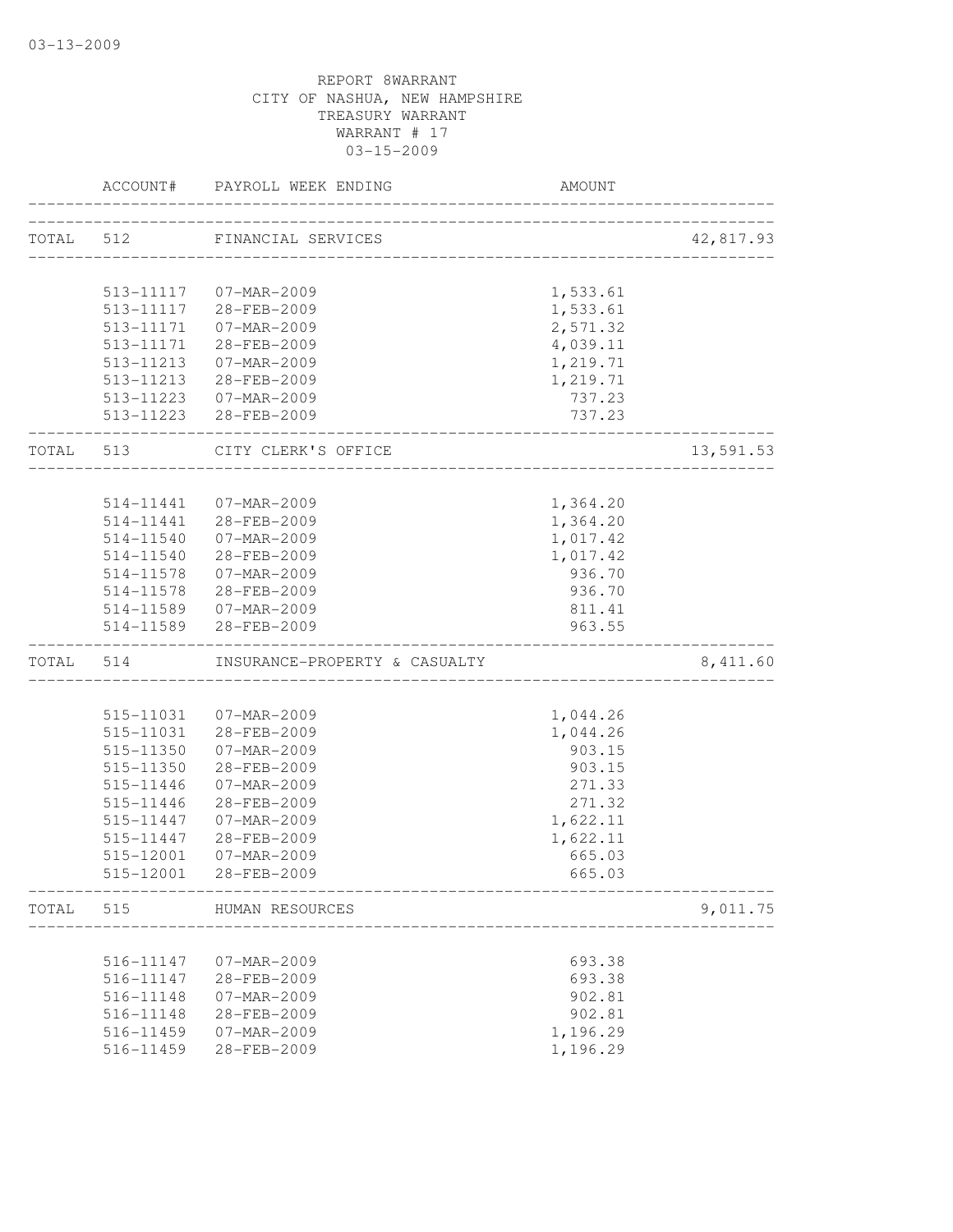|           |           | ACCOUNT# PAYROLL WEEK ENDING         | <b>AMOUNT</b>    |           |
|-----------|-----------|--------------------------------------|------------------|-----------|
|           |           | 516-11573 07-MAR-2009                | 895.46           |           |
|           |           | 516-11573 28-FEB-2009                | 895.46           |           |
| TOTAL     | 516       | PURCHASING DEPARTMENT                |                  | 7,375.88  |
|           |           |                                      |                  |           |
|           | 517-11198 | 07-MAR-2009                          | 1,077.41         |           |
|           | 517-11198 | 28-FEB-2009                          | 1,077.41         |           |
|           | 517-11266 | 07-MAR-2009                          | 661.75           |           |
|           | 517-11266 | 28-FEB-2009                          | 661.75           |           |
|           | 517-11420 | 28-FEB-2009                          | 9,554.60         |           |
|           | 517-12063 | 07-MAR-2009                          | 284.23           |           |
|           | 517-12063 | 28-FEB-2009                          | 284.24           |           |
|           | 517-13020 | 07-MAR-2009                          | 300.83           |           |
|           |           | 517-13020 28-FEB-2009                | 62.04            |           |
| TOTAL 517 |           | BUILDING MAINT - CITY ADMIN          |                  | 13,964.26 |
|           |           |                                      |                  |           |
|           | 519-11014 | 07-MAR-2009                          | 1,069.50         |           |
|           | 519-11014 | 28-FEB-2009                          | 1,069.50         |           |
|           | 519-11016 | 07-MAR-2009                          | 938.85           |           |
|           | 519-11016 | 28-FEB-2009                          | 938.85           |           |
|           | 519-11017 | 07-MAR-2009                          | 783.92           |           |
|           | 519-11017 | 28-FEB-2009                          | 783.92           |           |
|           | 519-11115 | 07-MAR-2009                          | 1,873.48         |           |
|           | 519-11115 | 28-FEB-2009                          | 1,873.48         |           |
|           | 519-11146 | 07-MAR-2009                          | 816.64           |           |
|           | 519-11146 | 28-FEB-2009                          | 816.64           |           |
|           | 519-11153 | 07-MAR-2009                          | 589.71           |           |
|           | 519-11153 | 28-FEB-2009                          | 589.71           |           |
|           | 519-11154 | 07-MAR-2009                          | 617.67           |           |
|           | 519-11154 | 28-FEB-2009                          | 617.67           |           |
|           | 519-11205 | 07-MAR-2009                          | 773.50           |           |
|           | 519-11205 | 28-FEB-2009                          | 773.50           |           |
|           | 519-11241 | 07-MAR-2009                          | 1,328.18         |           |
|           | 519-11241 | 28-FEB-2009                          | 1,328.18         |           |
| TOTAL     | 519       | ASSESSORS                            |                  | 17,582.90 |
|           |           |                                      |                  |           |
|           | 520-12077 | 520-12077 07-MAR-2009<br>28-FEB-2009 | 256.94<br>256.94 |           |
| TOTAL     | 520       | HUNT BUILDING                        |                  | 513.88    |
|           |           |                                      |                  |           |
|           | 522-11127 | 07-MAR-2009                          | 1,626.11         |           |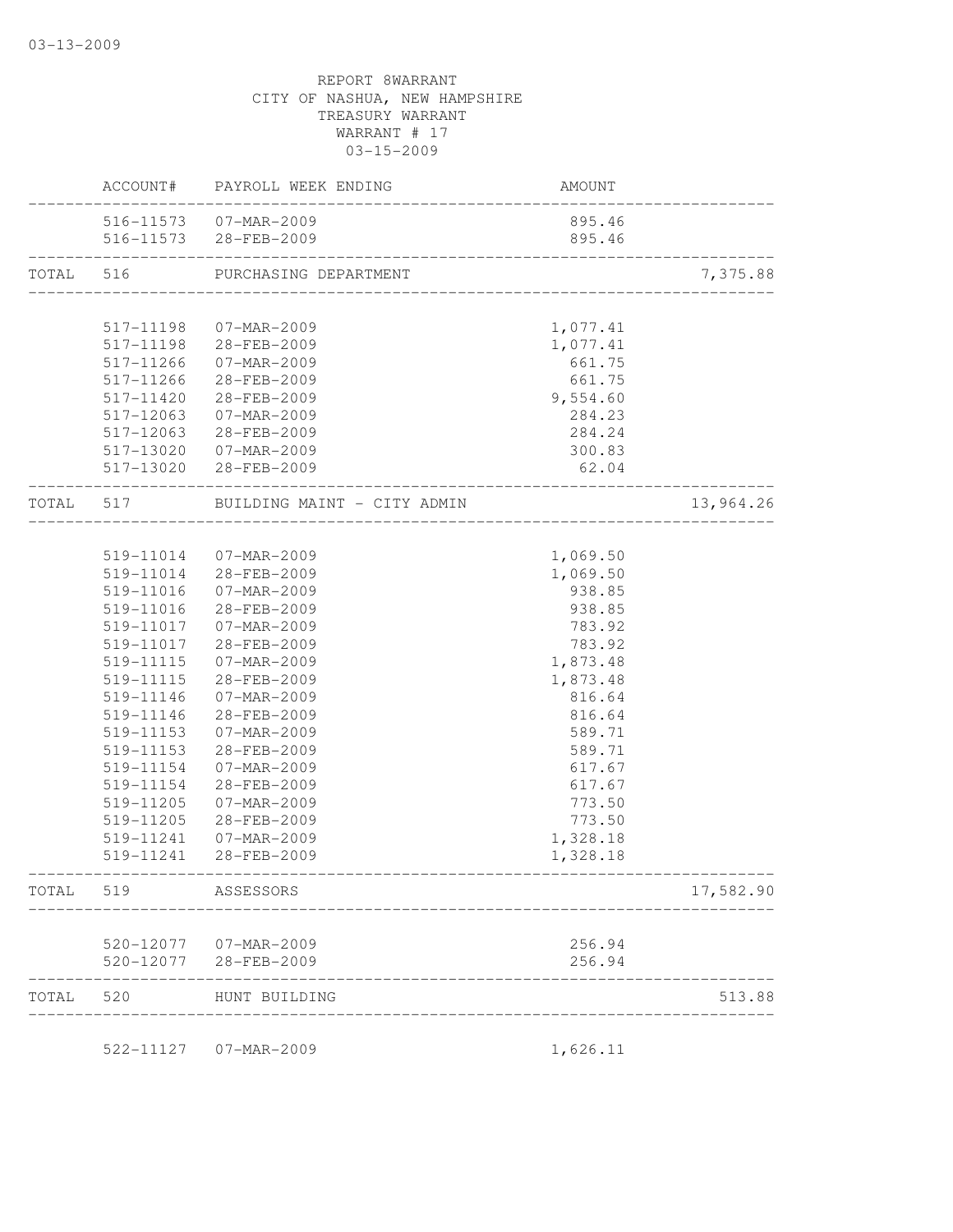|       | ACCOUNT#  | PAYROLL WEEK ENDING    | AMOUNT                            |           |
|-------|-----------|------------------------|-----------------------------------|-----------|
|       | 522-11127 | 28-FEB-2009            | 1,626.11                          |           |
|       | 522-11128 | 07-MAR-2009            | 1,096.69                          |           |
|       | 522-11128 | 28-FEB-2009            | 1,096.69                          |           |
|       | 522-11356 | 07-MAR-2009            | 928.64                            |           |
|       | 522-11356 | 28-FEB-2009            | 928.64                            |           |
|       | 522-11429 | 07-MAR-2009            | 1,766.76                          |           |
|       | 522-11429 | 28-FEB-2009            | 1,766.76                          |           |
|       | 522-11641 | 07-MAR-2009            | 1,342.56                          |           |
|       | 522-11641 | 28-FEB-2009            | 1,342.56                          |           |
|       | 522-11652 | 07-MAR-2009            | 1,404.69                          |           |
|       | 522-11652 | 28-FEB-2009            | 1,404.69                          |           |
|       | 522-11721 | 07-MAR-2009            | 1,482.33                          |           |
|       | 522-11721 | 28-FEB-2009            | 1,482.33                          |           |
|       | 522-11724 | 07-MAR-2009            | 1,293.11                          |           |
|       | 522-11724 | 28-FEB-2009            | 1,293.11                          |           |
|       | 522-11725 | 07-MAR-2009            | 951.69                            |           |
|       | 522-11725 | 28-FEB-2009            | 951.70                            |           |
|       | 522-11729 | 07-MAR-2009            | 2, 124.16                         |           |
|       | 522-11729 | 28-FEB-2009            | 2,124.15                          |           |
|       | 522-12140 | 07-MAR-2009            | 287.40                            |           |
|       | 522-12140 | 28-FEB-2009            | 287.40                            |           |
| TOTAL | 522       | INFORMATION TECHNOLOGY | _________________________________ | 28,608.28 |
|       |           |                        |                                   |           |
|       |           | 523-11332 07-MAR-2009  | 957.33                            |           |
|       |           | 523-11332 28-FEB-2009  | 957.33                            |           |
| TOTAL | 523       | GIS                    |                                   | 1,914.66  |
|       | 531-11065 | 07-MAR-2009            | 1,078.50                          |           |
|       | 531-11065 | 28-FEB-2009            | 1,078.50                          |           |
|       | 531-11085 | 07-MAR-2009            | 877.59                            |           |
|       | 531-11085 | 28-FEB-2009            | 1,053.11                          |           |
|       | 531-11114 | 07-MAR-2009            | 2,241.79                          |           |
|       | 531-11114 | 28-FEB-2009            | 2,241.79                          |           |
|       | 531-11129 | $07 - MAR - 2009$      | 1,741.54                          |           |
|       | 531-11129 | 28-FEB-2009            | 1,741.54                          |           |
|       | 531-11164 | 07-MAR-2009            | 1,121.87                          |           |
|       | 531-11164 | 28-FEB-2009            | 1,121.86                          |           |
|       | 531-11166 | 07-MAR-2009            | 2,418.71                          |           |
|       | 531-11166 | 28-FEB-2009            | 2,597.35                          |           |
|       | 531-11170 | 07-MAR-2009            | 1, 417.74                         |           |
|       | 531-11170 | 28-FEB-2009            | 1, 417.72                         |           |
|       | 531-11201 | 07-MAR-2009            | 1,287.41                          |           |
|       | 531-11201 | 28-FEB-2009            | 1,287.41                          |           |
|       | 531-11203 | $07 - MAR - 2009$      | 634.30                            |           |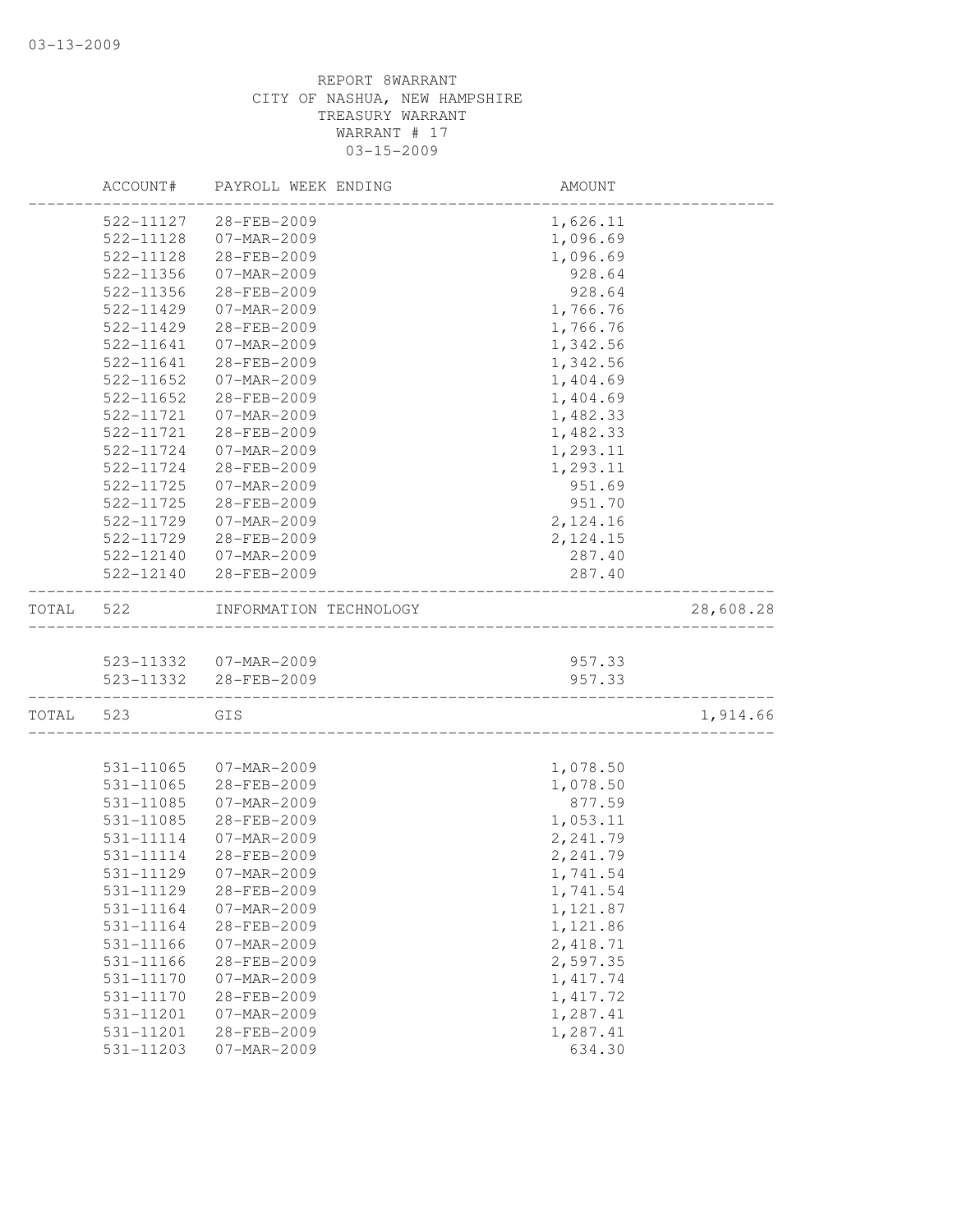| ACCOUNT#      | PAYROLL WEEK ENDING | AMOUNT      |  |
|---------------|---------------------|-------------|--|
| 531-11203     | 28-FEB-2009         | 634.30      |  |
| 531-11226     | 07-MAR-2009         | 773.98      |  |
| 531-11226     | 28-FEB-2009         | 773.98      |  |
| 531-11242     | 07-MAR-2009         | 1,076.54    |  |
| 531-11242     | 28-FEB-2009         | 1,076.54    |  |
| 531-11245     | 07-MAR-2009         | 597.36      |  |
| 531-11245     | 28-FEB-2009         | 597.36      |  |
| 531-11257     | $07 - MAR - 2009$   | 2,562.90    |  |
| 531-11257     | 28-FEB-2009         | 2,562.90    |  |
| 531-11398     | 07-MAR-2009         | 600.39      |  |
| 531-11398     | 28-FEB-2009         | 600.39      |  |
| 531-11477     | 07-MAR-2009         | 1,286.27    |  |
| 531-11477     | 28-FEB-2009         | 1,286.27    |  |
| 531-11487     | 07-MAR-2009         | 1,332.86    |  |
| 531-11487     | 28-FEB-2009         | 1,332.86    |  |
| 531-11495     | 07-MAR-2009         | 987.31      |  |
| 531-11495     | 28-FEB-2009         | 987.30      |  |
| 531-11498     | 07-MAR-2009         | 835.86      |  |
| $531 - 11498$ | 28-FEB-2009         | 835.86      |  |
| 531-11516     | 07-MAR-2009         | 821.79      |  |
| 531-11516     | 28-FEB-2009         | 821.79      |  |
| 531-11535     | $07 - MAR - 2009$   | 12,736.22   |  |
| 531-11535     | 28-FEB-2009         | 13,827.89   |  |
| 531-11537     | 07-MAR-2009         | 12, 255.28  |  |
| 531-11537     | 28-FEB-2009         | 62,808.35   |  |
| 531-11538     | 07-MAR-2009         | 877.60      |  |
| 531-11538     | 28-FEB-2009         | 877.60      |  |
| 531-11539     | 07-MAR-2009         | 1,489.36    |  |
| 531-11539     | 28-FEB-2009         | 1,489.36    |  |
| 531-11544     | 07-MAR-2009         | 4,062.92    |  |
| 531-11544     | 28-FEB-2009         | 4,062.90    |  |
| 531-11549     | 07-MAR-2009         | 20,053.60   |  |
| 531-11549     | 28-FEB-2009         | 20,053.60   |  |
| 531-11552     | 07-MAR-2009         | 7,890.40    |  |
| 531-11552     | 28-FEB-2009         | 7,890.40    |  |
| 531-11555     | 07-MAR-2009         | 25,010.83   |  |
| 531-11555     | 28-FEB-2009         | 25,010.83   |  |
| 531-11558     | 07-MAR-2009         | 68,673.60   |  |
| 531-11558     | 28-FEB-2009         | 137, 293.78 |  |
| 531-11561     | 07-MAR-2009         | 17,950.35   |  |
| 531-11561     | 28-FEB-2009         | 17,950.36   |  |
| 531-11567     | 07-MAR-2009         | 32,539.31   |  |
| 531-11567     | 28-FEB-2009         | 32,539.29   |  |
| 531-11569     | $07 - MAR - 2009$   | 1,155.52    |  |
| 531-11569     | 28-FEB-2009         | 1,155.52    |  |
| 531-11618     | 07-MAR-2009         | 2,720.92    |  |
| 531-11618     | 28-FEB-2009         | 2,720.91    |  |
| 531-11622     | 07-MAR-2009         | 2,862.48    |  |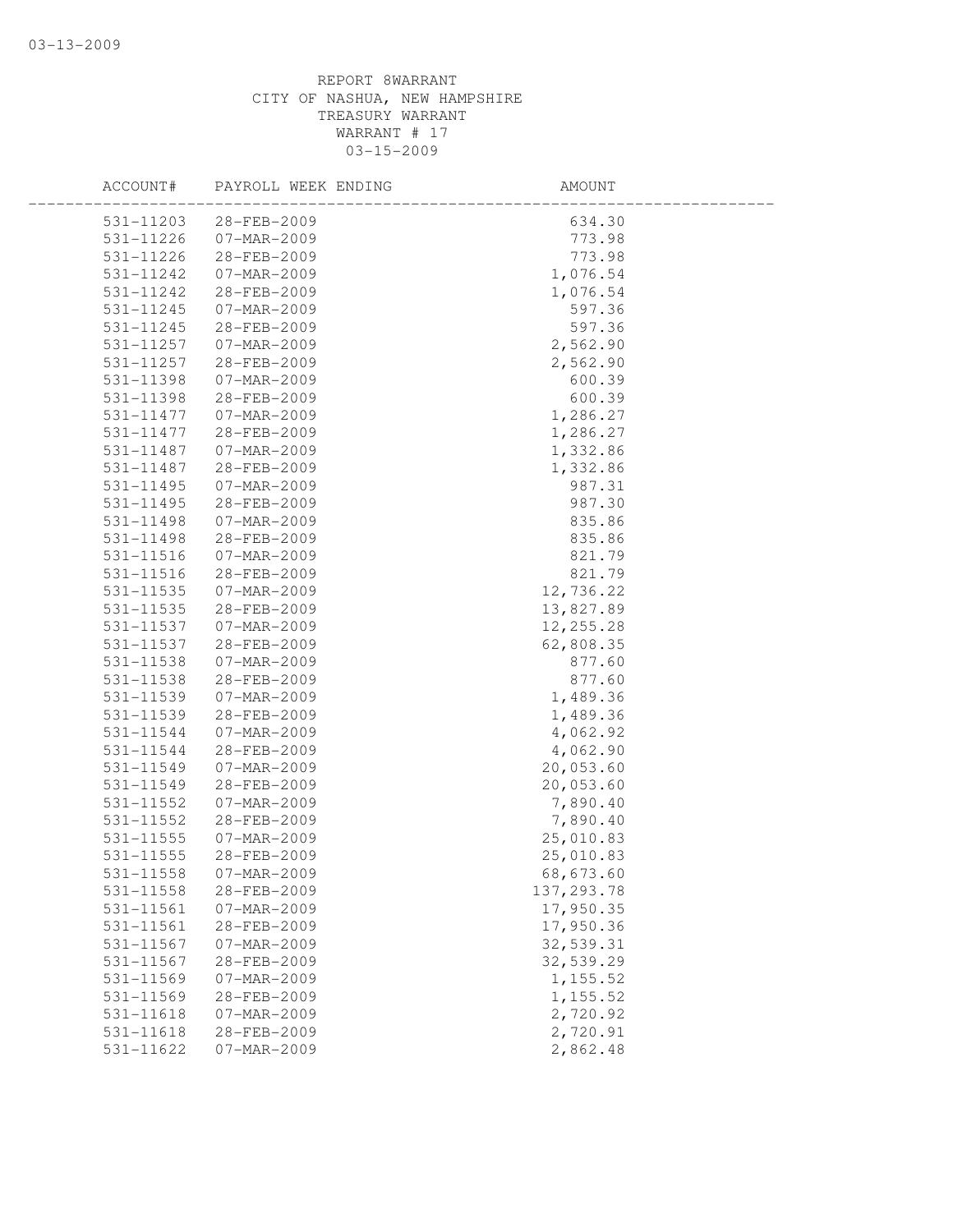|       | ACCOUNT#  | PAYROLL WEEK ENDING      | AMOUNT    |            |
|-------|-----------|--------------------------|-----------|------------|
|       | 531-11622 | 28-FEB-2009              | 2,862.48  |            |
|       | 531-11636 | $07 - \text{MAR} - 2009$ | 954.90    |            |
|       | 531-11636 | 28-FEB-2009              | 525.20    |            |
|       | 531-11664 | 07-MAR-2009              | 1, 114.74 |            |
|       | 531-11664 | 28-FEB-2009              | 1, 114.74 |            |
|       | 531-11665 | 07-MAR-2009              | 751.95    |            |
|       | 531-11665 | 28-FEB-2009              | 751.95    |            |
|       | 531-11719 | 07-MAR-2009              | 903.53    |            |
|       | 531-11719 | 28-FEB-2009              | 903.53    |            |
|       | 531-11732 | $07 - MAR - 2009$        | 6,835.35  |            |
|       | 531-11732 | 28-FEB-2009              | 6,835.35  |            |
|       | 531-12020 | 07-MAR-2009              | 915.07    |            |
|       | 531-12020 | 28-FEB-2009              | 915.07    |            |
|       | 531-12042 | 07-MAR-2009              | 713.92    |            |
|       | 531-12042 | 28-FEB-2009              | 1,177.22  |            |
|       | 531-12066 | 07-MAR-2009              | 657.80    |            |
|       | 531-12066 | 28-FEB-2009              | 657.80    |            |
|       | 531-12068 | 07-MAR-2009              | 1,468.42  |            |
|       | 531-12068 | 28-FEB-2009              | 1,468.42  |            |
|       | 531-12071 | 07-MAR-2009              | 251.32    |            |
|       | 531-12071 | 28-FEB-2009              | 251.32    |            |
|       | 531-12119 | 07-MAR-2009              | 1,102.70  |            |
|       | 531-12119 | 28-FEB-2009              | 1,102.70  |            |
|       | 531-13004 | 07-MAR-2009              | 3,037.67  |            |
|       |           | 28-FEB-2009              |           |            |
|       | 531-13004 |                          | 2,651.42  |            |
|       | 531-13038 | 07-MAR-2009              | 476.89    |            |
|       | 531-13038 | 28-FEB-2009              | 363.56    |            |
|       | 531-13040 | 07-MAR-2009              | 3, 417.35 |            |
|       | 531-13040 | 28-FEB-2009              | 3,532.02  |            |
|       | 531-13044 | 07-MAR-2009              | 1,474.58  |            |
|       | 531-13044 | 28-FEB-2009              | 1,849.57  |            |
|       | 531-13047 | 07-MAR-2009              | 9,648.97  |            |
|       | 531-13047 | 28-FEB-2009              | 11,387.87 |            |
|       | 531-13048 | $07 - MAR - 2009$        | 5,719.55  |            |
|       | 531-13048 | 28-FEB-2009              | 6,050.99  |            |
|       | 531-15002 | 07-MAR-2009              | 370.88    |            |
|       | 531-15002 | 28-FEB-2009              | 36,120.90 |            |
|       | 531-17006 | $28 - FEB - 2009$        | 1,100.00  |            |
|       | 531-46045 | 07-MAR-2009              | 235.81    |            |
| TOTAL | 531       | POLICE DEPARTMENT        |           | 707,376.23 |
|       |           |                          |           |            |
|       | 532-11024 | 07-MAR-2009              | 2,002.10  |            |
|       | 532-11024 | 28-FEB-2009              | 2,002.10  |            |
|       | 532-11036 | 07-MAR-2009              | 1,819.33  |            |
|       | 532-11036 | 28-FEB-2009              | 1,819.33  |            |
|       | 532-11063 | 07-MAR-2009              | 1,242.12  |            |
|       |           |                          |           |            |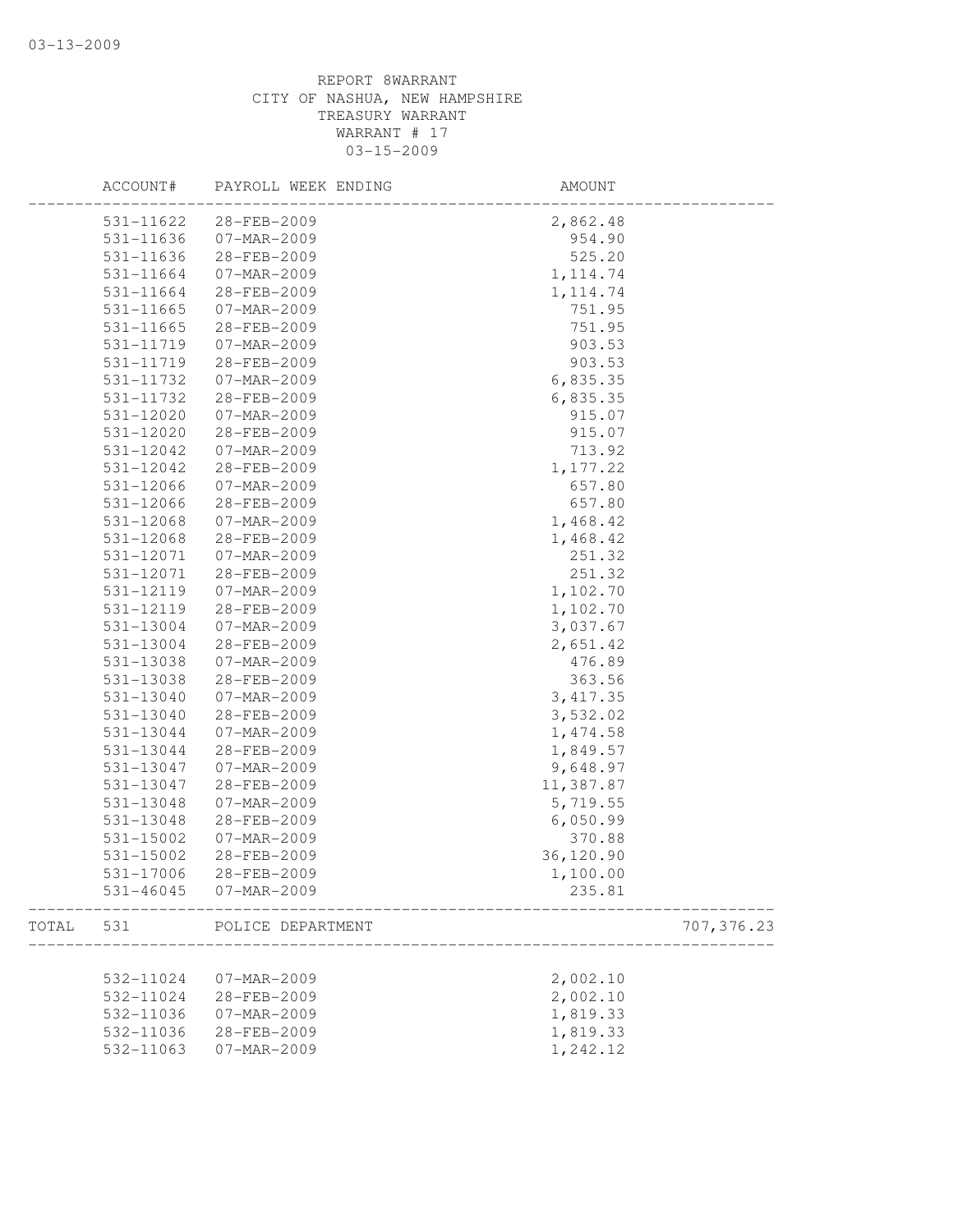| ACCOUNT#               | PAYROLL WEEK ENDING              | AMOUNT             |  |
|------------------------|----------------------------------|--------------------|--|
| 532-11063              | 28-FEB-2009                      | 1,242.12           |  |
| 532-11066              | 07-MAR-2009                      | 1,205.58           |  |
| 532-11066              | 28-FEB-2009                      | 1,205.56           |  |
| 532-11069              | $07 - MAR - 2009$                | 2,435.39           |  |
| 532-11069              | 28-FEB-2009                      | 2,435.39           |  |
| 532-11111              | 07-MAR-2009                      | 2,120.58           |  |
| 532-11111              | 28-FEB-2009                      | 2,120.58           |  |
| 532-11207              | $07 - MAR - 2009$                | 6,457.55           |  |
| 532-11207              | 28-FEB-2009                      | 6,457.54           |  |
| 532-11281              | 07-MAR-2009                      | 958.09             |  |
| 532-11281              | 28-FEB-2009                      | 958.08             |  |
| 532-11285              | 07-MAR-2009                      | 7,391.28           |  |
| 532-11285              | 28-FEB-2009                      | 7,391.30           |  |
| 532-11291              | 07-MAR-2009                      | 6, 256.45          |  |
| 532-11291              | 28-FEB-2009                      | 6,244.47           |  |
| 532-11298              | 07-MAR-2009                      | 1,246.12           |  |
| 532-11298              | 28-FEB-2009                      | 1,246.12           |  |
| 532-11300              | 07-MAR-2009                      | 33, 149.51         |  |
| 532-11300              | 28-FEB-2009                      | 33, 149.50         |  |
| 532-11303              | 07-MAR-2009                      | 1,090.35           |  |
| 532-11303              | 28-FEB-2009                      | 1,090.35           |  |
| 532-11305              | 07-MAR-2009                      | 4,350.60           |  |
| 532-11305              | 28-FEB-2009                      | 4,350.60           |  |
| 532-11309              | 07-MAR-2009                      | 96, 451.94         |  |
| 532-11309              | 28-FEB-2009                      | 95, 571.23         |  |
| 532-11660              | 07-MAR-2009                      | 1,385.40           |  |
| 532-11660              | 28-FEB-2009                      | 1,385.40           |  |
| 532-11663              | 07-MAR-2009                      | 1,344.65           |  |
| 532-11663              | 28-FEB-2009                      | 1,344.65           |  |
| 532-11666              | 07-MAR-2009                      | 1,344.65           |  |
| 532-11666              | 28-FEB-2009                      | 1,344.65           |  |
| 532-11669              | 07-MAR-2009                      | 1,358.10           |  |
| 532-11669              | 28-FEB-2009                      | 1,358.10           |  |
| 532-12070              | 07-MAR-2009                      | 20,048.33          |  |
| 532-12070              | 28-FEB-2009                      | 25, 747.22         |  |
| 532-13003              | $07 - MAR - 2009$                | 184.40             |  |
| 532-13003              | 28-FEB-2009                      | 555.81             |  |
| 532-13004              | 07-MAR-2009                      | 648.90             |  |
| 532-13004              | 28-FEB-2009                      | 100.61             |  |
| 532-13018<br>532-13018 | 07-MAR-2009                      | 3,352.89           |  |
| 532-13024              | 28-FEB-2009<br>07-MAR-2009       | 2,367.49<br>379.53 |  |
|                        |                                  | 978.26             |  |
| 532-13024<br>532-13050 | 28-FEB-2009<br>$07 - MAR - 2009$ | 9,879.14           |  |
| 532-13050              | 28-FEB-2009                      | 5, 412.11          |  |
| 532-19231              | 07-MAR-2009                      | 984.13             |  |
| 532-19231              | 28-FEB-2009                      | 1,006.32           |  |
| 532-19232              | $07 - MAR - 2009$                | 1,669.80           |  |
|                        |                                  |                    |  |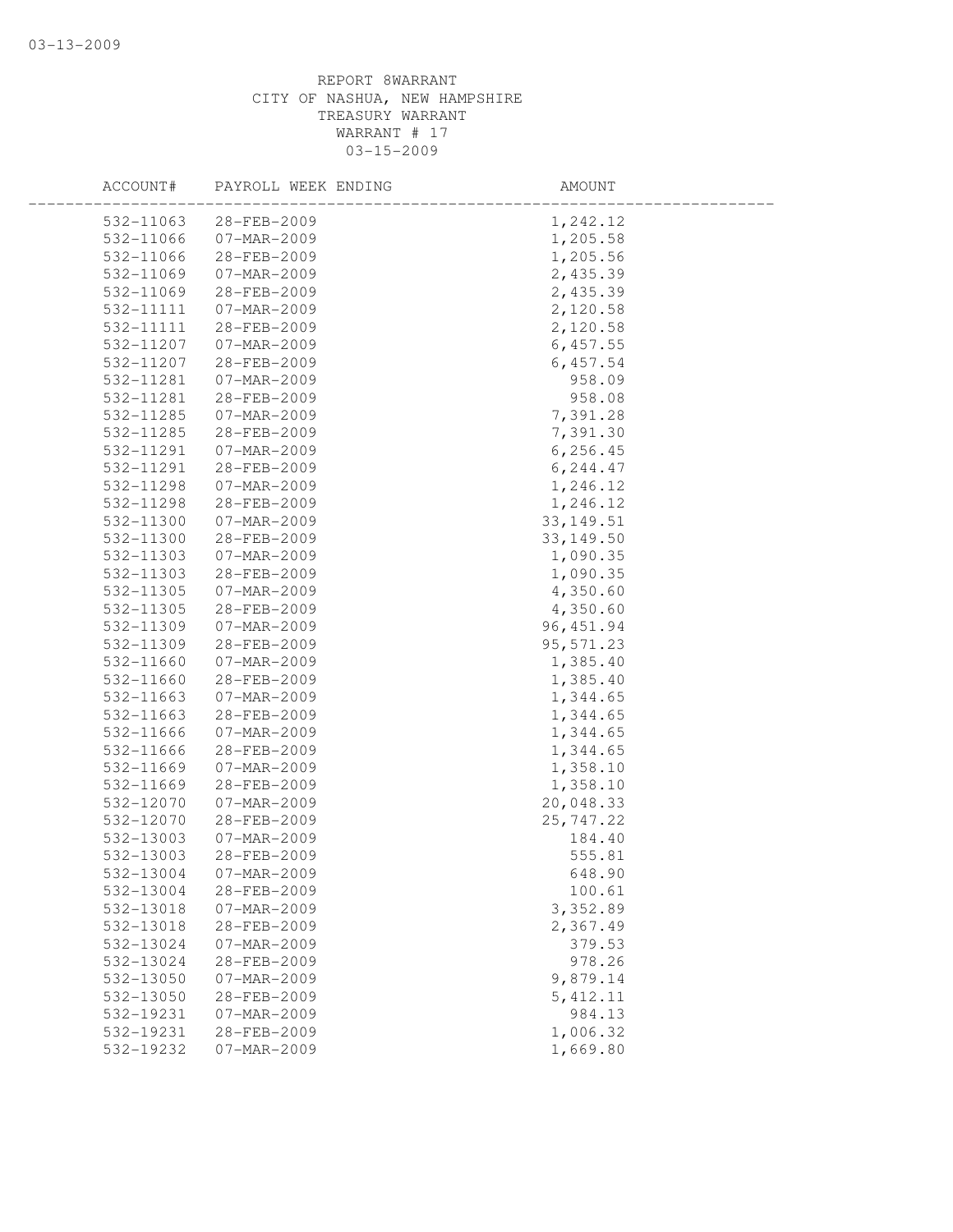|       | ACCOUNT#               | PAYROLL WEEK ENDING         | AMOUNT         |            |
|-------|------------------------|-----------------------------|----------------|------------|
|       | 532-19232              | 28-FEB-2009                 | 1,634.79       |            |
|       | 532-19233              | 07-MAR-2009                 | 2,370.27       |            |
|       |                        | 532-19233 28-FEB-2009       | 2,403.55       |            |
|       |                        | 532-19234 07-MAR-2009       | 1,696.18       |            |
|       | 532-19234              | 28-FEB-2009                 | 1,651.95       |            |
| TOTAL | 532                    | FIRE DEPARTMENT             |                | 429,398.54 |
|       |                        | 535-81023  07-MAR-2009      | 192.30         |            |
|       |                        | 535-81023 28-FEB-2009       | 192.30         |            |
| TOTAL | 535                    | EMERGENCY MANAGEMENT        |                | 384.60     |
|       | 536-11200              | 07-MAR-2009                 | 1,379.75       |            |
|       | 536-11200              | 28-FEB-2009                 | 1,379.75       |            |
|       | 536-12137              | 07-MAR-2009                 | 1,200.12       |            |
|       | 536-12137              | 28-FEB-2009                 | 1,200.12       |            |
|       |                        |                             |                |            |
| TOTAL | 536                    | CITYWIDE COMMUNICATIONS     |                | 5, 159.74  |
|       |                        |                             |                |            |
|       | 541-11024              | 07-MAR-2009                 | 612.76         |            |
|       | 541-11024              | 28-FEB-2009                 | 612.76         |            |
|       | 541-11048<br>541-11048 | 07-MAR-2009<br>28-FEB-2009  | 68.90<br>68.90 |            |
|       | 541-11104              | 07-MAR-2009                 | 985.14         |            |
|       | 541-11104              | 28-FEB-2009                 | 985.14         |            |
|       | 541-11107              | 07-MAR-2009                 | 289.16         |            |
|       | 541-11107              | 28-FEB-2009                 | 289.16         |            |
|       | 541-11240              | 07-MAR-2009                 | 1,449.15       |            |
|       | 541-11240              | 28-FEB-2009                 | 1,449.15       |            |
|       | 541-11346              | 07-MAR-2009                 | 430.95         |            |
|       | 541-11346              | 28-FEB-2009                 | 430.95         |            |
| TOTAL | 541                    | COMMUNITY SERVICES DIVISION |                | 7,672.12   |
|       |                        |                             |                |            |
|       | 542-11426              | 07-MAR-2009                 | 1,324.88       |            |
|       | 542-11426              | 28-FEB-2009                 | 1,324.89       |            |
|       | 542-11584              | $07 - MAR - 2009$           | 3,455.92       |            |
|       | 542-11584              | 28-FEB-2009                 | 3,455.92       |            |
|       | 542-12582              | $07 - MAR - 2009$           | 842.95         |            |
|       | 542-12582              | 28-FEB-2009                 | 842.96         |            |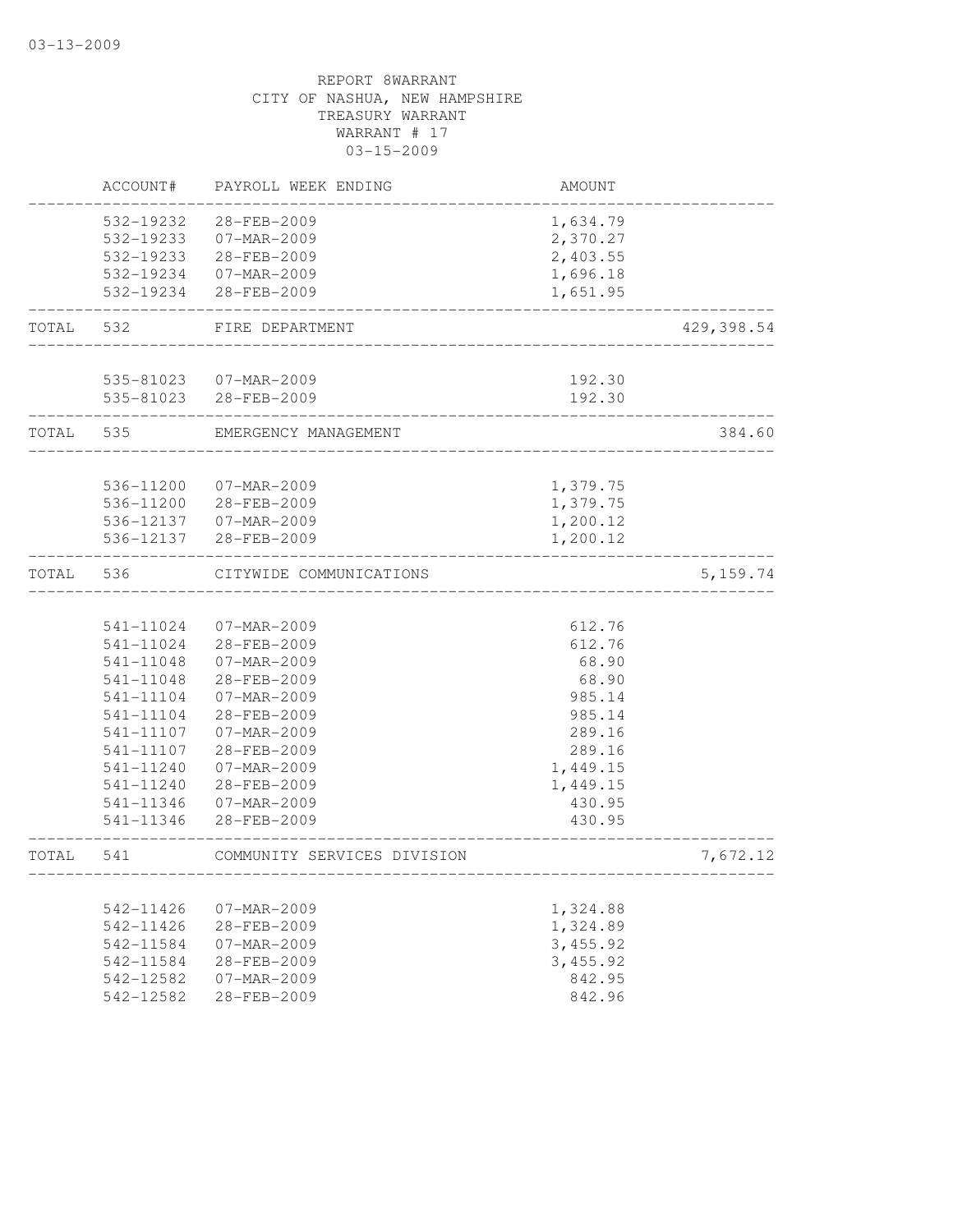|           | ACCOUNT#  | PAYROLL WEEK ENDING        | AMOUNT                           |           |
|-----------|-----------|----------------------------|----------------------------------|-----------|
| TOTAL 542 |           | COMMUNITY HEALTH           |                                  | 11,247.52 |
|           | 543-11380 | 07-MAR-2009                | 919.00                           |           |
|           |           | 543-11380 28-FEB-2009      | 919.01                           |           |
|           | 543-11438 | 07-MAR-2009                | 1,286.72                         |           |
|           | 543-11438 | 28-FEB-2009                | 1,286.71                         |           |
|           | 543-11602 | 07-MAR-2009                | 858.44                           |           |
|           | 543-11602 | 28-FEB-2009                | 858.44                           |           |
|           | 543-11604 | 07-MAR-2009                | 1,474.37                         |           |
|           |           | 543-11604 28-FEB-2009      | 1,474.36                         |           |
|           |           | 543-11605 07-MAR-2009      | 929.42                           |           |
|           |           | 543-11605 28-FEB-2009      | 929.42                           |           |
| TOTAL 543 |           | ENVIRONMENTAL HEALTH DEPT. | ________________                 | 10,935.89 |
|           |           |                            |                                  |           |
|           | 544-11008 | $07 - MAR - 2009$          | 723.28                           |           |
|           | 544-11008 | 28-FEB-2009                | 723.28                           |           |
|           |           | 544-11099 07-MAR-2009      | 2,109.73                         |           |
|           |           | 544-11099 28-FEB-2009      | 2,109.73                         |           |
|           | 544-11112 | 07-MAR-2009                | 827.73                           |           |
|           | 544-11112 | 28-FEB-2009                | 827.74                           |           |
|           | 544-11367 | 07-MAR-2009                | 809.99                           |           |
|           | 544-11367 | 28-FEB-2009                | 809.99                           |           |
|           | 544-11777 | 07-MAR-2009                | 1,252.76                         |           |
|           |           | 544-11777 28-FEB-2009      | 1,252.76                         |           |
|           |           | 544-12101  07-MAR-2009     | 271.04                           |           |
|           |           | 544-12101 28-FEB-2009      | 271.04<br>---------------------- |           |
| TOTAL     | 544       | WELFARE ADMINISTRATION     |                                  | 11,989.07 |
|           | 551-11028 | 07-MAR-2009                | 531.38                           |           |
|           | 551-11028 | 28-FEB-2009                | 531.38                           |           |
|           | 551-11057 | $07 - MAR - 2009$          | 877.89                           |           |
|           | 551-11057 | 28-FEB-2009                | 877.89                           |           |
|           | 551-11094 | 07-MAR-2009                | 298.91                           |           |
|           | 551-11094 | 28-FEB-2009                | 298.91                           |           |
|           | 551-11097 | 07-MAR-2009                | 1,050.79                         |           |
|           | 551-11097 | 28-FEB-2009                | 1,050.79                         |           |
|           | 551-11208 | 07-MAR-2009                | 670.10                           |           |
|           | 551-11208 | 28-FEB-2009                | 670.10                           |           |
|           | 551-11211 | $07 - MAR - 2009$          | 268.28                           |           |
|           | 551-11211 | 28-FEB-2009                | 387.53                           |           |
|           | 551-11212 | 07-MAR-2009                | 1,408.19                         |           |
|           | 551-11212 | 28-FEB-2009                | 1,408.18                         |           |
|           |           |                            |                                  |           |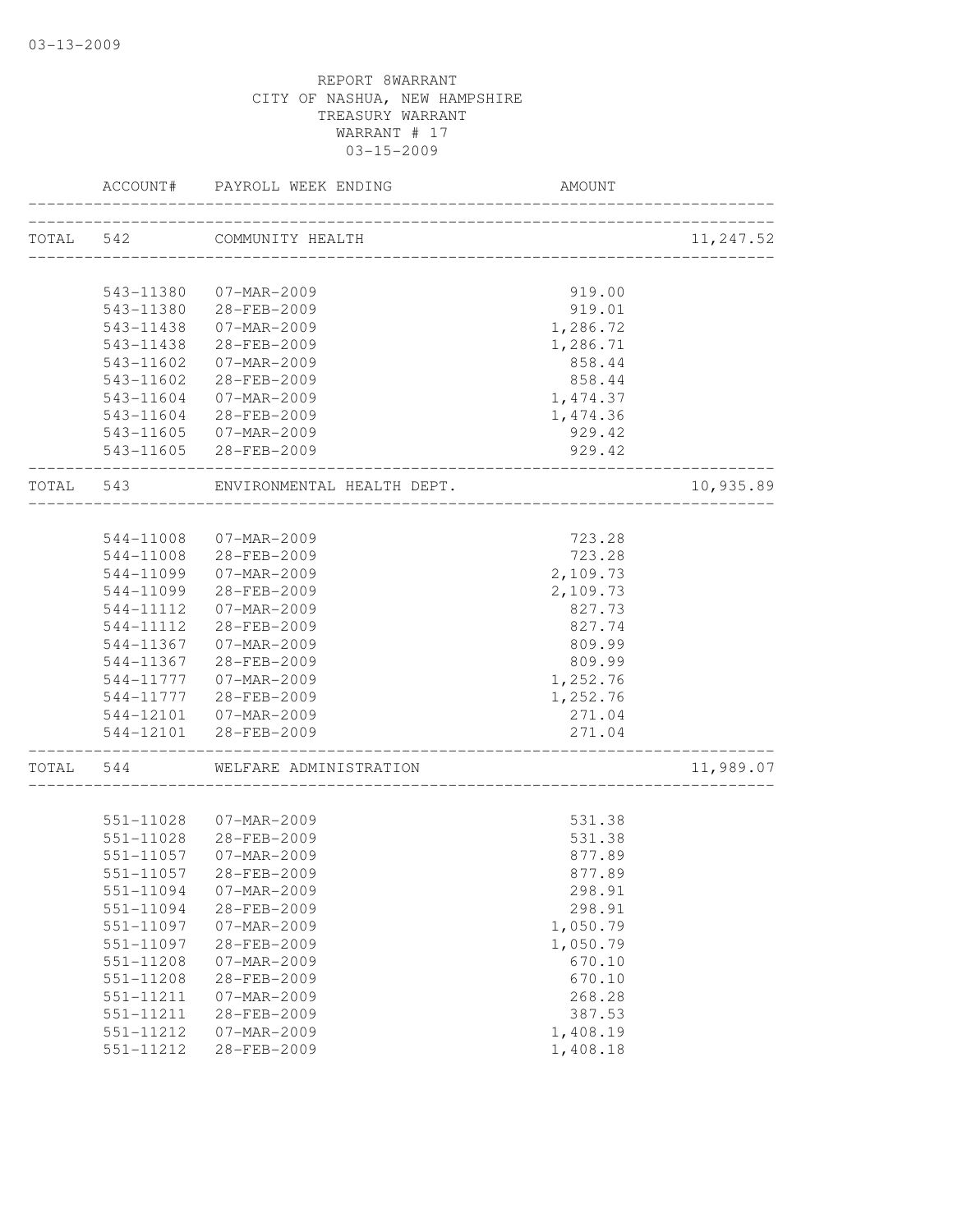|       | ACCOUNT#               | PAYROLL WEEK ENDING            | AMOUNT    |           |
|-------|------------------------|--------------------------------|-----------|-----------|
|       | 551-11249              | 07-MAR-2009                    | 144.73    |           |
|       | 551-11249              | 28-FEB-2009                    | 144.73    |           |
|       | 551-11273              | 07-MAR-2009                    | 1,640.43  |           |
|       | 551-11273              | 28-FEB-2009                    | 1,674.78  |           |
|       | 551-11435              | 07-MAR-2009                    | 877.86    |           |
|       | 551-11435              | 28-FEB-2009                    | 872.34    |           |
|       | 551-11462              | 07-MAR-2009                    | 1,009.96  |           |
|       | 551-11462              | 28-FEB-2009                    | 1,009.96  |           |
|       | 551-11638              | 07-MAR-2009                    | 971.81    |           |
|       | 551-11638              | 28-FEB-2009                    | 1, 143.31 |           |
|       |                        | 551-13004 28-FEB-2009          | 78.80     |           |
| TOTAL | 551                    | PUBLIC WORKS DIV & ENGINEERING |           | 19,899.03 |
|       |                        |                                |           |           |
|       | 552-11077              | 07-MAR-2009                    | 1,255.86  |           |
|       | 552-11077              | 28-FEB-2009                    | 1,255.86  |           |
|       | 552-11087              | 07-MAR-2009                    | 746.80    |           |
|       | 552-11087              | 28-FEB-2009                    | 746.80    |           |
|       | 552-11143              | 07-MAR-2009                    | 784.00    |           |
|       | 552-11143              | 28-FEB-2009                    | 784.00    |           |
|       | 552-11324              | 07-MAR-2009                    | 4,039.84  |           |
|       | 552-11324              | 28-FEB-2009                    | 4,020.88  |           |
|       | 552-11339              | 07-MAR-2009                    | 2,698.64  |           |
|       | 552-11339              | 28-FEB-2009                    | 2,689.60  |           |
|       | 552-11342              | 07-MAR-2009                    | 706.00    |           |
|       | 552-11342              | 28-FEB-2009                    | 706.00    |           |
|       | 552-11343              | 07-MAR-2009                    | 2,352.00  |           |
|       | 552-11343              | 28-FEB-2009                    | 2,168.88  |           |
|       | 552-11407              | 07-MAR-2009                    | 4,884.00  |           |
|       | 552-11407              | 28-FEB-2009                    | 4,884.00  |           |
|       | 552-11492              | 07-MAR-2009                    | 746.80    |           |
|       | 552-11492              | 28-FEB-2009                    | 746.80    |           |
|       | 552-11548              | 07-MAR-2009                    | 1,028.00  |           |
|       | 552-11548              | 28-FEB-2009                    | 1,028.00  |           |
|       | 552-11562              | 07-MAR-2009                    | 400.06    |           |
|       | 552-11562              | 28-FEB-2009                    | 400.06    |           |
|       | 552-11580              | 07-MAR-2009                    | 957.28    |           |
|       | 552-11580              | 28-FEB-2009                    | 957.28    |           |
|       | 552-11618              | $07 - MAR - 2009$              | 638.05    |           |
|       | 552-11618              | 28-FEB-2009                    | 638.06    |           |
|       | 552-11672              | 07-MAR-2009                    | 1,404.69  |           |
|       | 552-11672              | 28-FEB-2009                    | 1,404.69  |           |
|       | 552-11750              | 07-MAR-2009                    | 717.60    |           |
|       | $552 - 11750$          | 28-FEB-2009                    | 717.60    |           |
|       |                        | $07 - MAR - 2009$              |           |           |
|       | 552-13004<br>552-13004 |                                | 265.09    |           |
|       |                        | 28-FEB-2009                    | 548.95    |           |
|       | 552-13009              | 07-MAR-2009                    | 3,216.19  |           |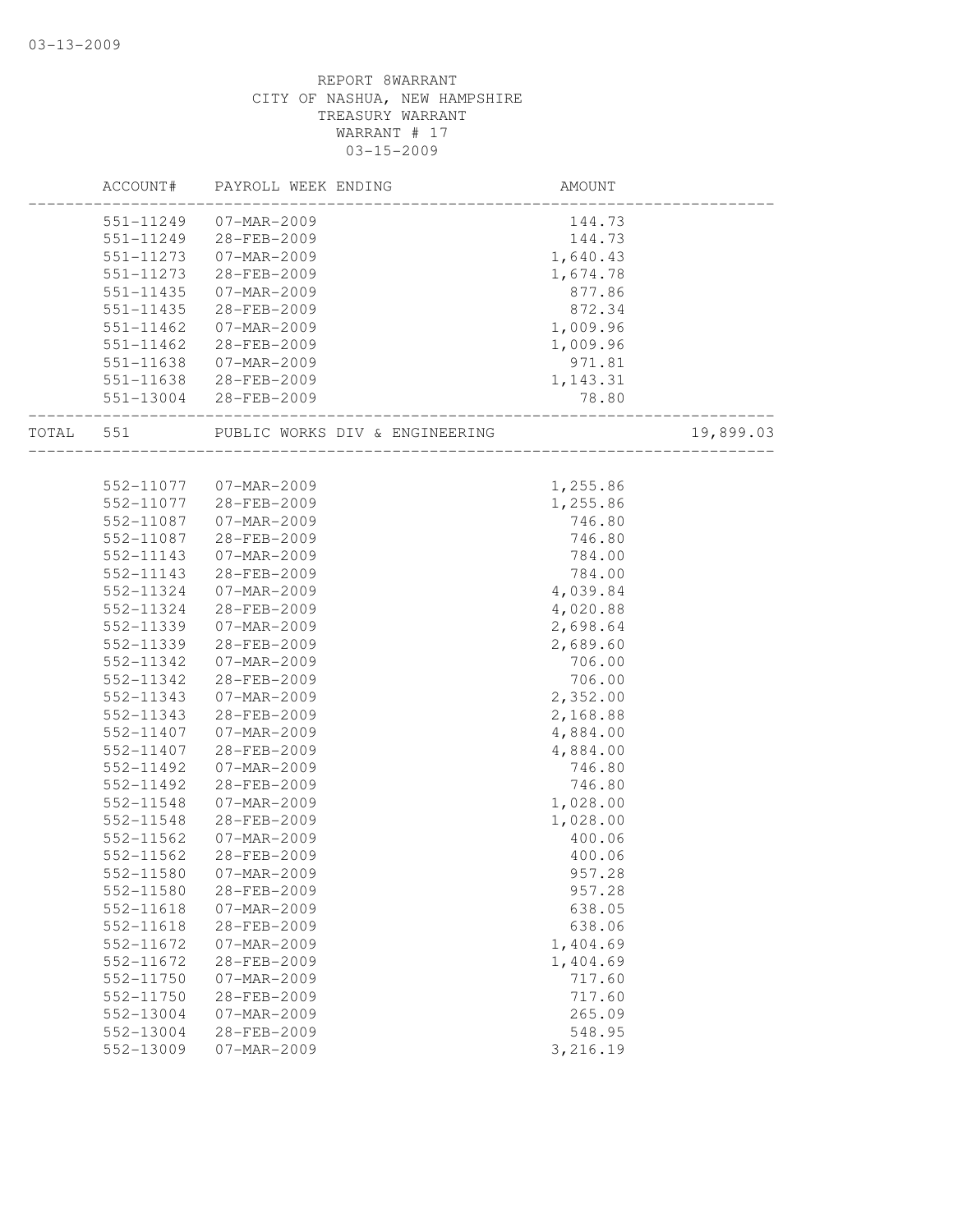| 552-13009 28-FEB-2009<br>1,364.30<br>552-13067 07-MAR-2009<br>407.76<br>552-13067 28-FEB-2009<br>3, 244.23<br>TOTAL 552 PARKS AND RECREATION<br>1,016.26<br>553-11041  07-MAR-2009<br>553-11041 28-FEB-2009<br>1,016.27<br>$07 - MAR - 2009$<br>553-11078<br>410.28<br>28-FEB-2009<br>553-11078<br>410.28<br>$07 - \text{MAR} - 2009$<br>553-11098<br>990.17<br>553-11098<br>28-FEB-2009<br>990.17<br>1,021.61<br>553-11169<br>07-MAR-2009<br>553-11169<br>28-FEB-2009<br>1,021.62<br>553-11192<br>07-MAR-2009<br>959.76<br>973.83<br>553-11192<br>28-FEB-2009<br>5,488.00<br>553-11279<br>07-MAR-2009<br>5,507.09<br>553-11279<br>28-FEB-2009<br>553-11327<br>07-MAR-2009<br>3,635.85<br>553-11327<br>28-FEB-2009<br>4,039.84<br>1,748.78<br>553-11375<br>07-MAR-2009<br>553-11375<br>2,091.61<br>28-FEB-2009<br>2,837.84<br>$553 - 11465$<br>07-MAR-2009<br>553-11465<br>28-FEB-2009<br>2,091.04<br>553-11474<br>07-MAR-2009<br>3,366.40<br>3,366.40<br>553-11474<br>28-FEB-2009<br>$07 - MAR - 2009$<br>2,556.00<br>553-11475<br>28-FEB-2009<br>2,539.20<br>553-11475<br>553-11630<br>$07 - \text{MAR} - 2009$<br>717.60<br>553-11630<br>28-FEB-2009<br>717.60<br>724.35<br>553-11631<br>07-MAR-2009<br>727.20<br>553-11631<br>28-FEB-2009<br>553-11648<br>07-MAR-2009<br>820.54<br>553-11648<br>28-FEB-2009<br>820.54<br>1,622.11<br>553-11678<br>07-MAR-2009<br>553-11678<br>28-FEB-2009<br>1,622.11<br>553-11759 07-MAR-2009<br>14,356.89<br>553-11759<br>28-FEB-2009<br>14,323.00<br>1,683.20<br>553-11771<br>07-MAR-2009<br>28-FEB-2009<br>1,683.20<br>553-11771<br>553-12128<br>07-MAR-2009<br>347.24<br>28-FEB-2009<br>216.69<br>553-12128<br>3,390.95<br>553-13004<br>07-MAR-2009<br>3,023.81<br>553-13004<br>28-FEB-2009<br>51,074.32<br>553-13009<br>07-MAR-2009<br>28,687.62<br>553-13009<br>28-FEB-2009<br>11, 179.56<br>553-13901<br>07-MAR-2009 |  | ACCOUNT# PAYROLL WEEK ENDING | AMOUNT<br>---------------------- |            |
|------------------------------------------------------------------------------------------------------------------------------------------------------------------------------------------------------------------------------------------------------------------------------------------------------------------------------------------------------------------------------------------------------------------------------------------------------------------------------------------------------------------------------------------------------------------------------------------------------------------------------------------------------------------------------------------------------------------------------------------------------------------------------------------------------------------------------------------------------------------------------------------------------------------------------------------------------------------------------------------------------------------------------------------------------------------------------------------------------------------------------------------------------------------------------------------------------------------------------------------------------------------------------------------------------------------------------------------------------------------------------------------------------------------------------------------------------------------------------------------------------------------------------------------------------------------------------------------------------------------------------------------------------------------------------------------------------------------------------------------------------------------------------------------------------------------------------------------------------------------|--|------------------------------|----------------------------------|------------|
|                                                                                                                                                                                                                                                                                                                                                                                                                                                                                                                                                                                                                                                                                                                                                                                                                                                                                                                                                                                                                                                                                                                                                                                                                                                                                                                                                                                                                                                                                                                                                                                                                                                                                                                                                                                                                                                                  |  |                              |                                  |            |
|                                                                                                                                                                                                                                                                                                                                                                                                                                                                                                                                                                                                                                                                                                                                                                                                                                                                                                                                                                                                                                                                                                                                                                                                                                                                                                                                                                                                                                                                                                                                                                                                                                                                                                                                                                                                                                                                  |  |                              |                                  |            |
|                                                                                                                                                                                                                                                                                                                                                                                                                                                                                                                                                                                                                                                                                                                                                                                                                                                                                                                                                                                                                                                                                                                                                                                                                                                                                                                                                                                                                                                                                                                                                                                                                                                                                                                                                                                                                                                                  |  |                              |                                  |            |
|                                                                                                                                                                                                                                                                                                                                                                                                                                                                                                                                                                                                                                                                                                                                                                                                                                                                                                                                                                                                                                                                                                                                                                                                                                                                                                                                                                                                                                                                                                                                                                                                                                                                                                                                                                                                                                                                  |  |                              |                                  | 55, 554.65 |
|                                                                                                                                                                                                                                                                                                                                                                                                                                                                                                                                                                                                                                                                                                                                                                                                                                                                                                                                                                                                                                                                                                                                                                                                                                                                                                                                                                                                                                                                                                                                                                                                                                                                                                                                                                                                                                                                  |  |                              |                                  |            |
|                                                                                                                                                                                                                                                                                                                                                                                                                                                                                                                                                                                                                                                                                                                                                                                                                                                                                                                                                                                                                                                                                                                                                                                                                                                                                                                                                                                                                                                                                                                                                                                                                                                                                                                                                                                                                                                                  |  |                              |                                  |            |
|                                                                                                                                                                                                                                                                                                                                                                                                                                                                                                                                                                                                                                                                                                                                                                                                                                                                                                                                                                                                                                                                                                                                                                                                                                                                                                                                                                                                                                                                                                                                                                                                                                                                                                                                                                                                                                                                  |  |                              |                                  |            |
|                                                                                                                                                                                                                                                                                                                                                                                                                                                                                                                                                                                                                                                                                                                                                                                                                                                                                                                                                                                                                                                                                                                                                                                                                                                                                                                                                                                                                                                                                                                                                                                                                                                                                                                                                                                                                                                                  |  |                              |                                  |            |
|                                                                                                                                                                                                                                                                                                                                                                                                                                                                                                                                                                                                                                                                                                                                                                                                                                                                                                                                                                                                                                                                                                                                                                                                                                                                                                                                                                                                                                                                                                                                                                                                                                                                                                                                                                                                                                                                  |  |                              |                                  |            |
|                                                                                                                                                                                                                                                                                                                                                                                                                                                                                                                                                                                                                                                                                                                                                                                                                                                                                                                                                                                                                                                                                                                                                                                                                                                                                                                                                                                                                                                                                                                                                                                                                                                                                                                                                                                                                                                                  |  |                              |                                  |            |
|                                                                                                                                                                                                                                                                                                                                                                                                                                                                                                                                                                                                                                                                                                                                                                                                                                                                                                                                                                                                                                                                                                                                                                                                                                                                                                                                                                                                                                                                                                                                                                                                                                                                                                                                                                                                                                                                  |  |                              |                                  |            |
|                                                                                                                                                                                                                                                                                                                                                                                                                                                                                                                                                                                                                                                                                                                                                                                                                                                                                                                                                                                                                                                                                                                                                                                                                                                                                                                                                                                                                                                                                                                                                                                                                                                                                                                                                                                                                                                                  |  |                              |                                  |            |
|                                                                                                                                                                                                                                                                                                                                                                                                                                                                                                                                                                                                                                                                                                                                                                                                                                                                                                                                                                                                                                                                                                                                                                                                                                                                                                                                                                                                                                                                                                                                                                                                                                                                                                                                                                                                                                                                  |  |                              |                                  |            |
|                                                                                                                                                                                                                                                                                                                                                                                                                                                                                                                                                                                                                                                                                                                                                                                                                                                                                                                                                                                                                                                                                                                                                                                                                                                                                                                                                                                                                                                                                                                                                                                                                                                                                                                                                                                                                                                                  |  |                              |                                  |            |
|                                                                                                                                                                                                                                                                                                                                                                                                                                                                                                                                                                                                                                                                                                                                                                                                                                                                                                                                                                                                                                                                                                                                                                                                                                                                                                                                                                                                                                                                                                                                                                                                                                                                                                                                                                                                                                                                  |  |                              |                                  |            |
|                                                                                                                                                                                                                                                                                                                                                                                                                                                                                                                                                                                                                                                                                                                                                                                                                                                                                                                                                                                                                                                                                                                                                                                                                                                                                                                                                                                                                                                                                                                                                                                                                                                                                                                                                                                                                                                                  |  |                              |                                  |            |
|                                                                                                                                                                                                                                                                                                                                                                                                                                                                                                                                                                                                                                                                                                                                                                                                                                                                                                                                                                                                                                                                                                                                                                                                                                                                                                                                                                                                                                                                                                                                                                                                                                                                                                                                                                                                                                                                  |  |                              |                                  |            |
|                                                                                                                                                                                                                                                                                                                                                                                                                                                                                                                                                                                                                                                                                                                                                                                                                                                                                                                                                                                                                                                                                                                                                                                                                                                                                                                                                                                                                                                                                                                                                                                                                                                                                                                                                                                                                                                                  |  |                              |                                  |            |
|                                                                                                                                                                                                                                                                                                                                                                                                                                                                                                                                                                                                                                                                                                                                                                                                                                                                                                                                                                                                                                                                                                                                                                                                                                                                                                                                                                                                                                                                                                                                                                                                                                                                                                                                                                                                                                                                  |  |                              |                                  |            |
|                                                                                                                                                                                                                                                                                                                                                                                                                                                                                                                                                                                                                                                                                                                                                                                                                                                                                                                                                                                                                                                                                                                                                                                                                                                                                                                                                                                                                                                                                                                                                                                                                                                                                                                                                                                                                                                                  |  |                              |                                  |            |
|                                                                                                                                                                                                                                                                                                                                                                                                                                                                                                                                                                                                                                                                                                                                                                                                                                                                                                                                                                                                                                                                                                                                                                                                                                                                                                                                                                                                                                                                                                                                                                                                                                                                                                                                                                                                                                                                  |  |                              |                                  |            |
|                                                                                                                                                                                                                                                                                                                                                                                                                                                                                                                                                                                                                                                                                                                                                                                                                                                                                                                                                                                                                                                                                                                                                                                                                                                                                                                                                                                                                                                                                                                                                                                                                                                                                                                                                                                                                                                                  |  |                              |                                  |            |
|                                                                                                                                                                                                                                                                                                                                                                                                                                                                                                                                                                                                                                                                                                                                                                                                                                                                                                                                                                                                                                                                                                                                                                                                                                                                                                                                                                                                                                                                                                                                                                                                                                                                                                                                                                                                                                                                  |  |                              |                                  |            |
|                                                                                                                                                                                                                                                                                                                                                                                                                                                                                                                                                                                                                                                                                                                                                                                                                                                                                                                                                                                                                                                                                                                                                                                                                                                                                                                                                                                                                                                                                                                                                                                                                                                                                                                                                                                                                                                                  |  |                              |                                  |            |
|                                                                                                                                                                                                                                                                                                                                                                                                                                                                                                                                                                                                                                                                                                                                                                                                                                                                                                                                                                                                                                                                                                                                                                                                                                                                                                                                                                                                                                                                                                                                                                                                                                                                                                                                                                                                                                                                  |  |                              |                                  |            |
|                                                                                                                                                                                                                                                                                                                                                                                                                                                                                                                                                                                                                                                                                                                                                                                                                                                                                                                                                                                                                                                                                                                                                                                                                                                                                                                                                                                                                                                                                                                                                                                                                                                                                                                                                                                                                                                                  |  |                              |                                  |            |
|                                                                                                                                                                                                                                                                                                                                                                                                                                                                                                                                                                                                                                                                                                                                                                                                                                                                                                                                                                                                                                                                                                                                                                                                                                                                                                                                                                                                                                                                                                                                                                                                                                                                                                                                                                                                                                                                  |  |                              |                                  |            |
|                                                                                                                                                                                                                                                                                                                                                                                                                                                                                                                                                                                                                                                                                                                                                                                                                                                                                                                                                                                                                                                                                                                                                                                                                                                                                                                                                                                                                                                                                                                                                                                                                                                                                                                                                                                                                                                                  |  |                              |                                  |            |
|                                                                                                                                                                                                                                                                                                                                                                                                                                                                                                                                                                                                                                                                                                                                                                                                                                                                                                                                                                                                                                                                                                                                                                                                                                                                                                                                                                                                                                                                                                                                                                                                                                                                                                                                                                                                                                                                  |  |                              |                                  |            |
|                                                                                                                                                                                                                                                                                                                                                                                                                                                                                                                                                                                                                                                                                                                                                                                                                                                                                                                                                                                                                                                                                                                                                                                                                                                                                                                                                                                                                                                                                                                                                                                                                                                                                                                                                                                                                                                                  |  |                              |                                  |            |
|                                                                                                                                                                                                                                                                                                                                                                                                                                                                                                                                                                                                                                                                                                                                                                                                                                                                                                                                                                                                                                                                                                                                                                                                                                                                                                                                                                                                                                                                                                                                                                                                                                                                                                                                                                                                                                                                  |  |                              |                                  |            |
|                                                                                                                                                                                                                                                                                                                                                                                                                                                                                                                                                                                                                                                                                                                                                                                                                                                                                                                                                                                                                                                                                                                                                                                                                                                                                                                                                                                                                                                                                                                                                                                                                                                                                                                                                                                                                                                                  |  |                              |                                  |            |
|                                                                                                                                                                                                                                                                                                                                                                                                                                                                                                                                                                                                                                                                                                                                                                                                                                                                                                                                                                                                                                                                                                                                                                                                                                                                                                                                                                                                                                                                                                                                                                                                                                                                                                                                                                                                                                                                  |  |                              |                                  |            |
|                                                                                                                                                                                                                                                                                                                                                                                                                                                                                                                                                                                                                                                                                                                                                                                                                                                                                                                                                                                                                                                                                                                                                                                                                                                                                                                                                                                                                                                                                                                                                                                                                                                                                                                                                                                                                                                                  |  |                              |                                  |            |
|                                                                                                                                                                                                                                                                                                                                                                                                                                                                                                                                                                                                                                                                                                                                                                                                                                                                                                                                                                                                                                                                                                                                                                                                                                                                                                                                                                                                                                                                                                                                                                                                                                                                                                                                                                                                                                                                  |  |                              |                                  |            |
|                                                                                                                                                                                                                                                                                                                                                                                                                                                                                                                                                                                                                                                                                                                                                                                                                                                                                                                                                                                                                                                                                                                                                                                                                                                                                                                                                                                                                                                                                                                                                                                                                                                                                                                                                                                                                                                                  |  |                              |                                  |            |
|                                                                                                                                                                                                                                                                                                                                                                                                                                                                                                                                                                                                                                                                                                                                                                                                                                                                                                                                                                                                                                                                                                                                                                                                                                                                                                                                                                                                                                                                                                                                                                                                                                                                                                                                                                                                                                                                  |  |                              |                                  |            |
|                                                                                                                                                                                                                                                                                                                                                                                                                                                                                                                                                                                                                                                                                                                                                                                                                                                                                                                                                                                                                                                                                                                                                                                                                                                                                                                                                                                                                                                                                                                                                                                                                                                                                                                                                                                                                                                                  |  |                              |                                  |            |
|                                                                                                                                                                                                                                                                                                                                                                                                                                                                                                                                                                                                                                                                                                                                                                                                                                                                                                                                                                                                                                                                                                                                                                                                                                                                                                                                                                                                                                                                                                                                                                                                                                                                                                                                                                                                                                                                  |  |                              |                                  |            |
|                                                                                                                                                                                                                                                                                                                                                                                                                                                                                                                                                                                                                                                                                                                                                                                                                                                                                                                                                                                                                                                                                                                                                                                                                                                                                                                                                                                                                                                                                                                                                                                                                                                                                                                                                                                                                                                                  |  |                              |                                  |            |
|                                                                                                                                                                                                                                                                                                                                                                                                                                                                                                                                                                                                                                                                                                                                                                                                                                                                                                                                                                                                                                                                                                                                                                                                                                                                                                                                                                                                                                                                                                                                                                                                                                                                                                                                                                                                                                                                  |  |                              |                                  |            |
|                                                                                                                                                                                                                                                                                                                                                                                                                                                                                                                                                                                                                                                                                                                                                                                                                                                                                                                                                                                                                                                                                                                                                                                                                                                                                                                                                                                                                                                                                                                                                                                                                                                                                                                                                                                                                                                                  |  |                              |                                  |            |
|                                                                                                                                                                                                                                                                                                                                                                                                                                                                                                                                                                                                                                                                                                                                                                                                                                                                                                                                                                                                                                                                                                                                                                                                                                                                                                                                                                                                                                                                                                                                                                                                                                                                                                                                                                                                                                                                  |  |                              |                                  |            |
|                                                                                                                                                                                                                                                                                                                                                                                                                                                                                                                                                                                                                                                                                                                                                                                                                                                                                                                                                                                                                                                                                                                                                                                                                                                                                                                                                                                                                                                                                                                                                                                                                                                                                                                                                                                                                                                                  |  |                              |                                  |            |
|                                                                                                                                                                                                                                                                                                                                                                                                                                                                                                                                                                                                                                                                                                                                                                                                                                                                                                                                                                                                                                                                                                                                                                                                                                                                                                                                                                                                                                                                                                                                                                                                                                                                                                                                                                                                                                                                  |  |                              |                                  |            |
|                                                                                                                                                                                                                                                                                                                                                                                                                                                                                                                                                                                                                                                                                                                                                                                                                                                                                                                                                                                                                                                                                                                                                                                                                                                                                                                                                                                                                                                                                                                                                                                                                                                                                                                                                                                                                                                                  |  |                              |                                  |            |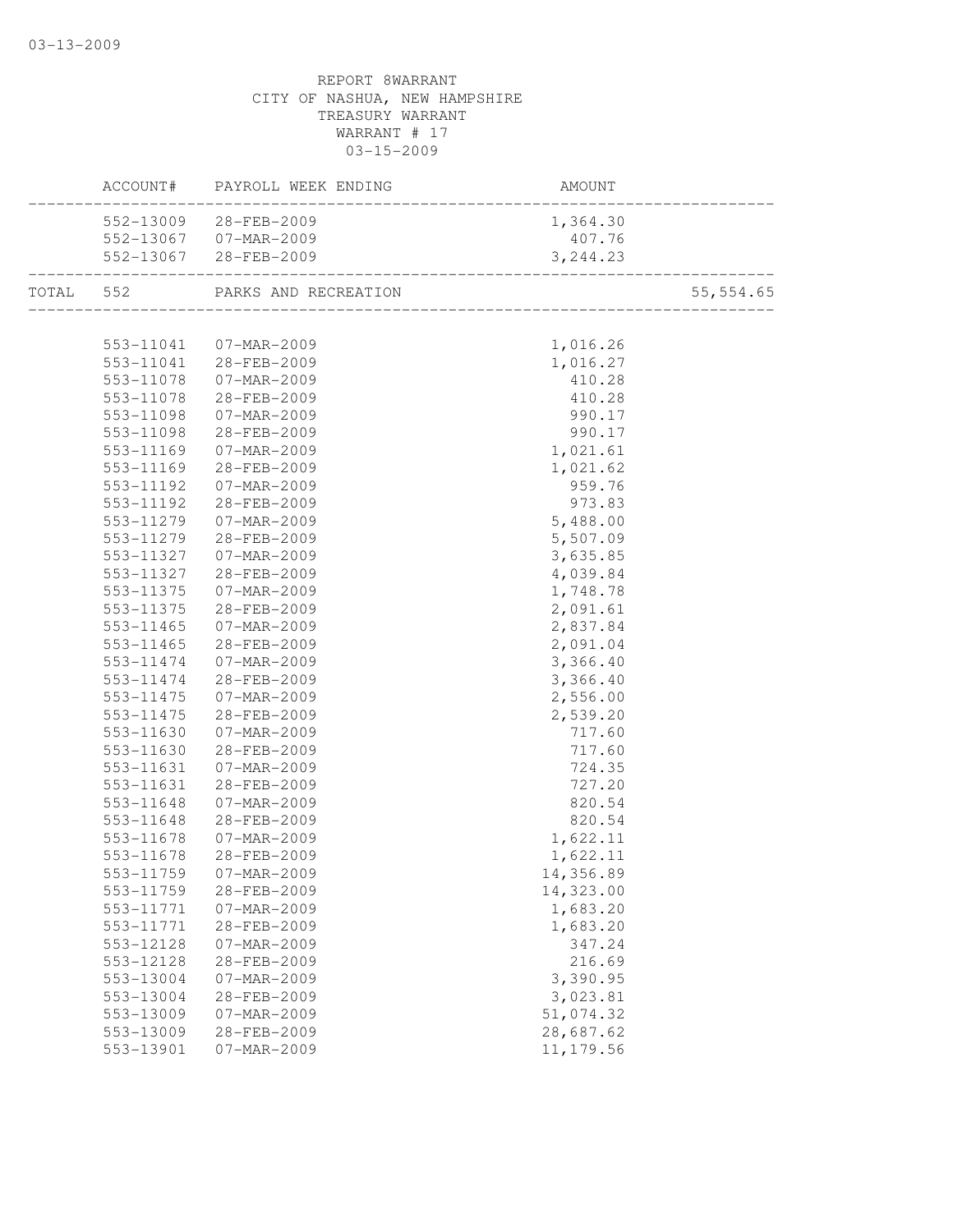|       | ACCOUNT#  | PAYROLL WEEK ENDING   | AMOUNT                             |            |
|-------|-----------|-----------------------|------------------------------------|------------|
|       |           | 553-13901 28-FEB-2009 | 10,516.48                          |            |
|       |           | 553-17008 07-MAR-2009 | 900.00                             |            |
|       |           | 553-17008 28-FEB-2009 | 1,800.00                           |            |
| TOTAL | 553       | STREET DEPARTMENT     | __________________________________ | 199,033.31 |
|       |           |                       |                                    |            |
|       | 555-11024 | $07 - MAR - 2009$     | 223.92                             |            |
|       | 555-11024 | 28-FEB-2009           | 335.88                             |            |
|       | 555-11058 | 07-MAR-2009           | 957.27                             |            |
|       | 555-11058 | 28-FEB-2009           | 957.28                             |            |
|       | 555-11461 | 07-MAR-2009           | 1,446.40                           |            |
|       | 555-11461 | 28-FEB-2009           | 1,446.40                           |            |
|       | 555-11505 | 07-MAR-2009           | 1,150.52                           |            |
|       | 555-11505 | 28-FEB-2009           | 1,150.52                           |            |
|       | 555-11639 | 07-MAR-2009           | 746.80                             |            |
|       | 555-11639 | 28-FEB-2009           | 746.80                             |            |
|       | 555-11640 | 07-MAR-2009           | 695.60                             |            |
|       | 555-11640 | 28-FEB-2009           | 716.08                             |            |
|       | 555-11738 | 07-MAR-2009           | 1,760.00                           |            |
|       | 555-11738 | $28 - FEB - 2009$     | 1,760.00                           |            |
|       | 555-11745 | 07-MAR-2009           | 738.80                             |            |
|       | 555-11745 | 28-FEB-2009           | 738.80                             |            |
|       | 555-11746 | 07-MAR-2009           | 1,106.97                           |            |
|       | 555-11746 | 28-FEB-2009           | 1,106.97                           |            |
|       | 555-13004 | 07-MAR-2009           | 198.00                             |            |
|       | 555-13004 | 28-FEB-2009           | 528.95                             |            |
|       |           | 555-13068 07-MAR-2009 | 231.00                             |            |
|       |           | 555-13068 28-FEB-2009 | 231.00                             |            |
| TOTAL | 555       | TRAFFIC DEPARTMENT    |                                    | 18,973.96  |
|       |           |                       |                                    |            |
|       | 557-11161 | $07 - MAR - 2009$     | 746.80                             |            |
|       | 557-11161 | 28-FEB-2009           | 746.80                             |            |
|       | 557-13009 | 07-MAR-2009           | 744.91                             |            |
|       | 557-13009 | 28-FEB-2009           | 315.15                             |            |
| TOTAL | 557       | PARKING LOTS          |                                    | 2,553.66   |
|       |           |                       |                                    |            |
|       | 561-11345 | 07-MAR-2009           | 1,339.68                           |            |
|       | 561-11345 | 28-FEB-2009           | 1,339.68                           |            |
|       | 561-11651 | $07 - MAR - 2009$     | 835.74                             |            |
|       | 561-11651 | 28-FEB-2009           | 835.74                             |            |
|       | 561-11658 | 07-MAR-2009           | 1,014.70                           |            |
|       | 561-11658 | 28-FEB-2009           | 1,014.70                           |            |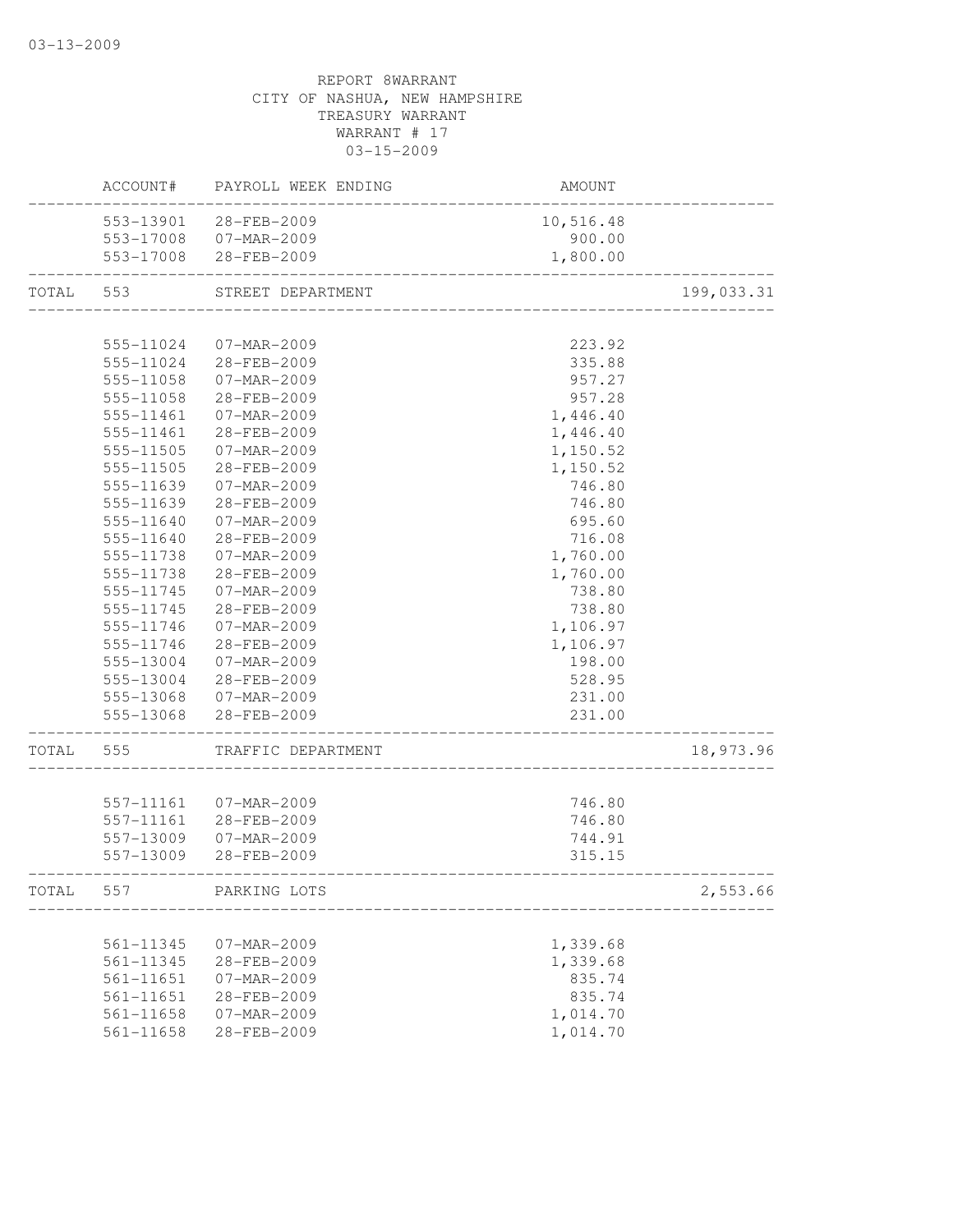|           | ACCOUNT#  | PAYROLL WEEK ENDING                             | AMOUNT                               |           |
|-----------|-----------|-------------------------------------------------|--------------------------------------|-----------|
| TOTAL 561 |           | EDGEWOOD CEMETERY                               | ____________________________________ | 6,380.24  |
|           |           |                                                 |                                      |           |
|           | 563-11345 | 07-MAR-2009                                     | 1,126.63                             |           |
|           | 563-11345 | 28-FEB-2009                                     | 1,126.64                             |           |
|           | 563-11651 | 07-MAR-2009                                     | 744.15                               |           |
|           | 563-11651 | 28-FEB-2009                                     | 744.15                               |           |
|           | 563-11657 | 07-MAR-2009                                     | 929.81                               |           |
|           |           | 563-11657 28-FEB-2009                           | 929.81                               |           |
|           |           | 563-13004 07-MAR-2009                           | 83.72                                |           |
| TOTAL 563 |           | WOODLAWN CEMETERY                               |                                      | 5,684.91  |
|           |           |                                                 |                                      |           |
|           |           | 571-11174 07-MAR-2009                           | 867.76                               |           |
|           | 571-11174 | 28-FEB-2009                                     | 867.76                               |           |
|           |           | 571-11237 07-MAR-2009                           | 1,941.86                             |           |
|           |           | 571-11237 28-FEB-2009                           | 1,941.86                             |           |
| TOTAL     | 571       | COMMUNITY DEVELOPMENT                           |                                      | 5,619.24  |
|           |           |                                                 | ________________________             |           |
|           | 572-11024 | 07-MAR-2009                                     | 634.62                               |           |
|           | 572-11024 | 28-FEB-2009                                     | 634.62                               |           |
|           | 572-11215 | 07-MAR-2009                                     | 2,381.00                             |           |
|           | 572-11215 | 28-FEB-2009                                     | 2,381.00                             |           |
|           | 572-11238 | 07-MAR-2009                                     | 841.39                               |           |
|           | 572-11238 | 28-FEB-2009                                     | 841.38                               |           |
|           | 572-11450 | 07-MAR-2009                                     | 1,670.35                             |           |
|           | 572-11450 | 28-FEB-2009                                     | 1,670.34                             |           |
|           | 572-11522 | 07-MAR-2009                                     | 816.64                               |           |
|           | 572-11522 | 28-FEB-2009                                     | 816.64                               |           |
|           | 572-11525 | $07 - MAR - 2009$                               | 1,007.85                             |           |
|           | 572-11525 | 28-FEB-2009                                     | 1,007.85                             |           |
|           | 572-58005 | 28-FEB-2009                                     | 300.00                               |           |
|           | 572-98045 | 28-FEB-2009                                     | 100.00                               |           |
| TOTAL     | 572       | PLANNING DEPARTMENT                             |                                      | 15,103.68 |
|           |           |                                                 | 1,618.06                             |           |
|           |           | 573-11444  07-MAR-2009<br>573-11444 28-FEB-2009 | 1,423.89                             |           |
| TOTAL     | 573       | ECONOMIC DEVELOPMENT                            |                                      | 3,041.95  |
|           |           |                                                 |                                      |           |
|           |           | 575-11032  07-MAR-2009                          | 696.76                               |           |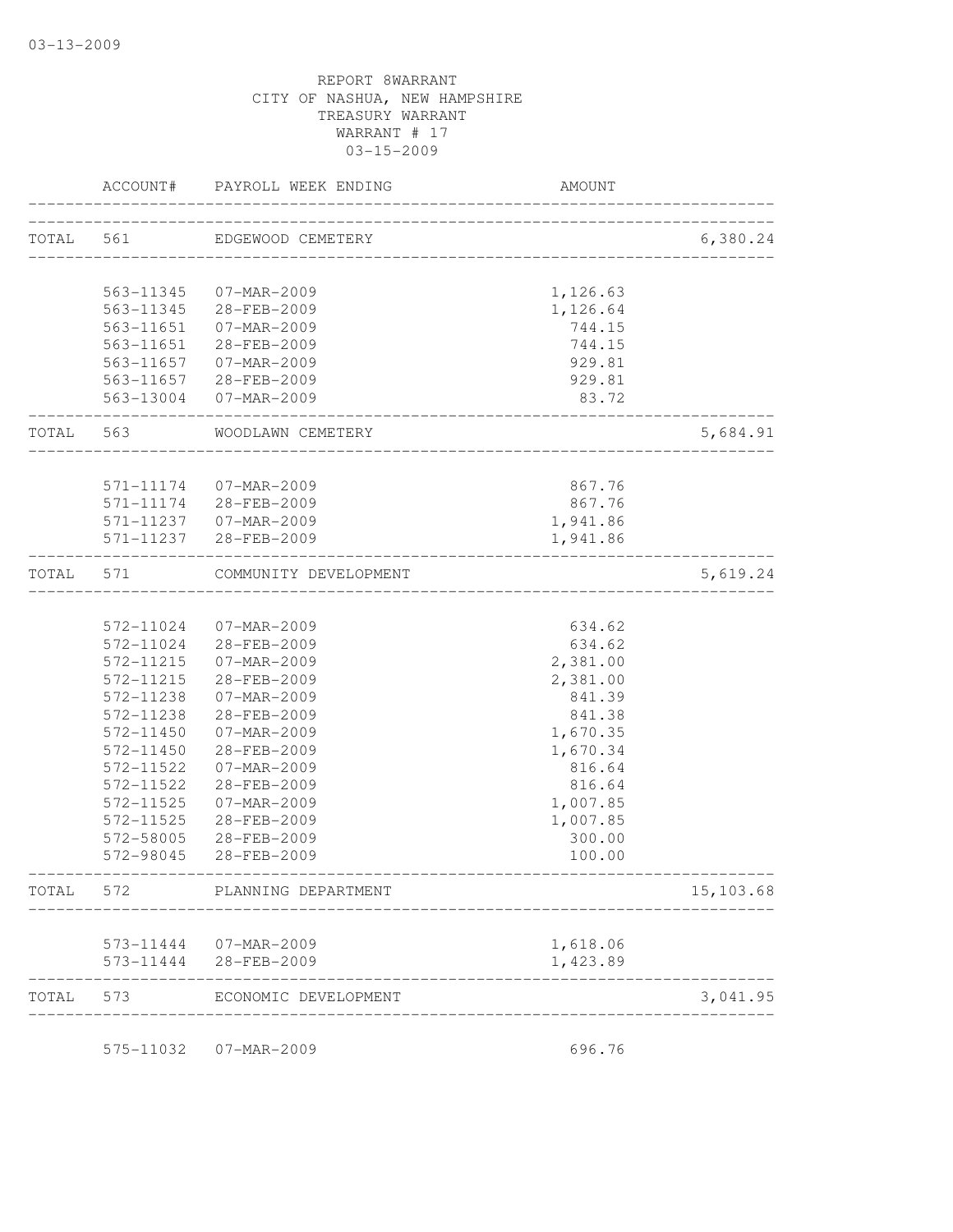|       | ACCOUNT#               | PAYROLL WEEK ENDING              | <b>AMOUNT</b>        |           |
|-------|------------------------|----------------------------------|----------------------|-----------|
|       | 575-11032              | 28-FEB-2009                      | 696.76               |           |
|       | 575-11042              | 07-MAR-2009                      | 1,367.76             |           |
|       | 575-11042              | 28-FEB-2009                      | 1,367.76             |           |
|       | 575-11062              | 07-MAR-2009                      | 604.76               |           |
|       | 575-11062              | 28-FEB-2009                      | 604.76               |           |
|       | 575-11189              | 07-MAR-2009                      | 1,062.06             |           |
|       | 575-11189              | 28-FEB-2009                      | 1,062.06             |           |
|       | 575-11246              | 07-MAR-2009                      | 1,885.72             |           |
|       | 575-11246              | 28-FEB-2009                      | 1,885.71             |           |
|       | 575-11387              | 07-MAR-2009                      | 5,755.10             |           |
|       | 575-11387              | 28-FEB-2009                      | 5,755.11             |           |
|       | 575-11393              | 07-MAR-2009                      | 3,584.57             |           |
|       | 575-11393              | 28-FEB-2009                      | 3,584.57             |           |
|       | 575-11400              | 07-MAR-2009                      | 7,315.23             |           |
|       | 575-11400              | 28-FEB-2009                      | 7,315.24             |           |
|       | 575-11401              | $07 - MAR - 2009$                | 3,853.02             |           |
|       | 575-11401              | 28-FEB-2009                      | 3,853.02             |           |
|       | 575-11403              | 07-MAR-2009                      | 833.86               |           |
|       | 575-11403              | 28-FEB-2009                      | 833.86               |           |
|       | 575-11404              | $07 - MAR - 2009$                | 751.38               |           |
|       | 575-11404              | 28-FEB-2009                      | 751.38               |           |
|       | 575-11627              | 07-MAR-2009                      | 589.06               |           |
|       | 575-11627              | 28-FEB-2009                      | 589.06               |           |
|       | 575-12076              | 07-MAR-2009                      | 172.48               |           |
|       | 575-12076              | 28-FEB-2009                      | 183.26               |           |
|       | 575-12087              | 07-MAR-2009                      | 420.13               |           |
|       | 575-12087              | 28-FEB-2009                      | 420.13               |           |
|       | 575-12090              | 07-MAR-2009                      | 1,157.61             |           |
|       | 575-12090              | 28-FEB-2009                      | 1,157.60             |           |
|       | 575-12114              | 07-MAR-2009                      | 1,348.60             |           |
|       | 575-12114              | 28-FEB-2009                      | 1,757.75             |           |
|       | 575-13004              | 07-MAR-2009                      | 211.33               |           |
|       | 575-13004              | 28-FEB-2009                      | 84.53                |           |
|       | 575-13035              | 07-MAR-2009                      | 599.40               |           |
|       | 575-13035              | 28-FEB-2009                      | 934.80               |           |
| TOTAL | 575                    | PUBLIC LIBRARIES                 |                      | 65,046.19 |
|       |                        | $07 - MAR - 2009$                |                      |           |
|       | 576-11059<br>576-11059 | 28-FEB-2009                      | 1,252.76             |           |
|       |                        |                                  | 1,252.76             |           |
|       | 576-11221<br>576-11221 | 07-MAR-2009                      | 1,038.98             |           |
|       | 576-11315              | 28-FEB-2009<br>$07 - MAR - 2009$ | 1,038.98<br>1,294.20 |           |
|       |                        |                                  |                      |           |
|       | 576-11315<br>576-11361 | 28-FEB-2009                      | 1,294.20             |           |
|       |                        | 07-MAR-2009<br>28-FEB-2009       | 2,986.21             |           |
|       | 576-11361<br>576-11362 | 07-MAR-2009                      | 2,986.21<br>1,082.36 |           |
|       |                        |                                  |                      |           |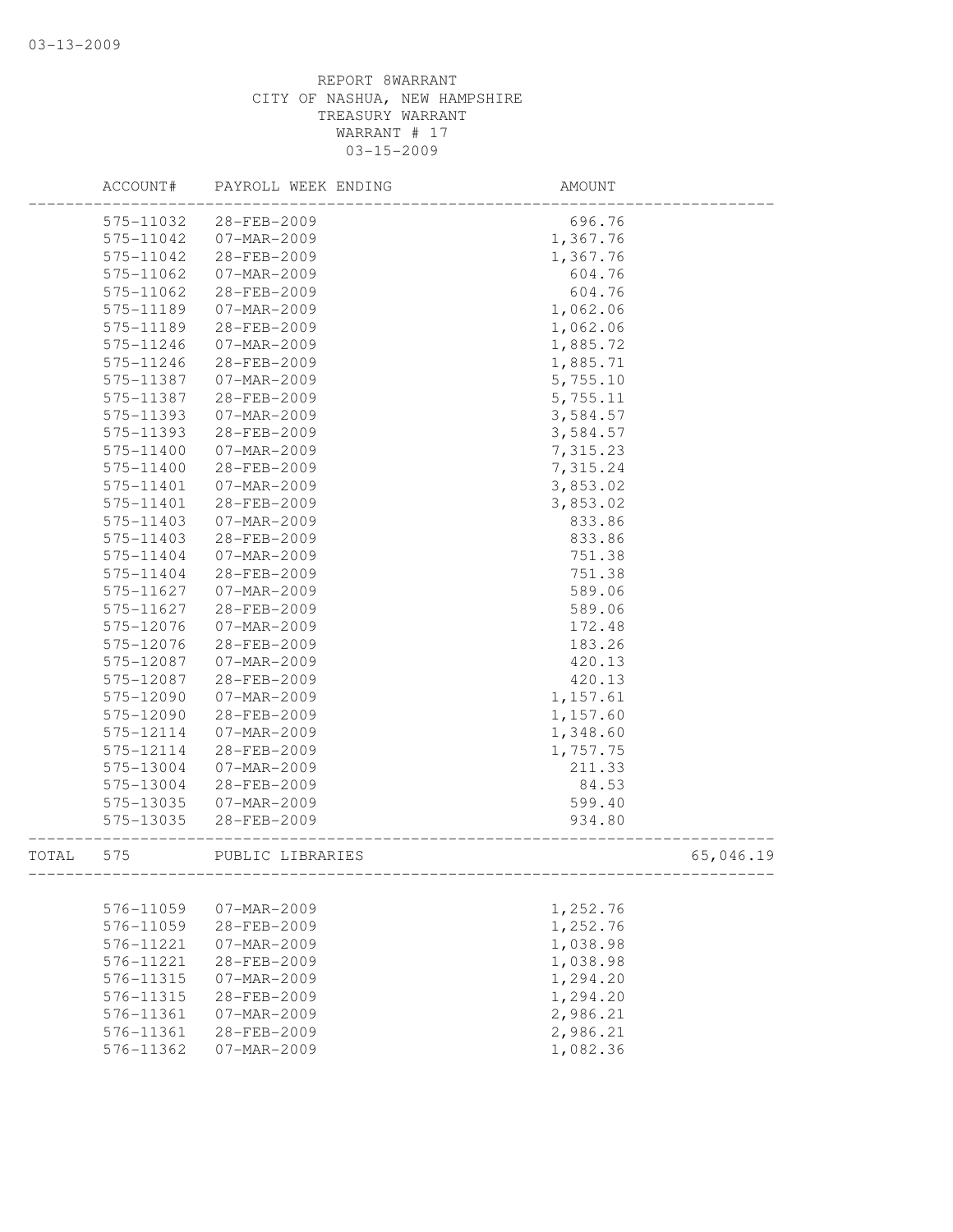|           | ACCOUNT#               | PAYROLL WEEK ENDING        | AMOUNT                               |           |
|-----------|------------------------|----------------------------|--------------------------------------|-----------|
|           | 576-11362              | 28-FEB-2009                | 1,082.36                             |           |
|           |                        | 576-12045 07-MAR-2009      | 248.06                               |           |
|           |                        | 576-12045 28-FEB-2009      | 236.61                               |           |
| TOTAL     | 576                    | BUILDING DEPARTMENT        |                                      | 15,793.69 |
|           |                        |                            | ____________________________________ |           |
|           | 577-11067              | 07-MAR-2009                | 1,139.43                             |           |
|           |                        | 577-11067 28-FEB-2009      | 1,139.43                             |           |
|           | 577-11183              | 07-MAR-2009                | 2,002.48                             |           |
|           |                        | 577-11183 28-FEB-2009      | 2,002.48                             |           |
|           |                        | 577-59100 07-MAR-2009      | 100.00<br>_______________________    |           |
| TOTAL 577 |                        | CODE ENFORCEMENT           | _________________                    | 6,383.82  |
|           |                        |                            |                                      |           |
|           | 581-11012              | 07-MAR-2009                | 4,089.42                             |           |
|           | 581-11075              | 07-MAR-2009                | 4,228.08                             |           |
|           | 581-11081              | 07-MAR-2009                | 2,592.11                             |           |
|           | 581-11162              | 07-MAR-2009                | 51,393.45                            |           |
|           | 581-11162              | 28-FEB-2009                | 19,458.96                            |           |
|           | 581-11204              | 07-MAR-2009                | 11,067.20                            |           |
|           | 581-11204              | 28-FEB-2009                | 11,067.20                            |           |
|           | 581-11348              | 07-MAR-2009                | 78,661.63                            |           |
|           | 581-11366              | 07-MAR-2009                | 56,399.18                            |           |
|           | 581-11366              | 28-FEB-2009                | 56,796.80                            |           |
|           | 581-11396<br>581-11402 | 07-MAR-2009<br>07-MAR-2009 | 38,490.63                            |           |
|           | 581-11408              | 07-MAR-2009                | 3,076.92                             |           |
|           | $581 - 11408$          | 28-FEB-2009                | 17,639.80                            |           |
|           | 581-11486              | 07-MAR-2009                | 16,983.75<br>40, 773.17              |           |
|           | 581-11515              | 07-MAR-2009                | 4, 441.73                            |           |
|           | 581-11570              | 07-MAR-2009                | 60, 451.43                           |           |
|           | 581-11572              | 07-MAR-2009                | 60,348.09                            |           |
|           | 581-11579              | 07-MAR-2009                | 37,092.94                            |           |
|           | 581-11628              | 07-MAR-2009                | 1,087.36                             |           |
|           | 581-11675              | 07-MAR-2009                | 5,769.23                             |           |
|           | 581-11709              | 07-MAR-2009                | 5,957.19                             |           |
|           | 581-11711              | $07 - MAR - 2009$          | 2,576.95                             |           |
|           | 581-11726              | 07-MAR-2009                | 1,598,282.68                         |           |
|           | 581-11800              | 07-MAR-2009                | 47,997.63                            |           |
|           | 581-11801              | 07-MAR-2009                | 14,943.71                            |           |
|           | 581-11801              | 28-FEB-2009                | 472.50                               |           |
|           | 581-11802              | $07 - MAR - 2009$          | 12,960.77                            |           |
|           | 581-11803              | 07-MAR-2009                | 14, 157. 10                          |           |
|           | 581-11805              | $07 - MAR - 2009$          | 34, 197. 34                          |           |
|           | 581-11812              | 07-MAR-2009                | 2,504.85                             |           |
|           | 581-11816              | 07-MAR-2009                | 3,724.58                             |           |
|           |                        |                            |                                      |           |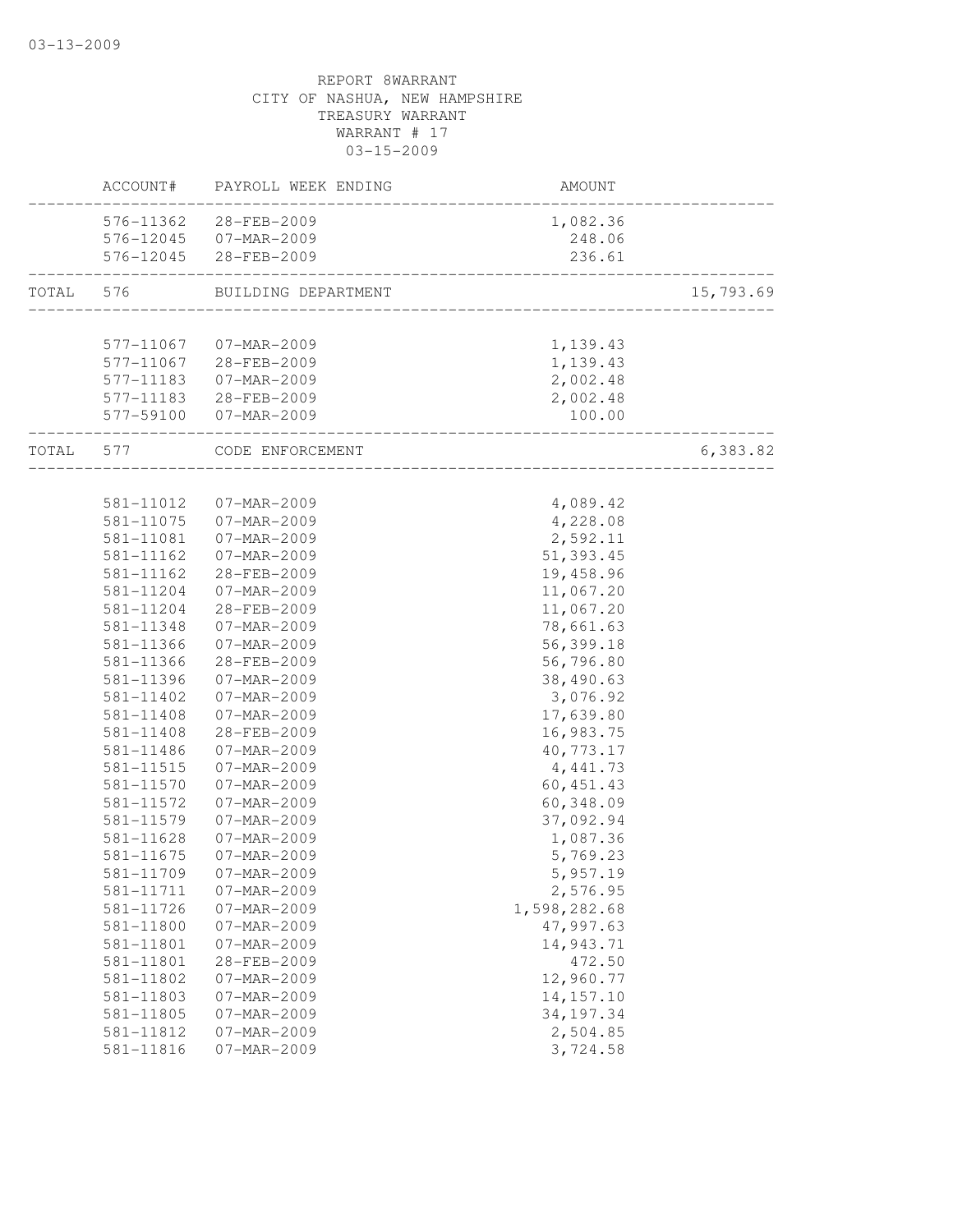|       | ACCOUNT#  | PAYROLL WEEK ENDING | AMOUNT     |              |
|-------|-----------|---------------------|------------|--------------|
|       | 581-11830 | 07-MAR-2009         | 5,575.53   |              |
|       | 581-11850 | 07-MAR-2009         | 2,178.96   |              |
|       | 581-11860 | 07-MAR-2009         | 6,332.23   |              |
|       | 581-12006 | 07-MAR-2009         | 7,265.37   |              |
|       | 581-12006 | 28-FEB-2009         | 654.15     |              |
|       | 581-12021 | 07-MAR-2009         | 52,320.14  |              |
|       | 581-12060 | 07-MAR-2009         | 2,100.70   |              |
|       | 581-12078 | 07-MAR-2009         | 1,850.00   |              |
|       | 581-12078 | 28-FEB-2009         | 275.00     |              |
|       | 581-12081 | 07-MAR-2009         | 2,329.05   |              |
|       | 581-12084 | 07-MAR-2009         | 1,800.00   |              |
|       | 581-12087 | 07-MAR-2009         | 879.00     |              |
|       | 581-12087 | 28-FEB-2009         | 879.00     |              |
|       | 581-12111 | 07-MAR-2009         | 117,665.54 |              |
|       | 581-12112 | 07-MAR-2009         | 8,717.35   |              |
|       | 581-12126 | 07-MAR-2009         | 5,736.59   |              |
|       | 581-12126 | 28-FEB-2009         | 973.51     |              |
|       | 581-12135 | $07 - MAR - 2009$   | 4,446.15   |              |
|       | 581-12135 | 28-FEB-2009         | 222.72     |              |
|       | 581-12136 | 07-MAR-2009         | 567.02     |              |
|       | 581-12153 | 07-MAR-2009         | 60.00      |              |
|       | 581-12198 | 07-MAR-2009         | 37, 345.81 |              |
|       | 581-12201 | 07-MAR-2009         | 13,665.79  |              |
|       | 581-12201 | 28-FEB-2009         |            |              |
|       | 581-13004 | 07-MAR-2009         | 2,185.69   |              |
|       | 581-13021 | 07-MAR-2009         | 2,903.94   |              |
|       | 581-13021 | 28-FEB-2009         | 726.27     |              |
|       | 581-13032 | 07-MAR-2009         | 559.49     |              |
|       | 581-13032 | 28-FEB-2009         | 432.06     |              |
|       | 581-13120 | 07-MAR-2009         | 2,822.59   |              |
|       | 581-13120 | 28-FEB-2009         | 2,902.62   |              |
|       | 581-13133 | 07-MAR-2009         | 406.25     |              |
|       | 581-13133 | 28-FEB-2009         | 162.50     |              |
|       | 581-13137 | 07-MAR-2009         | 418.59     |              |
|       | 581-19000 | $07 - MAR - 2009$   | 7,477.60   |              |
|       | 581-19210 | 07-MAR-2009         | 34, 252.17 |              |
|       | 581-19230 | 07-MAR-2009         | 1,750.00   |              |
|       | 581-19230 | 28-FEB-2009         | 54,500.00  |              |
|       | 581-19240 | 07-MAR-2009         | 415.80     |              |
| TOTAL | 581       | SCHOOL DEPARTMENT   |            | 2,705,439.56 |
|       |           |                     |            |              |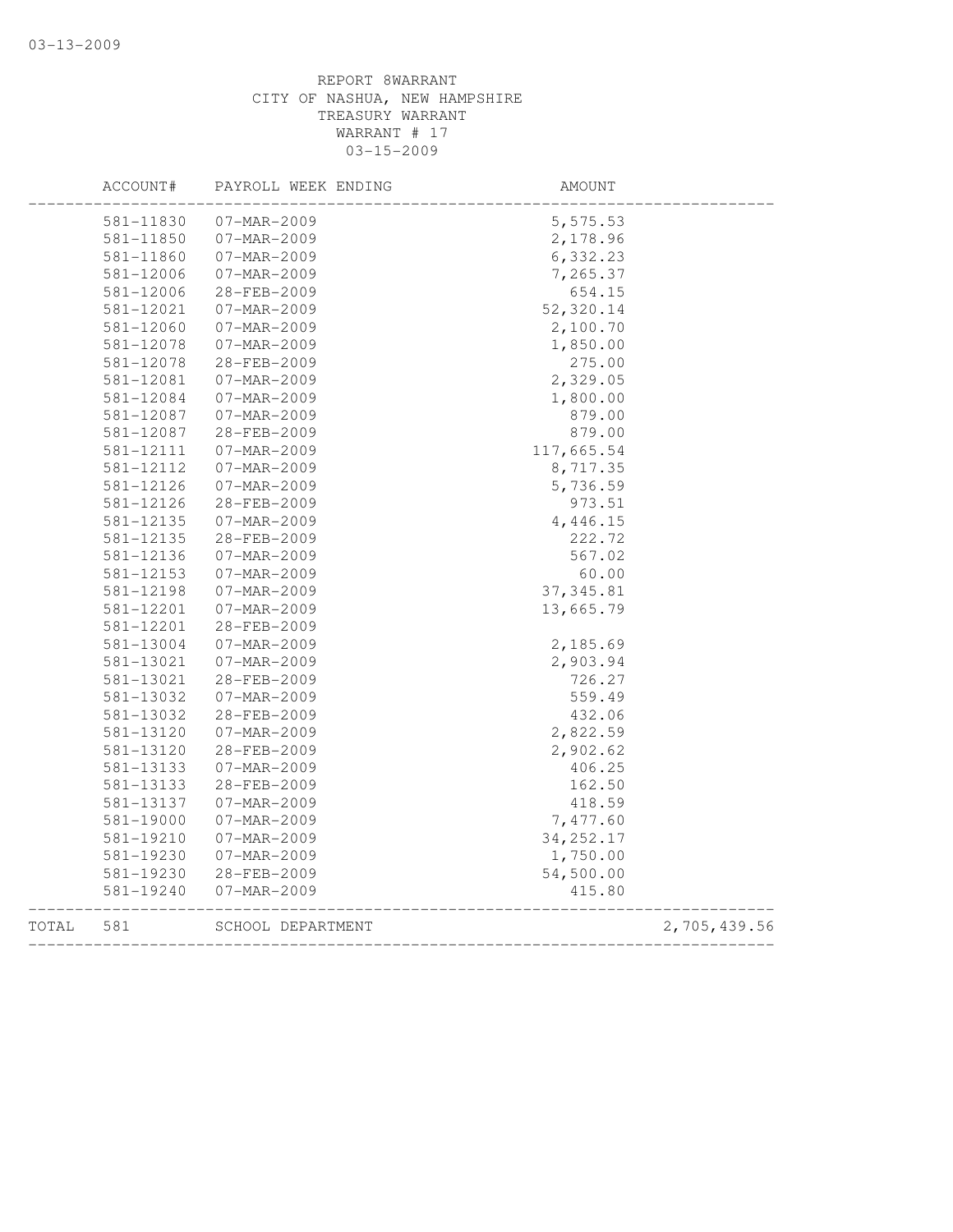|           | ACCOUNT# PAYROLL WEEK ENDING |  |  | AMOUNT |  |
|-----------|------------------------------|--|--|--------|--|
|           |                              |  |  |        |  |
| TOTAL 951 |                              |  |  |        |  |
|           |                              |  |  |        |  |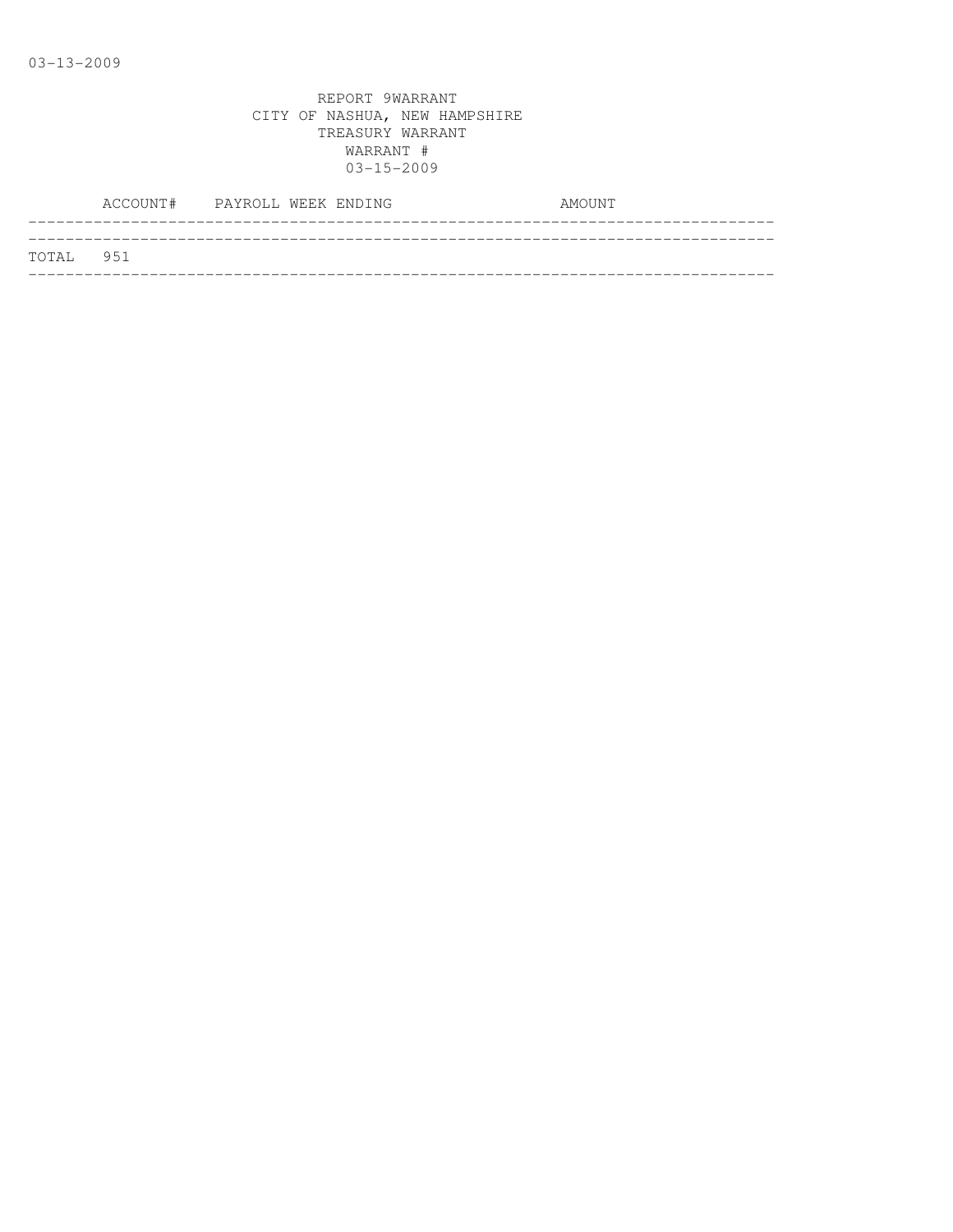| ACCOUNT#                       | PAYROLL WEEK ENDING | AMOUNT    |  |
|--------------------------------|---------------------|-----------|--|
| 801-11008<br>07-MAR-2009       |                     | 576.29    |  |
| 801-11008<br>28-FEB-2009       |                     | 576.30    |  |
| 801-11028<br>07-MAR-2009       |                     | 59.04     |  |
| 801-11028<br>28-FEB-2009       |                     | 59.04     |  |
| 801-11064<br>07-MAR-2009       |                     | 136.42    |  |
| 801-11064<br>28-FEB-2009       |                     | 136.42    |  |
| 801-11094<br>07-MAR-2009       |                     | 99.64     |  |
| 801-11094<br>28-FEB-2009       |                     | 99.64     |  |
| 801-11188<br>07-MAR-2009       |                     | 375.26    |  |
| 28-FEB-2009<br>801-11188       |                     | 375.26    |  |
| 801-11190<br>07-MAR-2009       |                     | 397.88    |  |
| 28-FEB-2009<br>801-11190       |                     | 397.89    |  |
| 801-11193<br>07-MAR-2009       |                     | 976.79    |  |
| 801-11193<br>28-FEB-2009       |                     | 976.79    |  |
| 801-11208<br>07-MAR-2009       |                     | 143.59    |  |
| 801-11208<br>28-FEB-2009       |                     | 143.59    |  |
| 801-11211<br>07-MAR-2009       |                     | 29.81     |  |
| 801-11211<br>28-FEB-2009       |                     | 43.06     |  |
| 801-11222<br>$07 - MAR - 2009$ |                     | 205.14    |  |
| 28-FEB-2009<br>801-11222       |                     | 205.14    |  |
| 801-11271<br>07-MAR-2009       |                     | 1, 117.44 |  |
| 801-11271<br>28-FEB-2009       |                     | 1,117.44  |  |
| 07-MAR-2009<br>801-11276       |                     | 470.40    |  |
| 801-11276<br>07-MAR-2009       |                     | 3,586.18  |  |
| 801-11276<br>28-FEB-2009       |                     | 4,002.40  |  |
| 801-11383<br>07-MAR-2009       |                     | 867.77    |  |
| 801-11383<br>28-FEB-2009       |                     | 867.76    |  |
| 801-11435<br>07-MAR-2009       |                     | 263.36    |  |
| 801-11435<br>28-FEB-2009       |                     | 261.70    |  |
| 801-11595<br>07-MAR-2009       |                     | 1,632.40  |  |
| 801-11595<br>07-MAR-2009       |                     | 4,320.40  |  |
| 801-11595<br>07-MAR-2009       |                     | 2,968.00  |  |
| 801-11595<br>28-FEB-2009       |                     | 5,194.00  |  |
| 801-11595<br>28-FEB-2009       |                     | 3,710.00  |  |
| 801-11596<br>07-MAR-2009       |                     | 470.40    |  |
| 801-11596<br>$07 - MAR - 2009$ |                     | 2,665.60  |  |
| 801-11596<br>28-FEB-2009       |                     | 3,190.18  |  |
| 801-11598<br>$07 - MAR - 2009$ |                     | 155.36    |  |
| 801-11598<br>07-MAR-2009       |                     | 621.44    |  |
| 801-11598<br>28-FEB-2009       |                     | 776.80    |  |
| 801-11599<br>07-MAR-2009       |                     | 1,062.92  |  |
| 801-11599<br>07-MAR-2009       |                     | 1,062.93  |  |
| 801-11599<br>28-FEB-2009       |                     | 1,062.92  |  |
| 801-11599<br>28-FEB-2009       |                     | 1,062.92  |  |
| 801-11606<br>07-MAR-2009       |                     | 691.54    |  |
| 801-11606<br>28-FEB-2009       |                     | 691.54    |  |
| 801-11647<br>07-MAR-2009       |                     | 138.62    |  |
| 801-11647<br>28-FEB-2009       |                     | 138.62    |  |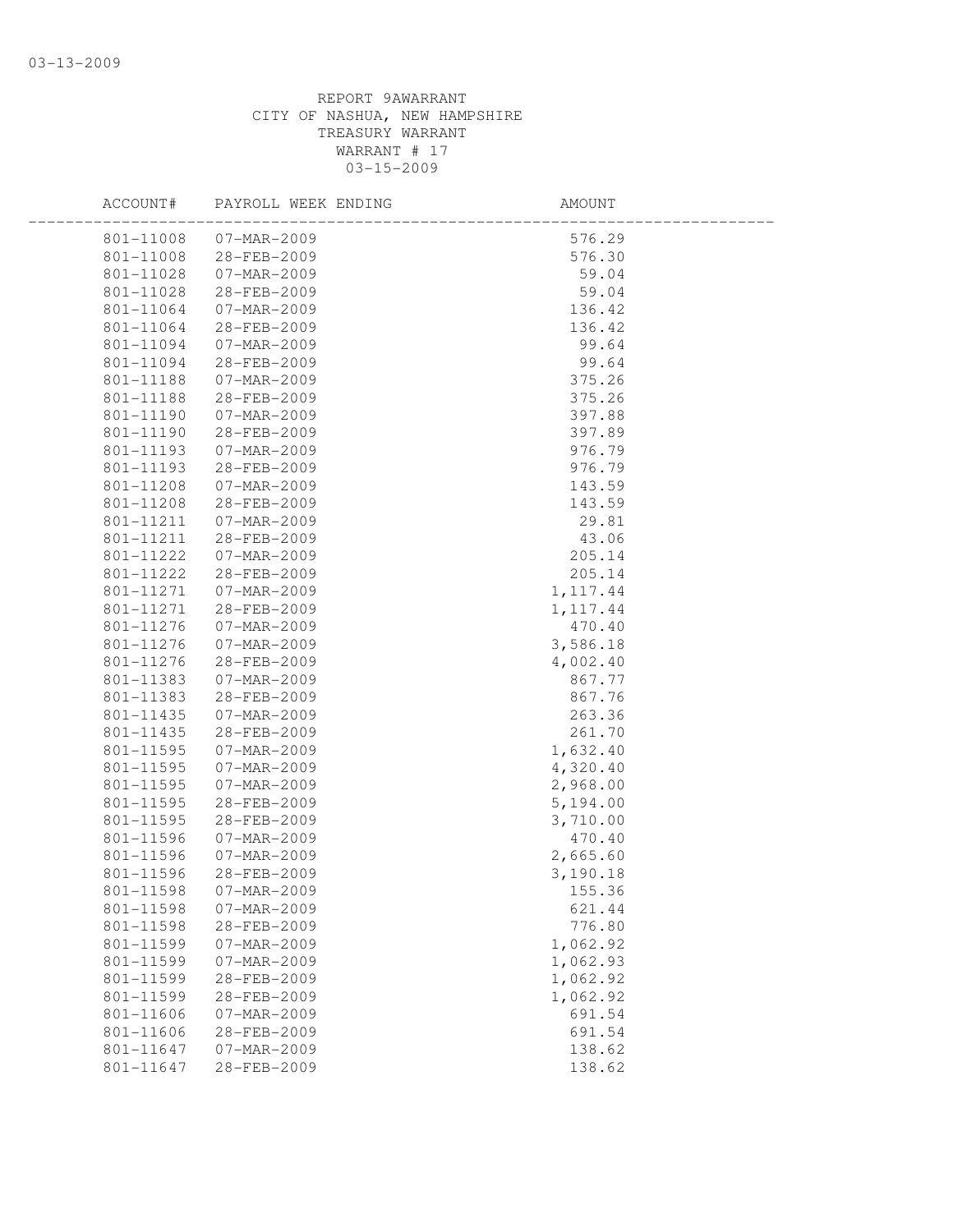|       | ACCOUNT#  | PAYROLL WEEK ENDING   | AMOUNT                              |           |
|-------|-----------|-----------------------|-------------------------------------|-----------|
|       | 801-12128 | 07-MAR-2009           | 250.55                              |           |
|       |           | 801-12128 28-FEB-2009 | 321.65                              |           |
|       | 801-13004 | 07-MAR-2009           | 2,581.19                            |           |
|       | 801-13004 | 07-MAR-2009           | 2,861.26                            |           |
|       | 801-13004 | 07-MAR-2009           | 1,131.96                            |           |
|       | 801-13004 | 28-FEB-2009           | 1,007.95                            |           |
|       | 801-13004 | 28-FEB-2009           | 640.39                              |           |
|       | 801-13004 | 28-FEB-2009           | 286.58                              |           |
|       |           | 801-17008 28-FEB-2009 | 900.00<br>_________________________ |           |
| TOTAL | 801       | SOLID WASTE DISPOSAL  | ____________________                | 60,165.56 |
|       |           |                       |                                     |           |
|       | 802-11028 | 07-MAR-2009           | 401.48                              |           |
|       | 802-11028 | 07-MAR-2009           | 188.93                              |           |
|       | 802-11028 | 28-FEB-2009           | 401.48                              |           |
|       | 802-11028 | 28-FEB-2009           | 188.93                              |           |
|       | 802-11064 | 07-MAR-2009           | 136.42                              |           |
|       | 802-11064 | 07-MAR-2009           | 136.42                              |           |
|       | 802-11064 | 28-FEB-2009           | 136.42                              |           |
|       | 802-11064 | 28-FEB-2009           | 136.42                              |           |
|       | 802-11091 | $07 - MAR - 2009$     | 1,075.15                            |           |
|       | 802-11091 | 28-FEB-2009           | 1,075.15                            |           |
|       | 802-11092 | $07 - MAR - 2009$     | 722.48                              |           |
|       | 802-11092 | 28-FEB-2009           | 727.36                              |           |
|       | 802-11094 | 07-MAR-2009           | 298.89                              |           |
|       | 802-11094 | 07-MAR-2009           | 298.91                              |           |
|       | 802-11094 | 28-FEB-2009           | 298.89                              |           |
|       | 802-11094 | 28-FEB-2009           | 298.91                              |           |
|       | 802-11096 | 07-MAR-2009           | 915.16                              |           |
|       | 802-11096 | 28-FEB-2009           | 915.17                              |           |
|       | 802-11102 | 07-MAR-2009           | 885.14                              |           |
|       | 802-11102 | 28-FEB-2009           | 885.14                              |           |
|       | 802-11105 | 07-MAR-2009           | 1,093.61                            |           |
|       | 802-11105 | 28-FEB-2009           | 1,058.22                            |           |
|       | 802-11155 | $07 - MAR - 2009$     | 1,039.21                            |           |
|       | 802-11155 | 28-FEB-2009           | 1,039.21                            |           |
|       | 802-11157 | 07-MAR-2009           | 313.60                              |           |
|       | 802-11157 | 07-MAR-2009           | 1,265.92                            |           |
|       | 802-11157 | 28-FEB-2009           | 1,568.00                            |           |
|       | 802-11158 | 07-MAR-2009           | 336.64                              |           |
|       | 802-11158 | $07 - MAR - 2009$     | 1,514.88                            |           |
|       | 802-11158 | 28-FEB-2009           | 1,683.20                            |           |
|       | 802-11188 | $07 - MAR - 2009$     | 1,093.43                            |           |
|       | 802-11188 | 28-FEB-2009           | 1,093.43                            |           |
|       | 802-11190 | 07-MAR-2009           | 397.87                              |           |
|       | 802-11190 | 28-FEB-2009           | 397.88                              |           |
|       | 802-11208 | $07 - MAR - 2009$     | 95.73                               |           |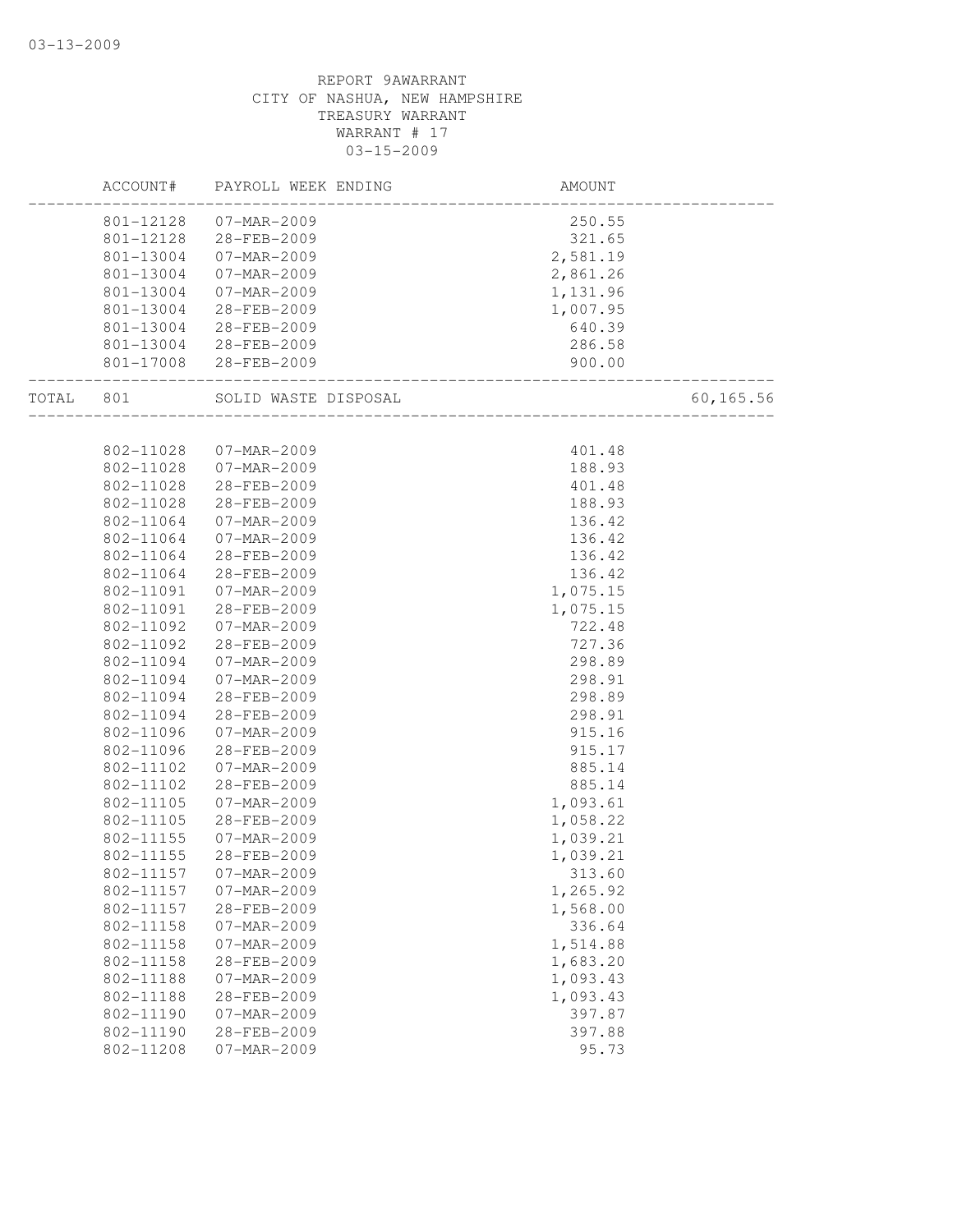| ACCOUNT#  | PAYROLL WEEK ENDING | AMOUNT             |  |
|-----------|---------------------|--------------------|--|
| 802-11208 | 07-MAR-2009         | 47.86              |  |
| 802-11208 | 28-FEB-2009         | 95.73              |  |
| 802-11208 | 28-FEB-2009         | 47.86              |  |
| 802-11211 | 07-MAR-2009         | 119.24             |  |
| 802-11211 | $07 - MAR - 2009$   | 178.86             |  |
| 802-11211 | 28-FEB-2009         | 172.23             |  |
| 802-11211 | 28-FEB-2009         | 258.35             |  |
| 802-11222 | 07-MAR-2009         | 205.14             |  |
| 802-11222 | 28-FEB-2009         | 205.14             |  |
| 802-11260 | $07 - MAR - 2009$   | 1,760.00           |  |
| 802-11260 | 28-FEB-2009         | 1,760.00           |  |
| 802-11270 | 07-MAR-2009         | 1,060.46           |  |
| 802-11270 | 28-FEB-2009         | 1,060.46           |  |
| 802-11333 | 07-MAR-2009         | 1,042.06           |  |
| 802-11333 | 28-FEB-2009         | 1,042.05           |  |
| 802-11435 | 07-MAR-2009         | 438.93             |  |
| 802-11435 | 07-MAR-2009         | 175.57             |  |
| 802-11435 | 28-FEB-2009         | 436.17             |  |
| 802-11435 | 28-FEB-2009         | 174.47             |  |
| 802-11480 | 07-MAR-2009         | 42.08              |  |
| 802-11480 | 07-MAR-2009         | 3,324.32           |  |
| 802-11480 | 28-FEB-2009         | 3,029.34           |  |
| 802-11507 | 07-MAR-2009         | 51.34              |  |
| 802-11507 | 28-FEB-2009         | 742.13             |  |
| 802-11513 | 07-MAR-2009         | 5,948.00           |  |
| 802-11513 | 28-FEB-2009         | 5,972.09           |  |
| 802-11514 | 07-MAR-2009         | 2,667.61           |  |
| 802-11514 | 28-FEB-2009         | 2,690.42           |  |
| 802-11681 | 07-MAR-2009         | 305.96             |  |
| 802-11681 | 07-MAR-2009         | 1,223.86           |  |
| 802-11681 | 28-FEB-2009         | 305.96             |  |
| 802-11681 | 28-FEB-2009         | 1,223.86           |  |
| 802-11693 | 07-MAR-2009         | 1,172.39           |  |
| 802-11693 | 28-FEB-2009         | 1,172.38           |  |
| 802-11763 | 07-MAR-2009         | 173.55             |  |
| 802-11763 | 07-MAR-2009         | 694.22             |  |
| 802-11763 | 28-FEB-2009         | 173.55             |  |
| 802-11763 | 28-FEB-2009         | 694.22             |  |
| 802-11764 | 07-MAR-2009         | 1,150.52           |  |
| 802-11764 | 28-FEB-2009         | 1,150.53           |  |
| 802-12203 | 07-MAR-2009         | 240.00             |  |
| 802-13004 | $07 - MAR - 2009$   | 700.55<br>1,921.88 |  |
| 802-13004 | 07-MAR-2009         |                    |  |
| 802-13004 | 28-FEB-2009         | 1,364.07           |  |
| 802-13004 | 28-FEB-2009         | 2,312.13           |  |